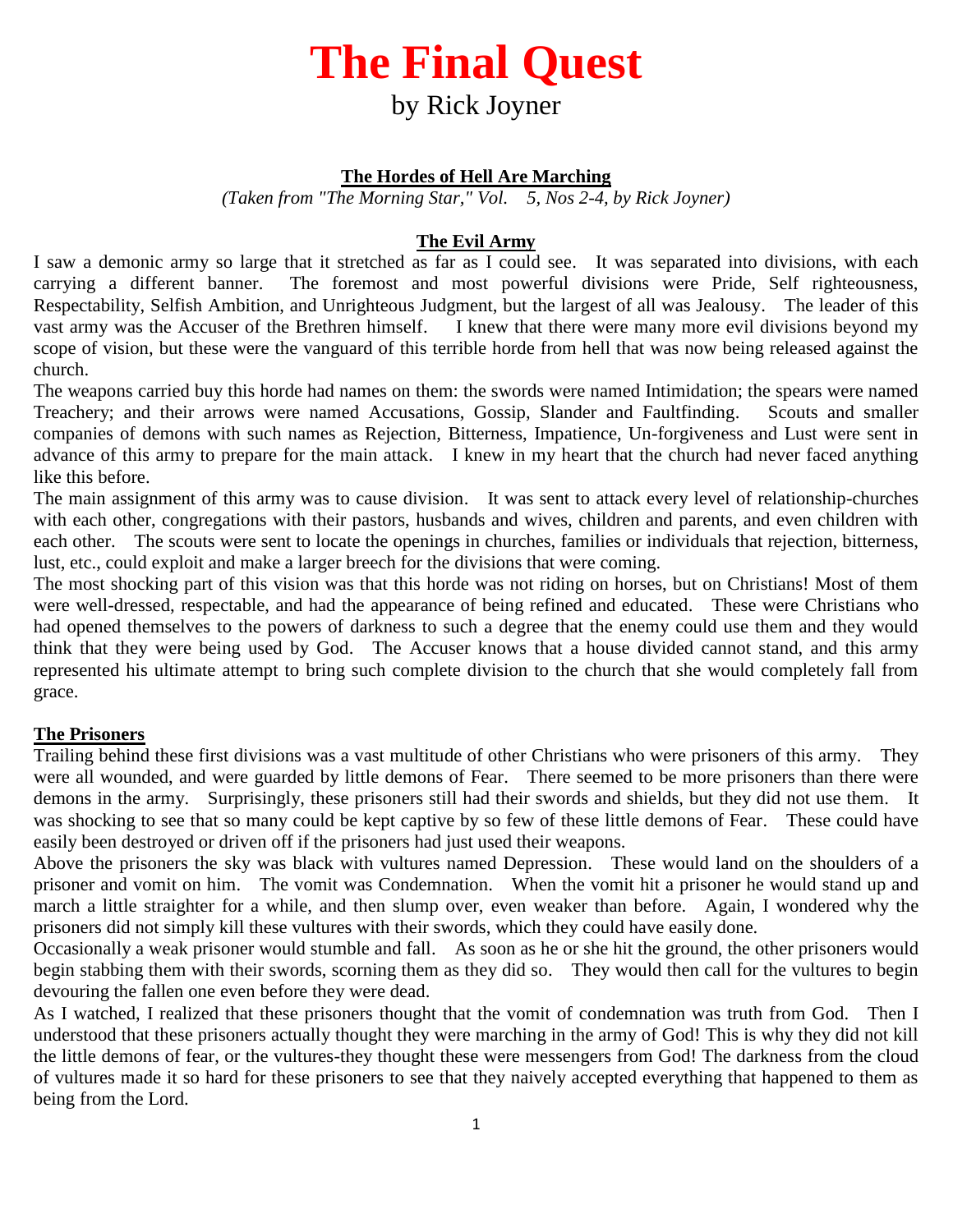The only food provided for these prisoners was the vomit from the vultures. Those who refused to eat it simple weakened until they fell. Those who did eat it were strengthened, but with the strength of the evil one. They would then begin to vomit on the others. When one began to do this a demon that was waiting for a ride would be given this one and he or she would be promoted to the front divisions.

Even worse than the vomit from the vultures was a repulsive slime that these demons were urinating and defecating upon the Christians they rode. This slime was the pride, selfish ambition, etc., that was the nature of the division they were a part of. However, this slime made the Christians feel so much better than the condemnation that they easily believed that the demons were messengers of God, and they actually thought this slime was the anointing of the Holy Spirit.

Then the voice of the Lord came to me saying, "This is the beginning of the enemy's last day army. This is Satan's ultimate deception, and his ultimate power of destruction is released when he uses Christians to attack other Christians. Throughout the ages he has used this army, but never has he been able to capture so many to be used for his evil purposes. Do not fear. I have an army too. You must now stand and fight, because there is no longer any place to hide from this war. You must fight for My Kingdom, for truth, and for those who have been deceived."

I had been so repulsed and outraged by the evil army that I had wanted to die rather than live in such a world. However, this word from the Lord was so encouraging that I immediately began yelling to the Christian prisoners that they were being deceived, thinking that they would listen to me. When I did this, it seemed that the whole army turned to look at me, but I kept yelling. I thought that the Christians were going to wake up and realize what was happening to them, but instead many of them started reaching for their arrows to shoot at me. The others just hesitated as if they did not know what to make of me. I knew then that I had done this prematurely, and that it had been a very foolish mistake.

# **The Battle Begins**

Then I turned and saw the army of the Lord standing behind me. There were thousands of soldiers, but we were still greatly outnumbered. Only a small number were fully dressed in their armor so that most were only partially protected. A large number were already wounded. Most of those who had all of their armor still had very small shields which I knew would not protect them from the onslaught that was coming. The majority of these soldiers were women and children.

Behind this army there was a trailing mob similar to the prisoners who followed the evil army, but very different in nature. These seemed to be very happy people, and were playing games, singing songs, feasting and roaming about from one little camp to the next. It reminded me of the atmosphere at Woodstock. I tried to raise my voice above the clamor to warn them that it was not the time for this, that the battle was about to begin, but only as few could even hear my voice. Those who did gave me the "peace sign" and said they did not believe in war, and that the Lord would not let anything bad happen to them. I tried to explain that the Lord had given us armor for a reason, but they just retorted that they had come to a place of peace and joy where nothing would happen to them. I began praying earnestly for the Lord to increase the faith (shields) of those with the armor, to help us protect those who were not ready for the battle.

A messenger came up to me, gave me a trumpet and told me to blow it quickly. I did, and those who had on at least some of their armor immediately responded, snapping to attention. More armor was brought to them, which they put on quickly. I noticed that those who had wounds did not put armor over their wounds, but before I could say anything about these enemy arrows began raining down on us. Everyone who did not have on all of his or her armor was wounded. Those who had not covered their wounds were struck again in the same place.

Those who were hit by arrows of slander immediately began to slander those who were not wounded. Those who were hit with gossip began to gossip, and soon a major division had been created within our camp. Then vultures swooped down to pick up the wounded to deliver them into the camp of prisoners. The wounded still had swords and could have smitten the vultures easily, but they didn't. They were actually carried off willingly because they were so angry at the rest of us.

The scene among those in the camp behind our army was even worse. There seemed to be total chaos. Thousands lay on the ground wounded and groaning. Many of those who were not wounded just sat in a stupor of unbelief. The wounded and those who sat in unbelief were being quickly carried away by the vultures. Some were trying to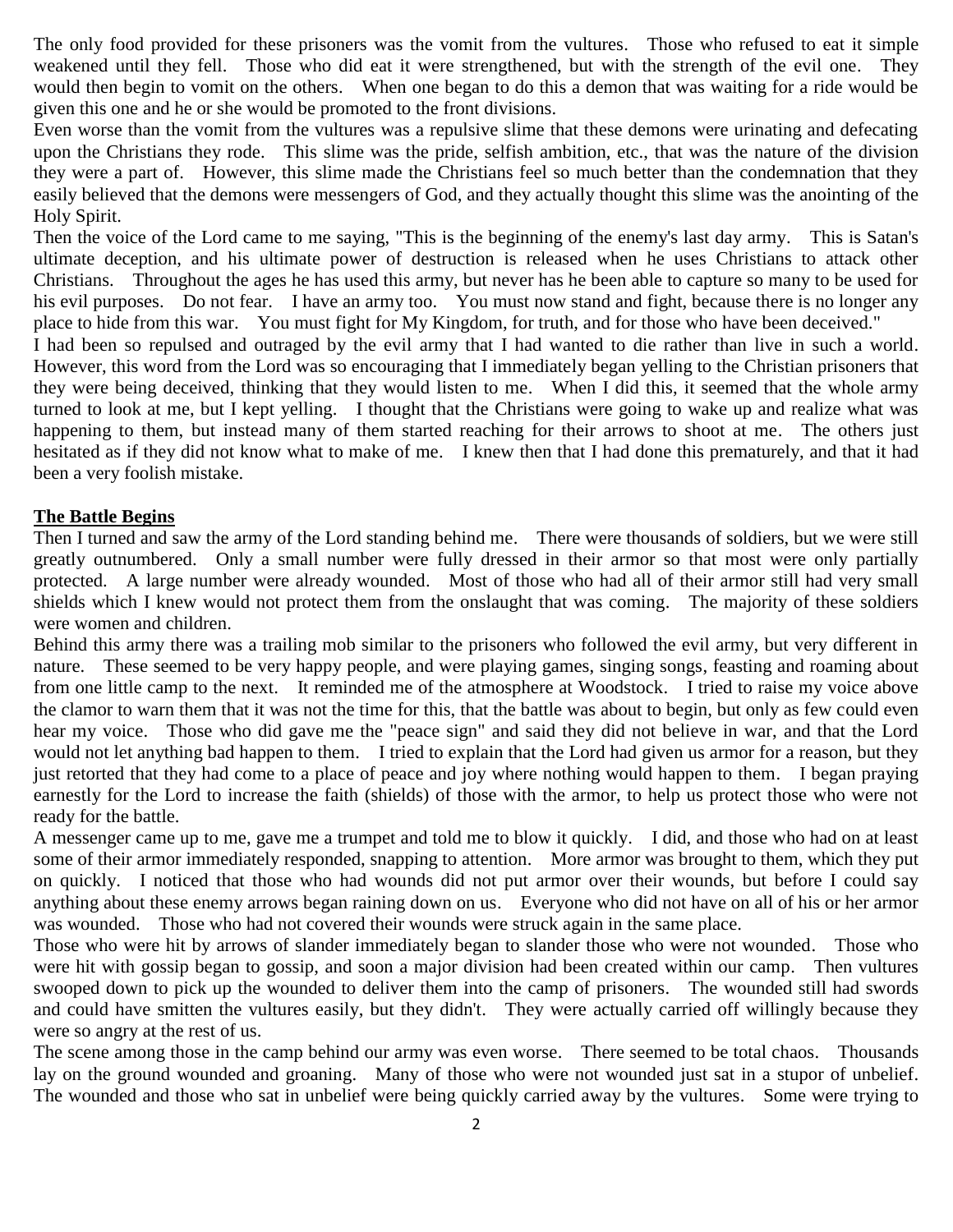help the wounded, and keep the vultures off of them, but the wounded were so angry they would threaten and drive away those who were trying to help them.

Many who were not wounded were simply running as fast as they could from the scene of battle. This first encounter with the enemy was so devastating that I was tempted to join them in their flight. Then, very quickly, some of these began reappearing with full suits of armor on, and large shields. The mirth of the party had changed into an awesome resolve. They began to take the places of those who had fallen, and even began forming new ranks to protect the rear and flanks. These brought great courage, and everyone resolved to stand and fight until death. Immediately three great angels named Faith, Hope, and Love came and stood behind us, and everyone's shield began to grow.

# **The High Way**

We had swords named the Word of God, and arrows that were named for biblical truths. We wanted to shoot back, but did not know how to without hitting the Christians that were ridden by the demons. Then it occurred to us that if these Christians were hit with the truth they would wake up and fight off their oppressors. I fired off a few arrows. Almost all of them hit Christians. However, when the arrow of truth went into them, they did not wake up, or fall down wounded-they became enraged, and the demon riding on them grew much larger. This shocked everyone, and we began to feel that this may be an impossible battle to win, but with Faith, Hope and Love we were very confident that we could at least hold our own ground. Another angel named Wisdom then appeared and directed us to fight from the mountain behind us.

On the mountain there were ledges at different levels for as high as you could see. At each higher level the ledges became narrower, and harder to stand on. Each level was named after a biblical truth. The lower levels were named after foundational truths such as "Salvation," "Sanctification," "Prayer," "Faith," etc., and the higher levels were named after more advanced biblical truths. The higher we climbed, the larger both our shields and our swords grew, and fewer of the enemy arrows could reach that position.

# **A Tragic Mistake**

Some who had stayed on the lower levels began picking up the enemy arrows and shooting them back. This was a tragic mistake. The demons easily dodged the arrows and let them hit the Christians. When a Christian was hit by one of the arrows of Accusation or Slander, a demon of Bitterness or Rage would fly in and perch on that arrow. He would then begin to urinate and defecate his poison upon that Christian. When a Christian had two or three of these demons added to the Pride or Self righteousness he already had, he began to change into the contorted image of the demons themselves.

We could see this happening from the higher levels, but those on the lower levels who were using the enemy's arrows could not see it. Half of us decided to keep climbing, while the other half descended back to the lower levels to explain to those still on them what was happening. Everyone was then warned to keep climbing and not stop, except for a few who stationed themselves on each level to keep the other soldiers moving higher.

#### **Safety**

When we reached the level called "The Unity of the Brethren," none of the enemy's arrows could reach us. Many in our camp decided that was as far as they needed to climb. I understood this because with each new level the footing was more precarious. However, I also felt much stronger and more skillful with my weapons the higher I went, so I continued climbing.

Soon my skills were good enough to shoot and hit the demons without hitting the Christians. I felt that if I kept going higher I could shoot far enough to hit the leaders of the evil horde who stayed behind their army. I was sorry that so many had stopped on the lower levels, where they were safe but could not hit the enemy. Even so, the strength and character that grew in those who kept climbing made them great champions, each of which I knew would destroy many of the enemy.

At each level there were arrows of Truth scattered about which I knew were left from those who had fallen from that position. All of the arrows were named after the Truth of that level. Some were reluctant to pick up these arrows, but I knew we needed all that we could to destroy the great horde below. I picked one up, shot it, and so easily hit a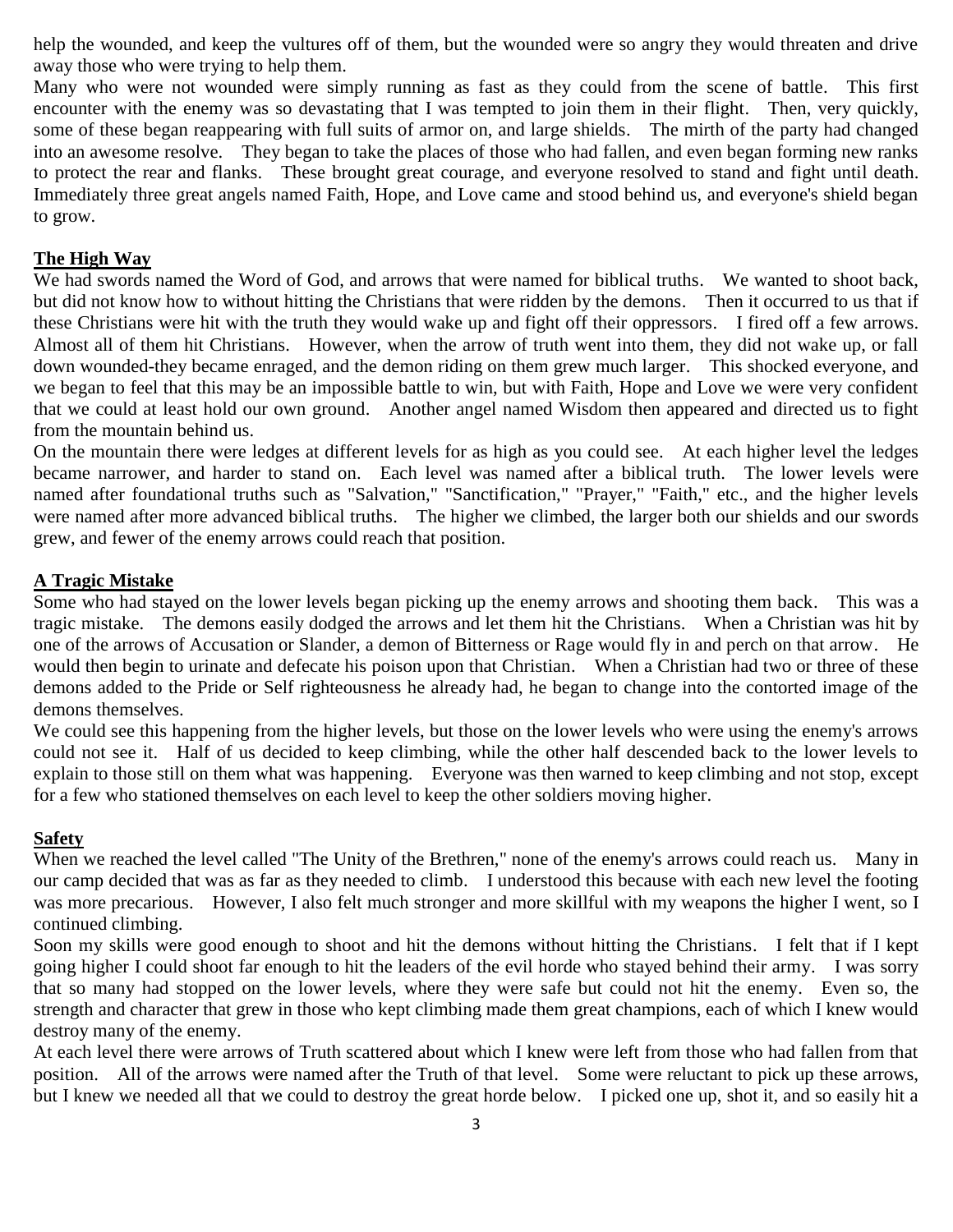demon that the others started picking them up and shooting them. We began to decimate several of the enemy divisions. Because of this, the entire evil army focused its attention on us. For a time it seemed the more we achieved the more we were opposed. Though our task seemed endless, it had become exhilarating.

#### **The Word Is Our Anchor**

Our swords grew as we reached each level. I almost left mine behind because I did not seem to need it at the higher levels. I finally decided that it had been given to me for purpose, so I had better keep it. I drove it into the ground and tied myself to it while I shot at the enemy. The voice of the Lord then came to me, saying: "You have used the wisdom that will enable you to keep climbing. Many have fallen because they did not use their sword properly to anchor themselves." No one else seemed to hear this voice, but many saw what I had done and did the same thing. I wondered why the Lord had not spoken to me before I had made this decision. I then had a sense of knowing that He had already spoken this to me somehow. Then I perceived that my whole life had been training for this hour. I was prepared to the degree that I had listened to the Lord and obeyed Him throughout my life. I also knew that for some reason the wisdom and understanding I now had could not be added to or taken away from while in this battle. I became profoundly thankful for every trial I had experienced in my life, and sorry for not appreciating them more at the time.

Soon we were hitting the demons with almost perfect accuracy. Rage rose from the enemy army like fire and brimstone. I knew that the Christians trapped in that army were now feeling the brunt of that rage. Unable to hit us they were now shooting at each other. With his arrows now ineffective against us, the enemy sent the vultures to attack. Those who had not used their swords as anchors were able to strike down many of the vultures, but they too were being knocked from the ledges where they were standing. Some of these landed on a lower level, but some fell all the way to the bottom and were picked up and carried off by the vultures.

#### **A New Weapon**

The arrows of Truth would rarely penetrate the vultures, but they hurt them enough to drive them back. Every time they were driven back some of us would climb to the next level. When we reached the level called "Galatians Two Twenty," we were above the altitude that the vultures could fly. At this level the sky above almost blinded us with its brightness and beauty. I felt peace like I had never felt it before.

Previously much of my fighting spirit had really been motivated out of as much hatred and disgust for the enemy as it had been for the sake of the kingdom, truth, and love for the prisoners. But it was on this level that I caught up to Faith, Hope, and Love, which before I had only been following at a distance. On this level I was almost overpowered by their glory. When I caught up to them they turned to me, and began repairing and shining my armor. Soon it was completely transformed and exuded the glory that was in them. When they touched my sword, great bolts of brilliant lightning began flashing from it. Love then said, "Those who reach this level are entrusted with the powers of the age to come, but I must teach you how to use them."

The "Galatians Two Twenty" level was so wide that there was no longer any danger of falling. There were also unlimited arrows with the name Hope written on them. We shot some of them down at the vultures, and these arrows killed them easily. About half who had reached this level kept shooting while the others began carrying these arrows down to those still on the lower levels.

The vultures kept coming in waves upon the levels below, but with each one there would be fewer than before. From "Galatians Two Twenty" we could hit any enemy in the army except the leaders themselves, who were still out of range. We decided not to use the arrows of Truth until we had destroyed all of the vultures, because the cloud of depression they created made the truth less effective. This took a very long time, but we never got tired.

Faith, Hope and Love, who had grown like our weapons with each level, were now so large that I knew people far beyond the battle area could see them. Their glory even radiated into the camp of prisoners who were still under a great cloud of vultures. The exhilaration continued to grow in all of us. I felt that being in this army, in this battle, had to be one of the greatest adventures of all time.

After destroying most of the vultures that had been attacking our mountain, we began picking off the vultures that had covered the prisoners. As the cloud of darkness began dissipating and the sun began to shine down on them, they began to wake up as if they had been in a deep sleep. They were immediately repulsed by their condition, especially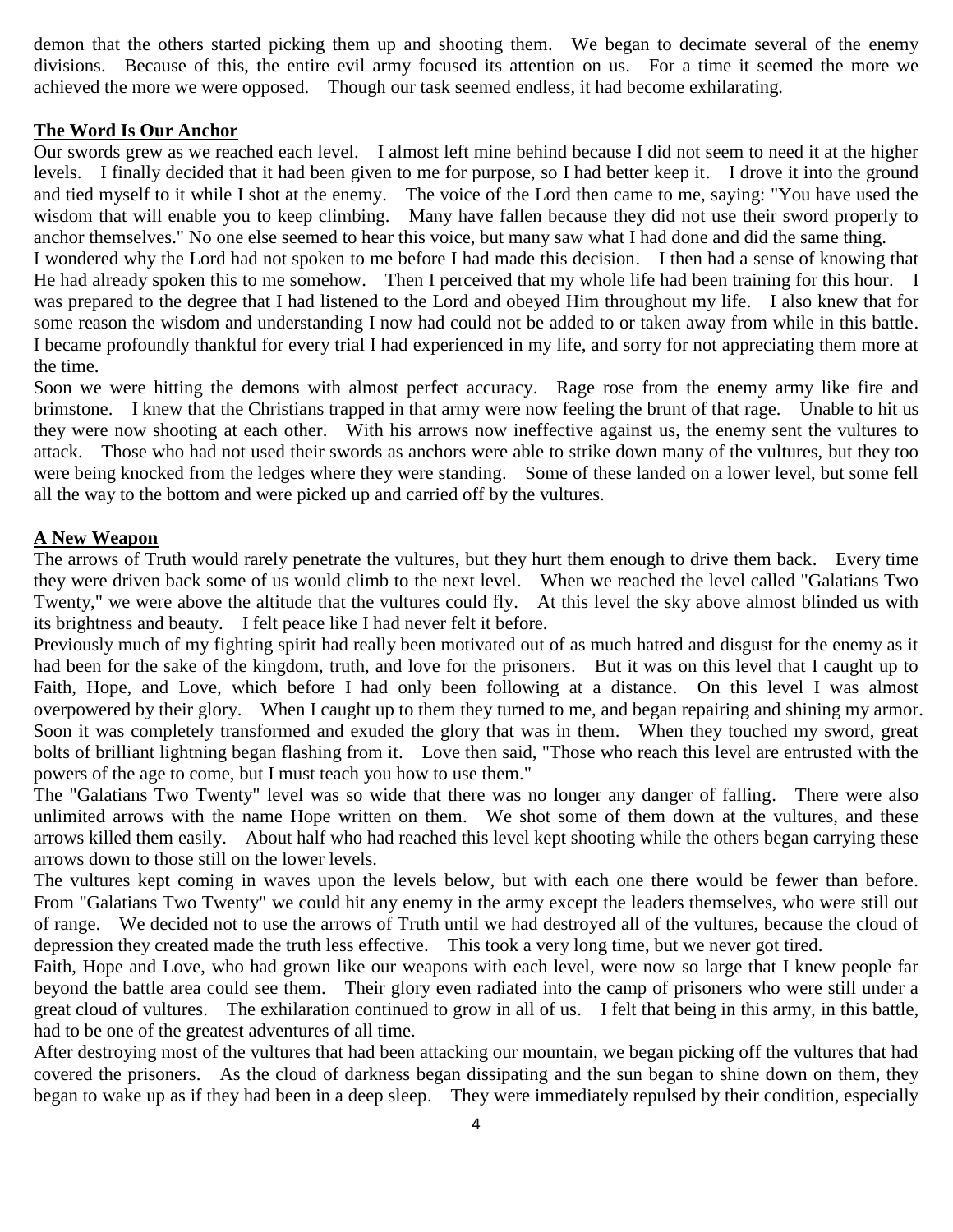by the vomit that still covered them, and began cleaning themselves up. As they beheld Faith, Hope and Love, they saw the mountain we were on and began running for it. The evil horde rained arrows of Accusation and Slander at them, but they did not stop. By the time they got to the mountain many had a dozen or more arrows stuck in them, but seemed not to even notice. As soon as they began to scale the mountain their wounds began to heal. With the cloud of depression being dispelled it seemed as if everything was getting much easier.

### **The Trap**

The former prisoners had great joy in their salvation. They seemed so overwhelmed with appreciation for each level as they began to scale the mountain that it gave us a greater appreciation for those truths. Soon a fierce resolve to fight the enemy also arose in the former prisoners. They put on the armor provided and begged to be allowed to go back and attack the enemy. We thought about it, but then decided we should all stay on the mountain to fight. Again the voice of the Lord spoke, saying: "A second time you have chosen wisdom. You cannot win if you try to fight the enemy on his own ground, but must remain on My Holy Mountain."

I was stunned that we had made another decision of such importance by just thinking and discussing it briefly. I then resolved to do my best to not make another decision of any consequence without prayer. Wisdom then stepped up to me quickly, took both of my shoulders firmly and looked me intensely in the eyes, saying: "You must do this!" I then noticed that, even though I had been on the broad plateau of "Galatians Two Twenty," I had drifted to the very edge without even knowing it, and could have easily fallen. I looked again into the eyes of Wisdom, and he said with the utmost seriousness, "Take heed when you think you stand, lest you fall. In this life you can fall from any level."

#### **The Serpents**

For a long time we continued killing the vultures and picking off the demons that were riding the Christians. We found that the arrows of different Truths would have more of an impact on different demons. We knew that it was going to be a long battle, but we were not taking any more casualties now, and we had already passed the level of "Patience." Even so, after these Christians had the demons shot off them, few would come to the mountain. Many had taken on the nature of the demons, and continued in their delusion without them. As the darkness of the demons dissipated we could see the ground moving around the feet of these Christians. Then I saw that their legs were bound by serpents called Shame.

We shot arrows of truth at the serpents, but they had little effect. We then tried the arrows of Hope, but without result. From "Galatians Two Twenty" it was very easy to go higher, so we started up to the higher levels. Soon we happened upon a garden that was the most beautiful place I had ever seen. Over the entrance to this garden was written, "The Father's Unconditional Love." It was the most glorious and inviting doorway I had ever seen, so we were compelled to enter. As soon as we did, we saw the Tree of Life in the middle of this garden. It was still guarded by angels of awesome strength. They looked as if they had been expecting us, so we had the courage to pass them and walk up to the tree. One of them said, "Those who make it to this level, who know the Father's love, can eat."

I did not realize how hungry I was. When I tasted the fruit, it was better than anything I had ever tasted, but was also somehow familiar. It brought memories of sunshine, rain, beautiful fields, the sun setting over the ocean, but even more than that, of the people I loved. With every bite I loved everything and everyone more. Then my enemies started to come to mind, and I loved them, too. The feeling was soon greater than anything I had ever experienced, even the peace on "Galatians Two Twenty." Then I heard the voice of the Lord, and He said, "This is now your daily bread. It shall never be withheld from you. You may eat as much and as often as you like. There is no end of My love." I looked up into the tree to see where the voice had come from, and saw that it was filled with pure white eagles. They had the most beautiful, penetrating eyes I have ever seen. They were looking at me as if waiting for instructions. One of the angels said, "They will do your bidding. These eagles eat snakes." I said, "Go! Devour the shame that has bound our brothers." They opened their wings and a great wind came that lifted them into the air. These eagles filled the sky with a blinding glory. Even as high as we were, I could hear the sounds of terror from the enemy camp at the sight of these eagles coming toward them.

The Lord Jesus Himself then stood in our midst. He touched each one, then said, "I must now share with you what I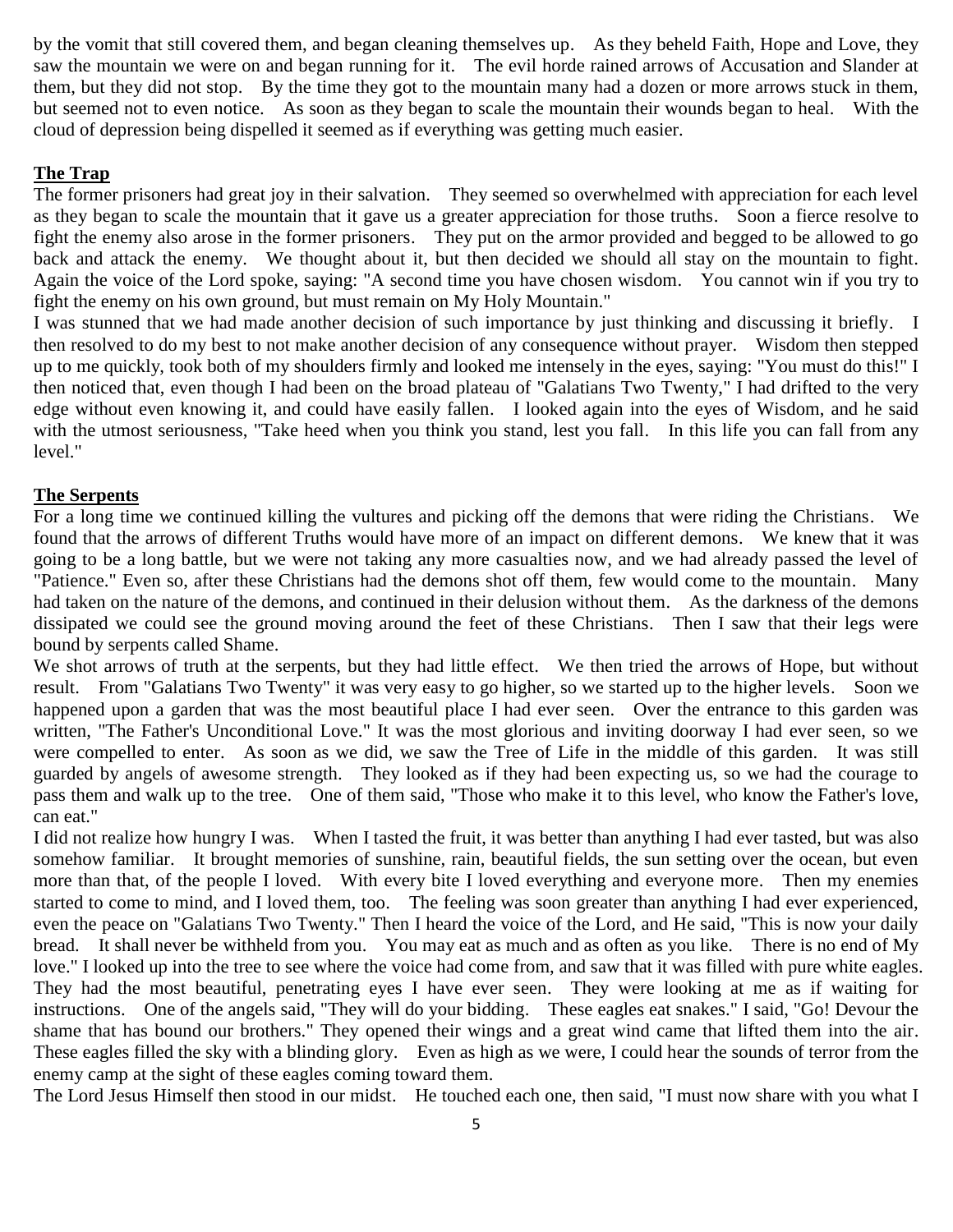shared with your brothers after My ascension-the message of My Kingdom. The enemy's most powerful army has now been put to flight, but not destroyed. Now it is time for us to march forth with the gospel of My kingdom. The eagles have been released and will go with us. We will take arrows from every level, but I am your Sword, and I am your Captain. It is now time for the Sword of the Lord to be unsheathed." I then turned and saw that the entire army of the Lord was standing in that garden. There were men women and children from all races and nations, each carrying their banners that moved in the wind with perfect unity. I knew that nothing like this had been seen in the earth before. I knew that the enemy had many more armies, and fortresses throughout the earth, but none could stand before this great army. I said almost under my breath, "This must be the day of the Lord." The whole host then answered in an awesome thunder, "The day of the Lord of Hosts has come."

We stood in the Garden of God under the Tree of Life. It seemed that the entire army was there, kneeling before the Lord Jesus. He had just given us the charge to return to the battle for the sake of our brothers who were still bound, and for the world that He still loved. It was both a wonderful and a terrible command. It was wonderful just because it came from Him. It was terrible because it implied that we would have to leave His manifest presence, and the Garden that was more beautiful than anything I had ever seen before. To leave all of this to go into battle seemed incomprehensible.

The Lord continued His exhortation: "I have given you spiritual gifts and power, and an increasing understanding of My word and My kingdom, but the greatest weapon that you have been given is the Father's love. As long as you walk in My Father's love you will never fail. The fruit of this tree is the Father's love which is manifested in Me. This love which is in Me must be your daily bread."

The Lord was not what we might consider to be of a strikingly handsome appearance, but was rather ordinary. Even so, the grace with which He moved and spoke made Him the most attractive person I had ever seen. He was beyond human definition in dignity and nobility. No painting that has sought to capture what He looked like could ever do it, but somehow most of them do resemble Him. I began to think of how He was everything that the Father loves and esteems. He truly is full of grace and truth, to the point that it seemed that nothing but grace and truth should ever matter.

When I ate the fruit from the Tree of Life, the thought of every good thing I had ever known seemed to fill my soul. When Jesus spoke it was the same, only magnified. I never wanted to leave this place. I remembered how I had once thought it must have been boring for those angels who did nothing but worship Him before the throne. Now I knew that there was nothing more wonderful or exhilarating than simply worshiping Him. That would surely be the best part of heaven. It was hard to believe that I had struggled so much with boredom during worship services. I knew that it was only because I had been almost completely out of touch with reality during those times.

#### **Worship in Spirit and Truth**

I was almost overwhelmed with the desire to go back and make up those times during worship when I had allowed my mind to wander, or had occupied myself with other things. The desire to express my adoration for Him became almost uncontrollable. I had to praise Him! As I opened my mouth I was shocked by the spontaneous worship that erupted from the entire army at the same time. I had almost forgotten that anyone else was there, but we were all in perfect unity. The glorious worship could not be expressed in human language.

As we worshiped, a golden glow began to emanate from the Lord, then there was silver around the gold. Then colors, the richness of which I have never seen with my natural eyes, enveloped us all. With this glory I entered a realm of emotion that I had never experienced before. Somehow I understood that his glory had been there all along, but when we focused on Him the way that we did in worship, we simply began to see more of His glory. The more intensely we worshiped, the more glory we beheld. If this was heaven, it was much, much better than I had ever dreamed.

#### **Finding His Dwelling Place**

I have no idea how long this worship lasted. It could have been months, there was simply no way to measure time in that kind of glory. For a time I closed my eyes because the glory I was seeing with my heart was as great as what I was seeing with my physical eyes. When I opened my eyes I was surprised to see that the Lord was not there any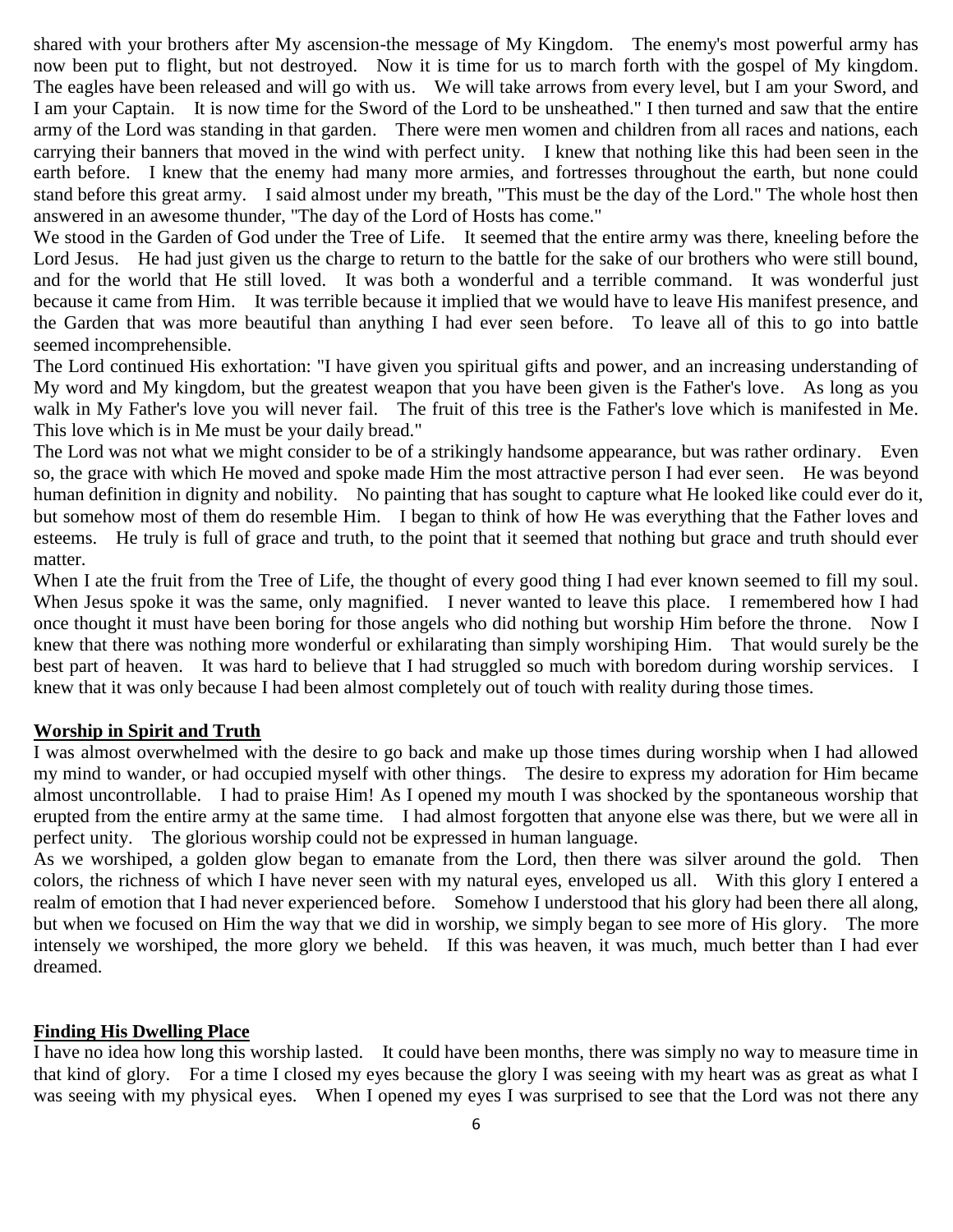longer, but a troop of angels was standing where He had been. One of them stepped up to me and said, "Close your eyes again." When I did, I beheld the glory of the Lord again and was greatly relieved.

Then the angel explained, "What you see with the eyes of your heart is more real than what you see with your physical eyes." I had myself made this statement many times, but how little I had truly walked in it! The angel continued, "It was for this reason that the Lord told His first disciples that it was better for Him to go away so that the Holy Spirit could come. The Lord dwells within you. You have taught this many times, but now you must live it, for you have eaten of the Tree of Life."

The angel then began to lead me back to the gate. I protested that I did not want to leave. Looking surprised, the angel took me by the shoulders and looked me in the eyes. That is when I recognized him as the angel, Wisdom. "You never have to leave this garden. This garden is in your heart because the Creator Himself is within you. You have desired the best part, to worship and sit in His presence forever, and it will never be taken from you."

I acknowledged what Wisdom had said, and then looked past him at the fruit on the Tree of Life. I had a compulsion to grab all that I could before leaving. Knowing my thoughts, Wisdom gently shook me. "No. Even this fruit, gathered in fear, would rot. This fruit and this tree are within you because He is in you. You must believe."

I closed my eyes and tried to see the Lord again but couldn't. When I open my eyes Wisdom was still staring at me. With great patience he continued, "You have tasted of the heavenly realm, and no one ever wants to go back to the battle once they do. No one ever wants to leave the manifest presence of the Lord. When the apostle Paul came here he struggled for the rest of his life as to whether he should stay and labor for the Lord, or return here to enter into his inheritance; but his inheritance was magnified the longer he stayed. Now that you have the heart of a true worshiper you will always want to be here, and you can when you enter into true worship. The more focused you are on Him, the more glory you will see, regardless of where you are."

Wisdom's words had finally calmed me. Again I closed my eyes just to thank the Lord for this wonderful experience, and the life He had given me. As I did, I started to see His glory again, and all of the emotion of the previous worship experience flooded my soul. The Lord's words to me were so loud and clear that I was sure they were audible; "I will never leave or forsake you."

"Lord, forgive my unbelief," I responded. "Please help me to never leave or forsake you."

# **Walking With Wisdom**

As I opened my eyes, Wisdom was still gripping my shoulders. "I am the primary gift that has been given to you for your work," he said, "I will show you the way, and I will keep you on it, but only love will keep you faithful. The highest wisdom is to love the Lord."

Then Wisdom released me and started to walk toward the gate. I followed with ambivalence. I remembered the exhilaration of the battle and the climb up the mountain, and it was compelling, but there was no comparison to the presence of the Lord and the worship I had just experienced. Leaving this would be the greatest sacrifice I had ever made. Then I remembered how it was all inside of me, amazed that I could even forget that so quickly. I began to think about the great battle that was raging within me, between what I saw with my physical eyes and what I saw with my heart.

I moved forward so that I was walking beside Wisdom, and asked, "I have prayed for 26 years to be caught up into the third heaven as Paul had. Is this the third heaven?"

"This is part of it," he replied, "but there is much more."

"Will I be allowed to see more?" I asked.

"You will see much more. I am taking you to see more now," he replied.

I started thinking of the Book of Revelation. "Was John's revelation part of the third heaven?" I asked.

"Part of John's revelation was from the third heaven, but most of it was from the second heaven. The first heaven was before the fall of man. The second heaven is the spiritual realm during the reign of evil upon the earth. The third heaven is when the love and domain of the Father will again prevail over the earth through your King."

"What was the first heaven like?" I inquired, strangely feeling a cold chill as I asked.

"It is wisdom not to be concerned about that now," my companion responded with increased seriousness as my question seemed to jolt him. "Wisdom is to seek to know the third heaven just as you have. There is much more to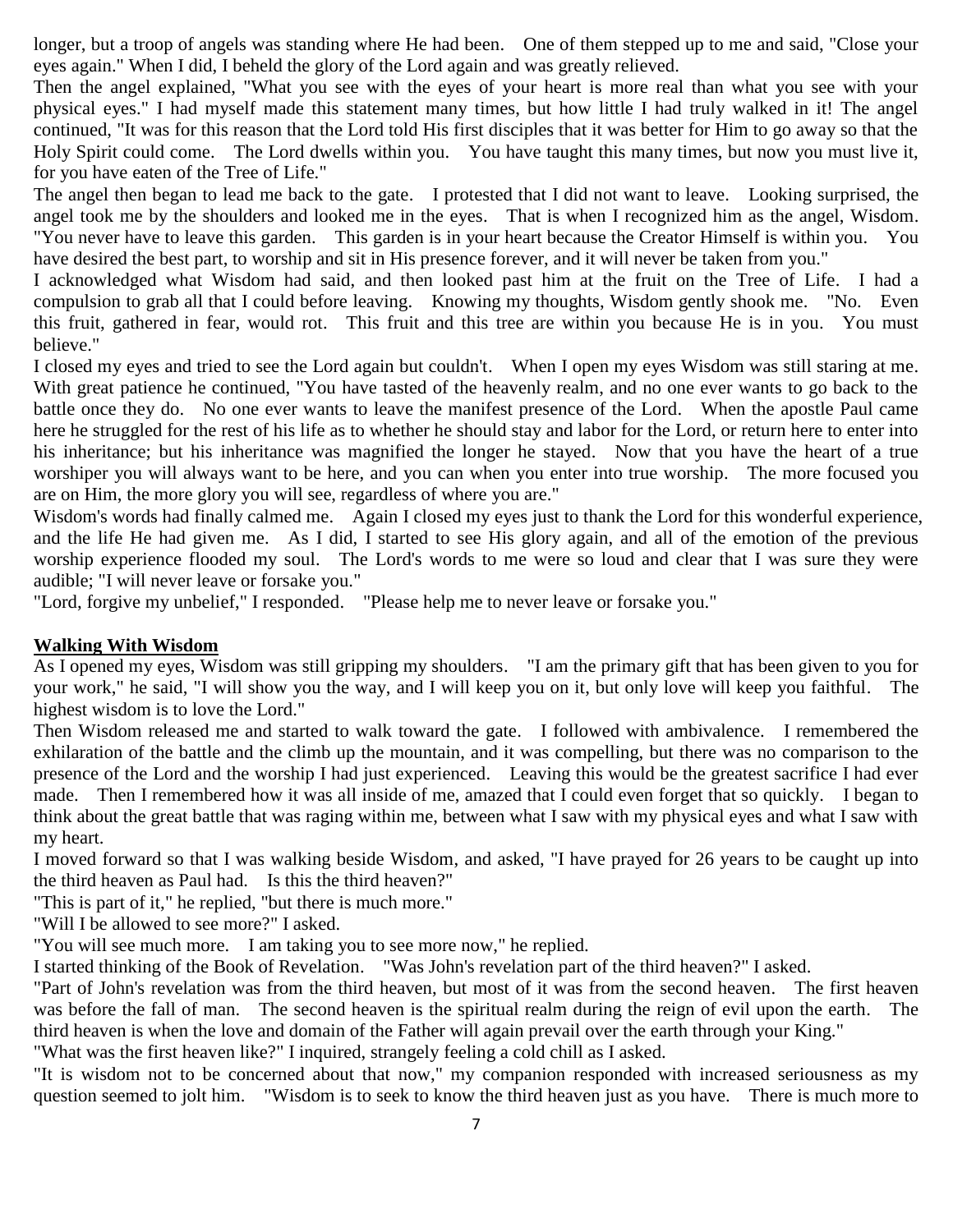know about the third heaven than you can know in this life, and it is the third heaven, the kingdom, that you much preach in this life. In the ages to come you will be told about the first heaven, but it is not profitable for you to know at this time."

I resolved to remember the cold chill I had just felt, and Wisdom nodded, which I knew to be an affirmation to that thought. "What a great companion you are, I had to say as I was just flooded with appreciation for this angel. "You really will keep me on the right path."

"I will indeed," he replied.

I was sure I felt love coming from this angel, which was unique, since I had never felt this from other angels, which showed more of a concern out of duty than love. Wisdom responded to my thoughts as if I had spoken them out loud.

"It is wisdom to love and I could not be Wisdom if I did not love you. It is also wisdom to behold the kindness and the severity of God. It is wisdom to love Him and fear Him. You are in deception to do otherwise. This is the next lesson that you must learn." he said with unmistakable earnest.

"I do know that, and have taught it many times," I responded, feeling for the first time that maybe Wisdom did not fully know me.

"I have been your companion for a very long time, and I know your teachings," Wisdom replied. "Now you are about to learn what some of your own teachings mean. As you have said many times, 'It is not by believing in your mind, but in your heart that results in righteousness.'"

I apologized, feeling a bit ashamed at having even questioned Wisdom. He graciously accepted my apology. It was then that I realized I had been questioning and challenging him most of my life, often to my injury.

# **The Other Half of Love**

"There are times to adore the Lord," Wisdom continued, "and there are times to honor Him with the greatest fear and respect. Just as there is a time to plant, and a time to reap, and it is wisdom to know the time for each. True wisdom knows the times and seasons of God. I brought you here because it was time to worship the Lord in the glory of His love. I am now taking you to another place because it is time for you to worship Him in the fear of His judgment. Until you know both we can be separated from each other."

"Do you mean that if I had stayed back there in that glorious worship I would have lost you?" I asked in disbelief.

"Yes. I would have always visited with you when I could, but we would have rarely crossed paths. It is hard to leave such glory and peace, but that is not the whole revelation of the King. He is both the Lion of Judah and the Lamb. To the spiritual children He is the Lamb. To the maturing He is the Lion. To the fully mature He is both the Lion and the Lamb. You have known this in your mind, and I have heard you teach it, but now you will know it in your heart, for you are about to experience the judgment seat of Christ.

# **The Return to the Battle**

Before leaving the gates to the Garden I asked Wisdom if I could just sit for a while to ponder all that I had just experienced. "Yes, you should do this," he replied, "But I have a better place for you to do it."

I followed Wisdom out of the gates and we began to descend down the mountain. To my surprise the battle was still going on, but not nearly as intensely as it was when we ascended. There were still arrows of accusation and slander flying about on the lower levels, but most of the enemy horde that was left was furiously attacking the great white eagles. The eagles were easily prevailing.

We kept descending until we were almost at the bottom. Just above the levels of "Salvation" and "Sanctification" was the level "Thanksgiving and Praise." I remembered this level very well because one of the greatest attacks of the enemy came as I first tried to reach it. Once we got here the rest of the climb was much easier, and if an arrow got through your armor it healed much faster.

As soon as the enemy spotted me on this level (the enemy could not see Wisdom), a shower of arrows began to rain down on me. I so easily knocked them down with my shield that the enemy quit shooting. Their arrows were now almost gone and they could not afford to waste any more.

The soldiers who were still fighting from this level looked at me in astonishment with a deference that made me very uncomfortable. It was then that I first noticed that the glory of the Lord was emanating from my armor and shield.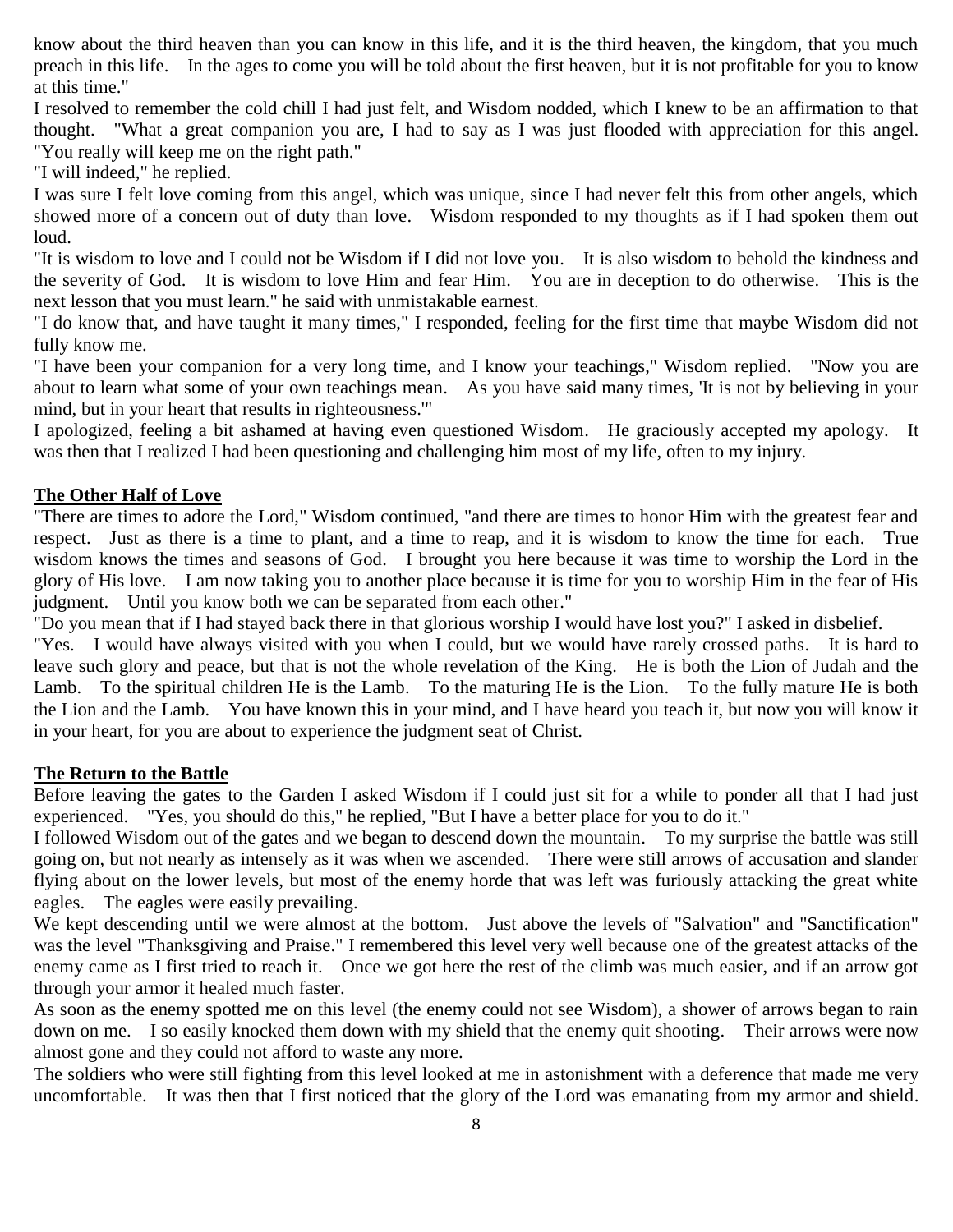I told them to climb to the top of the mountain without stopping and they, too, would see the Lord. As soon as they agreed to go they saw Wisdom. They started fall down to worship Him, but he restrained them, and sent them on their way.

# **The Faithful**

I was filled with love for these soldiers, many of whom were women and children. Their armor was a mess, and they were covered in blood, but they had not quit. In fact, they were still cheerful and encouraged. I told them that they were deserving of more honor than I was, because they had borne the greatest burden of the battle, and had held their ground. They seemed not to believe me, but appreciated that I would say it. However, I really felt that it was true.

Every level on the mountain had to be occupied or the vultures that were left would come and foul it with vomit and excrement until it was difficult to stand on. Most of the ledges were occupied by soldiers who I recognized to be from different denominations or movements which emphasized the truth of the level they were defending. I was embarrassed by the attitude I had maintained toward some of these groups. I had considered some of them out of touch and backslidden at best, but here they were fighting faithfully against a terrible onslaught of the enemy. Their defense of these positions had probably enabled me to keep climbing as I had.

Some of these levels were situated so that there was a view of a good part of the mountain or battlefield, but some were so isolated that the soldiers on them could only see their own position, and seemed not to even know about the rest of the battle raging. They were often so wounded from the slander and accusations that they would be resistant when someone came down to them from a higher level and encouraged them to climb higher. However, when some began to come down from the top reflecting the glory of the Lord, they listened with great joy, and soon began to climb themselves with courage and resolve. As I beheld all of this, Wisdom did not say much, but he seemed very interested in my reactions.

#### **Reality Discovered**

I watched as many soldiers who had been to the top began descending to all of the levels to relieve those who had been taking their stand on those truths. As they did, each level began to shine with the glory they carried. Soon the whole mountain was beginning to shine with a glory that was blinding to the vultures and demons that were left. Soon there was so much glory that the mountain began to have the same feel as the Garden.

I started thanking and praising the Lord and immediately I was in His presence again. It was hard to contain the emotions and glory that was flooding my innermost being. The experience became so intense that I stopped. Wisdom was standing beside me. Putting his hand on my shoulder he said, "You enter His gates with thanksgiving, His courts with praise."

"But that was so real! I felt like I was there again," I exclaimed.

"You were there," replied Wisdom. "It has not gotten more real, but you have. Just as the Lord told the thief on the cross, 'Today' you will be with Me in Paradise, you can enter Paradise at anytime. The Lord, His Paradise, and this mountain, are all abiding in you, because He is in you. What were but foretastes before are now a reality to you because you have climbed the mountain. The reason that you can see me and others cannot is not because you have entered the one in which I dwell. This is the reality that the prophets knew that gave them great boldness even when they stood alone against armies."

#### **The Deadly Trap**

I then looked out over the carnage below, and the slowly retreating demonic army. Behind me more of the glorious warriors were constantly taking their places on the mountain. I knew there was now enough to attack and destroy what was left of this enemy horde. "Not yet," said Wisdom. "Look over there." I looked in the direction in which he was pointing, but had to shield my eyes from the glory emanating from my own armor to see anything. Then I caught a glimpse of movement in a valley.

I could not make out what I was seeing, because the glory being emitted from my armor made it difficult to see into the darkness. I asked Wisdom to give me something to cover my armor with so I could see it. He then gave me a very plain mantel to put on. "What is this?" I inquired, a little insulted by its drabness. "Humility," said Wisdom.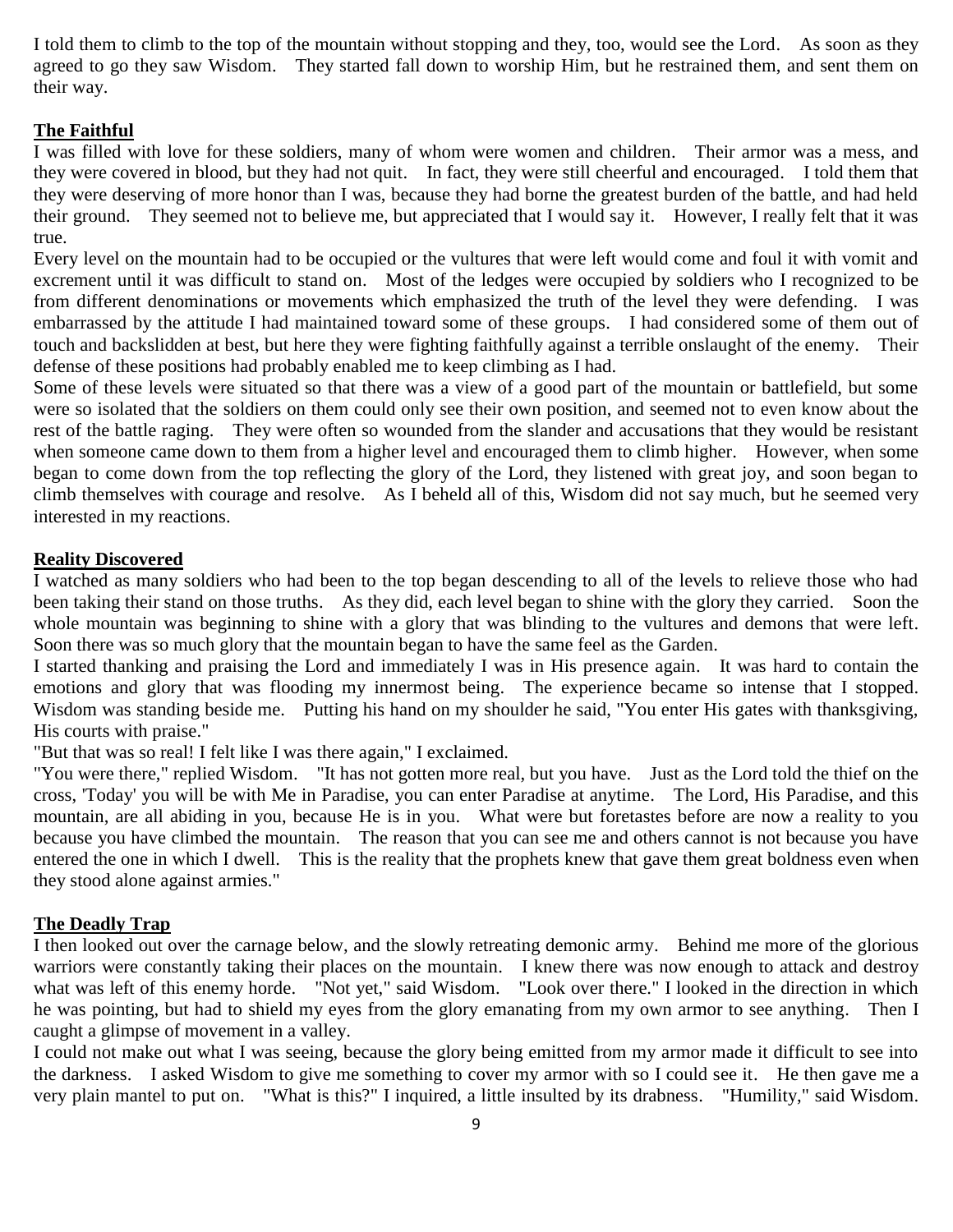"You will not be able to see very well without it." Reluctantly I put it on and immediately I saw many things that I could not see before. I looked toward the valley and the movement I had seen. To my astonishment there was an entire division of the enemy horde that was waiting to ambush anyone who ventures from the mountain.

"What army it that?" I asked, "and how did they escape the battle intact?"

"That is Pride," explained Wisdom. "That is the hardest enemy to see after you have been in the glory. Those who refuse to put on this cloak will suffer much at the hands of this most devious enemy."

As I looked back at the mountain I saw many of the glorious warriors crossing the plain to attack the remnants of the enemy horde. None of them were wearing the cloaks of humility and they had not seen the enemy that was ready to attack them from their rear. I started to run out to stop them, but Wisdom restrained me. "You cannot stop this," he said. "Only the soldiers who wear this cloak will recognize your authority. Come with me. There is something else that you must see before you can help lead in the great battle that is to come."

#### **The Foundation of Glory**

Wisdom led me down the mountain to the very lowest level, which was named "Salvation." "You think that this is the lowest level," declared Wisdom, "but this is the foundation of the whole mountain. In any journey, the first step is the most important, and it is usually the most difficult. Without 'Salvation' there would be no mountain."

I was appalled by the carnage on this level. Every soldier was very badly wounded, but none of them were dead. Multitudes were barely clinging to the edge. Many seemed ready to fall off at any moment, but none did. Angels were everywhere ministering to the soldiers with such great joy that I asked, "Why are they so happy?"

"These angels have beheld the courage that it took for these to hold on. They may not have gone any further, but neither did they give up. They will soon be healed, and then they will behold the glory of the rest of the mountain, and begin to climb. These will be great warriors for the battle to come."

"But wouldn't they have been better off to climb the mountain with the rest of us?" I protested, seeing their present condition.

"It would have been better for them, but not for you. By staying here they made it easier for you to climb by keeping most of the enemy occupied. Very few from the higher levels ever reached out to help others come to the mountain, but these did. Even when these were barely clinging to the mountain themselves, they would reach out to pull others up. In fact, most of the mighty warriors were led to the mountain by these faithful ones. These are no less heroes than those who made it to the top. They brought great joy to heaven by continually leading others to 'Salvation.' It was for this reason that all the angels in heaven wanted to come to minister to them, but only the most honored were permitted."

Again I felt a terrible shame at my attitude toward these great saints. Many of us scorned them as we climbed to the higher levels. They had made many mistakes during the battle, but they had also displayed more of the Shepherd's heart than the rest of us. The Lord would leave the ninety-nine to go after the one who was lost. These had stayed in the place where they could still reach the lost, and they paid a dear price for it. I, too, wanted to help but did not know where to start.

Wisdom then said, "It is right for you to want to help, but you will help most by going on to what you have been called to do. These will all be healed and will quickly climb the mountain. They will join you again in the battle. These are fearless ones who will never retreat before the enemy."

#### **The Power of Pride**

I was thinking how descending the mountain was teaching me as much as climbing it had, when noise from the battlefield drew my attention. By now there were thousands of the mighty warriors who had crossed the plain to attack the remnant of the enemy horde. The enemy was fleeing in all directions, except for the one division, Pride. Completely undetected, it had marched right up to the rear of the advancing warriors, and was about to release a hail of arrows. It was then that I noticed the mighty warriors had not armor on their backsides-they were totally exposed and vulnerable to what was about to hit them.

Wisdom then remarked, "You have taught that there was no armor for the backside, which meant that you were vulnerable if you fan from the enemy. However, you never saw how it made you vulnerable if you advanced in pride."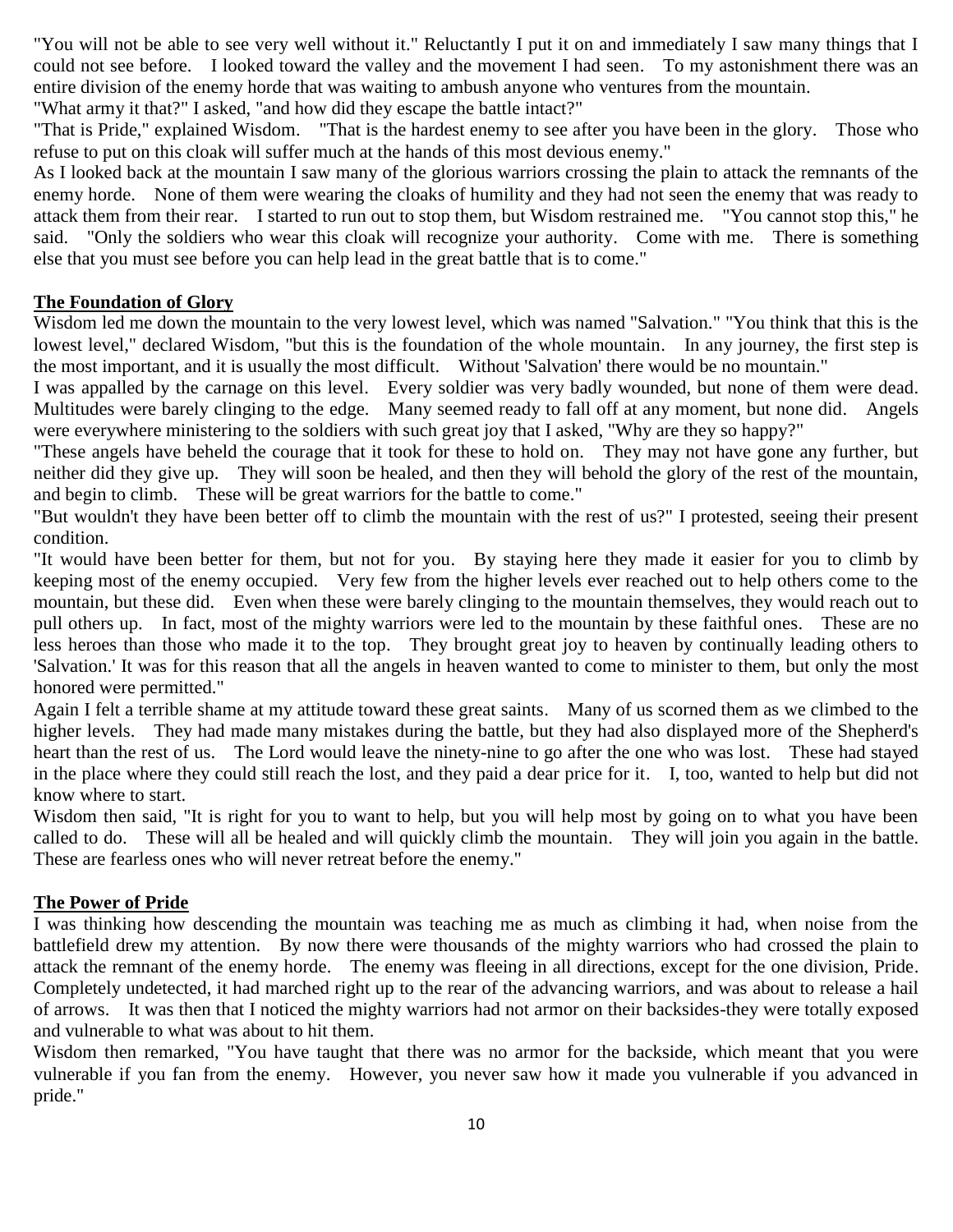I could only nod my acknowledgment. It was too late to do anything, and it was unbearable to watch, but Wisdom said that I must. To my amazement, when the arrows of pride struck the warriors they did not even notice. However, the enemy kept shooting. The warriors were bleeding and getting weaker fast but would not acknowledge it. Soon they were too weak to hold up their shields and swords, and cast them down, declaring that they did not need them anymore. Then they started taking off their armor, saying it was not needed anymore either.

Then another enemy division appeared and moved up swiftly. It was called Strong Delusion. They released a hail of arrows that all hit their mark. I then watched as just a few of the demons of delusion led off this once great army of glorious warriors. They were taken to different prison camps, each named after a different doctrine of demons. I was astounded at how this great company of the righteous had been so utterly defeated, and they still did not even know what had hit them. "How could those who were so strong, who have been all the way to the top of the mountain, who have seen the Lord as they have, be so vulnerable?" I blurted out.

"Pride is the hardest enemy to see, and it always sneaks up behind you," Wisdom lamented. "In some ways, those who have been to the greatest heights are in the greatest danger of falling. You must always remember that in this life you can fall at any time from any level. 'Take heed when you think you stand, lest you fall,' When you think you are the least vulnerable to falling is in fact when you are the most vulnerable. Most men fall right after a great victory."

# **Wisdom for the Battle**

"How can we keep from being attacked like this?" I asked.

"Stay close to me, inquire of the Lord before making any major decisions, and keep that mantle on, and the enemy will never be able to blindside you as he did those."

I looked at my mantle. It looked so plain and insignificant. I felt that it made me look more like a homeless person than a warrior. Wisdom responded as if I had been speaking out loud, "The Lord is closer to the homeless than to princes. You only have true strength to the degree that you walk in the grace of God, and 'He gives His grace to the humble.' No enemy weapon can penetrate this mantle, because nothing can overpower His grace. As long as you wear this mantle you are safe from this kind of attack."

I then started to look up to see how many warriors were still on the mountain. I was shocked to see how few there were. I then noticed that they all had on the same mantle on humility. "How did that happen?" I inquired.

"When they saw the battle you just witnessed, they all came to me for help, and I gave them their mantles," Wisdom replied.

"But I thought you were with me that whole time?"

"I am with all who go forth to do the will of the Father," Wisdom answered.

"You're the Lord!" I cried

"Yes," He answered. "I told you that I would never leave you or forsake you. I am with all of My warriors just as I am with you. I will be to you whatever you need to accomplish My will, and you have needed wisdom." Then He vanished.

#### **Rank in the Kingdom**

I was left standing in the midst of the great company of angels who were ministering to the wounded on the level of "Salvation." As I began to walk past these angels, they bowed to one knee and showed me the greatest respect. I finally asked one of them why they did this, as even the smallest was much more powerful than I was. "Because of the mantle," he replied. "That is the highest rank in the kingdom."

"This is just a plain mantle," I protested.

"No!" the angel protested. "You are clothed in the grace of God. There is no greater power than that!"

"But there are thousands of us all wearing the same mantle. How could it represent rank?"

You are the dread champions, the sons and daughters of the King. He wore the same mantle when He walked on this earth. As long as you are clothed in that there is no power in heaven or earth that can stand before you. Everyone in heaven and hell recognizes that mantle. We are His servants, but He abides in you, and you are clothed in His grace."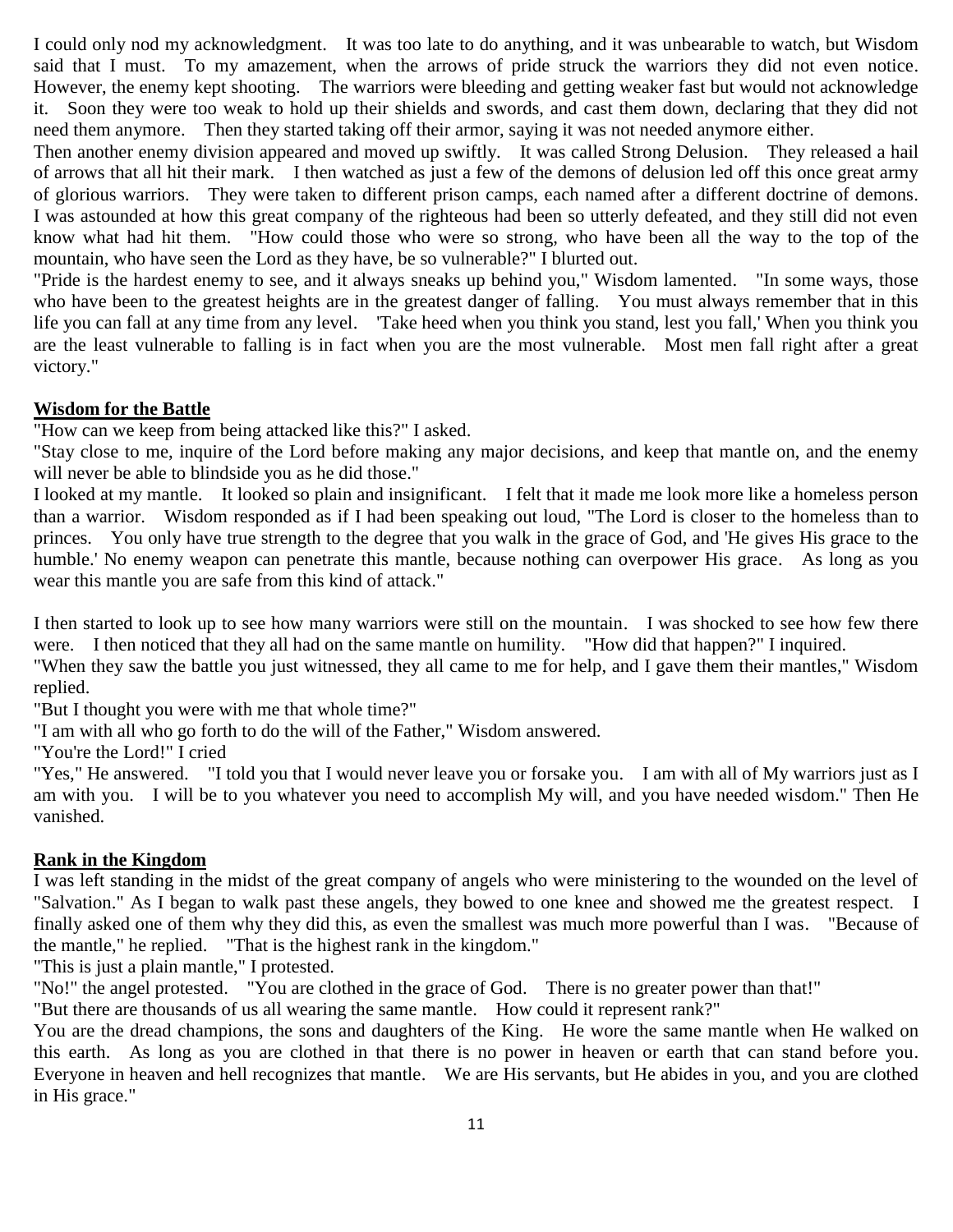Somehow I knew if I had not been wearing the mantle, and if my glorious armor had been exposed, that the angel's statement, and their behavior toward me, could have really fed my pride. It was simply impossible to feel prideful or arrogant while wearing such a drab, plain, cloak. However, my confidence in the mantle was growing fast.

#### **The Return of the Eagles**

Then on the horizon I saw a great white cloud approaching. Hope arose in me just by seeing it. It actually filled the atmosphere with hope just as the sun rising chases away the darkness of night. As it grew closer I recognized the great white eagles that had flown from the Tree of Life. They began landing on the mountain, taking their place on every level beside the companies of warriors. I carefully and respectfully approached the eagle who had landed near me because his presence was so awesome. When he looked at me with his penetrating eyes, I knew I could hide nothing from him. His eyes were so fierce and resolute that I trembled as chills ran through me just looking at them. Before I could even ask, he answered me.

"You want to know who we are. We are the hidden prophets who have been kept for this hour. We are the eyes of those who have been given the divinely powerful weapons. We have been shown all that the Lord is doing, and all that the enemy is planning against you. We have scoured the earth and together we know all that needs to be known for the battle." "Did you not see the battle that just took place?" I asked with as much irritation as I dared to express. "Couldn't you have helped those warriors that were just taken captive?"

"Yes. We saw it all, and we could have helped if they had wanted it. But our help would have been to restrain them. We can only fight in the battles that the Father commands, and we can only help those who believe in us. Only those who receive us as who we are, the prophets, can receive the prophet's reward, or the benefit of our service. Those who were ambushed did not yet have the mantle that you are wearing, and those who do not have the mantle cannot understand who we are. We all need each other, including these here who are still wounded, and many others who you do not yet know."

#### **The Heart of the Eagle**

By talking to the eagle I started very quickly to think like the eagle. After this short discussion I could see into the eagle's heart and know him like he knew me. The eagle recognized this.

"You have some of our gifts," the eagle noted, "though they are not very well developed. You have not used them much. I am here to awaken these gifts in many of you, and to teach you to use them. In this way our communication will be sure. It must be sure or we will all suffer many unnecessary losses, not to mention missing many great opportunities for victory."

"Where did you just come from?" I asked.

"We eat snakes," the eagle replied. "The enemy is bread for us. Our sustenance comes from doing the Father's will, which is to destroy the works of the devil. Every snake that we eat helps to increase our vision. Every stronghold of the enemy that we tear down strengthens us so we can soar higher and stay in the air longer. We have just come from a feast, devouring the serpents of shame who have bound many of your brothers and sisters. They will be here soon. They are coming with the eagles we left behind to help them find the way, and to protect them from the enemy's counterattacks."

These eagles were very sure of themselves, but not cocky. They knew who they were, what they were called to do. They also knew us and they knew the future. Their confidence was reassuring to me, but even more so to the wounded that were still lying all around us. Those who had recently been too weak to talk were actually sitting up listening to my conversation with the eagle. They looked at him like a lost child would look to his parent who had just found him.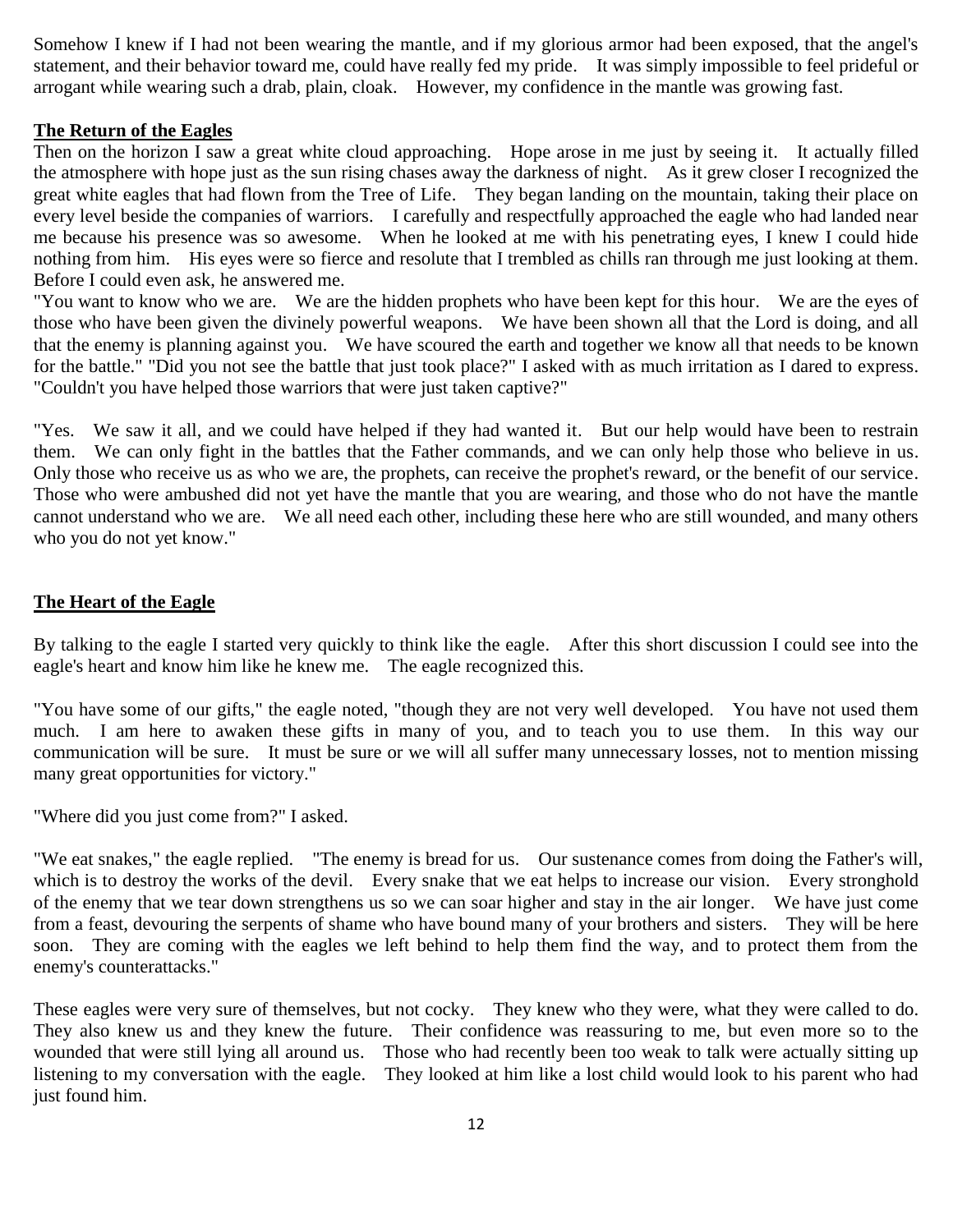# **The Wind of the Spirit**

When the eagle looked upon the wounded his countenance changed as well. In place of the fierce resolution I had stood before, toward the wounded he was like a soft, compassionate old grandfather. The eagle opened his wings and began to gently flap them, stirring up a cool refreshing breeze that flowed over the wounded. It was not like any other breeze I had ever felt before. With each breath I felt I was gaining strength and clarity of mind. Soon the wounded were standing and worshiping God with a sincerity that brought tears to my eyes. Again I felt a profound shame at having scorned those who stayed on this level. They had seemed so weak and foolish to those of us who were ascending the mountain, but they had endured much more than we had and remained faithful. God had kept them and they loved Him with a great love.

I looked up at the mountain; all of the eagles were gently flapping their wings. Everyone on the mountain was being refreshed by the breeze they were stirring up, and everyone on the mountain was beginning to worship the Lord. At first there was some discord between the worship that was coming from the different levels, but after a time everyone on every level was singing in perfect harmony. Never on earth had I heard anything that beautiful. I never wanted it to end. Soon I recognized it as the same worship that we had known in the Garden, but now it sounded even more full and rich. I knew that it was because we were worshiping in the very presence of our enemies, in the midst of such darkness and evil that surrounded the mountain, that it seemed so much more beautiful.

I do not know whether this worship lasted hours, days, or minutes, but eventually the eagles stopped flapping their wings and it stopped. "Why did you stop?" I asked the eagle that I had been talking to.

"Because they are now whole," he replied, indicating the wounded who were now all standing and appeared to be in perfect condition. "True worship can heal any wound," he added.

"Please do it again," I begged.

"We will do this many times, but it is not for us to decide when. The breeze that you felt was the Holy Spirit. He directs us; we do not direct Him. He has healed the wounded and begun to bring about the unity that is required for the battles ahead. True worship also pours the precious oil upon the Head, Jesus, which then flows down over the entire body, making us one with Him and each other. No one who becomes one with Him will remain wounded or unclean. His blood is pure life, and it flows when we are joined to Him. When we are joined to Him we are also joined to the rest of the body, so that His blood flows through all. Is that not how you heal a wound to your body, by closing the wound so that the blood can flow to the wounded member to bring regeneration? When a part of His body is wounded, we must join in unity with that part until it is fully restored. We are all one in Him."

The euphoria from the worship was still prevailing so that this little teaching seemed to be the most profound that I had ever heard, even though I had know it and taught it myself before. When the Holy Spirit moved every word seemed glorious, regardless of how elementary it was. It also filled me with so much love that I wanted to hug everyone, including the fierce old eagles. Then, like a jolt, I remembered the mighty warriors who had just been captured. The eagle sensed this but did not say anything. He just watched me intently. Finally, I spoke up; "Can we recover those who were just lost?"

#### **The Wounded Heart of the King**

"Yes, it is right for you to feel what you do," the eagle finally said. "We are not complete, and our worship is not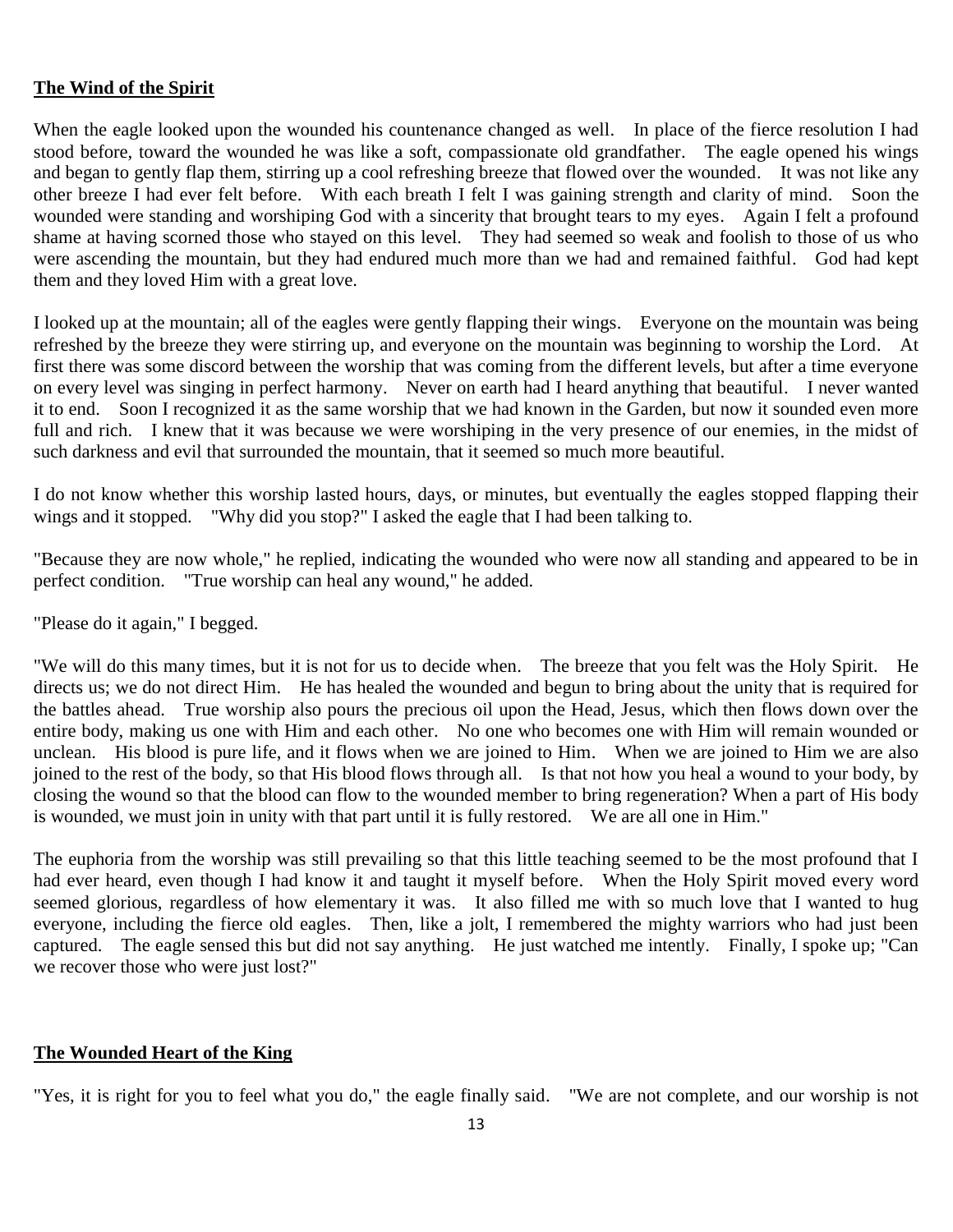complete, until the whole body is restored. Even in the most glorious worship, even in the very presence of the King, we will all feel this emptiness until all are one, because our King also feels it. We all grieve for our brothers in bondage, but we grieve even more for the heart of our King. Just as you love all of your children, but would be grieved for the one that was sick or wounded, He too loves all of His children, but the wounded and oppressed have most of His attention now. For His sake we must not quit until all have been recovered. As long as any are wounded, He is wounded."

#### **Faith That Moves Mountains**

Sitting down by the eagle, I thought deeply about what he said. Finally I asked, "I know that Wisdom now speaks to me through you, because I hear His voice when you speak. I was so sure of myself before that last battle, but I was almost carried away with the same presumption that they were carried away with, and could very easily have been captured with them if Wisdom had not stopped me. I was going out of hatred for the enemy more than wanting to set my brothers free, though that was part of my motive. Since first coming to this mountain, and fighting in the great battle, I now think that most of the right things I did, I did for the wrong reasons, and many of the wrong things I did, I had good motives for. The more I learn, the more unsure of myself I feel."

"You must have been with Wisdom a long time," the eagle responded.

"He was with me a long time before I began to recognize Him, but I am afraid that most of that time I was resisting Him. Somehow I now know that I am still lacking something very important, something that I must have before I go into battle again, but I do not know what it is."

The great eagle's eyes became more penetrating than I had ever seen them as he responded, "You also know the voice of Wisdom when He speaks to you in your own heart. You are learning well because you have the mantle. What you are feeling now is the true faith."

"Faith!" I shot back. "I'm talking about serious doubts."

"You are wise to doubt yourself. But true faith depends on God, not yourself, and not your faith. You are close to the kind of faith that can move this mountain, and move it must. It is time to carry it to places that it has not gone to before. However, you are right. You are still lacking something very important. You must yet have a great revelation of the King. Even though you have climbed to the top of the mountain, and received from every truth along the way, and even though you have stood in the Garden of God, tasted of His unconditional love, and have seen His Son many times now, you still only understand a part of the whole counsel of God, and that only superficially."

I knew that this was so true that it was very comforting to hear it. "I have judged so many people and so many situations wrongly. Wisdom has saved my life many times now, but the voice of Wisdom is still a very small voice within me, and the clamor of my own thoughts and feelings are still far too loud. I hear wisdom speaking through you much louder than I hear Him in my own heart, so I know I must stay very close to you."

"We are here because you need us," the eagle replied. "We are also here because we need you. You have been given gifts that I do not have, and I have been given gifts that you do not have. You have experienced things that I have not experienced, and I have experienced things that you have not known. The eagles have been given to you until the end, and you have been given to us. I will be very close to you for a time, and then you must receive other eagles in my place. Every eagle is different. It is together that we have been given to know the secrets of the Lord, not individually."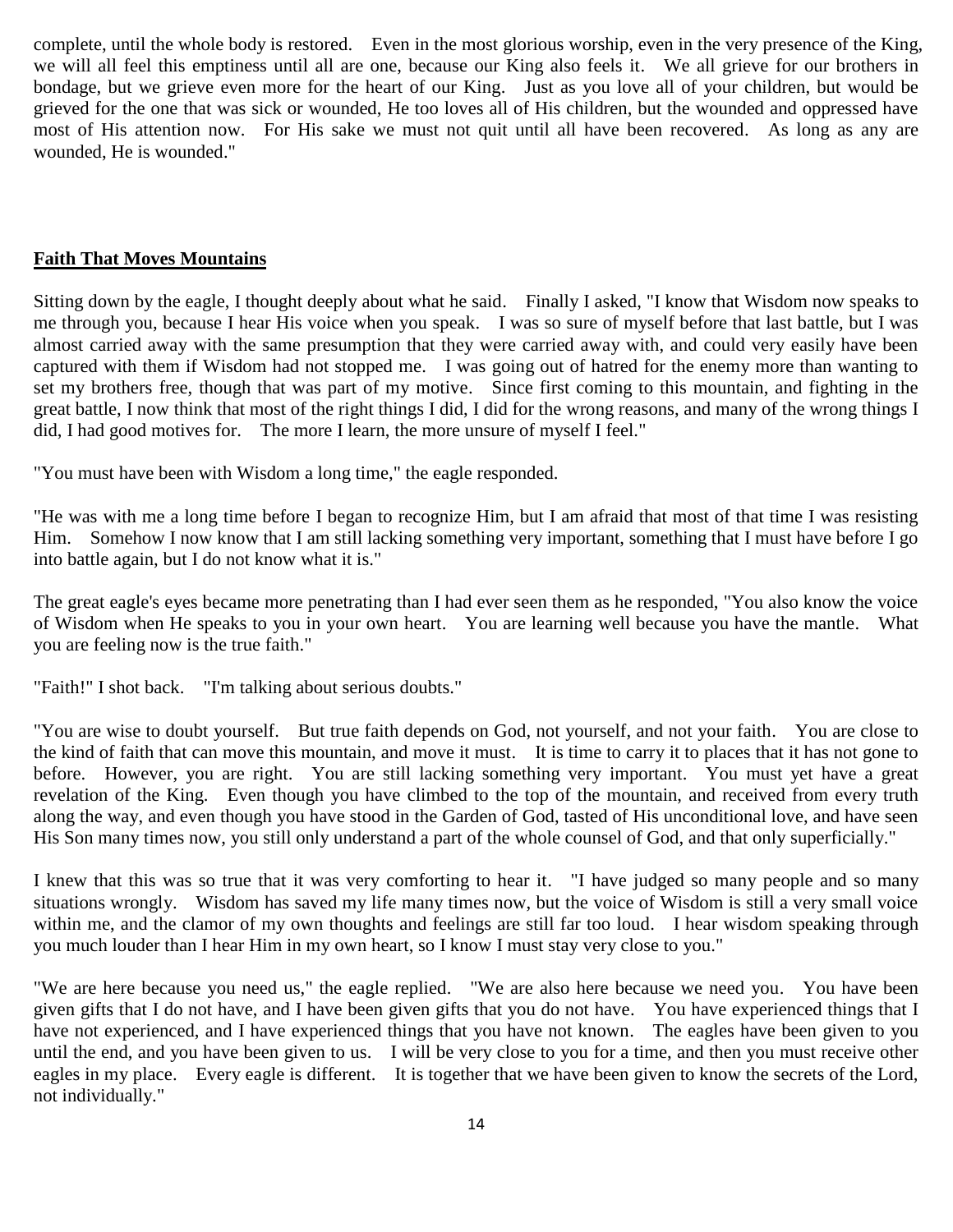# **The Doors of Truth**

The eagle then lifted up from the rock on which he had been perched, and soared over the edge of the level on which we stood. "Come," he said. As I approached him I saw steps that led down to the very base of the mountain. There was a small door.

"Why have I not seen this before?" I asked.

"When you first came to the mountain you did not stay on this level long enough to look around," he answered.

"How did you know that? Were you here when I first came to the mountain?"

"I would have known if I had not been here, because all who miss this door do so for the same reason, but in fact I was here," he responded. "I was one of the soldiers you so quickly passed on your way up the mountain."

It was then that I recognized the eagle as a man whom I had met soon after my conversion, whom I had actually had a few conversations with. He continued, "I wanted badly to follow you then. I had been on this level for so long that I needed a change. I just could not leave all of the lost souls that I was still trying to lead here. When I finally committed myself to doing the Lord's will, whether it was to stay or go, Wisdom appeared to me and showed me this door. He said it was a shortcut to the top. That is how I got to the top before you did, and was changed into an eagle."

I then remembered that I had seen doors like this on a couple of the levels, I had even peeked into a couple of them and remember how amazed I had been at what I saw. I did not venture into any of them very far, because I was so focused on the battle and trying to get to the top of the mountain. "Could I have entered any of those doors and gone right to the top?" I asked.

"It is not quite that easy," the eagle remarked, seeming a little irritated. "In every door there are passage ways, one of which leads to the top." Obviously knowing my next question, he continued. "The other ones lead to the other levels on the mountain. The Father designed each so that everyone would choose the one that their level of maturity dictated that they needed."

"Incredible! How did He do that?" I thought to myself, but the eagle heard my thoughts.

"It was very simple," continued the eagle as if I had spoken my thoughts out loud. "Spiritual maturity is always determined by the willingness of one to sacrifice their own desires for the interests of the kingdom or for the sake of others."

I was carefully noting all that was said. I somehow knew that I must enter the door before me, and that it would be wise for me to learn all that I could from someone who had been there before and had obviously chosen the right door to the top.

"I did not go directly to the top, and neither have I met anyone who has," the eagle continued. "But I went there much faster than most because I had learned so much about self-sacrifice while fighting here on the level of 'Salvation.' I have shown you this door because you wear the mantle and would have found it anyway, but the time is short and I am here to help you mature quickly. There are doors on every level, and every one leads to treasures that are beyond your comprehension. They cannot be acquired physically, but every treasure that you hold in your hands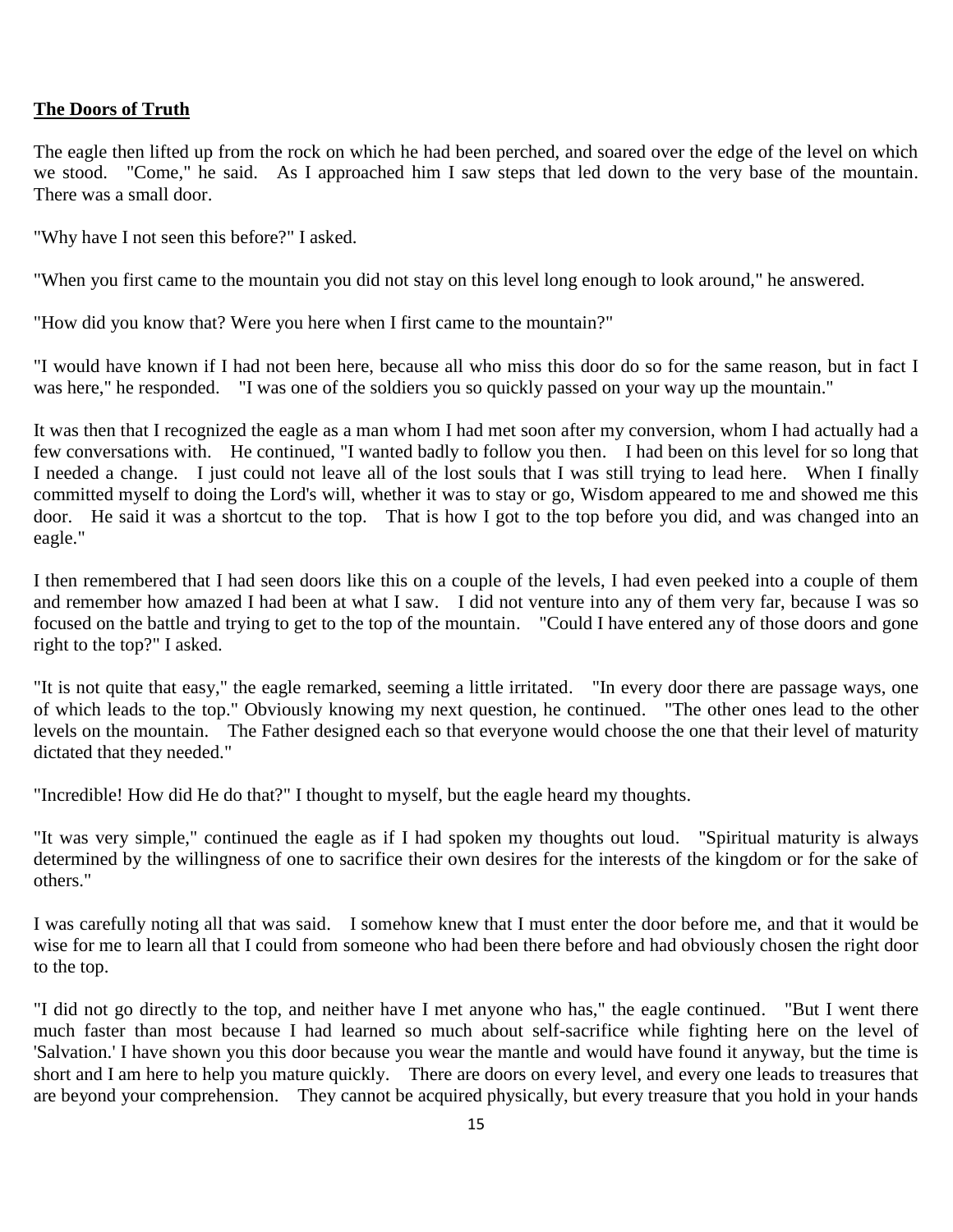you will be able to carry on in your heart. Your heart is meant to be the treasure house of God. But the time you reach the top again, your heart will contain treasures more valuable than all of the treasures of the whole earth. They will never be taken from you, but they are yours for eternity, because you are God's. Go quickly. The storm clouds are now gathering, and the great battle is near."

"Will you go with me?" I pleaded.

"No," he responded. "This is where I now belong. I have much to do to help these who were wounded. But I will see you here again. You will meet many of my brother and sister eagles before you return, and they will be able to help you better than I at the place where you meet them."

#### **The Treasures of Heaven**

I already loved that eagle so much that I could hardly stand to leave him. I was glad to know I would see him again. Now the door was drawing me like a magnet. I opened it and entered. The glory that I beheld was so stunning that I immediately fell to my knees. The gold, silver and precious stones were far more beautiful than anything I had ever seen on the earth. The room was so large that it seemed to be without end. The floor was silver, the pillars gold, and the ceiling was pure diamond that emitted every color I had ever known and many that I had not known. Angels without number were everywhere, dressed in different robes and uniforms that were of no earthly origin.

As I began to walk through the room, the angels all bowed in salute. One stepped forward and welcomed me by name. He explained that I could go anywhere and see anything that I wanted in the room. Nothing was withheld from those who came through the door.

I could not even speak I was so overwhelmed by the beauty. I finally remarked that this was even more beautiful than the Garden had been. Surprised, the angel responded, "This is the Garden! This is one of the rooms in your Father's house. We are your servants."

As I walked, a great company of angels followed me. I turned and asked the leader why they were following. "Because of the mantle," he said. "We have been given to you, to serve you here and in the battle to come."

I did not know what to do with the angels so I just continued walking. I was attracted to a large blue stone that appeared to have the sun and clouds within it. When I touched it the same feeling flooded over me as when I ate the fruit of the Tree of Life. I felt energy, great mental clarity, and love for everyone and everything being magnified. I started to behold the glory of the Lord. The longer I touched the stone the more the glory increased. I never wanted to take my hand off of the stone, but the glory became so intense that I had to look away.

Then my eyes fell on a beautiful green stone. "What does that one have in it?" I asked the angel standing nearby.

"All of these stones are the treasures of salvation. You are now touching the heavenly realm, and that one is the restoration of life," he continued.

As I touched the green stone I began to see the earth in rich and spectacular colors. They grew in richness the longer I had my hand on the stone, and my love for all that I saw grew. Then I began to see a harmony between all living things on a level that I had never seen before. Then I began to see the glory of the lord in the creation. It began to grow until again I had to turn away because of the intensity.

Then I realized that I had no idea how long I had been there. I did know that my comprehension of God and His universe had grown substantially by just touching these two stones, and there were many, many more. There was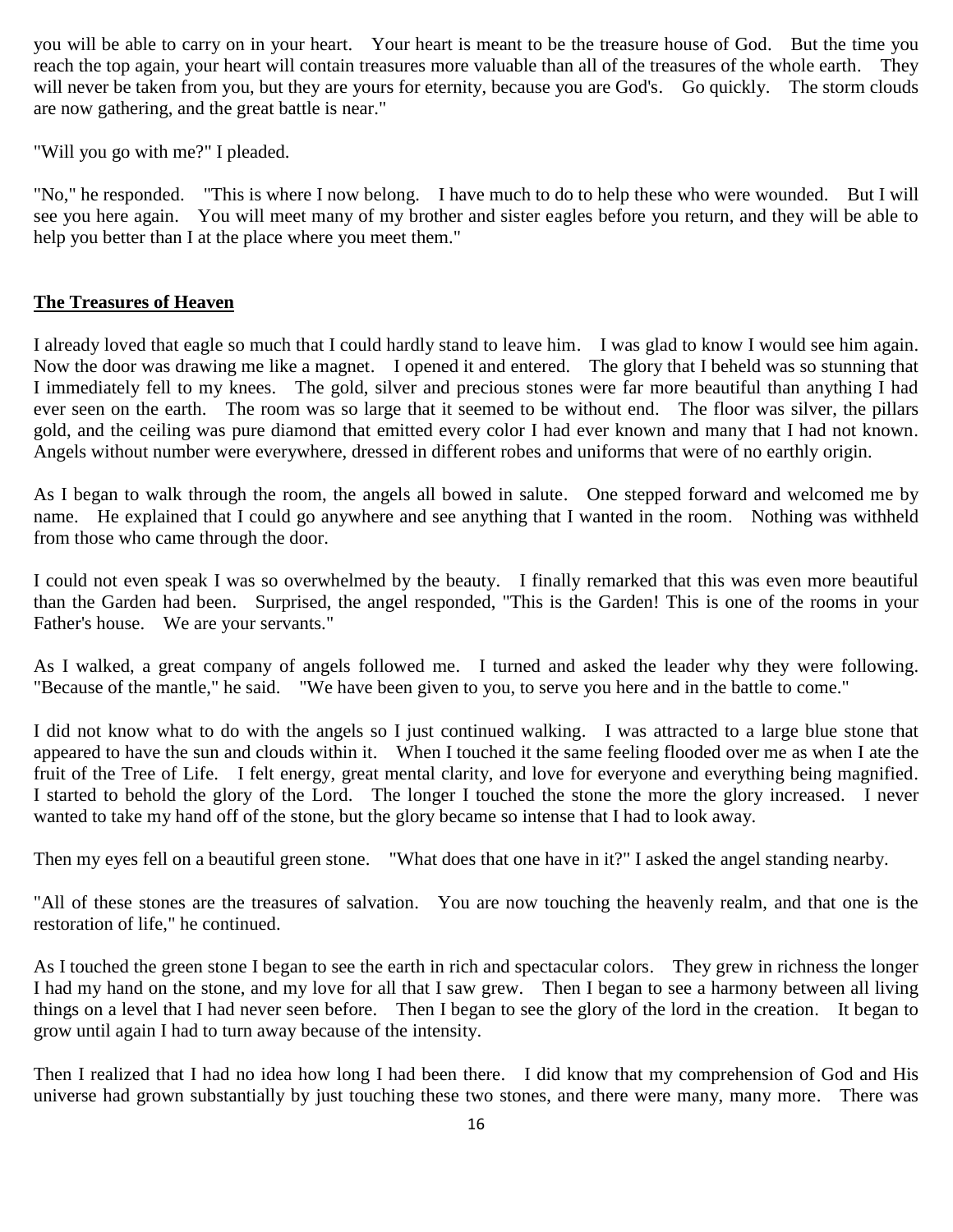more in that one room than a person could have absorbed in a whole lifetime. "How many more rooms are there?" I asked the angel.

"There are rooms like this on every level of the mountain that you climbed."

"How can one ever experience all that is in just one of these rooms, much less all of them?" I asked.

"You have forever to do this. The treasures contained in the most basic truths of the Lord Jesus are enough to last for many of your present lifetimes. No man can know all that there is to know about any of them in just one life, but you must take what you need and keep proceeding toward your destiny."

I started thinking about the impending battle again, and the warriors who had been captured. It was not a pleasant thought in such a glorious place, but I knew I would have forever to come back to this room, and only had a short time to find my way back to the top of the mountain, and then back to the battle from again.

I turned to the angel. "You must help me find the door that leads to the top."

The angel looked perplexed, "we are your servants," he responded, "but you must lead us. This whole mountain is a mystery to us. We all desired to look into this great mystery, but after we leave this room that we have come to know just a little about, we will be learning even more than you."

"Do you know where all of the doors are?" I asked.

"Yes, But we do not know where they lead. There are some that look very inviting, and some that are plain, and some that are actually repulsive. One is even terrible."

"In this place there are doors that are repulsive?" I asked in disbelief. "And one that is terrible ? How can that be?"

"We do not know, but I can show it to you," he responded.

"Please do," I said.

We walked for quite a time, passing treasures unspeakable, all of which I had great difficulty not stopping to touch. There were also many doors, with different biblical truths over each one. When the angel had call them "inviting" I felt that he had quite understated their appeal. I badly wanted to go through each one, but my curiosity about the "terrible door" kept me moving. Then I saw it. "Terrible" had also been an understatement. Fear gripped me so that it took my breath away.

#### **Grace and Truth**

I turned away from the door and retreated fast. There was a beautiful red stone nearby, which I almost lunged at to lay my hands on it. Immediately I was in the Garden of Gethsemane beholding the Lord in prayer. The agony I beheld was even more terrible than the door I had just seen. Shocked, I jerked my hand away from the stone and fell to the floor in exhaustion. I badly wanted to return to the blue or green stones, but I had to re-gather my energy and sense of direction. The angels were quickly all around me serving me. I was given a drink that began to revive me. Soon I was feeling well enough to stand and begin walking back to the other stones. However, the recurring vision of the Lord praying compelled me to stop.

"What was that back there?" I asked.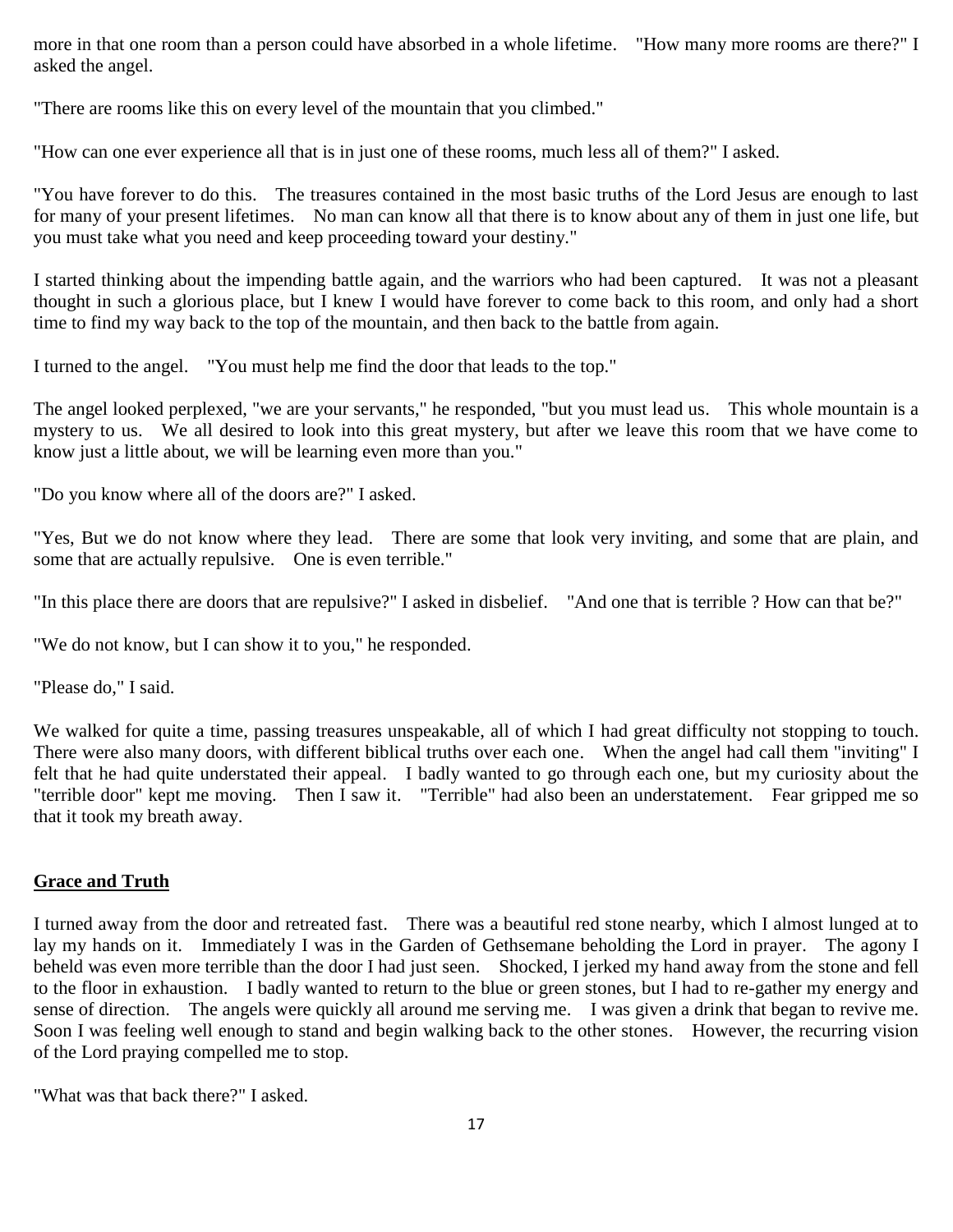"When you touch the stones we are able to see a little of what you see, and feel a little of what you feel," said the angel. "We know that all of these stones are great treasures, and all of the revelations they contain are priceless. We beheld for a moment the agony of the Lord before His crucifixion, and we felt briefly what He felt that terrible night. It is hard for us to understand how our God could ever suffer like that. It makes us appreciate much more what an honor it is to serve you whom He did it for."

The angels' words were like lightning bolts straight to my soul. I had fought in the great battle. I had climbed to the top of the mountain. I had become so familiar with the spiritual realm that I hardly noticed angels any more, and I could speak on nearly equal terms with the great eagles, yet I could not bear to share in even a moment of the sufferings of My King without wanting to flee to a more pleasurable experience. "I should not be here," I almost shouted. "I, more than anyone, deserve to be a prisoner of the evil one!"

"Sir," the angel said almost shyly. "We understand that no one is here because they deserve it. You are here because you were chosen before the foundation of the world for a purpose. We do not know what your purpose is, but we know that it is very great for everyone on this mountain."

"Thank you. You are most helpful. My emotions are being greatly stretched by this place, and they have tended to overcome my understanding. You are right. No one is here because they are worthy. Truly, the higher we climb on this mountain, the more unworthy we are to be there, and the more grace we need to stay there. How did I ever make it to the top the first time?"

"Grace," my angel responded.

"If you want to help me," I then said, "please keep repeating that word to me whenever you see me in confusion or despair. That word I am coming to understand better than any other, and it always brings great illumination to my soul."

"Now I must go back to the red stone. I know now that is the greatest treasure in this room, and I must not leave until I am carrying that treasure in my heart," I said with more resolution in my words than I felt in my heart at that time, but I nevertheless knew that it was true."

#### **The Truth of Grace**

The time that I spent at the red stone was the most painful that I have ever experienced. Many times I simply could not take any more but had to withdraw my hand. Several times I went back to the blue or green stones to rejuvenate my soul before I returned. It was extremely hard to return to the red stone each time, but my love and appreciation for the Lord was growing through this more than anything I had ever learned or experienced.

Finally, when the presence of the Father departed from Jesus on the cross, I could not stand it anymore. I quit. I could tell that the angels, who were also experiencing what I was, were in full agreement. The willpower to touch the stone again simply was not in me anymore. I did not even feel like going back to the blue stone. I just laid on the floor weeping over what the Lord had gone through. I also wept because I knew that I had deserted Him just like His disciples. I failed Him when He needed me the most, just like they did.

After what seemed like several days, I opened my eyes. Another eagle was standing beside me. In front of him were three stones, one blue, one green, and one red. "Eat them," he said. When I did, my whole being was renewed, and both a great joy and great soberness flooded my soul.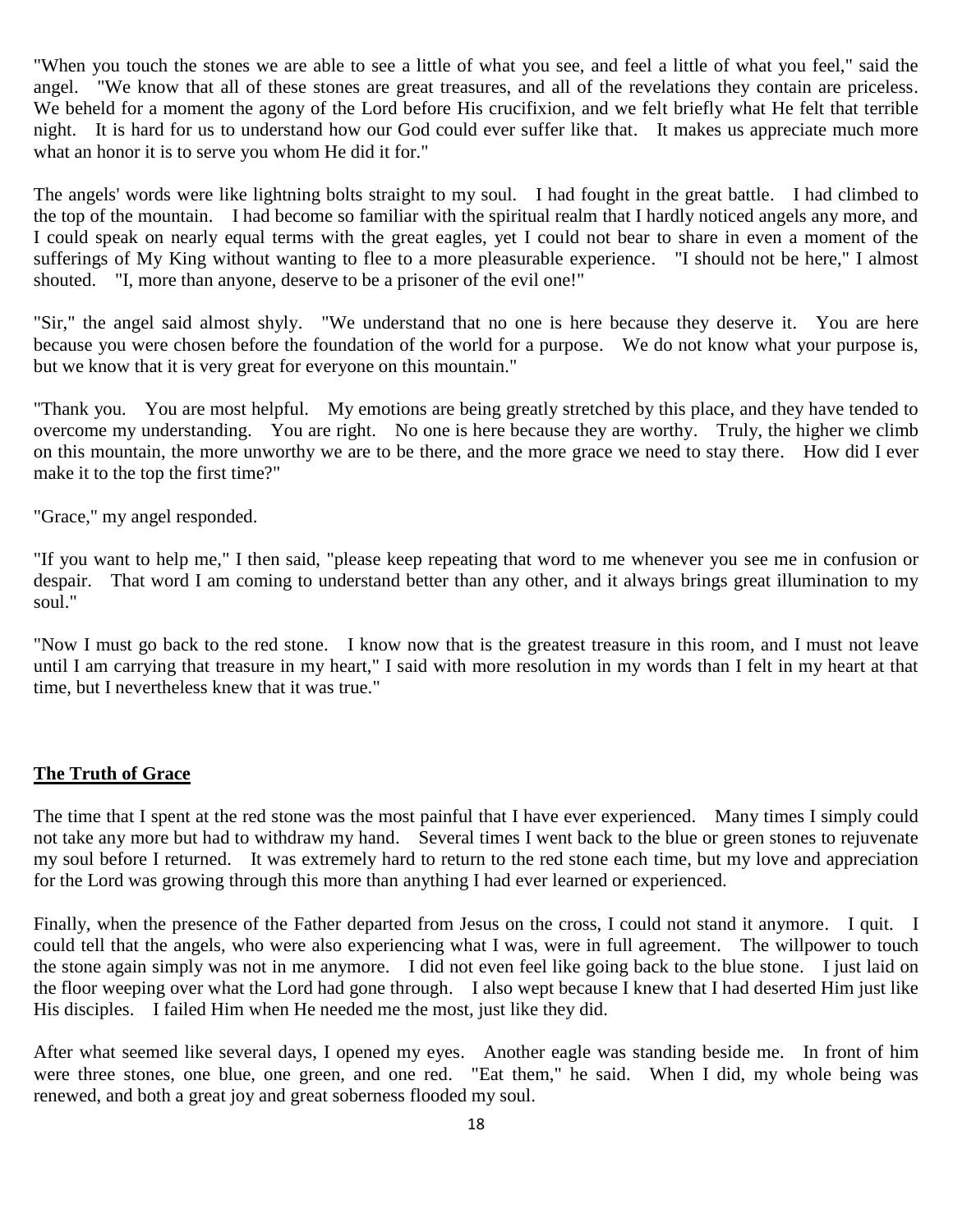When I stood up, I caught sight of the same three stones set into the handle of my sword, and then on each of my shoulders. "These are now yours forever," the eagle said. "They cannot be taken from you, and you cannot lose them."

"But I did not finish this last one," I protested.

"Christ alone will ever finish that test," he replied. "You have done well, but you must go on now."

"Where to?" I asked.

"You must decide, but with time getting shorter I will suggest that you try to get to the top soon," the eagle replied as he departed in an obvious hurry.

Then I remembered the doors. I immediately started toward the doors that had been so appealing. When I reached the first one it simply did not appeal to me anymore. Then I went to another, and it felt the same. "Something seems to have changed," I remarked out loud.

"You have changed," the entire troop of angels replied at once. I turned to look at them and was amazed at how much they had changed. They no longer had the naive look they had before, but were now more regal and wise-looking than any of the angels I had seen. I knew they reflected what had also taken place in me, but I now felt uncomfortable just thinking about myself.

"I ask for your counsel," I said to the leader.

"Listen to your heart," he said. "That is where these great truths now abide."

"I have never been able to trust my own heart," I responded. "It is subject to so many delusions, deceptions, and selfish ambitions, that it is hard to even hear the Lord speaking to me above the clamor of it."

"Sir, with the red stone now in your heart, I do not believe that will continue to be the case," the leader offered with uncharacteristic confidence. I leaned against the wall, thinking that the eagle was not here when I needed him the most. He had been this way before and would know which door to choose. As I pondered, the "terrible door" was the only one that I could think of. Out of curiosity I decided to go back and look at it. I had departed from it so fast the first time that I had not even noticed which truth it represented.

As I approached it I could feel the fear welling up inside of me, but not nearly as bad as the first time. In great contrast to the others, it was very dark around this door, and I had to get very close to read the truth over it. Mildly surprised, I read THE JUDGMENT SEAT OF CHRIST. "Why is this truth so fearful?" I asked aloud, knowing that the angels would not answer me. As I looked at it I knew that it was the one I should go through.

"There are many reasons that it is fearful," the familiar voice of the eagle responded.

"I'm glad you came back," I replied. "Have I made a bad choice?"

"No! You have chosen well. This door will take you back to the top of the mountain faster than any other. It is fearful because the greatest fear in the creation has its source through that door-the holy fear of God. The greatest wisdom that men can know in this life, or in the life to come, are found through those doors, but very few will go through them."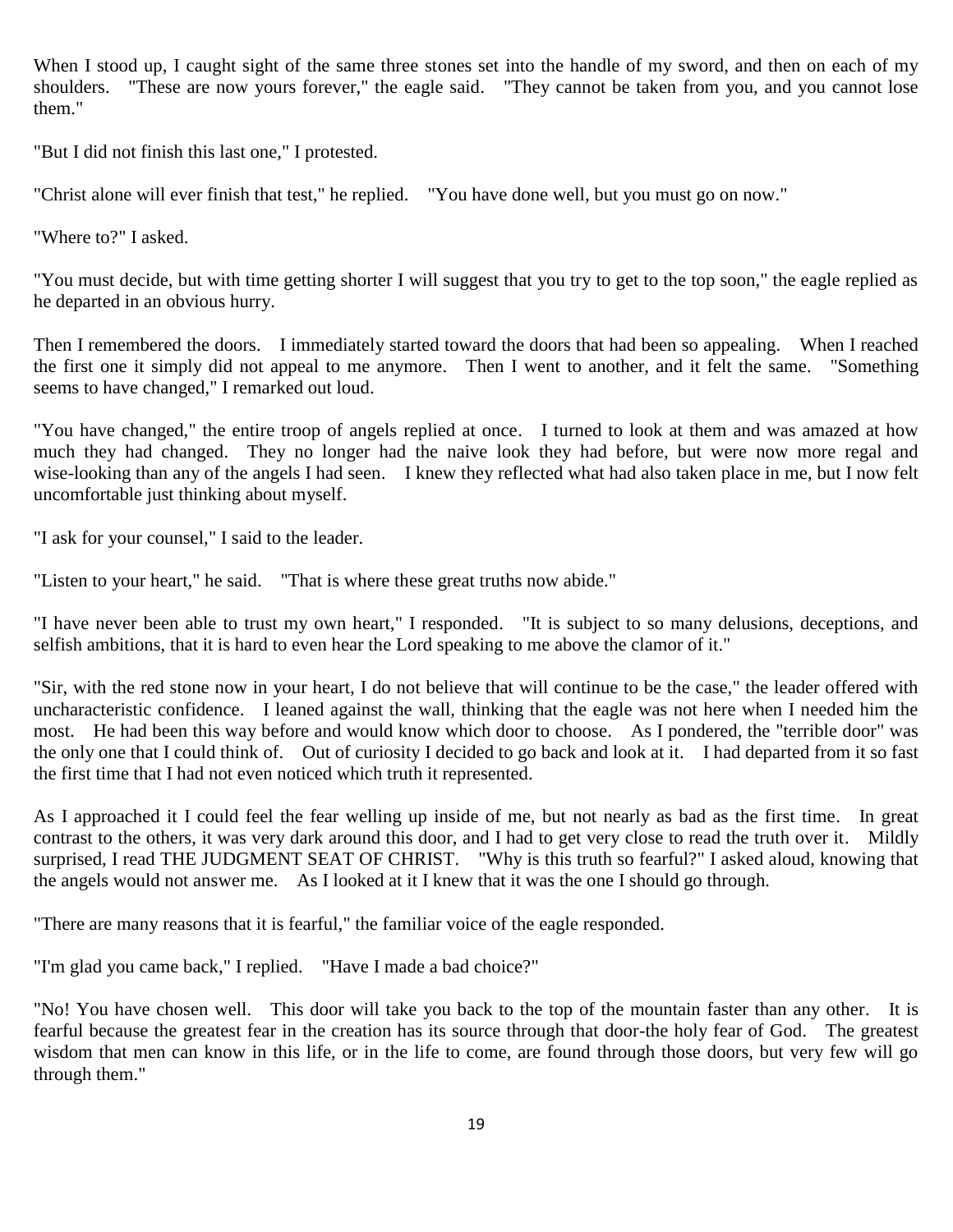But why is this door so dark?" I asked.

"The light of these doors reflect the attention that the church is presently giving to the truths behind them. The truth behind that door is one of the most neglected of these times, but it is one of the most important. You will understand when you enter. The greatest authority that men can receive will only be entrusted to those who will go through this door. When you see Christ Jesus sitting on this throne, you too will be prepared to sit with Him on it."

"Then this door would not be so dark and forbidding if we had just given more attention to this truth?"

"That is correct. If men knew the glory that is revealed behind that door, it would be one of the most brilliant," the eagle lamented. "However, it is still a difficult door to pass through. I was told to return and encourage you because you will soon need it. You will see a greater glory, but also a greater terror than you have ever known. But know that because you have chosen the difficult way now, it will be much easier for you later. Because you are willing to face this hard truth now, you will not suffer loss later. Many love to know His kindness, but very few are willing to know His severity. If you do not know both you will always be in danger of deception and a fall from His great grace."

"I know that I could never come here if I had not spent the time that I did at the red stone. How could I keep trying to take the easy way when that is so contrary to the nature of the Lord?"

"But now you have chosen, so go quickly. Another great battle is about to begin, and you are needed at the front."

# **The Judgment Seat of Christ**

I gazed one final time around the huge room inside of the mountain. The treasures of the truth of Salvation were kept here. It seemed that there was no end to their expanse or beauty. I could not imagine that the rooms which contained the other great truths of the faith could be any more glorious. This helped me to understand why so many Christian never wanted to leave this place. The large gems which represented the different aspects of Salvation all exuded a glory far beyond any earthly beauty. It was wonderful beyond description, and I knew that I could stay here for eternity and never get bored.

The eagle who was standing next to me almost shouted: "You must go on!" Then more calmly he continued, "There is no greater peace and safety than to abide in the Lord's salvation. You were brought here to know this because you will need it where you are now going. But you must not stay here any longer."

The eagle's statement about the peace and safety touched something in me. I thought about the courageous warriors who had fought in the battle from the first level of the mountain, "Salvation." They had fought so well and delivered so many, but they had also all been badly wounded. Then the eagle again interrupted my thoughts as if he were listening to them.

"God has a different definition of peace and safety than we do. To be wounded in the fight is a great honor. That is why the apostle Paul boasted of his beatings and stonings. There is no courage unless there is real danger. The Lord said He would go with Joshua to fight for the Promised Land, but over and over exhorted him to be strong and courageous because he was going to have to fight, and there would be dangers. It is in this way the Lord proves those who are worthy of the Promises-they love God and His provision more than their own security. Courage is a demonstration of true faith. The Lord never promised that His way would be easy, but it would be worth it. The courage of those who fought from the level of Salvation moved the angels of heaven to esteem what God has wrought in the fallen race of men. They took their wounds in the terrible onslaught, but they did not quit, and they did not retreat. Even so, by climbing the mountain you were able to fight with an authority that ultimately freed even more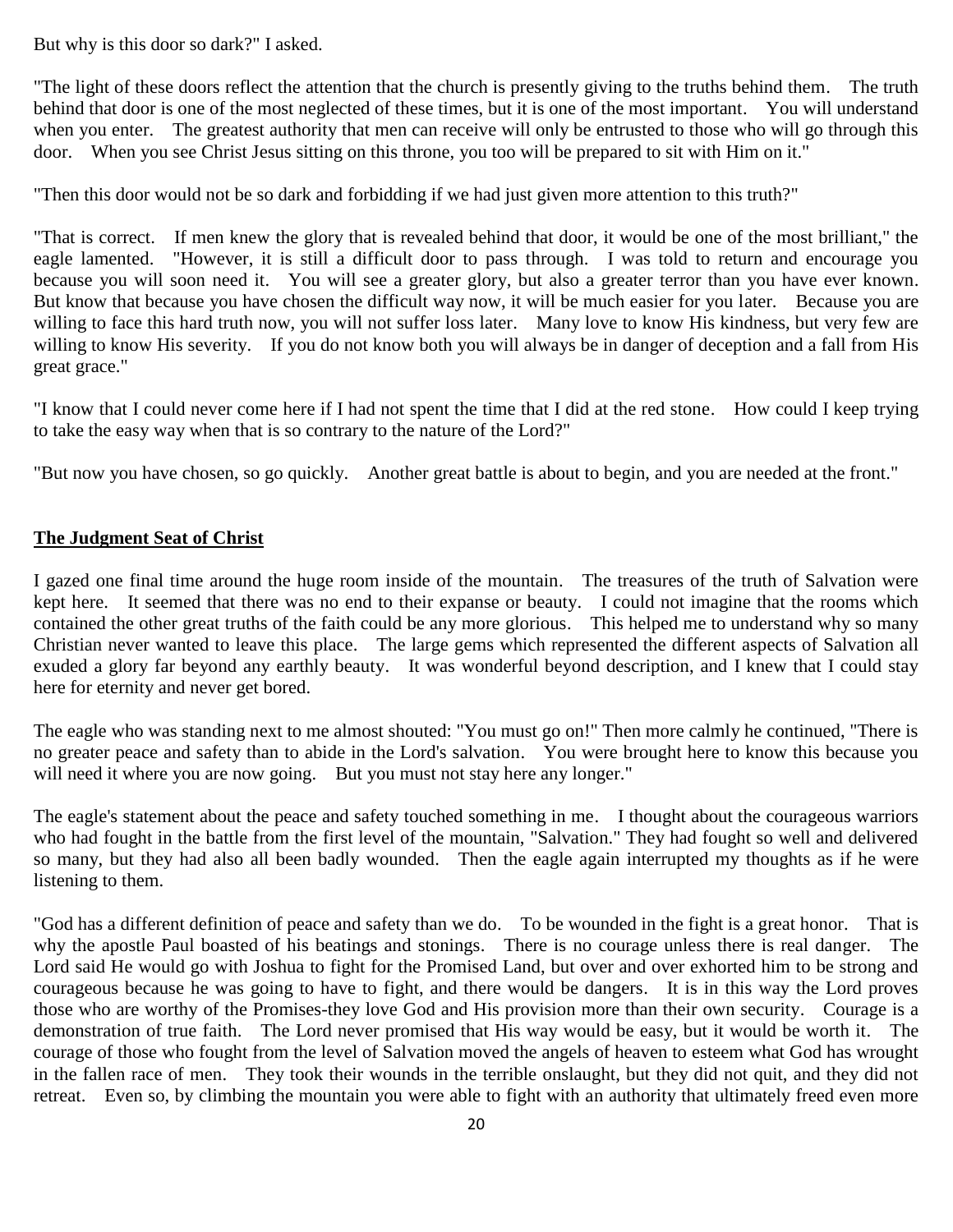souls. Many more souls will fill these rooms, to the great joy of heaven, if you go on."

I then turned and looked at the dark and forbidding door over which was written: The Judgment Seat of Christ. Just as warmth and peace had flooded my soul each time I looked at this door. Everything in me wanted to stay in this room, and nothing in me wanted to go through that door. Again the eagle answered my thoughts.

"Before you enter the door to any great truth you will have these same feelings. You even felt that way when you entered into this room to the treasures of salvation. These fears are the result of the fall. They are the fruit of the Tree of the Knowledge of Good and Evil. The knowledge from that tree made us all insecure and self-centered. The knowledge of good and evil makes the true knowledge of God seems fearful, when in fact every truth from above leads to an even greater peace and security. Even the judgments of God are to be desired, because all of His ways are perfect."

By now I had experienced enough to know that what seems right is often the least fruitful path, and sometimes the road to tragedy. Throughout my journey, the path on which it seemed that the most was risked was the path that lead to the greatest reward. Even so, each time it seemed that more was being risked. To make the choice to go on therefore got harder each time.

"It takes more faith to walk in the higher realms of the Spirit," the eagle stated, seeming a little more irritated. "The Lord gave us a map to His kingdom when He said, 'If you seek to save your life you will lose it, but if you will lose your life for My sake you will find it.' Those words alone can keep you on the path to the top of the mountain, and will lead you to victory in the great battle ahead. They will also help you to stand before the Judgment Seat of Christ," he added, looking toward the door.

I knew I had to go. I knew that I should remember this glorious room and the treasures of salvation, but I also knew that I should not look back to them again. I had to go on. I turned and with all of the courage I could muster, opened the door to the Judgment Seat of Christ and stepped through it. The troop of angels that had been assigned to me took positions all around the door, but did not enter.

"What's the matter? Aren't you coming?" I demanded, badly wanting the security of their company.

"Where you are going now you must go alone. We will be waiting for you one the other side."

Without responding, I turned and started walking before I could change my mind. It was the hardest thing I had ever done. I was in the most frightening darkness I had ever experienced. The most terrible fears rose up within me. Soon I began to think that I had stepped into hell itself. I thought about retreating, but when I looked back I could see nothing. The door was closed and I could not even see where it was located. Resolving that I now had to go on, I moved slowly, praying for the Lord to help me. As I did, peace began to grow in my heart.

I then noticed that the dark was no longer cold, but began to feel comfortable. Then I started to behold a dim light. Gradually it became a glorious light so wonderful that I felt that I was entering into heaven itself. Now the glory increased with every step. I wondered how anything this wonderful could have an entrance so dark and forbidding. I wanted to savor every step before taking another.

Soon the path opened into a hall so large that I felt that the earth itself could not contain it. The beauty of it could not even be imagined by human architects. I had never experienced anything like what filled my soul as I beheld this room. At the far end was the Source of the glory that emanated from everything else in the room. I knew that it was the Lord, and I was a little bit afraid as I began to walk toward Him. I did not even think about how great the distance was. It was all so wonderful that I felt that I could walk forever and enjoy every step. In earthly terms, that somehow did not relate here, it would have taken me many days to reach the throne.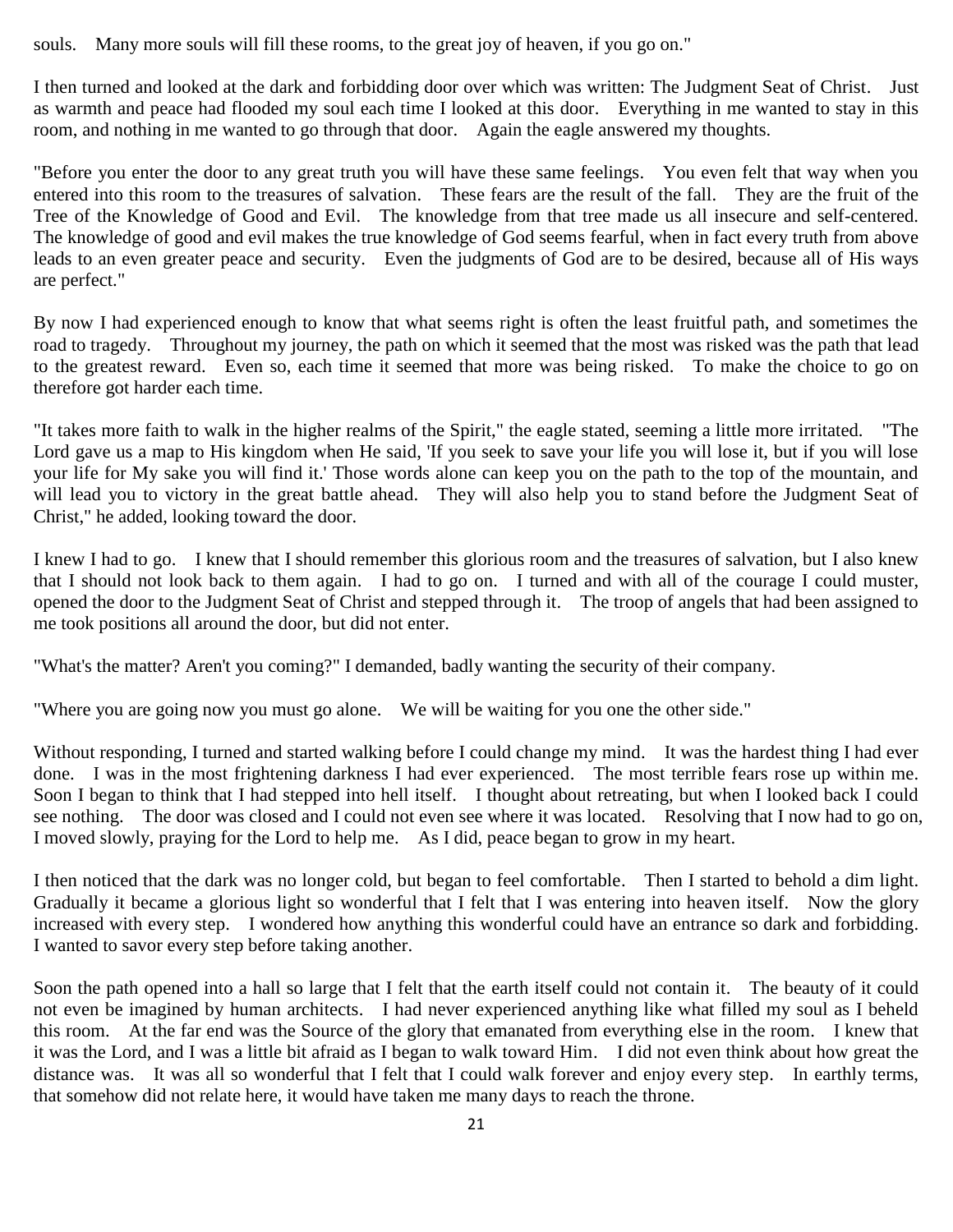My eyes were so fixed on the glory of the Lord that I had walked a long time before I noticed that I was passing multitudes of people who were standing in ranks to my left (There were just as many to my right but they were so far away that I did not notice them until I reached the throne). As I looked at them I had to stop. They were dazzling, more regal than anyone I had ever seen. Their countenance was captivating. Never had such peace and confidence graced a human face. Each one was beautiful beyond any earthly comparison. As I turned toward those who were close to me they bowed in a greeting as if they knew me.

"How is it that you know me?" I asked, surprised at my own boldness to ask such a question of them.

"You are one of the saints who is fighting in the last battle," a man close by responded. "Everyone here knows you, and all of those who are now fighting on the earth. We are the saints who have served the Lord in the generations before you. We are the great cloud of witnesses who have been given the right to behold the last battle. We know all of you, and we see all that you do."

I then noticed someone I had known on earth. He had been a faithful believer, but I did not think he had done anything of significance. He was so physically unattractive on earth that it had made him shy. Here he had the same features, but was somehow more handsome than any person I had known on earth. He stepped up to me with an assurance and dignity that I had never seen in him, or anyone, before.

"Heaven is much greater than we could have dreamed while on earth," he began. "This room is but the threshold of realms of glory that are far beyond the ability we had to comprehend. It is also true that the second death is much more terrible than we understood. Neither heaven or hell are like we thought they were. If I had known on earth what I know here I would not have lived the way that I did. You are blessed with a great grace to have come here before you have died." he said while looking at my garments.

I then looked at myself. I still had the old mantle of humility on, with the armor under it. I felt both foul and crude standing before those who were so regal and beautiful. I began to think that I was in serious trouble if I was going to appear before the Lord like this. Like the eagles, my old acquaintance could understand my thoughts, and he replied to them:

"Those who come here wearing that mantle have nothing to fear. That mantle is the highest rank of honor, and it is why they all bowed to you while you passed."

"I did not notice anyone bowing to me," I replied, a bit disconcerted.

"It is not improper," he continued. "Here we show each other the respect that is due. Even the angels serve us here, but only our God and His Christ are worshiped."

I was still ashamed. I had to retrain myself to keep from bowing to these glorious ones, while at the same time wanting to hide myself because I looked so bad. Then I began lamenting the fact that my thoughts here were just as foolish here as they were one earth, and here everyone knew them! I felt both stained and stupid standing before these who were so awesome and pure. Again my old acquaintance responded to these thoughts.

"We have our incorruptible bodies now, and you do not. Our minds are no longer hindered by sin. We are therefore able to comprehend many times what even the greatest earthly mind can fathom, and we will spend eternity growing in our ability to understand. This is so that we can know the Father, and understand the glory of His creation. On earth you cannot even begin to understand what the least of these here know, and we are the least of those here."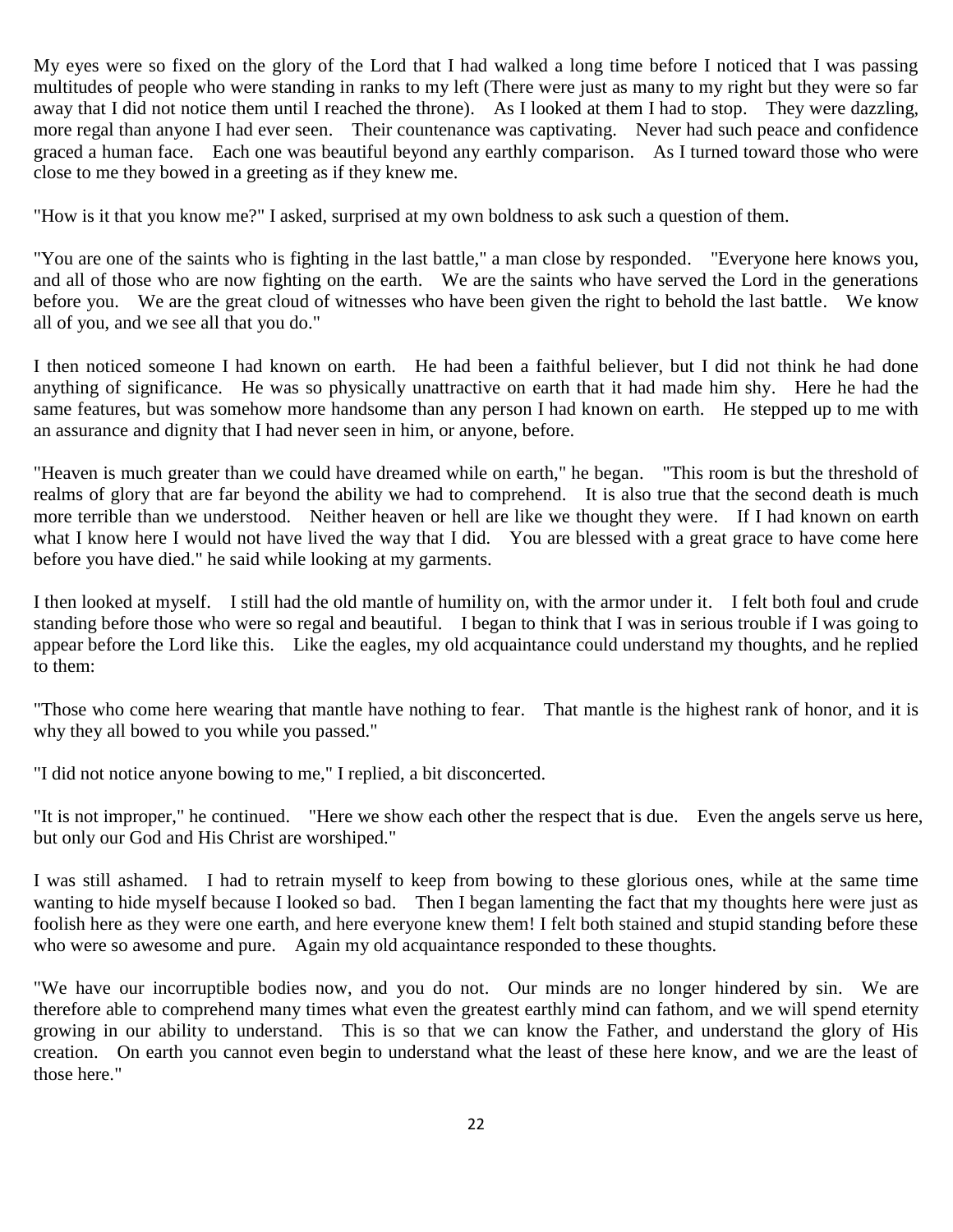"How could you be the least?" I asked with disbelief.

"There is an aristocracy here. The rewards for our earthly lives are the eternal positions that we have here. This great multitude here are those whom the Lord called 'foolish virgins.' We knew the Lord, and trusted in His cross for deliverance from damnation, but we did not really live for Him, but for ourselves. We did not keep our vessels filled with the oil of the Holy Spirit. We have eternal life, but we wasted our lives on earth."

I was really surprised by this, but I also knew that no one could lie in that place.

"The foolish virgins gnashed their teeth in the outer darkness," I protested.

"And that we did. The grief that we experienced when we understood how we had so wasted our lives was beyond any grief possible on earth. The darkness of that grief can only be understood by those who have experienced it. Such darkness is magnified when it is revealed next to the glory of the One we failed. You are standing now among the lowest rank in heaven. There are no greater fools than the ones who know the great salvation of God, but then go on living for themselves. To come here and learn the reality of that folly is a grief beyond what an earthly soul can experience. We are those who suffered this outer darkness because of this greatest of follies."

I was still incredulous. "But you are more glorious and full of more joy and peace than I even imagined, even for those in heaven. I do not feel any remorse in you, and yet I know that here you cannot lie. This does not make sense to me."

Looking me straight in the eyes, he continued, "The Lord also loves us with a love greater than you can yet understand. Before His judgment seat I tasted the greatest darkness of soul and remorse that can be experienced. Though here we do not measure time as you do, it seemed to last for as long as my life on earth had lasted. All of my sins and follies which I had not repented of passed before me, and before all who are here. The grief of this you cannot understand until you have experienced it. I felt that I was in the deepest dungeon of hell, even as I stood before the Lord. He was resolute until my life had been completely reviewed. When I said I was sorry and asked for the mercy of His cross, He wiped away my tears and took away the great darkness. He looked at me with a love that was beyond anything that you can now understand. He gave me this robe. I no longer feel the darkness or bitterness that I knew as I stood before Him, but I remember it. Only here can you remember such things without continuing to feel the pain. A moment in the lowest part of heaven is much greater than a thousand years of the highest life on earth. Now my mourning at my folly has been turned into joy, and I know that I will know joy forever, even if I am in the lowest place in heaven."

I began to think again of the treasures of salvation. Somehow I knew that all that this man had told me was revealed by those treasures. Every step I had taken up the mountain, or into it, had revealed that His ways are both more fearful and more wonderful than I had known before.

Looking at me intently, my former acquaintance continued. "You are not here to understand, but to experience. The next level of rank here is many times greater than what we have. Each level after is that much greater than the previous one. It is not just that each level has an even more glorious spiritual body, but that each level is closer to the throne where all of the glory comes from. Even so, I no longer feel the grief of my failure. I really deserve nothing. I am here by grace alone, and I am so thankful for what I have. He is so worthy to be loved. I could be doing many wondrous things now in the different realms of heaven, but I would rather stay here and just behold the glory, even if I am on the outer fringes."

Then, with a distant look in his eyes, he added, "Everyone in heaven is now in this room to watch His great mystery unfold, and to watch those of you who will fight the last battle." "Can you see Him from here?" I asked. "I see His glory far away, but I cannot see Him."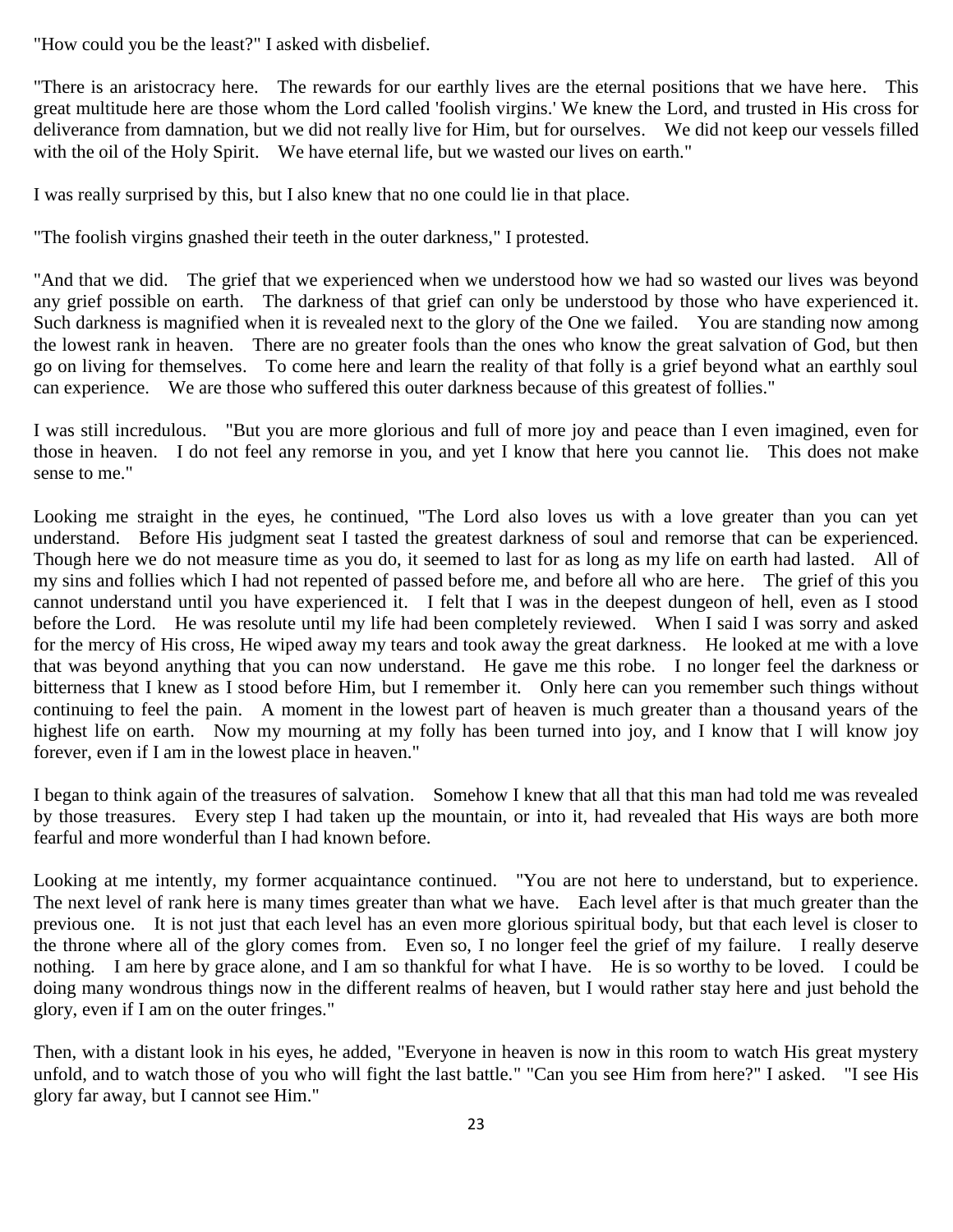"I can see many times better than you can," he answered. "And yes, I can see Him, and all that He is doing, even from here. I can also hear Him. I can also behold the earth. He gave us all that power. We are the great cloud of witnesses who are beholding you."

He departed back into the ranks and I began walking again, trying to understand all that he had said to me. As I looked over the great host that he had said were the foolish virgins, the ones who had spiritually slept away their life on earth, I knew that if any one of them appeared on earth now that they would be worshiped as gods, and yet they were the very least of those who were here!

I then began to think of all of the time that I had wasted in my life. It was such an overwhelming thought that I stopped. Then parts of my life began to pass before me. I began to experience a terrible grief over this one sin. I too had been one of the greatest of fools! I may have kept more oil in my lamp than others, but now I knew how foolish I had been to measure what was required of me by how others were doing. I, too, was one of the foolish virgins!

Just when I thought I would collapse under the weight of this terrible discovery, a man who I had known and esteemed as one of the great men of God I had known, came forward to steady me. Somehow his touch revived me. He then greeted me warmly. He was a man that I had wanted to be discipled by. I had met him, but we did not get along well. Like a number of others I had tried to get close enough to learn from, I was an irritation to him and he finally asked me to leave. For years I had felt guilty about this, feeling that I had missed a great opportunity because of some flaw in my character. Even though I had put it out of my mind, I still carried the weight of this failure. When I saw him it all surfaced, and a sick feeling came over me. Now he was so regal that I felt even more repulsive and embarrassed by my poor state. I wanted to hide but there was no way I could avoid him here. To my surprise, his warmth toward me was so genuine that he quickly put me at ease. There did not seem to be any barriers between us. In fact, the love I felt coming from him almost completely took away my self-consciousness.

"I have waited eagerly for this meeting," he said.

"You were waiting for me?" I asked. "Why?"

"You are just one of many that I am waiting for. I did not understand until my judgment that you were one that I was called to help, to even disciple, but I rejected you."

"Sir," I protested. "It would have been a great honor to be discipled by you, and I am very thankful for the time that I did have with you, but I was so arrogant I deserved your rejection. I know that my rebellion and pride has kept me from ever having a real spiritual father. This was not your fault, but mine."

"It is true that you were prideful, but that is not why I was offended with you. I was offended because of my insecurity, which made me want to control everyone around me. I was offended that you would not accept everything that I said without questioning it. I then started to look for anything that was wrong with you to justify my rejection. I began to feel that if I could not control you that you would one day embarrass me and my ministry. I esteemed my ministry more than I did the people for whom it was given to me, so I drove many like you away," he said.

With a genuineness that is unknown in the realms of earth, he continued, "All children are rebellious, and think that the world revolves around them. That is why they need parents to raise them. Almost every child will at times bring reproach on his family, but he is still a part of the family. I turned away many of God's own children that he had entrusted to me for getting them safely to maturity. I failed with most of them. Most of them suffered terrible wounds and failures that I could have helped them to avoid. Many of them are now prisoners of the enemy. I built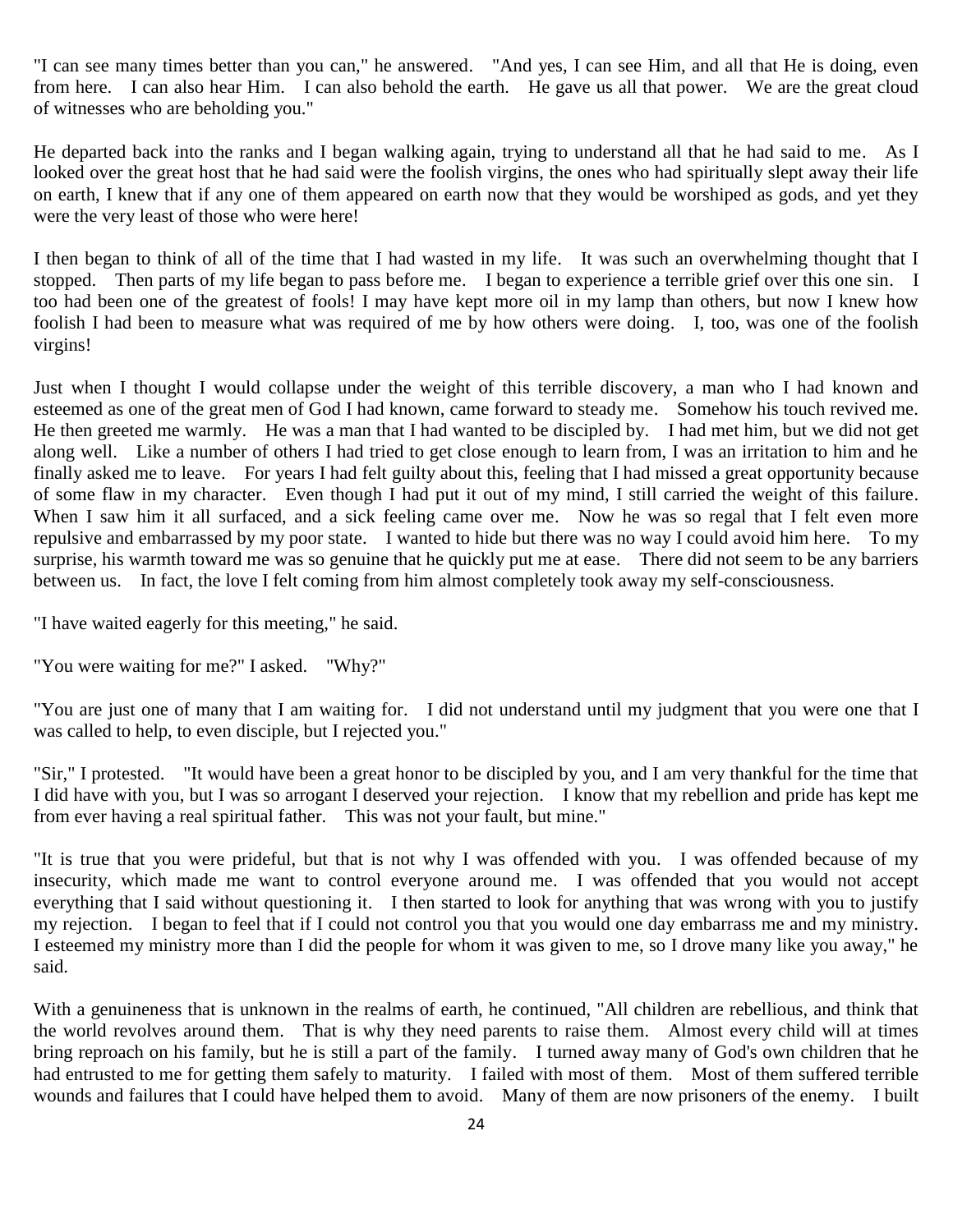a large organization, and had considerable influence in the church, but the greatest gifts that the Lord trusted to me were the ones who were sent to me for discipline, many of whom I rejected. Had I not been so self-centered and concerned with my own reputation I would be a king here. I was called to one of the highest thrones. All that you have and will accomplish would have been in my heavenly account as well. Instead, much of what I gave my attention to was of very little true eternal significance. What looks good on earth looks very different here. What will make you a king on earth will often be a stumbling block to keep you from being a king here. What will make you a king here is lowly and un-esteemed on earth. Will you forgive me?"

"Of course," I said, quite embarrassed. "But I, too, am in need of your forgiveness. I still think that it was my awkwardness and rebellion that made it difficult for you."

"It is true that you were not perfect, and I discerned some of your problems rightly, but that is never cause for rejection," he replied. "The Lord did not reject the world when I saw its failures. He did not reject me when He saw my sin. He laid down His life for us. It is always the greater who must lay down his life for the lesser. I was more mature. I had more authority than you, but I became like one of the goats in the parable; I rejected the Lord by rejecting you and the others that He sent to me."

As he talked, his words were striking me deeply. I, too, was guilty of everything that he was relenting of. Many young men and women who I had brushed off as not being important enough for my time were now passing through my mind. How desperately I wanted to return now and gather them together! This grief that I began to feel was even worse than I had felt about wasting time. I had wasted people! Now many of these were prisoners of the enemy, wounded and captured during the battle on the mountain. This whole battle was for people, and yet people were often regarded as the least important. We will fight for truths more than for the people for whom they are given. We will fight for ministries while running roughshod over the people in them. "And many people think of me as a spiritual leader! I am truly the least of the saints," I thought to myself.

"I understand how you feel," remarked another man I recognized as one I considered one of the greatest Christian leaders of all time. "Paul the apostle said near the end of his life that he was the least of the saints. Then just before his death he even called himself 'the greatest of sinners.' Had he not learned that in his life on earth he, too, would have been in jeopardy of being one of the least of the saints in heaven. Because he learned it on earth he is now one of those closest to the Lord, and will be one of the highest in rank for all of eternity."

Seeing this man in the company of "The foolish virgins" was the greatest surprise I had yet. "I cannot believe that you, too, are one of the foolish who slept away their lives on earth. Why are you here?"

"I am here because I made one of the most grave mistakes you can make as one entrusted with the glorious gospel of our Savior. Just as the apostle Paul progressed from not considering himself inferior to the greatest apostles, to being the greatest of sinners, I took the opposite course. I started out knowing that I had been one the greatest of sinners who had found grace, but ended up thinking that I was one of the greatest apostles. It was because of my great pride, not insecurity like our friend here, that I began to attack everyone who did not see everything just the way I did. Those who followed me I stripped of their own callings, and even their personalities, pressuring them to all become just like me. No one around me could be themselves. No one dared to question me because I would crush them into powder; I thought that by making others smaller I made myself larger. I thought that I was supposed to be the Holy Spirit to everyone. From the outside my ministry looked like a smooth running machine where everyone was in unity and there was perfect order, but it was the order of a concentration camp. I took the Lord's own children and made them automatons in my own image instead of His. In the end I was not even serving the Lord, but the idol I had built to myself. By the end of my life I was actually an enemy of the true gospel, at least in practice, even if my teachings and writings seemed impeccably biblical."

"If that is true, that you became an enemy of the gospel, how is it that you are still here?" I questioned.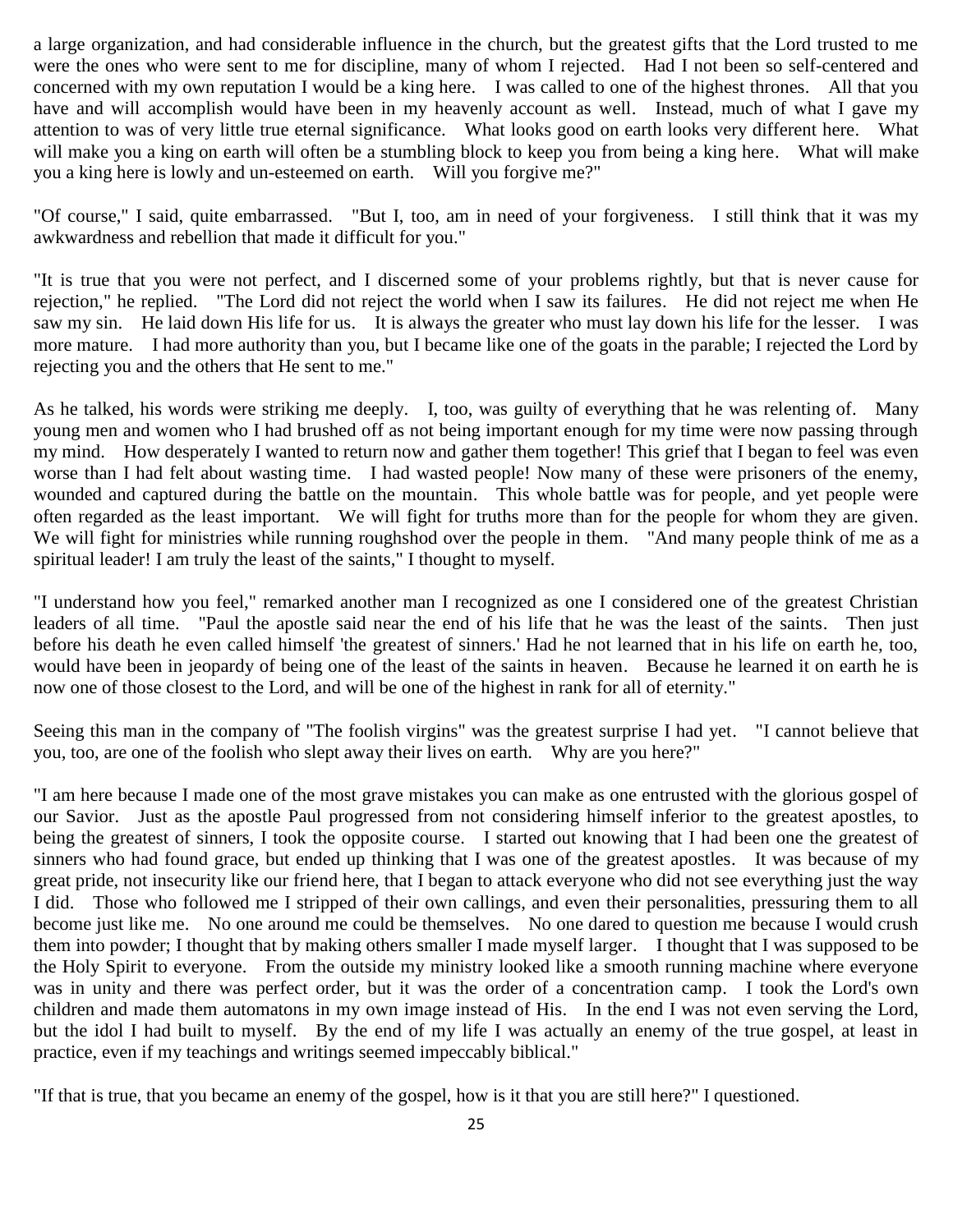"By the grace of God, I did trust in the cross for my own salvation, even though I actually kept other men from it, leading them to myself rather than to Him. The Lord remains faithful to us even when we are unfaithful. It was also by His grace that the Lord took me from the earth sooner than He would have just so those who were under me could find Him and come to know Him."

I could not have been more stunned to think that this was true of this particular man. History had given us a very different picture of him. Reading what was going on in my heart, he continued:

"God does have a different set of history books than those on the earth. You have had a glimpse of this, but you do not yet know how different they are. Earthly histories will pass away, but the books that are kept here will last forever. If you can rejoice in what heaven is recording about your life, you are blessed indeed. Men see through a glass darkly, so their histories will always be clouded, and sometimes completely wrong. Very few, even very few Christians, have the true gift of discernment. Without this gift it is impossible to accurately discern truth in those of the present or the past. Even with this gift it is difficult. Until you have been here, and been stripped, you will judge others through distorted prejudices, either positive or negative. That is why we were warned not to judge before the time. Until we have been here we just cannot really know what is in the heart of others, whether they are performing good or evil deeds. There have been good motives in even the worst of men, and evil motives in even the best of them. Only here can men be judged by both their deeds and their motives."

"When I return to earth, will I be able to discern history accurately because I have been here?"

"You are here because you prayed for the Lord to judge you severely, to correct you ruthlessly, so that you could serve Him more perfectly. This was one of the most wise requests you ever made. The wise judge themselves lest they be judged. The even wiser ask for the judgments of the Lord, because they realize that they cannot even judge themselves very well. Having come here you will leave with far more wisdom and discernment, but on earth you will always see through a glass darkly to at least some degree. Your experience here will help you to know men better, but only when you are fully here can you know them fully. When you leave here you will be more impressed by how little you know men rather than by how well you know them. This is just as true in relation to the histories of men. I have been allowed to talk with you because I have in a sense discipled you through my writings, and to know the truth about me will help you greatly," the great Reformer concluded.

Then a woman stepped forward who I did not know. Her beauty and grace was breathtaking, but it was not sensual, or seductive in any way. She was the definition of dignity and nobility.

"I was his wife on earth," she began. "Much of what you know of him actually came from me, therefore what I am about to say is not just about him, but about us. You can reform the church without reforming your own soul. You can dictate the course of history, and yet not do the Father's will, or glorify His Son. If you commit yourself to making human history, you may do it, but it is a fleeting accomplishment that will evaporate like a wisp of smoke."

"But your husband's work, or your work, greatly impacted every generation after him for good. It is hard to imagine how dark the world would have been without him," I protested.

"True. But you can gain the whole world and still lose your own soul. Only if you keep your own soul pure can you impact the world for the truly lasting eternal purpose of God. My husband lost his soul to me, and he only gained it at the end of his life because I was taken from the earth so that he could. Much of what he did he did more for me than for the Lord. I pressured him, and even gave him much of the knowledge that he taught. I used him as an extension of my own ego, because as a woman at the time I could not be recognized as a spiritual leader myself. I took over his life so that I could live my life through Him. Soon I had him doing everything just to prove himself to me."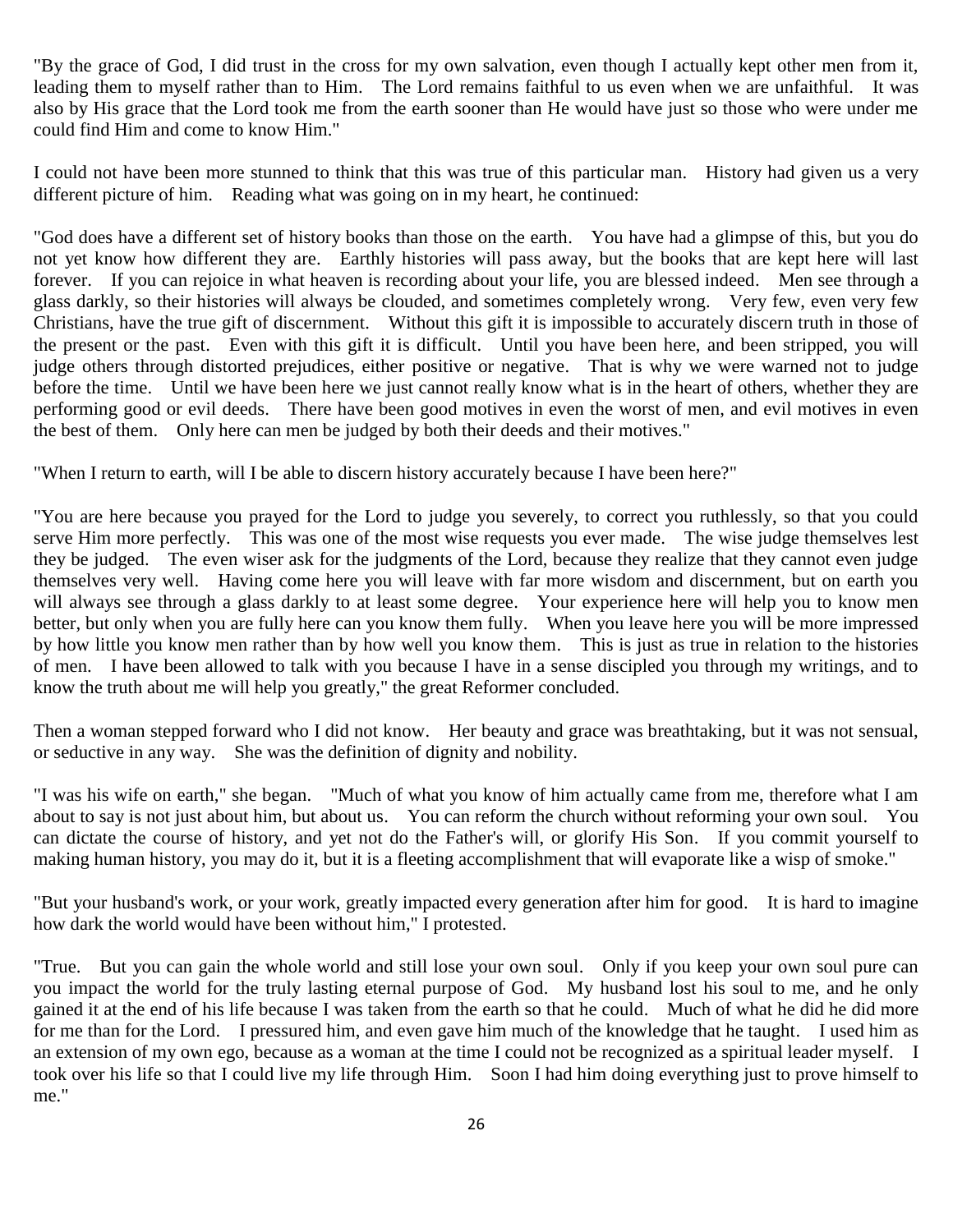"You must have loved her very much." I said looking at him.

"No. I did not love her at all. Neither did she love me. In fact, after just a few years of marriage we did not even like each other. But we both needed each other, so we found a way to work together. The more successful we became in this way, the more unhappy we became, and the more deception we used to fool those who followed us. We were empty wretches by the end of our lives. The more influence that you gain by your own self-promotion, the more striving you must do to keep your influence, and the more dark and cruel your life will become. Kings feared us, but we feared everyone from the kings to the peasants. We could trust no one because we were living in such deception ourselves we did not even trust each other. We preached love and trust, because we wanted everyone to love and trust us, but we feared and secretly despised everyone ourselves. If you preach the greatest truths but do not live them, you are only the greatest hypocrite."

Their words began to pound me like a hammer. I could see that already my life was heading in the same direction. How much was I doing to promote myself rather than Christ. I began to see how much I did just to prove myself to others, especially those who disliked me, or who I felt in competition with in some way. I began to see how much of my own life was built on the facades of a projected image that belied who I really was. But here I could not hide. This great cloud of witnesses all knew who I was beyond the veil of my projected motives.

I looked again at this couple. They were now so guileless and so truly noble that it was impossible to question their motives. They were gladly exposing their most devious sins for my sake, and were genuinely glad to be able to do it.

"I may have had a wrong concept of you by your history and your writings, but I have even more esteem for you now. I pray that I can carry from this place the integrity and freedom that you have now. I am tired of trying to live up to projected images of myself. How I long for that freedom." I lamented, wanting desperately to remember every detail of this encounter. Then the famous Reformer offered a final exhortation:

"Do not try to teach others to do what you are doing yourself. Reformation is not just a doctrine. True reformation only comes from union with the Savior. When you are yoked with Christ, carrying the burdens that He gives you, He will be with you and carry them for you. You can only do His work when you are doing it with Him, not just for Him. Only the Spirit can beget that which is Spirit. If you are yoked with Him you will do nothing for the sake of politics or history. Anything that you do because of political pressures, or opportunities, will only lead you to the end of your true ministry. The things that are done for the sake of trying to make history will at best doom your accomplishments to history, and you will fail to impact eternity. If you do not live what you preach to others you disqualify yourself from the high calling of God, just as we did. I will tell you what will keep you on the path of life-love the Savior and seek His glory alone. Everything that you do to exalt yourself will one day bring you the most terrible humiliation. Everything that you do out of true love for the Savior, to glorify His name, will extend the limits of His eternal kingdom, and ultimately result in a much higher place for yourself. Live for what is recorded here. Care nothing for what is recorded on earth."

As they walked away I was again being overwhelmed by my own sin. The times that I had used people for my own purposes, or even used the glorious name of Jesus, to further my own ambitions, or to make myself look better, began to cascade down upon me. Here, where I could behold the power and glory of the One I had so used, it became more repulsive than I thought I could stand. I fell on my face in the worst despair I had ever known. After what seemed like an eternity of seeing these people and events pass before me, I felt the woman lifting me to my feet again. I was overcome by her purity, especially as I now felt so evil and corrupt. I had the strongest desire to worship her because she was so pure.

"Turn to the Son," she said emphatically. "Your desire to worship me, or anyone else at this time, is only an attempt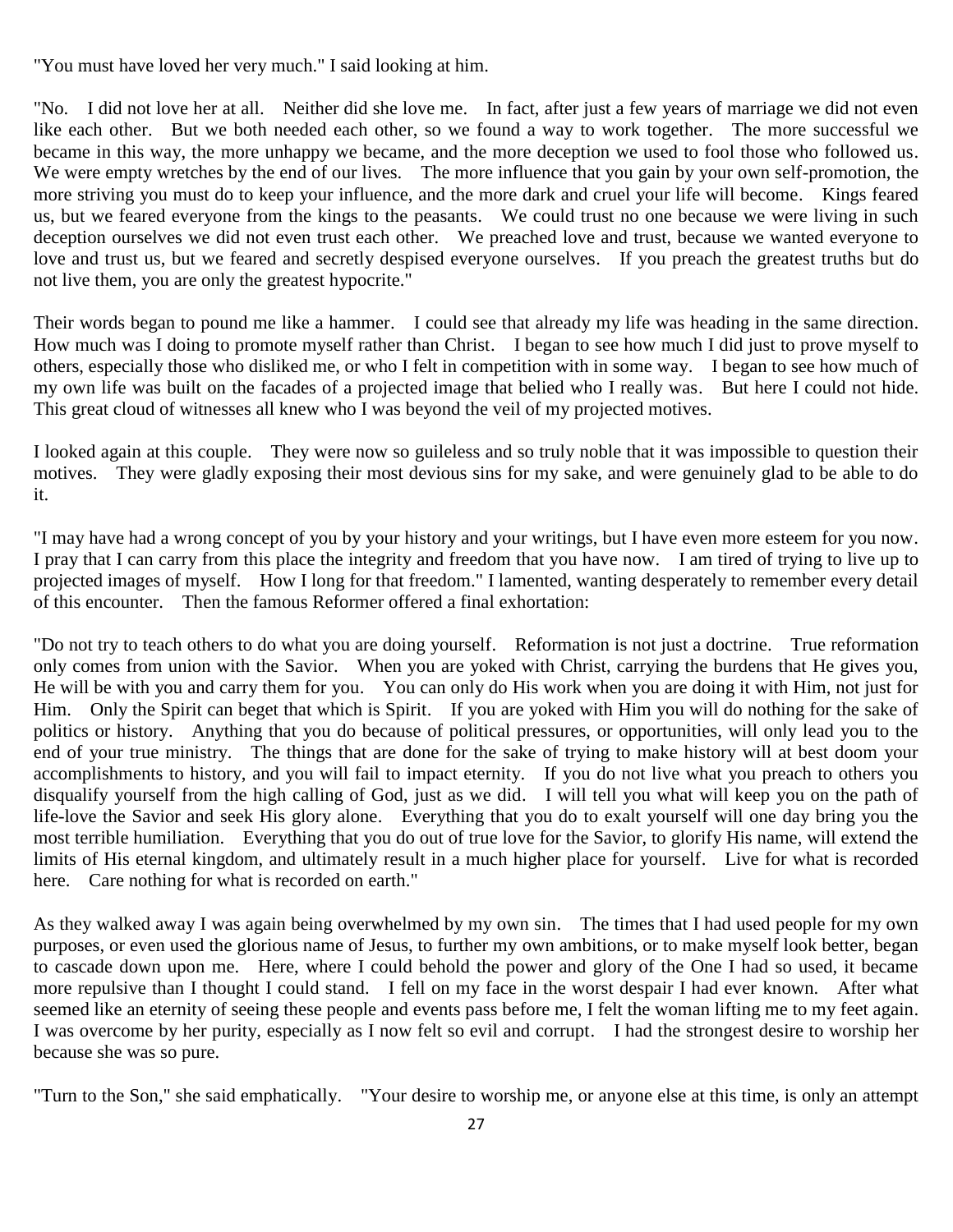to turn the attention away from yourself, and justify yourself by serving what you are not. I am pure now because I turned to Him. You need to see the corruption that is in your own soul, but then you must not dwell on yourself, or seek to justify yourself with dead works, but turn to Him."

This was said in such genuine love and concern that it was impossible to be hurt or offended by it. When she saw that I understood, she continued:

"The purity that you saw in me was what my husband first saw in me when we were young. I was relatively pure in my motives then, but I corrupted his love and my own purity by letting him worship me wrongly. You can never become pure just by worshiping one who is more pure than you, but only by going beyond them to find for yourself the One who has made them pure, and in Whom alone is no sin. The more people praised us, and the more we accepted their praises, the further we departed from the path of life. Then we started living for the praises of men, and to gain power over those who would not praise us. That was our demise, and was the same for many who are here in the lowest place, but were called to be in the highest."

Wanting to simply prolong our conversation, I asked the next thing that came to my mind, "Is it difficult for you and your husband to be here together?"

"Not at all. All of the relationships that you have on earth are continued here, and they are all purified by the judgment. The more that you are forgiven the more that you love. Of course, the Lord forgave us more than anyone, and here we all love Him much more than anyone else. After we forgave each other we loved each other more. Now our relationship is continuing in much greater depth and richness because we are joint heirs of this salvation. As deep as the wounds went, that is how deep the love was able to go once we were healed. We could have experienced this on earth, but we did not learn forgiveness in time. If we had learned forgiveness the competition that entered our relationship, and sidetracked our life, would not have been able to take root in us. If you truly love, you will easily forgive. The harder it is for you to forgive, the further you are from true love. Forgiveness is essential if you are to stay on the path of life. Without it many things can knock you off the course chosen for you."

At the same time I realized that this woman, who had brought me into this confrontation with such pain at my depravity, was also the most attractive person I could ever remember meeting. It was not romantic attraction, but I just did not want to leave her. Perceiving my thoughts, she withdrew a step, indicating that she was about to go, but offered me one last insight.

"The pure truth, spoken in pure love, will always attract. You will remember the pain you feel here, and it will help you through the rest of your life. Pain is good; it shows you where there is a problem. Do not try to reduce the pain until you find and address the problem. God's truth often brings pain as it highlights a problem that we have, but His truth will always show us the way to freedom, and true life. When you know this you will even begin to rejoice in your trials, which are all allowed to help keep you on the path of life."

"Also, your attraction to me in not out of order. It is the attraction between male and female that was given in the beginning, which is always pure in its true form. When pure truth is combined with pure love, men can be the men they were created to be without having to dominate out of insecurity. Women can be the women they were created to be because their love has replaced their fear. Love will never manipulate or try to control out of insecurity, because love casts out all fear. The very place where relationships can be the most corrupted is also where they can be the most fulfilling. As your mind is renewed by the Spirit of Truth, you will not see relationships as an opportunity to get from others, but to give. Giving is the greatest fulfillment that we can ever know. It is a taste of heaven where we give to the Lord in pure worship, which has an ecstasy that even the most wonderful relationships on earth are but a fleeting glimpse of. What we experience in worship here your frail little unglorified body could not endure. The true worship of God will purify the soul for the glories of true relationships. Therefore, you must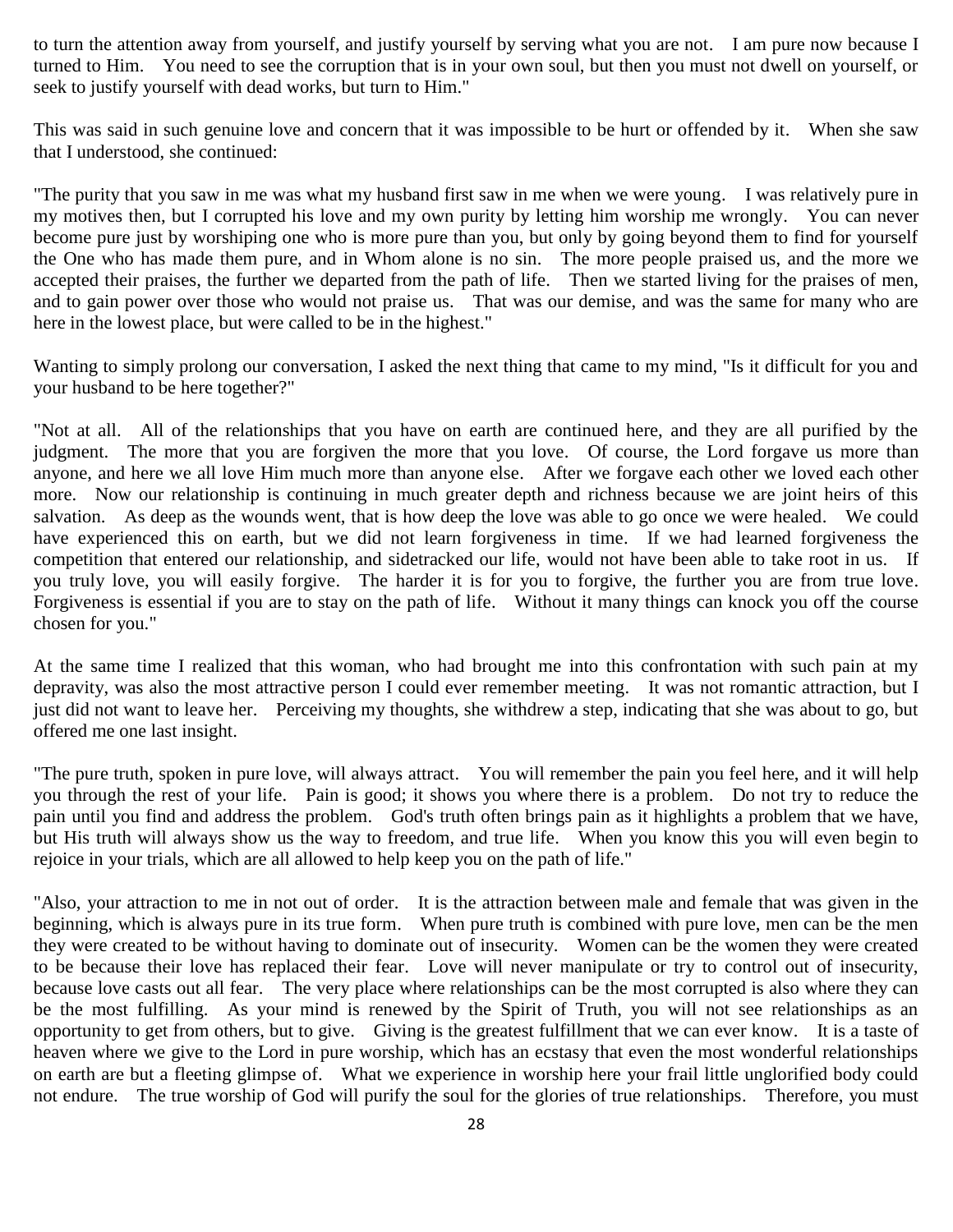not seek relationships, but pure worship. Only then can relationships start to be what they are supposed to be. True love never seeks the upper hand, but the lowest place of service. If my husband and I had kept this in our marriage, we would be sitting next to the King now, and this great hall would be filled with many more souls."

With that she disappeared back into the ranks of the glorified saints. I looked again towards the throne and the glory that appeared so much more beautiful that I was taken aback. Another man standing close to me explained:

"With each encounter, a veil is being removed so that you can see Him more clearly. You are not changed just by seeing His glory, but by seeing it with an unveiled face. Everyone who comes to the true judgments of God walks a corridor such as this to meet those who can help them remove whatever veils they are still wearing; veils that will distort their vision of Him."

I had already absorbed more understanding than I felt like my many years of study on earth had given me. I then began to feel that all of my study and seeking on earth had only led me forward at a snail's pace. How could many lifetimes prepare me for the judgment? My life had already disqualified me more than all of those whom I had met, and they barely made it here!

Then another man emerged from the ranks. He had been a contemporary of mine, and I did not know that he had died. I had never met him on earth, but he had a great ministry which I respected very much. Through men that he had trained, thousands had been led to salvation, and many great churches had been raised up. He asked if he could just embrace me for a minute, and I agreed, feeling a bit awkward. When we embraced I felt such love coming from him that a great pain that was deep within me stopped hurting. I had become so used to the pain that I did not even notice it until it stopped. After he released me I told him that his embrace had healed me of something. His joy at this was profound. Then he began to tell me why he was in the lowest rank in heaven.

"I became so arrogant near the end of my life that I could not imagine that the Lord would do anything of significance unless He did it through me. I began to touch the Lord's anointed, and do His prophets harm. I was selfishly proud when the Lord used one of my own disciples, and I became jealous when the Lord moved through anyone who was outside of my own ministry. I would search for anything that was wrong with them which I could attack. I did not know that every time I did this I only demoted myself further."

"I never knew that you had done anything like that," I said, surprised.

"I incited men under me to investigate others and do my dirty work. I had them scour the earth to find any error or sin in the life of others to expose them. I became the worst thing that a man can become on the earth-a stumbling block who produced other stumbling blocks. We sowed fear and division throughout the church, all in the name of protecting the truth. In my self-righteousness I was headed for perdition. In His great mercy the Lord allowed me to be struck by a disease that would bring about a slow and humiliating death. Just before I died I came to my senses and repented. I am just thankful to be here at all. I may be one of the least of His here, but it is much more than I deserve. I just could not leave this room until I had a chance to apologize to those of you that I so wronged."

"But you never wronged me," I said.

"Oh, but I did indeed," he replied. "Many of the attacks that came against you were from those whom I had agitated and encouraged in their assaults on others. Even though I may not have personally carried the attacks out, the Lord holds me as responsible as those who did."

"I see. Certainly I forgive you."

I was already beginning to remember how I had done this same thing, even if on a smaller scale. I recalled how I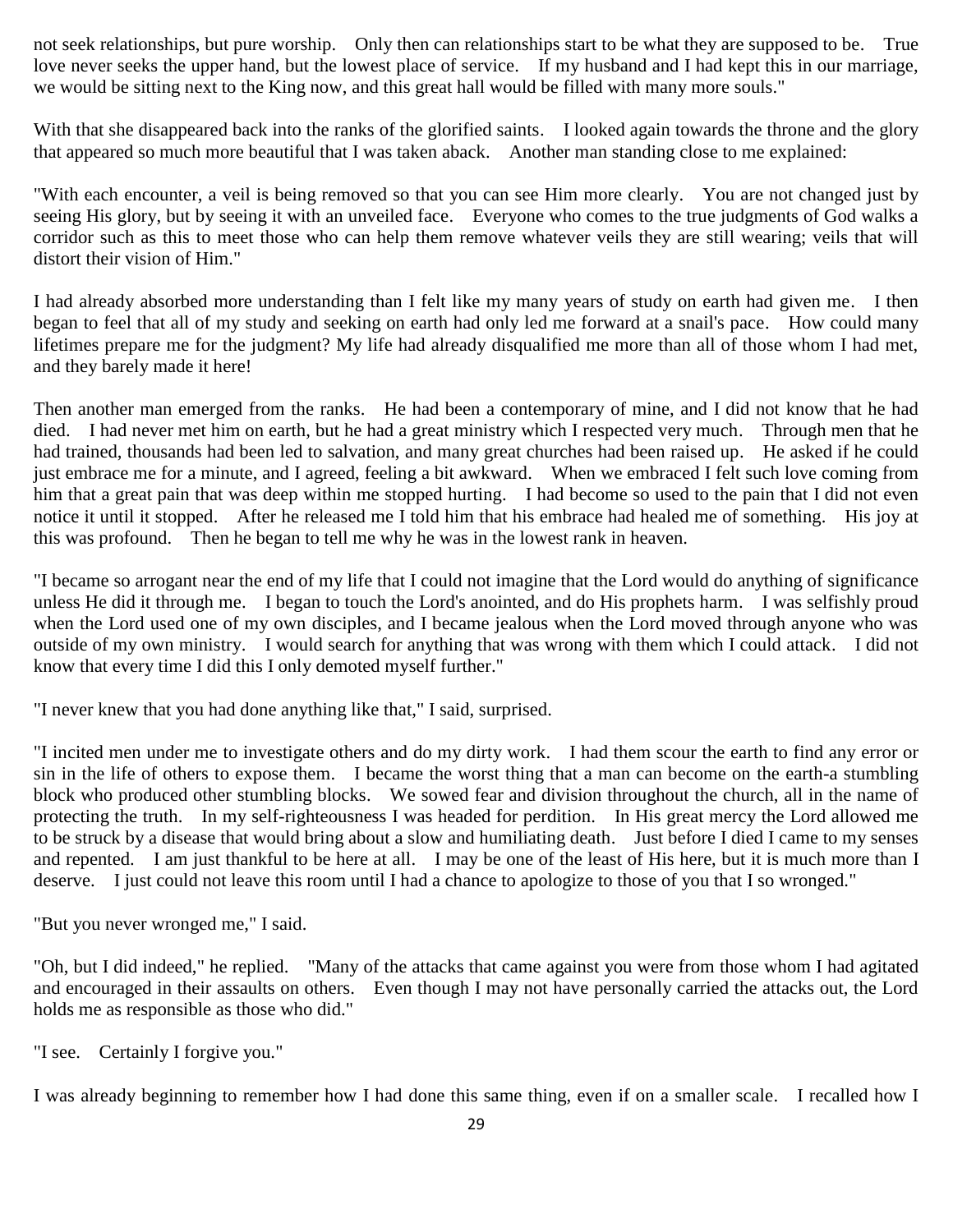had allowed disgruntled former members of a church to spread their poison about that church without stopping them. I knew that by just allowing them to do this without correcting them I had encouraged them to continue. I remember thinking that this was justified because of the errors of that church. I then began to remember how I had even repeated many of their stories, justifying it by saying it was only to enlist prayers for them. Soon a great flood of other such incidents began to arise in my heart. Again, I was starting to be overwhelmed by the evil and darkness of my own soul.

"I, too, have been a stumbling block!" I wailed, dropping again to my knees. I knew that I deserved death, that I deserved the worst kind of hell. I had never seen such ruthlessness and cruelty as I was now seeing in my own heart.

"And we always comforted ourselves by actually thinking that we were doing God a favor when we attacked His own children," came the understanding voice of this man. "It is good for you to see this here, because you can go back. Please warn my disciples of their impending doom if they do not repent. Many of them are called to be kings here, but if they do not repent they will face the worst judgment of all-that of the stumbling blocks. My humbling disease was grace from God. When I stood before the throne I asked the Lord to send such grace to my disciples. I cannot cross back over to them, but He has allowed me this time with you. Please forgive and release those who have attacked you. They really do not understand that they are doing the work of the Accuser. Thank you for forgiving me, but please also forgive them. It is in your power to retain sins or cover them with love. I entreat you to love those who are now your enemies."

I could hardly hear this man I was so overwhelmed with my own sin. This man was so glorious, pure and obviously now had powers that were not known on the earth. Yet, he was entreating me with a greater humility than I had witnessed before. I felt such love coming from him that I could not imagine refusing him, but even without the impact of his love, I felt far more guilty than anyone could possibly be who was attacking me.

"Certainly I must deserve anything they have done to me, and much more," I replied.

"That is true, but it is not the point here," he entreated. "Everyone on earth is deserving of the second death, but our Savior brought us grace and truth. If we are to do His work we must do everything in both grace and truth. Truth without grace is what the enemy brings when he comes as an 'angel of light."

"If I can be delivered from this maybe I will be able to help them," I replied. "But can't you recognize that I am far worse than they could possibly be?"

"I know that what just passed through your mind was bad," he answered, but with a love and grace that was profound. I knew that he had now become as concerned for me and my condition as he had been for his own disciples.

"This really is heaven," I blurted out. "This really is light and truth. How could we who live in such darkness become so proud, thinking that we know so much about God? Lord!" I yelled in the direction of the throne, "Please let me go and carry this light back to earth!"

Immediately the entire host of heaven seemed to stand at attention, and I knew that I was the center of their attention. I felt so insignificant before just one of these glorious ones, but when I knew they were all looking at me, fear came like a tidal wave. I felt that there could be no doom like I was about to experience. I felt like the greatest enemy of the glory and truth that so filled that place. I was too corrupted; I could never properly represent such glory and truth. There was no way that I could in my corruption convey the reality of the glorious place and Presence. I was sure that even Satan had not fallen as far as I had from grace. This is hell I thought. There can be no worse pain than to be as evil as I am and to know that this kind of glory exists. To be banned from here is a torture worse than I ever dreamed. No wonder the demons are so angry and demented, I thought.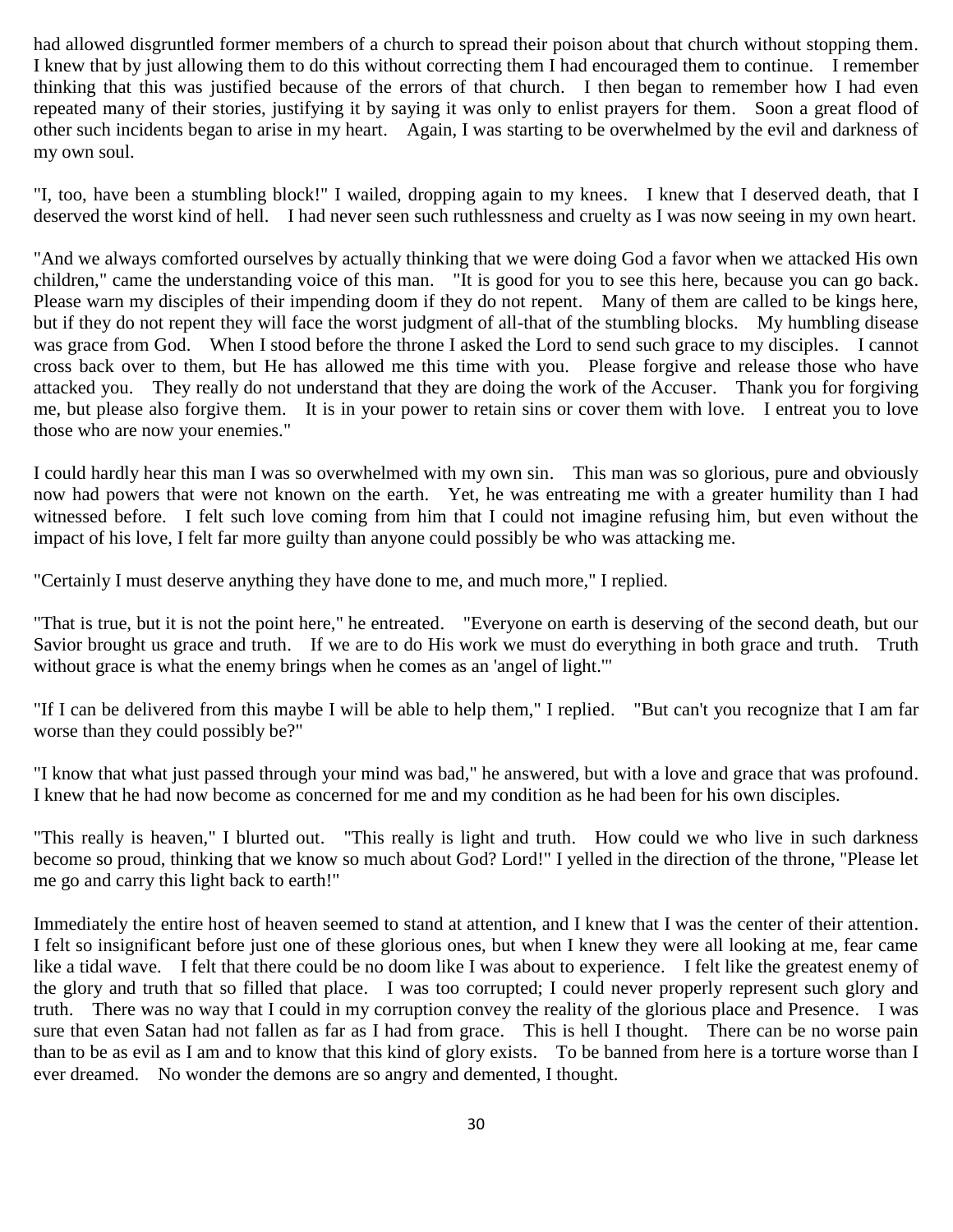Just when I felt that I was about to be sent to the deepest regions of hell, I simply cried "JESUS!" Quickly a peace came over me. I knew I had to move on toward the glory again, and somehow I had the confidence to do it. I kept moving until I saw a man who I considered one of the greatest writers of all time. I had considered his depth of insight into the truth to be possibly the greatest that I had encountered in all of my studies.

"Sir, I have always looked forward to this meeting," I almost blurted out.

"As have I," he replied with genuine sincerity.

"I feel that I know you, and in your writings I almost felt like you somehow knew me. I think that I owe more to you than to anyone else who was not canonized in Scripture," I continued.

"You are very gracious," he replied. "But I am sorry that I did not serve you better. I was a shallow person, and my writings were shallow, and filled with more worldly wisdom than divine truth."

"Since I have been here, and learned all that I have learned, I know that this must be true, but I still think they are some of the best that we have on earth," I answered.

"You are right," this famous writer admitted, with sincerity. "It is so sad. Everyone here, even those who sit closest to the King, would live their lives differently if they had them to live over, but I think that I would live mine even more differently than most. I was honored by kings, but failed the King of kings. I used the great gifts and insights that were given me to draw men more to myself and my wisdom than to Him. Besides, I only knew Him by the hearing of the ear, which is the way I compelled other men to know Him. I made them dependent on me, and others like me. I turned them more to deductive reasoning than to the Holy Spirit, Who I hardly knew. I did not point men to Jesus, but to myself and others like me who pretended to know Him. When I beheld Him here, I wanted to ground my writings into powder, just as Moses did to the golden calf. My mind was my idol, and I wanted everyone to worship my mind with me. Your esteem for me does not cause me to rejoice. If I had spent as much time seeking to know Him as I did seeking to know about Him in order to impress others with my knowledge, many of those who are in this lowest of companies would be sitting in the throne that was prepared for them, and many others would be in this room."

"I know by being here that your appraisal of your work is true, but are you not being a little to hard on yourself?" I questioned. "Your works fed me spiritually for many years, as I know they have multitudes of others."

"I am not being too hard on myself. All that I have said is true as it was confirmed when I stood before the throne. I produced a lot, but I was given more talents than almost anyone here, and I buried them beneath my own spiritual pride and ambitions. Just as Adam could have carried the whole human race into a most glorious future, but by his failure led billions of souls into the worst of tragedies, with authority comes responsibility. The more authority you are given, the more potential for both good and evil you will have. Those who will rule with Him for the ages will know responsibility of the most profound kind. No man stands alone, and every human failure, or victory, resonates far beyond our comprehension, even to generations to come. The many thousands who I could have led properly would have resulted in many more millions here. Anyone who understands the true nature of authority would never seek it, but only accept it when they know they are yoked with the Lord, the only One who can carry authority without stumbling. Never seek influence for yourself, but only seek the Lord and be willing to take His yoke. My influence did not feed your heart, but rather your pride in knowledge."

"How can I know that I am not doing the same?" I asked as I began to think of my own writings.

"Study to show yourself approved unto God, not men," he replied as he walked back into the ranks. Before he disappeared he turned and with the slightest smile, offered one last bit of advice: "And do not follow me."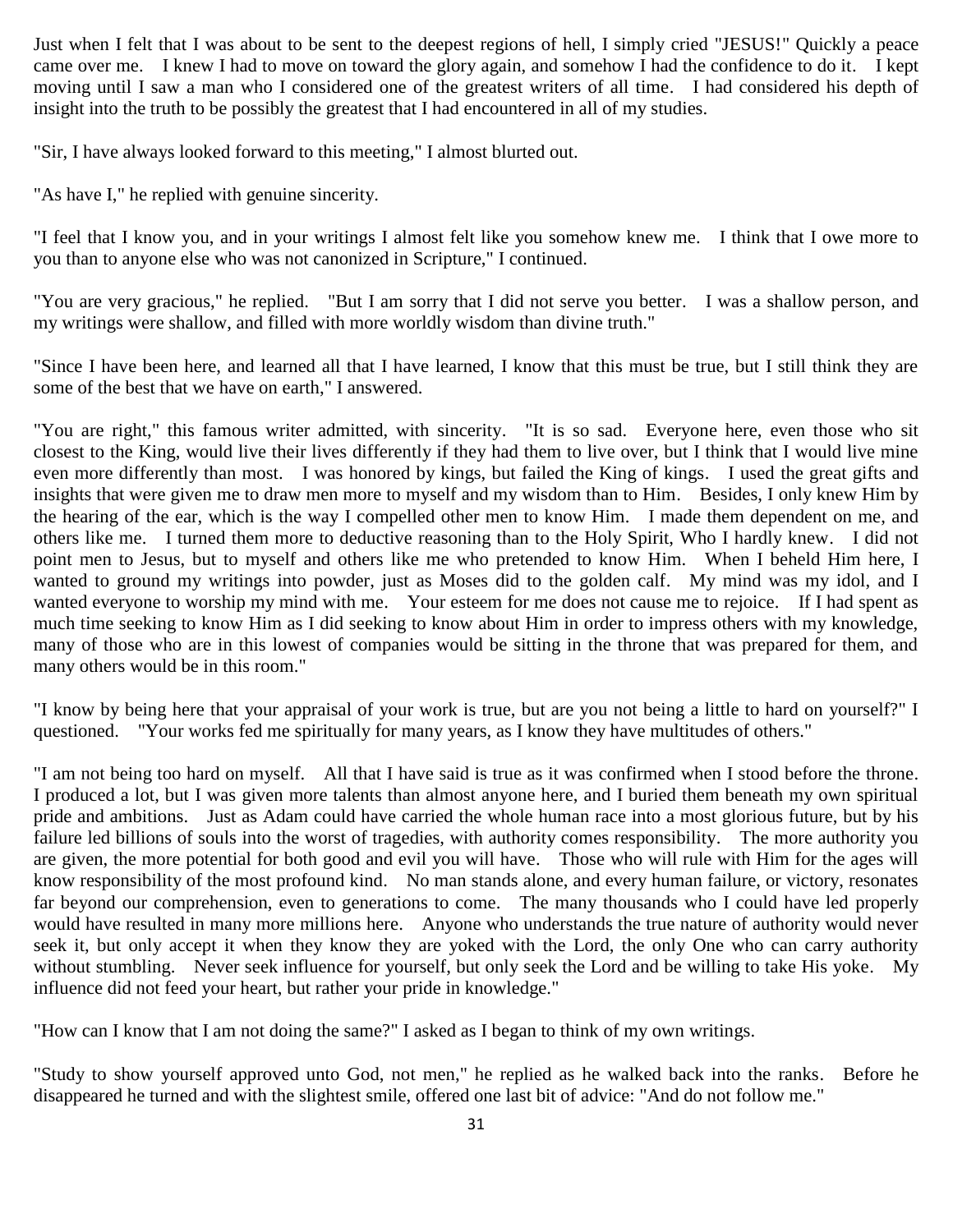In this first multitude I saw many other men and women of God from both my own time and history. I stopped and talked to many more. I was continually shocked that so many who expected to be in the highest positions were in the lowest rank of the kingdom. Many shared the same basic story-they all had fallen to the deadly sin of pride after their great victories, or fallen to jealousy when other men were anointed as much as they were. Others had fallen to lust, discouragement, or bitterness near the end of their lives and had to be taken before they crossed the line into perdition. They all gave me the same warning: the higher the spiritual authority that you walk in, the further you can fall if you depart from love and humility.

As I continued toward the judgment seat I began to pass those who were of higher rank in the kingdom. After many more veils had been stripped away from me by meetings with those who had stumbled over the same problems that I had, I began to meet those who had overcome. I met couples who had served the Lord and each other faithfully to the end. Their glory here was unspeakable, and their victory encouraged me that it was possible to stay on the path of life, and serve Him in faithfulness. Those who stumbled, stumbled in many different ways. Those who prevailed all did it the same way-they did not deviate from their devotion to the first and greatest commandment-loving the Lord. By this their service was done unto Him, not men, not even for spiritual men. These were the ones who worshipped the Lamb, and followed Him wherever He went.

When I was still not even half way to the throne, what had been the indescribable glory of the first rank now seemed to be the outer darkness in comparison to the glory of those I was now passing. The greatest beauty on earth would not qualify to be found anywhere in heaven. And I was told that this room was just the threshold of realms indescribable!

My march to the throne may have taken days, months or even years. There was no way to measure time in that place. To my considerable discomfort, they all showed great respect to me, not because of who I was or anything that I had done, but simply because I was a warrior in the battle of the last days. Somehow, through this last battle, the glory of God would be revealed in such a way that it would be a witness to every power and authority, created or yet to be created, for all of eternity. During this battle the glory of the cross would be revealed, and the wisdom of God would be known in a special way. To be in that battle was to be given one of the greatest honors given to those of the race of men.

As I approached the Judgment Seat of Christ, those in the highest ranks were also sitting on thrones that were all a part of His throne. Even the least of these thrones was more glorious than any earthly throne many times over. Some of these were rulers over cities on earth who would soon take their place. Others were rulers over the affairs of heaven, and others over the affairs of the physical creation, such as star systems and galaxies. However, it was apparent that those who were given authority over cities were esteemed above those who had even been given authority over galaxies. The value of a single child was more than a galaxy of stars, because the Holy Spirit dwelt in men, and the Lord had chosen men as His eternal dwelling place. In the presence of His glory the whole earth seemed as insignificant as a speck of dust, and yet was so infinitely esteemed that the attention of the whole host of heaven was upon it.

Now that I stood before the throne, I felt very much less than a speck of dust. Even so, I felt the Holy Spirit upon me in a greater way than I ever had. It was by His power alone that I was able to stand. It was here that I truly came to understand His ministry as our Comforter. He had led me through the entire journey even though I had hardly noticed Him.

The Lord was both more gentle and more terrible than I had ever imagined. In Him I saw Wisdom who had accompanied me up the mountain, and felt the familiarity of many of my friends on earth. I recognized Him as the One I had heard speaking to me many times through others. I also recognized Him as the One that I had often rejected when He had come to me in others. I saw both a Lion and a Lamb, the Shepherd and the Bridegroom, but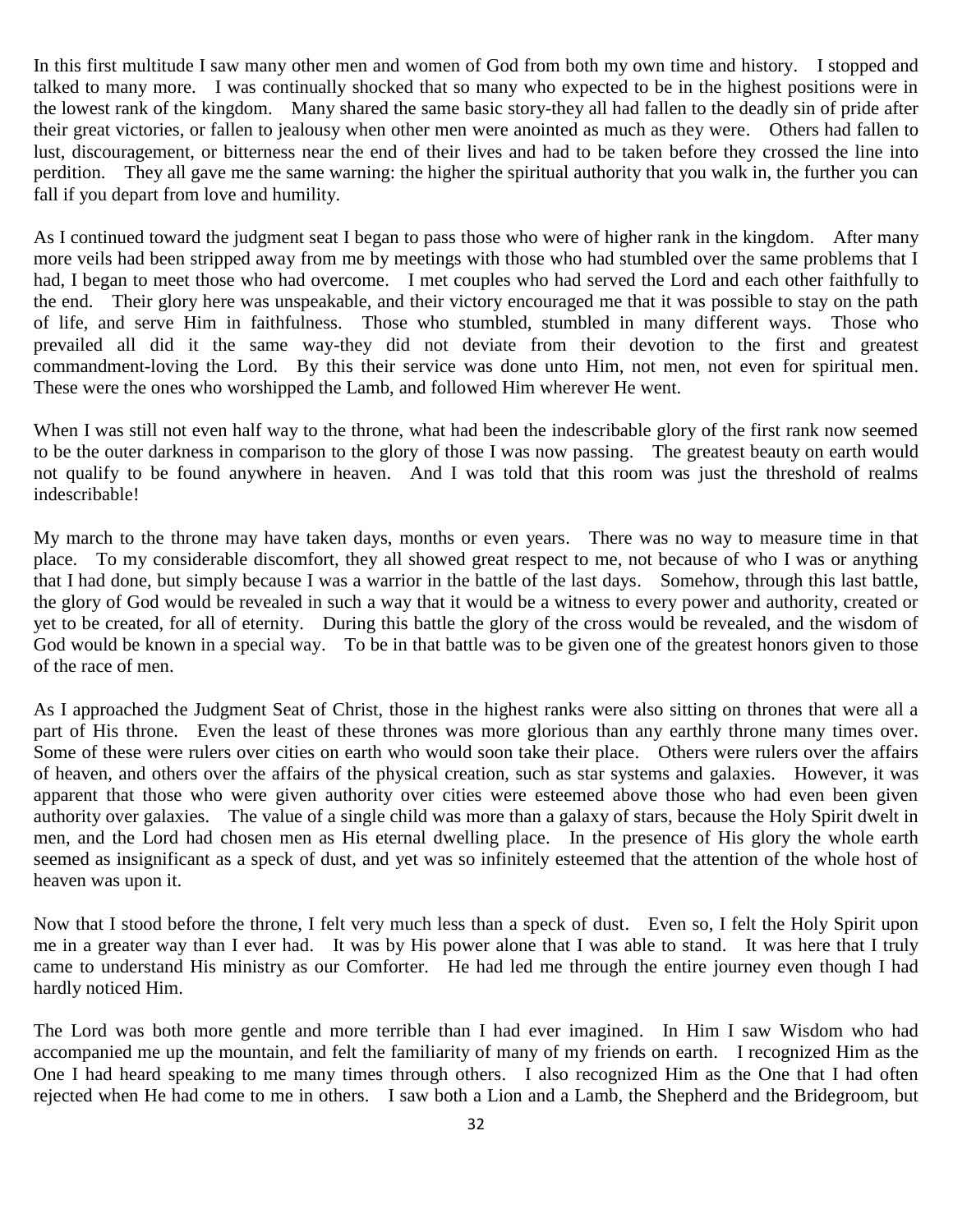most of all I saw Him here as the Judge.

Even in His awesome presence, the Comforter was so mightily with me I was comfortable. It was also apparent that the Lord in no way wanted me to be uncomfortable; He only wanted me to know the truth. Human words are not adequate to describe either how awesome, or how relieving it was to stand before the Lord. I had passed the point where I was concerned if the judgment was going to be good or bad; I just knew it would be right, and that I could trust my Judge.

At one point the Lord looked toward the galleries of thrones around Him. Many were occupied by saints, and many were empty. He then said, "These thrones are for the overcomers who have served Me faithfully in every generation. My Father and I prepared them before the foundation of the world. Are you worthy to sit in one of these?"

I remembered what a friend had once said, "When an omniscient God asks you a question, it is not because He is seeking information." I looked at the thrones. I looked at those who were now seated. I could recognize some of the great heroes of the faith, but most of those seated I knew had not even been well known on earth. Many I knew had been missionaries who had expended their lives in obscurity. They had never cared to be remembered on earth, but only to Him. I was a bit surprised to see some who had been wealthy, or rulers who had been faithful with what they had been given. However, it seemed that faithful, praying women and mothers occupied more thrones than any other single group.

There was no way that I could answer "yes" to the Lord's question if I considered myself worthy to sit here. I was not worthy to sit in the company of any who were there. I knew I had been given the opportunity to run for the greatest prize in heaven or earth, and I had failed. I was desperate, but there was still one hope. Even though most of my life had been a failure, I knew that I was here before I had finished my life on earth. When I confessed that I was not worthy, He asked:

"But do you want this seat?"

"I do with all of my heart," I responded.

The Lord then looked at the galleries and said, "Those empty seats could have been filled in any generation. I gave the invitation to sit here to everyone who has called upon My name. They are still available. Now the last battle has come, and many who are last shall be first. These seats will be filled before the battle is over. Those who will sit here you will know by two things: they will wear the mantle of humility, and they will have My likeness. You now have the mantle. If you can keep it and do not lose it in the battle, when you return you will also have My likeness. Then you will be worthy to sit with these, because I will have made you worthy. All authority and power has been given to Me, and I alone can wield it. You will prevail, and you will be trusted with My authority only when you have come to fully abide in Me. Now turn and look at My household."

I turned and looked back in the direction I had come from. From before His throne I could see the entire room. The spectacle was beyond any earthly comparison for its glory. Millions filled the ranks. Each individual in the lowest rank was more awesome than an army, and I knew had more power. It was far beyond my capacity to absorb such a panorama of glory. Even so, I could see the only a very small portion of the great room was occupied.

I then looked back at the Lord and was astonished to see tears in His eyes. He had wiped the tears away from every eye here, but His own. As a tear ran down His cheek he caught it in His hand. He then offered it to me. "This is My cup. Will you drink it with Me?"

There was no way that I could refuse Him. As the Lord continued to look at Me I began to feel His great love. Even as foul as I was He still loved me. As undeserving as I was He wanted me to be close to Him. Then He said: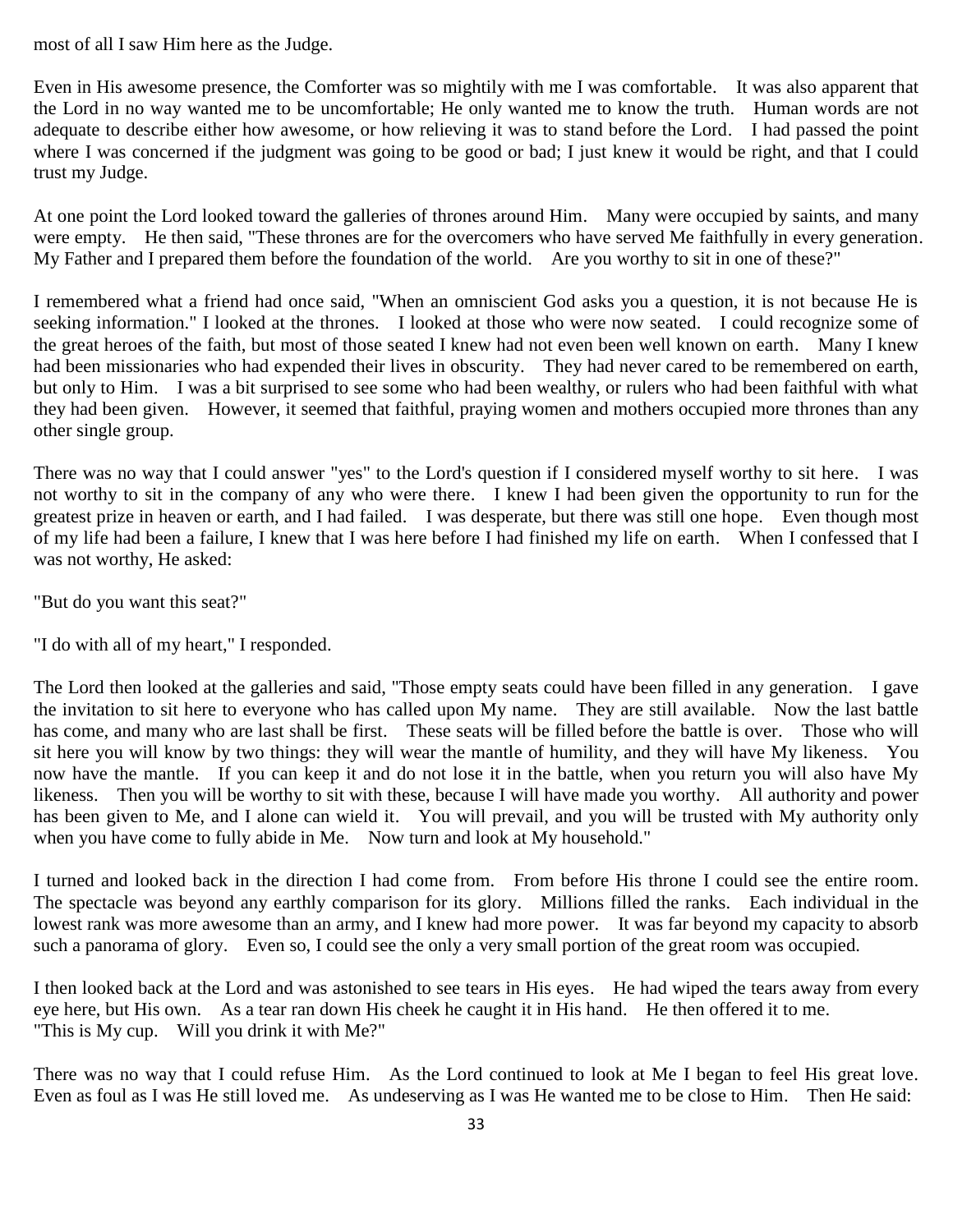"I love all of these with a love that you cannot now understand. I also love all who are supposed to be here but did not come. I have left the ninety nine to go after the one who was lost. My shepherds would not leave the one to go after the ninety nine who are still lost. I came to save the lost. Will you share My heart to go to save the lost? Will you help to fill this room? Will you help to fill these thrones, and every other seat in this hall? Will you take up this quest to bring joy to heaven, to Me and to My Father? This judgment is for My own household, and My own house is not full. The last battle will not be over until My house is full. Only then will it be time for us to redeem the earth, and remove the evil from My creation. If you drink My cup you will love the lost the way that I loved them."

He then took a cup so plain that I was surprised that it even existed in a room of such glory, and He placed His tear in it. He then gave it to me. I have never tasted anything so bitter. I knew that I could in no way drink it all, or even much of it, but I was determined to drink as much as I could. The Lord patiently waited until I finally erupted into such crying that I felt like veritable rivers of tears were flowing from me. I was crying for the lost, but even more I was crying for the Lord.

I looked to Him in desperation as I could not take any more of this great pain. Then His peace began to fill me and mix with His love that I was feeling. Never had I felt anything so wonderful. This was the living water that I knew could spring up for eternity. Then I felt as if the waters flowing within me caught on fire. I began to feel that this fire would consume me if I could not begin declaring the majesty of His glory. I had never felt such an urge to preach, to worship Him, and to breathe every breath that I was given for the sake of His gospel.

"Lord!" I shouted out, forgetting everyone but Him. "I now know that this throne of judgment is also the throne of grace, and I ask You now for the grace to serve You. Above all things I ask You for grace! I ask You for the grace to finish my course. I ask You for the grace to love You like this so that I can be delivered from the delusions and self-centeredness that so pervert my life. I call upon You for salvation from myself and the evil of my own heart, and for this love that I now feel to flow continually in my heart. I ask You to give me Your heart, Your love. I ask You for the grace of the Holy Spirit to convict me of my sin. I ask You for the grace of the Holy Spirit to testify of You, as You really are. I ask for the grace to testify of all that You have prepared for those who come to You. I ask for the grace to be upon me to preach the reality of this judgment. I ask for the grace to share with those who are called to occupy these empty thrones, to give them words of life that will keep them on the path of life, that will impart to them the faith to do what they have been called to do. Lord, I beg You for this grace."

The Lord then stood up. Then all of those who were seated upon the thrones for as far as I could see also stood up. His eyes burned with a fire I had not seen before.

"You have called upon Me for grace. This request I never deny. You shall return, and the Holy Spirit shall be with you. Here you have tasted of both My kindness and My severity. You must remember both if you are to stay on the path of life. The true love of God includes the judgment of God. You must know both my kindness and severity or you will fall to deception. This is the grace that you have been given here, to know both. The conversations you had with your brethren here were My grace. Remember them."

He then pointed His sword toward my heart, then my mouth, then my hands.

When He did this fire came from His sword and burned me with a great pain. "This too is grace," He said. "You are but one of many who have been prepared for this hour. Preach and write about all that you have seen here. What I have said to you say to My brethren. Go and call My captains to the last battle. Go and defend the poor and the oppressed, the widows and the orphans. This is the commission of My captains, and it is where you will find them. My children are worth more to Me than the stars in the heavens. Feed My lambs. Watch over My little ones. Give the word of God to them that they may live. Go to the battle. Go and do not retreat. Go quickly for I will come quickly. Obey Me and hasten the day of My coming."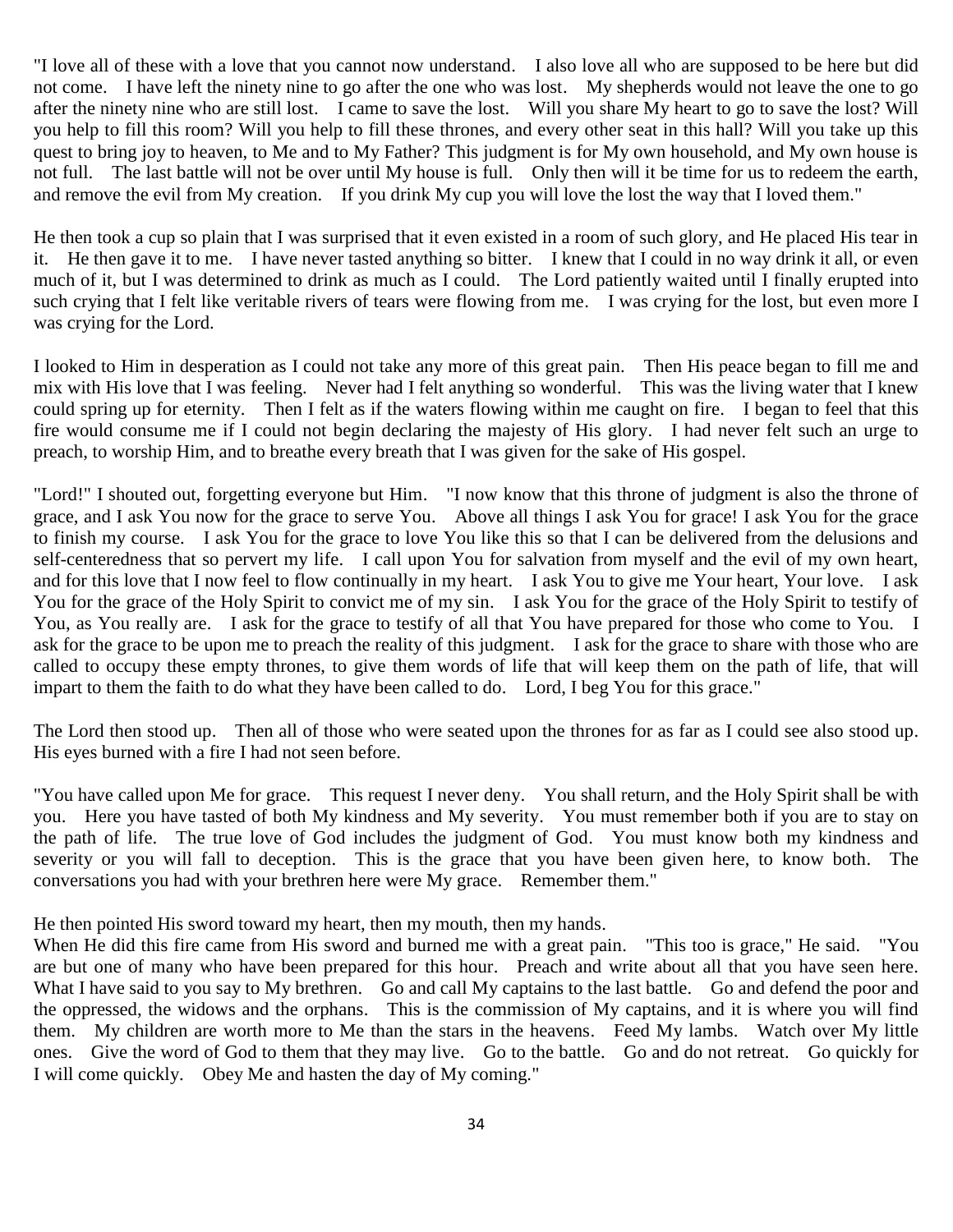A company of angels then came and escorted me away from the throne. The leader walked beside me and began to speak.

"Now that He has stood He will not sit again until the last battle is over. He has been seated until the time when His enemies are to be put under His feet. The time has now come. The legions of angels that have been standing ready since the night of passion have now been released upon the earth. The hordes of hell have also been released. This is the time that all of creation has been waiting for. The great mystery of God will soon be finished. We will now fight until the end. We will fight with you and your brethren."

I awoke.

As I continued walking away from the judgment seat, I began to reflect on all that I had just experienced. It had been both terrible and wonderful. As challenging and heart rending as it had been, I felt more secure than I ever had. At first it had not been easy to be stripped so bare in front of so many, unable to hide even a single thought. But when I just relaxed and accepted it, knowing that it was cleansing my very soul, it became profoundly liberating. Having nothing to hide was like casting off the heaviest yoke and the strongest shackles. I began to feel as if I could breathe like I had never breathed before.

The more at ease I became, the more my mind seemed to increase in its capacity. Then I began to sense a communication going on which no human words could articulate. I thought of the Apostle Paul"s comments about his visit to the third heaven, where he had heard inexpressible words. There is a spiritual communication that greatly transcends any form of human communication. It is more profound and meaningful than human words are able to articulate. Somehow it is a pure communication of the heart and mind together, so pure that there is no possibility of misunderstanding.

As I looked at someone in the room, I began to understand what he was thinking, just as he had been able to understand me. When I looked at the Lord, I began to understand Him in the same way. We continued to use words, but the meaning of each one had a depth that no dictionary could have ever captured. My mind had been freed so that its capacity was multiplied many times over. It was exhilarating beyond any previous experience. The Spirit"s Communication

It was also obvious that the Lord was enjoying being able to communicate this way with me as much as I was with Him. Never before had I understood so deeply what it meant for Him to be the Word of God. Jesus is the Communication of God to His creation. His words are spirit and life, and their meaning and power greatly exceed our present human definitions.

Human words are a very superficial form of the communication of the spirit. God created us with the ability to communicate on a level that far transcends human words, but because of the fall and the debacle at the Tower of Babel, we lost this capacity. We cannot be who we were created to be until we regain this, and we can only attain it when we are freed in His presence.

I began to understand that when Adam"s transgression caused him to hide from God, it was the beginning of a most terrible distortion of what man was created to be. It brought about a severe reduction of our intellectual and spiritual capacities. These can only be restored when we "come out of hiding" and are genuinely transparent. This means opening ourselves to God and to each other. It is as we behold the glory of the Lord with an "unveiled face" that we are changed into His image. The veils, caused by our hiding, must be discarded.

The Lord"s first question to Adam after his transgression was, "Where are you?" In the same way, it is the first question that we must answer if we are to be frilly restored to Him. Of course, the Lord knew where Adam was. The question was for Adam's sake. That question was the beginning of God's quest for man.

The story of redemption is God's pursuit of man, not man's pursuit of God. When we can fully answer this question, knowing where we are in relation to God, we will have been fully restored to Him. But we can only know the answer to this question when we are in His presence.

That was the essence of my entire experience at the judgment seat. The Lord already knew all there was to know about me. The whole experience was for my sake, so I would know where I was. It was all to bring me out of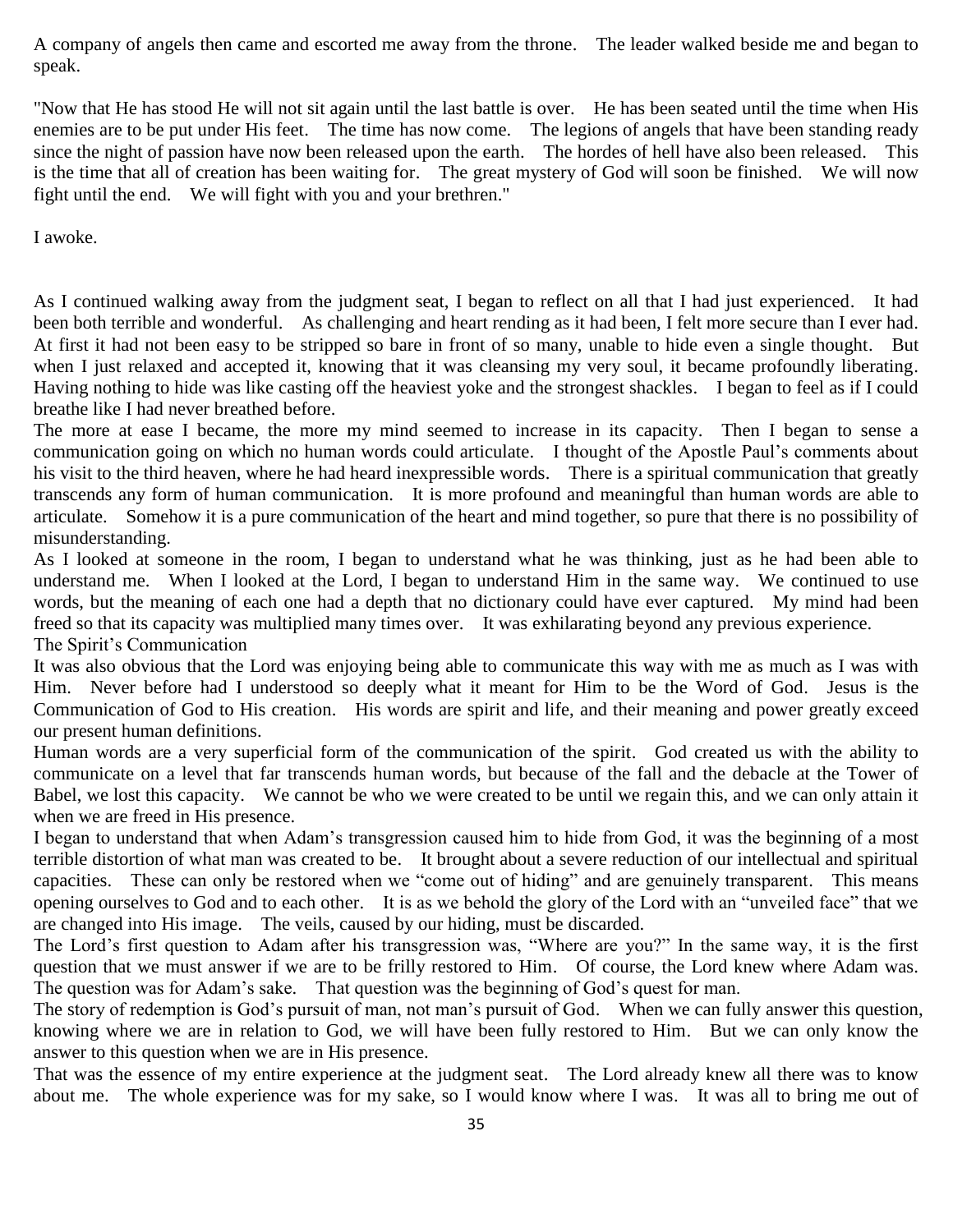hiding, to bring me out of darkness and into the light.

I also began to understand just how much the Lord desired to be one with His people. Through the entire judgment, He was not trying to get me to see something as good or bad as much as to see it in union with Him. The Lord was seeking me more than I was seeking Him. His judgments set me free, and His judgment of the world will set the world free.

The darkness in the world has been perpetuated by our compulsion to hide, which began immediately after the fall. "Walking in the light" is more than just knowing and obeying certain truths—it is being true and being free from the compulsion to hide. When judgment day comes, it will bring the final deliverance of Adam from his hiding place. Not only will it be the final liberation of Adam, but it will also begin the final liberation of the creation, which was subject to bondage because of Adam.

"Walking in the light" means no more hiding—from God or anyone else. The nakedness of Adam and Eve before the fall was not just physical, but spiritual as well. When our salvation is complete, we will know this kind of transparency again. To be completely open to others will unlock realms we do not presently even know exist. This is what Satan is attempting to counterfeit through the New Age Movement.

# **Wisdom Returns**

As I walked, pondering all that I had learned, the Lord suddenly appeared by my side again in the form of Wisdom. He now appeared far more glorious than I had ever seen Him, even when He was on the judgment seat. I was both stunned and overjoyed.

"Lord, are you returning with me like this?" I asked.

"I will always be with you like this. However I want to be even more to you than the way you see Me now. You have seen My kindness and My severity here, but you still do not fully know Me as the Righteous Judge."

This surprised me. I had just spent a considerable amount of time before His judgment seat, and felt that all I had been learning pertained to His judgment. He paused to let this sink in, and then continued:

"There is a freedom that comes when you perceive truth, but whomever I set free is free indeed. The freedom of My presence is greater than just knowing truth. You have experienced liberation in My presence, but there is yet much more for you to understand about My judgments. When I judge, I am not seeking to condemn or to justify, but to bring forth righteousness. Righteousness is only found in union with Me. That is the righteous judgment—bringing men into unity with Me.

"My church is now clothed with shame because she does not have judges. She does not have judges because she does not know Me as the Judge. I will now raise up judges for My people who know My judgment. They will not only decide between people or issues; they will make things right, which means bringing them into agreement with Me.

"When I appeared to Joshua as the Captain of the Host, I declared that I was neither for him nor his enemies. I never come to take sides. When I come, it is to take over—not to take sides. I appeared as the Captain of the Host before Israel could enter her Promised Land. The church is now about to enter her Promised Land, and I am again about to appear as the Captain of the Host. When I do, I will remove all who have been forcing My people to take sides against their brothers.

"My justice does not take sides in human conflicts, even those involving My people. What I was doing through Israel, I was doing for their enemies, too—not against them. It is only because you see from the earthly, temporal perspective that you do not see My justice. You must see My justice in order to walk in My authority, because righteousness and justice are the foundation of My throne. "I have imputed righteousness to the people I have chosen. But like Israel in the wilderness, even the greatest saints of the church age have only aligned themselves with My ways a small portion of the time, or with a small part of their minds and hearts. I am not for them or against their enemies, but I am coming to use My people to save their enemies. I love all men and desire for all to be saved."

# **Brethren Used by the Enemy**

I could not help thinking about the great battle we had fought on the mountain. We had wounded many of our own brethren as we fought against the evil controlling them. Many of them were still in the camp of the enemy, either being used by him or kept as his prisoners. I started to wonder if the next battle would be against our own brothers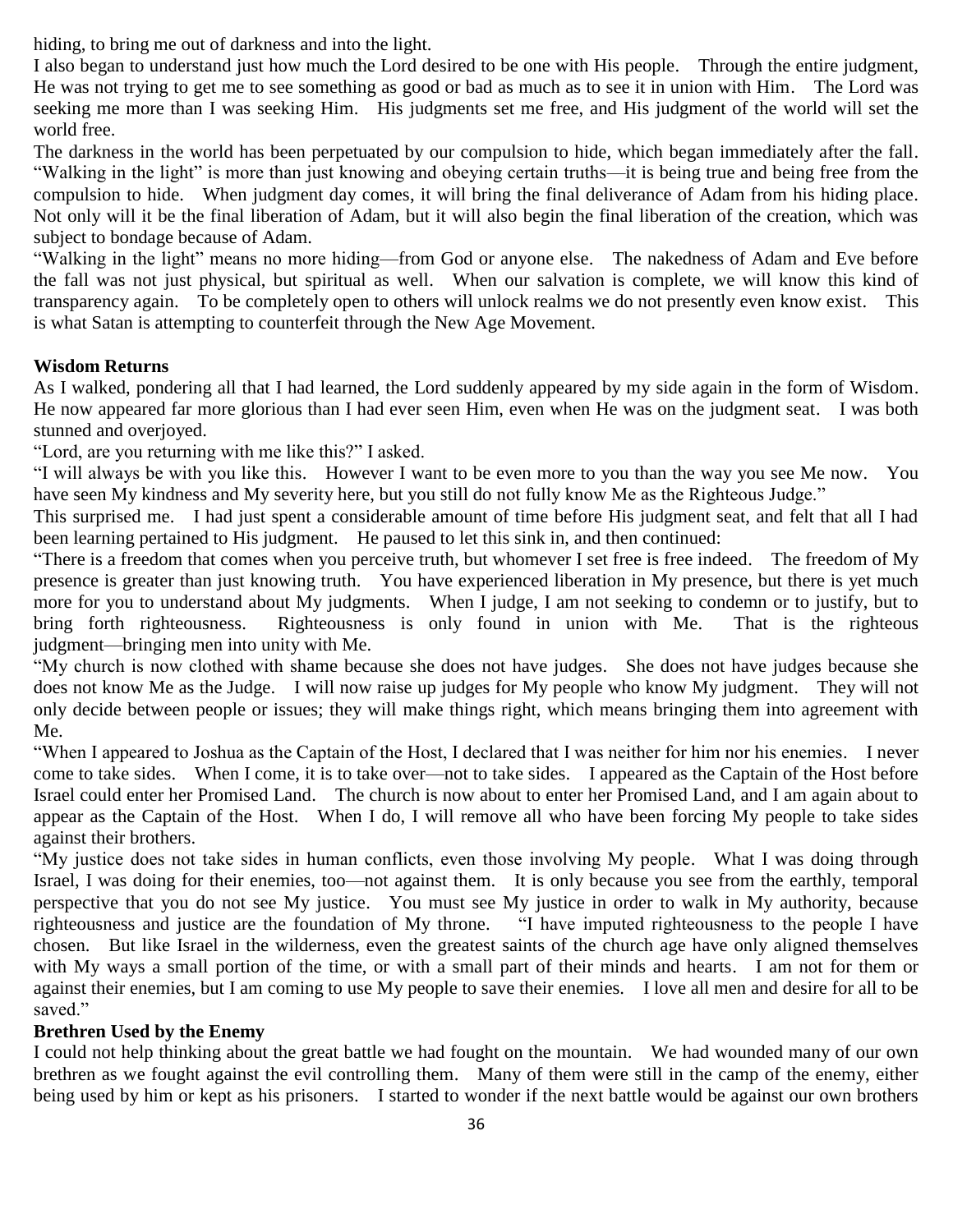again. The Lord was watching me ponder all of this, and then He continued:

"Until the last battle is over there will always be some of our brothers who are being used by the enemy. But that is not why I am telling you this now. I am telling you this to help you see how the enemy gets into your own heart and mind, and how he uses you! Even now, you still do not see everything the way that I do.

"This is common with My people. At this time, even My greatest leaders are seldom in harmony with Me. Many are doing good works, but very few are doing what I have called them to do. This is largely the result of divisions among you. I am not coming to take sides with any one group, but I am calling for those who will come over to My side.

"You are impressed when I give you a "word of knowledge" about someone"s physical illness, or some other knowledge that is not known to you. This knowledge comes when you touch My mind to just a small degree. I know all things. If you were to fully have My mind you would be able to know everything about everyone you encounter just as you have begun to experience here. You would see all men just the way that I see them. But even then, there is more to fully abiding in Me. To know how to use such knowledge rightly, you must have My heart. Only then will you have My judgment.

"I can only trust you with My supernatural knowledge to the degree that you know My heart. The gifts of the Spirit that I have released to My church are but small tokens of the powers of the age to come. I have called you to be messengers of that age, and you must therefore know its powers. You should earnestly desire the gifts because they are a part of Me, and I have given them to you so that you can be like Me. You are right to seek to know My mind, My ways and My purposes, but you must also earnestly desire to know My heart. When you know My heart, then the eyes of your heart will be opened. Then you will see as I see, and you will do what I do.

"I am about to entrust much more of the powers of the age to come to My church. However there is a great deception that often comes upon those who are trusted with great power If you do not understand what I am about to show you, you too will fall to this deception. "You have asked for My grace, and you shall have it. The first grace that will keep you on the path of life is to know the level of your present deception. Deception involves anything that you do not understand as I do. Knowing the level of your present deception brings humility, and I give My grace to the humble.

"That is why I said, "Who is so blind but My servant. . . "And that is why I told the Pharisees, "it is for judgment that I came into the world. . . to give sight to those who do not see, and to make blind those who see . . . If you were blind you would not be guilty, but because you claim to see, your guilt remains." That is also why My light struck Paul blind when I called him. My light only revealed his true condition. Like him, you must be struck blind in the natural so that you can see by My Spirit."

# **The Apostles Advice**

I then felt compelled to look at those who were sitting on the thrones we were passing. As I did, my gaze fell upon a man I knew was the apostle Paul. As I looked back at the Lord, He motioned for me to speak to him.

"I have so looked forward to this," I said, feeling awkward but excited by this meeting. "I know that you are aware of how much your letters have guided the church, and they are probably still accomplishing more than all the rest of us put together. You are still one of the greatest lights on earth." "Thank you," he said graciously. "But you do not understand just how much we have looked forward to meeting all of you. You are soldiers in the last battle; you are the ones everyone here is waiting to meet. We only saw these days dimly through our limited prophetic vision, but you have been chosen to live in them. You are soldiers preparing for the last battle. You are the ones we have all been waiting for."

Still feeling awkward, I continued, "But there is no way that I can convey the appreciation we feel for you and for the others who helped set our course with their lives and their writings. I also know we will have an eternity for exchanging our appreciation, so please, while I am here, let me ask, "What would you say to my generation that will help us in this battle?"

"I can only say to you now what I have already said to you through my writings," Paul stated, looking me resolutely in the eyes. "However, you will understand them better if you realize that I fell short of all that I was called to do." "But you are here, on one of the greatest thrones!" I protested. "You are still" reaping more fruit for eternal life than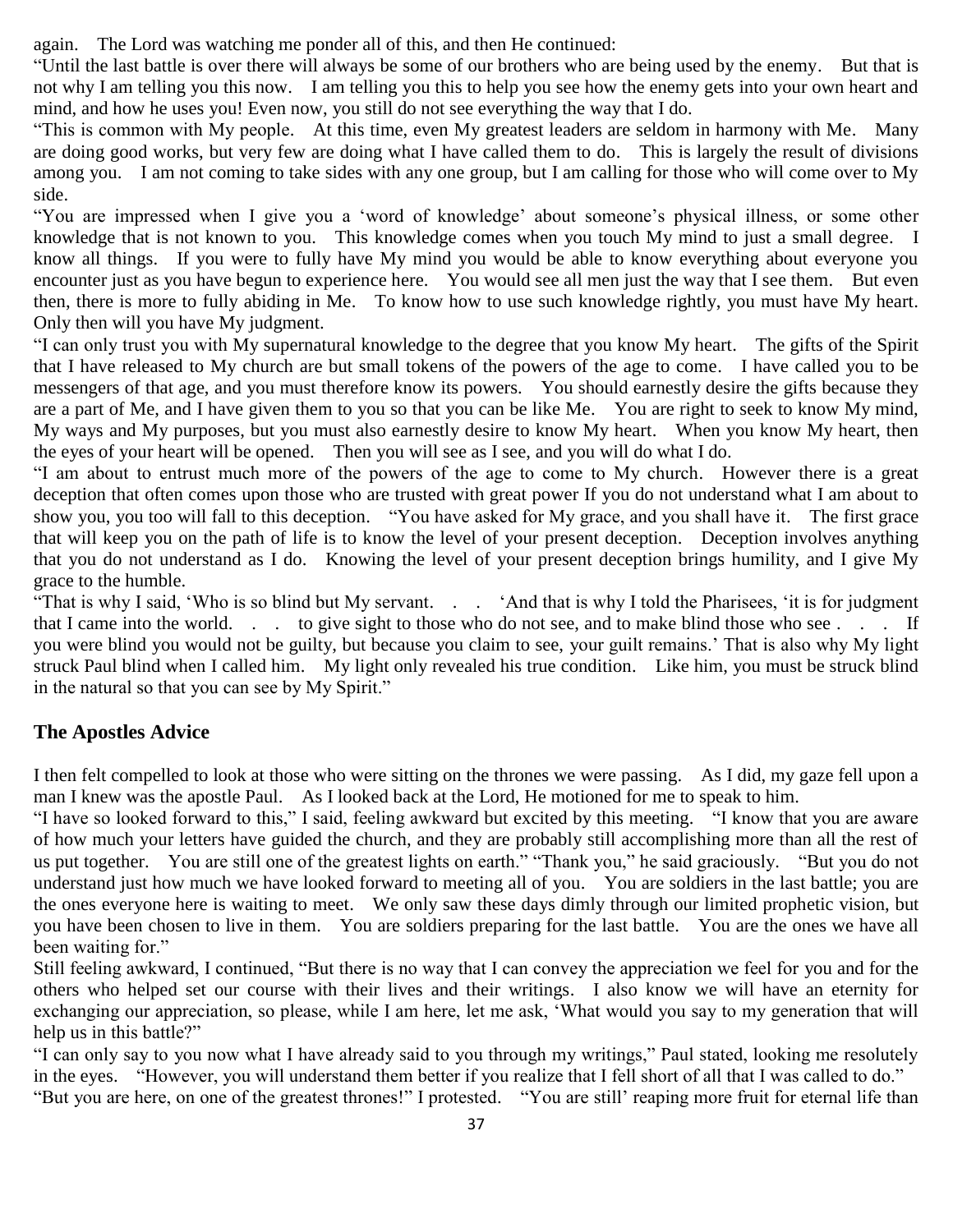any of us could ever hope to reap."

"By the grace of God I was able to finish my course, but I still did not walk in all that I was called to. I fell short of the highest purposes I could have walked in—everyone has. I know that some would practically consider it blasphemy to think of me as anything less than the greatest example of Christian ministry, yet I was being honest when I wrote near the end of my life that I was the greatest of sinners. I was not saying that I had been the greatest of sinners, but rather that I was the greatest of sinners then. Even though I had been given so much understanding, I walked in comparatively little of it."

"How could that possibly be?" I asked. "I thought you were just being humble."

"True humility is agreement with the truth. Do not fear. My letters were true, and they were written by the anointing of the Holy Spirit. However, I was given so much, and I did not use all that I was given. I, too, fell short. Everyone here has fallen short, except One. The reason you must see this particularly about me is that many are still distorting my teachings, because they have a distorted view of me."

"As you saw the progression in my letters, I went from feeling that I was not inferior to even the most eminent apostles, to acknowledging that I was the least of the apostles. I then saw that I was the least of the saints, and finally that I was the greatest of sinners. I was not just being humble, but I was speaking sober truth. I was entrusted with much more than I used. There is only One here who frilly believed, who fully obeyed, and who truly finished all that He was given to do. But you can walk in much more than I did."

#### **Rediscovering the Foundation**

Rather feebly, I replied, "I know that what you are saying is true, but are you sure this is the most important message you could give to us for the last battle?"

"I am sure!" he replied with utter conviction. "I so appreciate the grace of the Lord to use my letters as He has, but. I am concerned with the way many of you are using them improperly. They are the truth of the Holy Spirit and they are Scripture. The Lord did give me great stones to set into the structure of His eternal church, but they are not foundation stones. The foundation stones were laid by Jesus alone. My life and ministry are not the example of what you are called to be; Jesus alone is that.

"If what I have written is used as a foundation, it will not be able to hold the weight of that which needs to be built upon it. What I have written must be built upon the only Foundation that can withstand what you are about to endure; it must not be used as the foundation. You must see my teachings through the Lord"s teachings, not try to understand Him from my perspective. His words are the foundation. I have only built upon them by elaborating on His words. The greatest wisdom and the most powerful truths are His words, not mine.

"It is important for you to know that I did not walk in all that was available to me. There is much more available for every believer to walk in than I did. All true believers have the Holy Spirit in them. The power of the One who created all things lives within them. The least of the saints has the power to move mountains, to stop armies, or to raise the dead.

"If you are to accomplish all that you are called to do in your day, my ministry must not be viewed as the ultimate but merely as a starting place. Your goal must not be to be like me, but to be like the Lord. You can be like Him and do everything that He did, and even more, because He saved His best wine for last."

I reminded myself that only truth could be spoken here. I knew that Paul was right concerning the wrong use of his teachings as a foundation, rather than building upon the foundation of the Gospels. But it was still hard for me to accept that Paul had fallen short of his calling.

I looked at Paul"s throne and the glory of his being. It was much more than I ever dreamed the greatest saints in heaven would have. He was every bit as forthright and resolute as I had expected him to be. It struck me how obvious it was that he still carried his great concern for all of the churches. I had idolized him, and that was a transgression he was trying to set me free from. Even so, he was much greater than the Paul I had idolized. Knowing what I was thinking, he put both hands on my shoulders and looked me in the eyes even more resolutely.

"I am your brother. I love you, as everyone here does. But you must understand that our course is now finished. We can neither add to nor take away from what we planted on the earth, but you can. We are not your hope. You are now our hope. Even in this conversation I can only confirm what I have already written, but you still have much writing to do. Worship only God, and grow up in all things into Him. Never make any man your goal, but only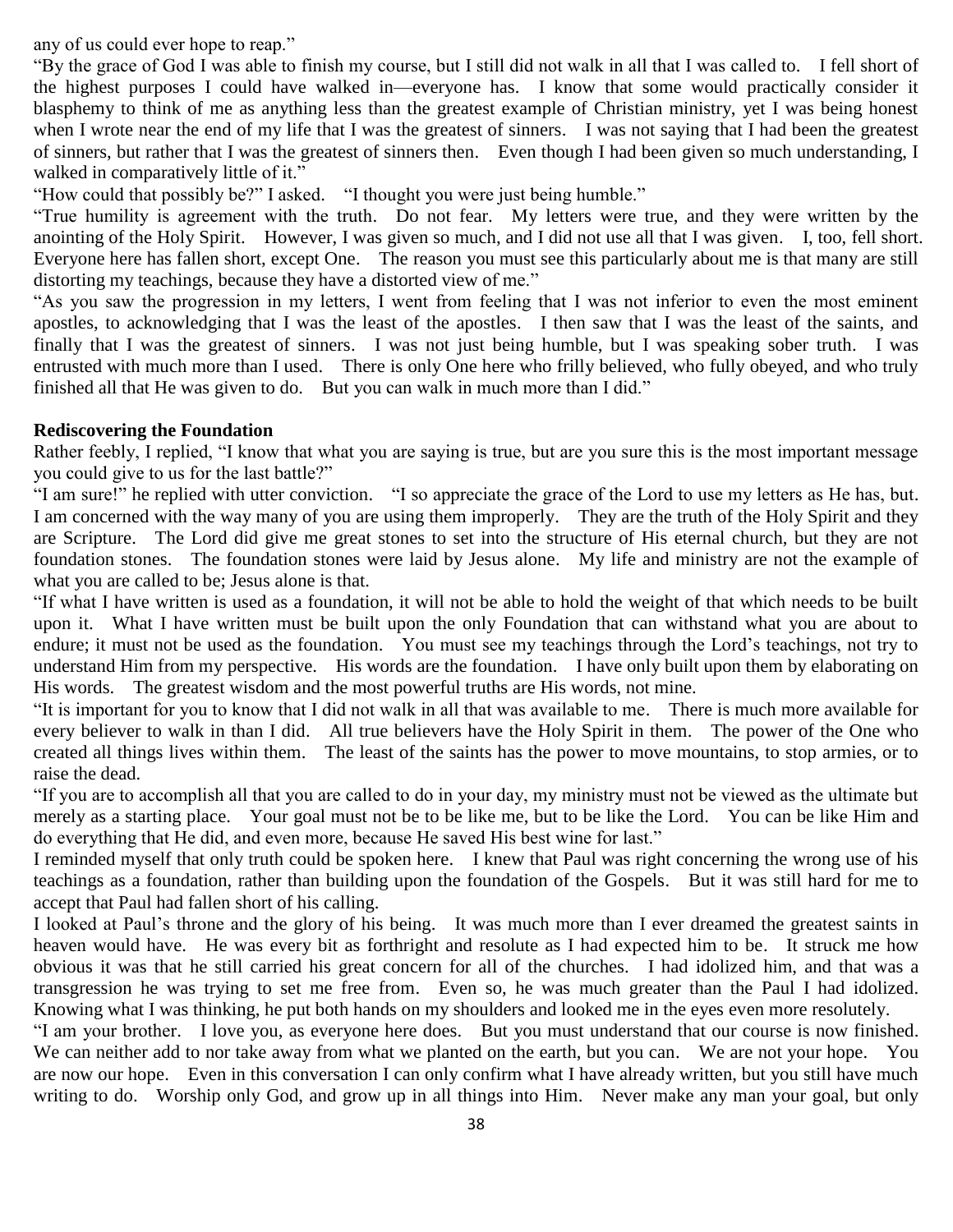Him.

"Many will soon walk the earth who will do much greater works than we did. The first shall be last, and the last, first. We do not mind this. It is the joy of our hearts, because we are one with you. The Lord used my generation to lay and begin building upon the foundation, and we will always have the honor of participating in that. But every floor built upon the foundation should go higher. We will not be the building we are supposed to be unless you go higher."

# **The Ministry and the Message**

As I pondered this, he watched me closely. Then he continued, "There are two things we attained in our time that were lost very quickly by the church. They have not yet been recovered, but you must recover them." "What are they?" I inquired, feeling that what he was about to say was more than just an addendum to what he had already shared with me.

"You must recover the ministry and the message," he said emphatically.

I looked at the Lord, and He nodded His affirmation, adding, "It is right that Paul should say this to you. Until this time he has been the most faithful with both of these."

"Please explain," I implored Paul.

"All right," he replied. "Except for a few places in the world where there are great persecutions or difficulties, we can hardly recognize either the ministry or the message that is being preached today. Therefore, the church is now but a phantom of what it was even in our time, and we were far from all we were called to be. When we served, being in ministry was the greatest sacrifice that one could make, and this reflected the message of the greatest sacrifice that was made—the cross.

"The cross is the power of God, and it is the center of all we are called to live by. You now have so little power to transform the minds and hearts of the believers because you do not live, and do not preach, the cross. Therefore, we have difficulty seeing much difference between the church and the heathen. That is not the gospel or the salvation with which we were entrusted. You must return to the cross." With those words, he squeezed my shoulders like a father, and then returned to his seat. I felt as if I had received both an incredible blessing and a profound rebuke. As I walked away, I began thinking about the level of Salvation on the mountain, and the treasures of salvation I had seen inside the mountain. I began to see that most of my own decisions—even the decision to enter the door that led me here—were based mainly on what would get me further, not on a consideration of the will of the Lord.

I was still living for myself, not for Him. Even in my desire to embrace the judgments here, I was motivated by what would help me make it back in victory without suffering loss. I was still walking much more in self-centeredness than in Christ-centeredness.

## **The Last-Day Church**

I knew the short talk with Paul would have consequences that would take a long time to fully understand. In a way, I felt that I had received a blessing from the entire eternal church. We really were being cheered on by the great cloud of witnesses. They looked at us like proud parents who wanted better things for their children than they themselves had known. Their greatest joy would be to see the church in the last days become everything the church in their day had failed to attain. I also knew I was still falling far short of what they had prepared for us to walk in. "The last-day church will not be greater than Paul"s generation, even if she does greater works," the Lord interjected. All that is done is done by My grace. However, I will make more of My grace and power available to the last-day church, because she must accomplish more than the church in any age has yet accomplished.

"Last-day believers will walk in all the power that I demonstrated, and more, because they will be the final representatives of all who have gone before them. The church will demonstrate My nature and My ways as they have never been demonstrated before by men. It is because I am giving you more grace, and to whom much is given much will be required."

This just made me think even more about Paul. "How could we even become as dedicated and faithful as he had been?" I thought to myself.

"I am not asking you to attain that," the Lord answered. "I am asking you to abide in Me. You cannot continue to measure yourself by others—not even Paul. You will always fall short of the one you look to, but if you are looking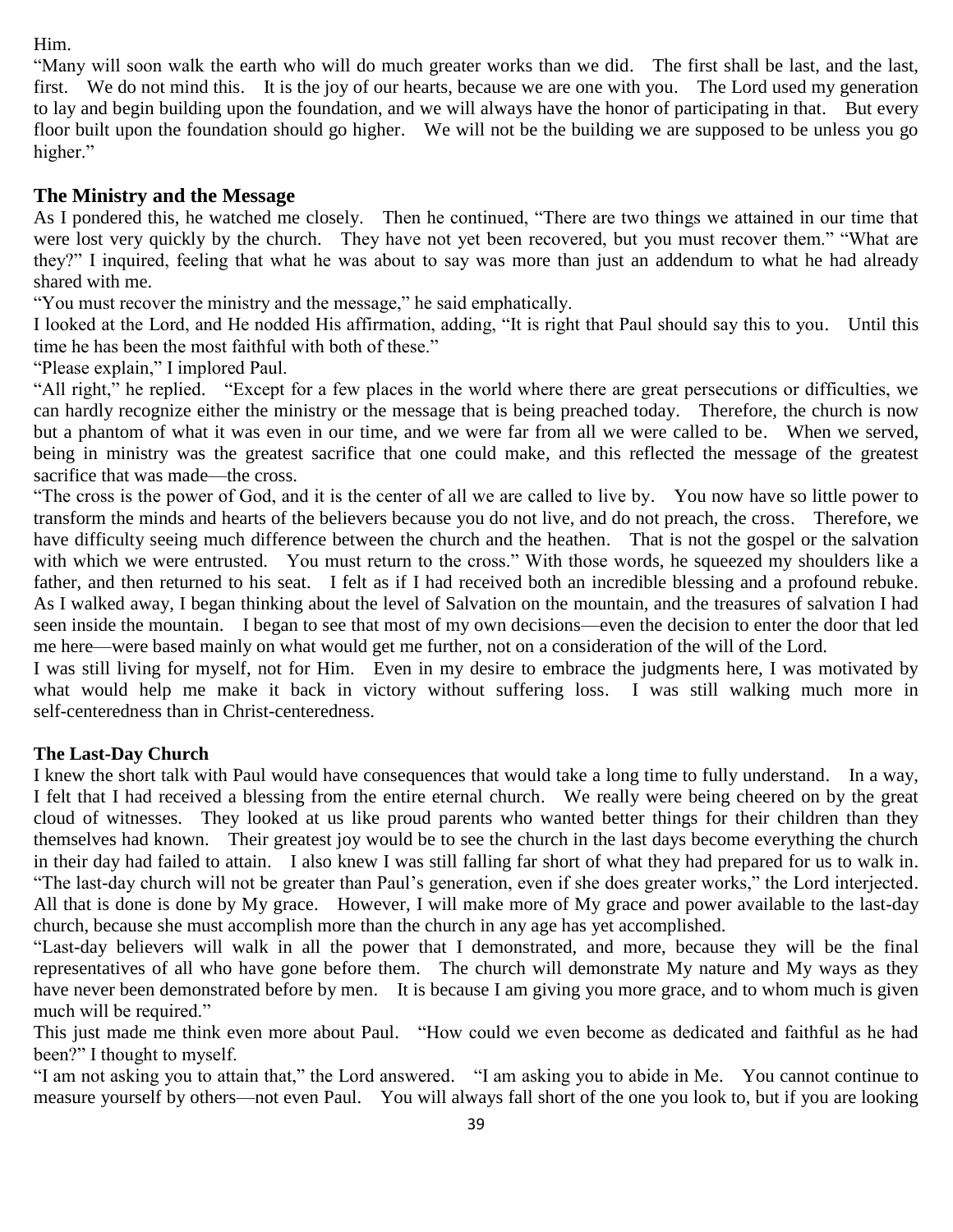to Me you will go far beyond what you would have otherwise accomplished. As you yourself have taught, it was when the two on the road to Emmaus saw Me break the bread that their eyes were opened. When you read Paul's letters, or anyone else"s writings, you must hear Me. Only when you receive your bread directly from Me will the eyes of your heart be opened.

"You can be distracted the most by those who are the most like Me if you do not see through them to see Me. There is also another trap for those who come to know more of My anointing and power than others. They are often distracted by looking at themselves. As I was saying before you talked to Paul, My servants must become blind so that they can see. I let you talk to him then because he is one of My best examples of this. It was because of My grace that I allowed him to persecute My church. When he saw My light, he understood that his own reasoning had led him into direct conflict with the very truth he claimed to be serving.

"Your reasoning will always do that. It will lead you to do that which is exactly contrary to My will. Greater anointing brings greater danger of this happening to you, if you do not learn what Paul did. If you do not take up your cross every day, laying down all that you are and all that you have before it, you will fall because of the authority and power that I will give you. Until you learn to do all things for the sake of the gospel, the more influence that you have, the greater the danger of this you will face.

"Sometimes My anointed ones are deceived into thinking that because I give them a little supernatural knowledge or power their ways must therefore be My ways, and everything they think must be what I think. This is a great deception, and many have stumbled because of it. You think like Me when you are in perfect union with Me. Even with the most anointed who have yet walked the earth—such as Paul—this union has only been partial, and for brief periods of time. "Paul walked with Me as close as any man ever has. Even so, he was also beset by fears and weaknesses that were not from Me. I could have delivered him from these, as he requested several times, but I had a reason for not delivering him. Paul"s great wisdom was to embrace his weaknesses, understanding that if I had delivered him from them, I would not have been able to trust him with the level of revelation and power that I did.

"Paul recognized his own weaknesses and learned to distinguish between them and the revelation of My Spirit. When he was beset with weakness or fear he knew he was not seeing from My perspective, but from his own. This caused him to seek Me and depend on Me even more. He was also careful not to confuse what came from his own mind and heart with the thoughts of My mind and heart. Therefore I could trust him with revelations that I could not entrust to others."

#### **The Quest**

I began to think about how clear all of this was here, but how very often, even after I have had a great experience like this, I still forget it so easily. It is easy to understand and to walk in the light here, but back in the battle it becomes cloudy again. I also thought about how I was not so much beset with fears—as Paul was—but my tendencies were impatience and anger, which were just as much a distortion of the perspective we should have by abiding in the Holy Spirit. Wisdom stopped and turned to me. "You are an earthen vessel, and that is all you will be while you walk the earth. However, you can see Me just as clearly there as you do here, if you will look with the eyes of your heart. You can be just as close to Me there as anyone has ever been to Me, and even more so.

"I have made the way for everyone to be as close to Me as they truly desire to be. If you really desire to be even closer to Me than Paul was, you can. Some will want this, and they will want it badly enough to give themselves fully to it, laying aside anything that hinders their intimacy with Me. They will have what they seek.

"If it is your quest to walk on earth just as you can walk with Me here, I will be just as close to you there as I am now. If you seek Me, you will find Me. If you draw near to Me, I will draw near to you. It is My desire to set a table for you right in the midst of your enemies. This is not just My desire for My leaders, but for all who call upon My name. I want to be much closer to you, and to everyone who calls upon Me, than I have yet been able to be with anyone who has lived on earth. You determine how close we will be, not I. I will be found by those who seek Me.

"You are here because you asked for My judgment in your life. You sought Me as the Judge and now you are finding Me. But you must not think that just because you have seen My judgment seat, now all of your judgments will be My judgments. You will only have My judgments as you walk in unity with Me and seek the anointing of My Spirit. This can be gained or lost every day. "I have let you see angels and given you many dreams and visions, because you kept asking for them. I love to give My children the good gifts that they ask for years you asked Me for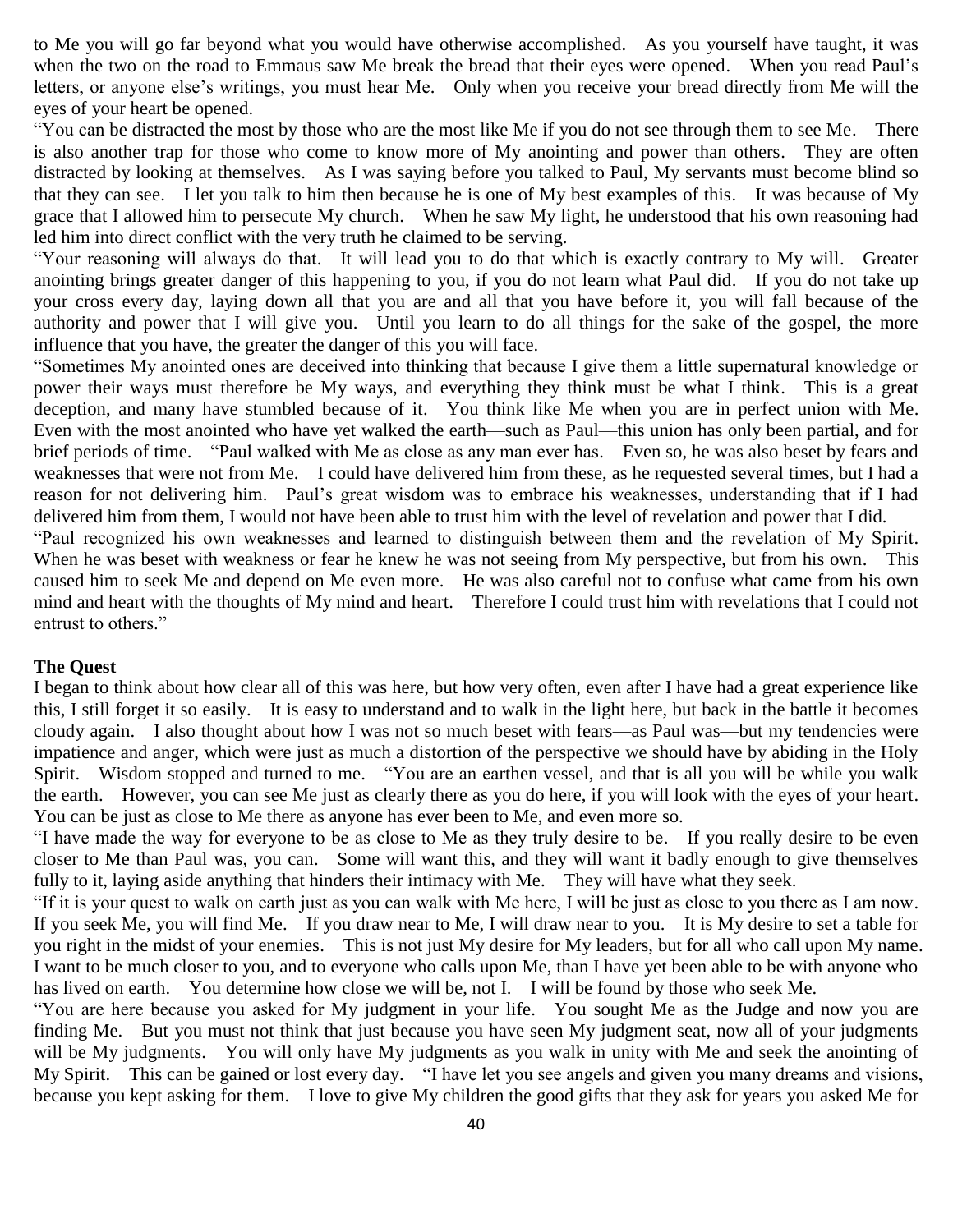wisdom, so you are receiving it. You have asked Me to judge you, so you are receiving my judgment. But these experiences do not make you fully wise, nor do they make you a righteous judge. You will only have wisdom and judgment as you abide in Me.

"Do not ever stop seeking Me. The more you mature, the more you will know your desperate need for Me. The more you mature, the less you will seek to hide—from Me or others—for your desire will be to always walk in the light.

"You have seen Me as Savior Lord, Wisdom and Judge. When you return to the battle, you can still see My judgment seat with the eyes of your heart. When you walk in the knowledge that all you think and do are fully revealed here, you will have the freedom to live there just as you do here. It is only when you hide, from Me or others, that the veils return to hide Me from you. I am Truth, and those who worship Me must do so in Spirit and Truth.

"Truth is never found hiding in the darkness, but always seeks to remain in the light. Light exposes and makes manifest. Only when you seek to be exposed, and allow who you are in your heart to be exposed, will you walk in the light as I am in the light. True fellowship with Me requires complete exposure. True fellowship with My people requires the same. "When you stood before the judgment seat, you felt more freedom and security than you have ever felt, because you did not have to hide anymore. You felt more security because you knew that My judgments were true and righteous. The moral and spiritual order of My universe is just as sure as the natural order established upon the natural laws. You trust My law of gravity without even thinking about it. You must learn to trust My judgments in the same way. My standards of righteousness are unchanging, and are just as sure. To live by this truth is to walk in faith. True faith is to have confidence in who I am.

# **The Power of His Word**

"You seek to know and walk in My power so that you can heal the sick and perform miracles, but you have not even begun to comprehend the power of My word. To resurrect all the dead who have ever lived on earth will not even cause Me to strain. I uphold all things by the power of My word. The creation exists because of My word, and it is held together by My word.

"Before the end, I will reveal My power on earth. Even so, the greatest power that I have ever revealed on the earth, or ever will, is still a very small demonstration of My power I do not reveal My power to cause men to believe in My power, but to cause men to believe in My love.

"If I had wanted to save the world with My power when I walked the earth, I could have moved mountains by pointing a finger Then all men would have bowed to Me, but not because they loved Me or loved the truth, but because they feared My power I do not want men to obey Me because they fear My power, but because they love Me and love the truth.

"If you do not know My love, then My power will corrupt you. I do not give you love so you can know My power, but I give you power so that you can know My love. The goal of your life must be love, not power Then I will give you power with which to love people. I will give you the power to heal the sick because you love them, and I love them, and I do not want them sick.

"So you must seek love first, and then faith. You cannot please Me without faith. But faith is not just the knowledge of My power, it is the knowledge of My love and the power of My love. Faith must first be exercised in order to receive more love. Seek faith to love more, and to do more with your love. Only when you seek the faith to love can I trust you with My power Faith works by love.

"My word is the power that upholds all things. To the degree that you believe My word is true, you can do all things. Those who really believe that My words are true, will also be true to their own words. It is My nature to be true, and the creation trusts My word because I am faithful to it.

"Those who are like Me are also true to their own words. Their word is sure, and their commitments are trustworthy. Their 'yes' means 'yes,' and their 'no' means 'no.' If your own words are not true, you will also begin to doubt My words, because deception is in your heart. If you are not faithful to your own words, it is because you do not really know Me. To have faith, you must be faithful. I have called you to walk by faith because I am faithful. It is My nature.

"That is why you will be judged because of the careless words you speak. To be careless is to care less. Words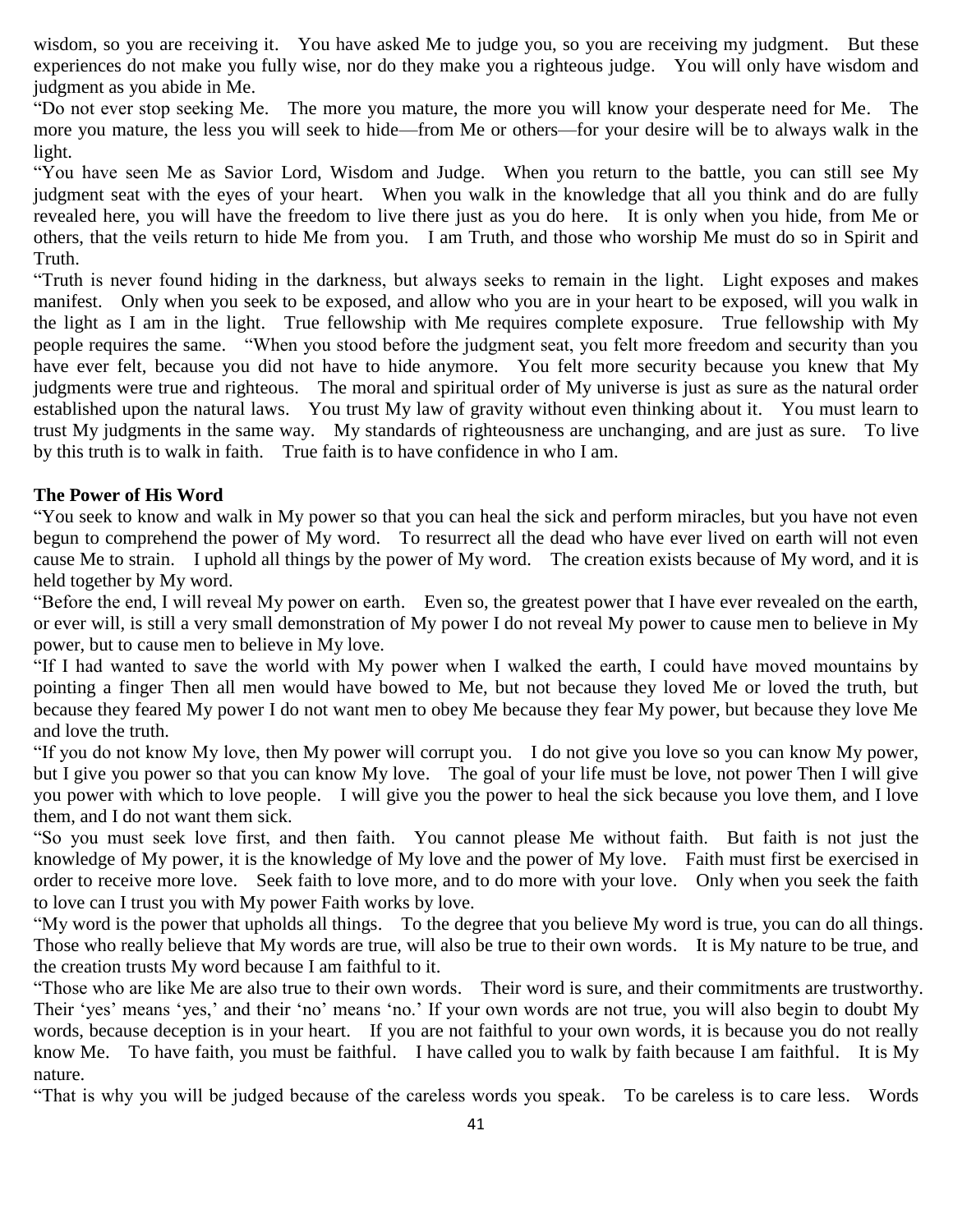have power and those who are careless with words cannot be trusted with the power of My word. It is wisdom to be careful with your words, and to keep them as I do Mine."

The Lord"s words were rolling over me like great waves from the sea. I felt like Job before the whirlwind. I thought that I was getting smaller and smaller, and then realized that He was getting larger. I had never felt so presumptuous. How could I have been so casual with God? I felt like an ant staring up at a mountain range. I was less than dust, yet He was taking the time to speak to me. I could not stand any more, and turned away.

After a few moments, I felt a reassuring hand on my shoulder. It was Wisdom. His glory was even greater now, but He was again my size. "Do you understand what happened just then?" He asked.

Knowing very well that when the Lord asks a question He is not seeking information, I began to ponder what had happened. I knew that it was reality. Compared to Him, I am less than a speck of dust would be to the earth, and for some reason He wanted me to experience that realization in a profound way.

Answering my thoughts, He elaborated:

"What you are thinking is true, but this comparison of man to God is not just in size. You began to experience the power of My words. To be entrusted with My words is to be entrusted with the power by which the universe is held together I did not do this to make you feel small, but to help you understand the seriousness and the power that with which you have been entrusted—the word of God.

"In all of your endeavors, remember that the importance of a single word from God to man is of more value than all of the treasures on earth. You must understand and teach My brethren to respect the value of My word. As one who is called to carry My words, you must also respect the value of your own words. Those who will carry the truth must be true."

## **Meeting the Evangelist**

While hearing these words, I felt compelled to look up toward one of the thrones beside me. Immediately I saw a man I recognized. He had been a great evangelist when I was a child, and many felt that he had walked in more power than anyone since the early church. I had read about him and had listened to some of his recorded messages. It was hard not to be touched by his genuine humility, and the obvious love he had for the Lord and people. Even so, I also felt that some of his teachings had gone seriously awry. I was surprised, but also relieved, to see him sitting on a great throne. I was captured by the humility and love that still exuded from him.

As I to ask the Lord if I could talk with this man, I could see how much the Lord loved him. However, the Lord motioned for me to continue walking, and would not permit me to speak with the evangelist.

"I just wanted you to see him here," the Lord explained, "and to understand the position that he has with Me. There is much for you to understand about him. He was a messenger to My last-day church, but the church could not hear him for reasons that you will understand in due time. He did fall into discouragement and delusion for a time, and his message was distorted. It must be recovered, as well as the parts that I have given to others which were also distorted."

Knowing that everything here happened in perfect timing with all that I was meant to learn, I began to think about how seeing this man must be related to what we had just talked about—the potential of power to corrupt.

"Yes. There is a great danger in walking in great power," the Lord responded. "It has happened to many of My messengers, and that is part of the message they are to give to My last-day church. You must walk in My power, and even much greater power than these experienced. But if you ever start to think that the power is My endorsement of you, or even of your message, you will open the door to the same delusion. The Holy Spirit is given to testify only of Me. If you are wise, like Paul, you will learn to glory more in your weaknesses than in your strengths.

"True faith is the true recognition of who I am. It is nothing more and nothing less. But you must always remember—even if you abide in My presence and see Me as I am—you can still fall if you turn from Me to look back at yourself That is how Lucifer fell. He dwelt in this room and beheld My glory and the glory of My Father. However, he began to look at himself more than he looked to us. He then began to take pride in his position and power

Many of My servants who have been allowed to see My glory and be entrusted with My power have fallen in the same way as Lucifer If you begin to think that it is because of your wisdom, your righteousness or even your devotion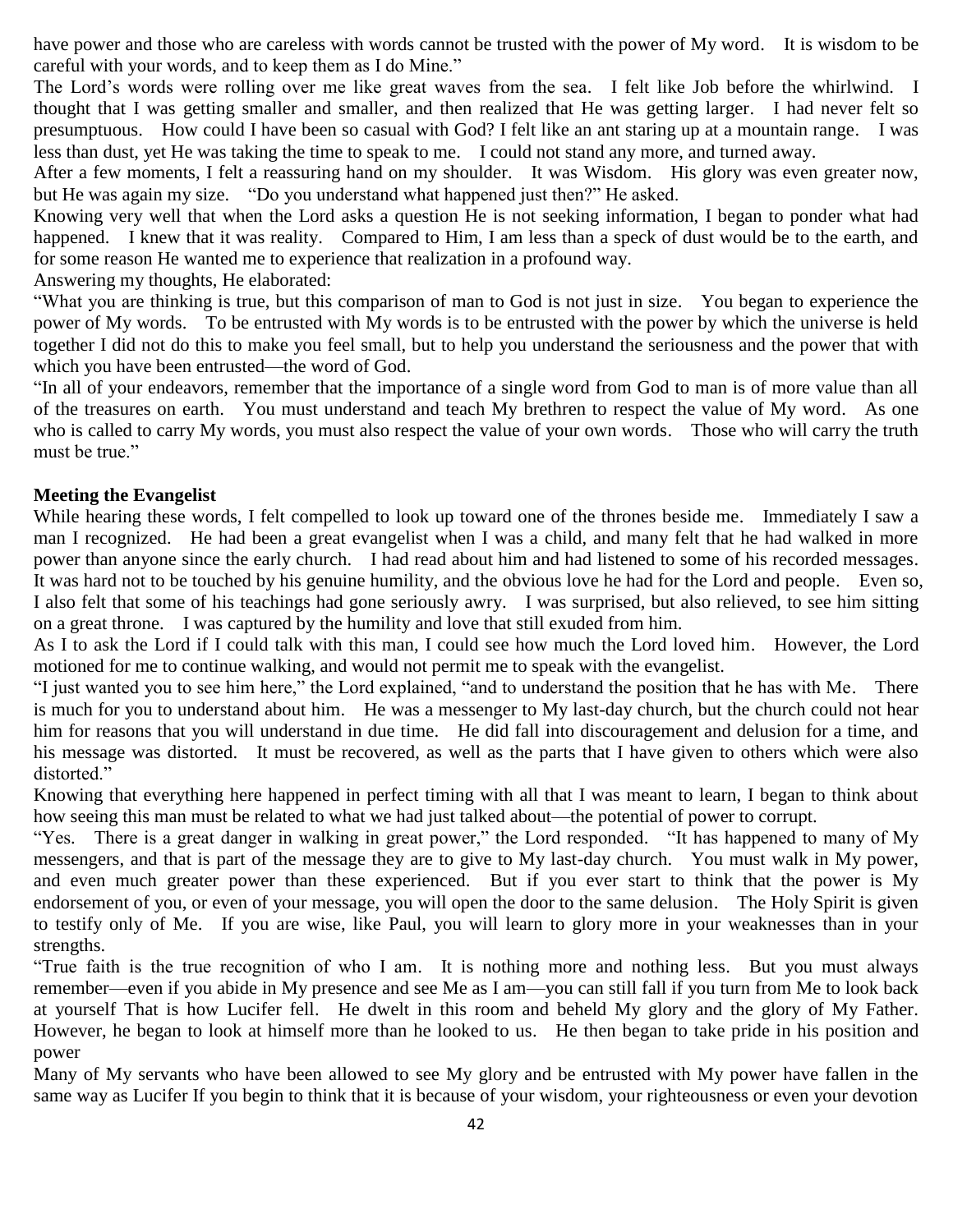to pure doctrine, you will stumble too."

# **Confidence**

I knew that this was as severe a warning as anything that I had been told here. I wanted to go back and fight in the last battle, but I was having serious questions about being able to do so without falling into the traps that now seemed to be everywhere. I looked back at the Lord. He was Wisdom, and I thought of how badly I needed to know Him as Wisdom when I returned. "it is good for you to lose confidence in yourself. I cannot trust you with the powers of the age to come until you do. The more confidence you lose in yourself the more power I will be able to trust you with, if.

I waited a long time for the Lord to continue, but He didn"t. Somehow I knew that He wanted me to continue the sentence, but I did not know what to say. However, the more I looked at Him, the more confidence I felt. Finally I knew what to say.

"If I put my confidence in you," I added.

"Yes. You must have faith to do what you are called to do, but it must be faith in Me. It is not enough for you to just lose confidence in yourself , that only leads to insecurity if you do not fill the void with confidence in Me. That is how many of these men fell to their delusions.

"Many of these men and women were prophets. But some of them, out of insecurity, would not let men call them prophets. Yet that was not the truth, because they were. False humility is also a deception. If the enemy could deceive them into thinking that they were not really prophets, he could also deceive them into thinking that they were greater prophets than they were, just by nurturing their self-confidence. False humility will not cast out pride. It is just another form of self-centeredness, which the enemy has a right to exploit. All of your failures will be the result of this one thing: **self-centeredness**. The only way to be delivered from this is to walk in love. Love does not seek its own."

As I was thinking about all of this, a wonderful clarity began to come. I could see the whole experience from beginning to end, having as its focus a single, simple message. "How easily I am beguiled from the simplicity of devotion to You," I lamented.

# **The Smile of the Lord**

The Lord then stopped and looked at me with an expression I pray that I will never forget. He smiled. I did not want to abuse this opportunity, but I somehow felt that when He smiled like that I could ask Him anything and He would give it to me. So I took the chance.

"Lord, when you said, 'Let there be light,' there was light. You prayed in John 17 that we would love you with the same love that the Father loved you with. Will you please say to me now, 'Let there be love in you,' so that I will love you with the Father's love?"

He did not quit smiling, but rather put His arm around me like a friend. "I already said that to you, before the creation of the world when I called you. I have also said it to your brethren who will fight along with you in the last battle. You will know My Father's love for Me. It is a perfect love that will cast out all of your fears. This love will enable you to believe Me so you can do the works that I did, and even greater works, because I am with My Father You will know His love for Me, and the works you will be given to do will glorify Me. Now, for your sake, I say again, 'Let there be My Father's love in you."

I was overwhelmed with appreciation for this whole experience. "I love your judgments," I said. I then started to turn and look back at the judgment seat, but the Lord stopped me.

"Don"t look back. I am not there for you now; I am here. I will lead you from this room and back to your place in the battle," but you must not look back. You must see My judgment seat in your own heart, because that is where it is now."

"Just like the Garden, and like the treasures of salvation." I thought to myself.

"Yes. Everything that I am doing, I am doing in your heart. That is where the living waters flow. That is where I am."

He then gestured toward me, so I looked at myself, pulling back the cloak of humility. I was stunned by what I saw. My armor contained the same glory that surrounded Him. I quickly covered it again with my cloak.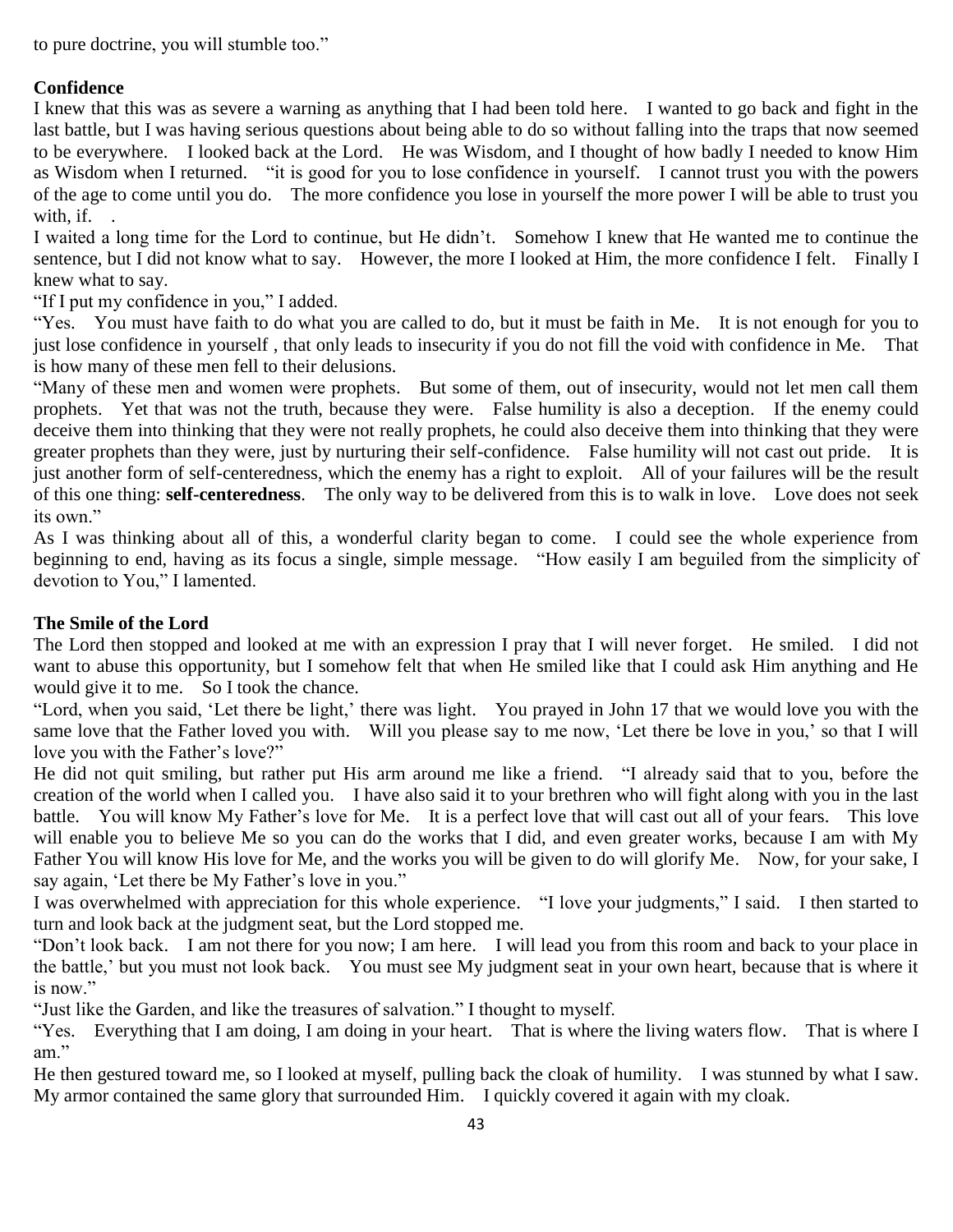"I also prayed to My Father on the night before My crucifixion that the glory I had with Him in the beginning would be with My people, so that you will be one. It is My glory that unifies. As you come together with others who love Me, My glory will be magnified. The more My glory is magnified by the joining of those who love Me, the more the world will know that I was sent by the Father Now the world really will know that you are My disciples because you will love Me, and you will love each other"

As I kept looking at Him, my confidence continued to grow. It was like being washed on the inside. Soon I was feeling ready to do anything He asked.

## **Angelo**

"There is still someone you must meet before you return to the battle," He said as we walked. As we did, I continued to be astonished by how much more glorious He had become than even a few minutes before.

"Every time you see Me with the eyes of your heart, your mind is renewed a little bit more," He proceeded to say. "One day you will be able to abide in My presence continually. When you do that, all you have learned by My Spirit will be readily available to you, and I will be available to you."

I could hear and understand everything He said, but I was so captured by His glory that I just had to ask Him, "Lord, why are you so much more glorious now than when You first appeared to me as Wisdom?"

"I have never changed, but you have. You are changed as you behold My glory with an unveiled face. The experiences you have had are removing the veils from your face so that you can see Me more clearly. Yet nothing removes them as quickly as when you behold My love."

He then stopped, and I turned to look at those on the thrones next to us. We were still in the place where the highest kings were sitting. Then I recognized a man who was close by.

"Sir, I know you from somewhere, but I simply cannot remember where."

"You once saw me in a vision," he replied.

I immediately remembered, and was shocked! "So you were a real person?"

"Yes," he replied.

I remembered the day when, as a young Christian, I had become frustrated with some issues in my life. I went out into the middle of a battlefield park near my apartment and determined that I would wait until the Lord spoke to me. As I sat reading my Bible, I was caught up into a vision, one of the first ones I ever had. In the vision I saw a man who was zealously serving the Lord. He was continually witnessing to people, teaching the Bible, and visiting the sick to pray for them. He was very zealous for the Lord, and had a genuine love for people. Then I saw another man, named Angelo, who was obviously a tramp or a homeless person. When a small kitten wandered into his path, he started to kick it but restrained himself, though he still shoved it out of the way rather harshly with his foot. Then the Lord asked me which of these men pleased Him the most.

"The first," I said without hesitating.

"No, the second," He responded, and began to tell me their stories.

He shared that the first man had been raised in a wonderful family, which had always known the Lord. He grew up in a thriving church and then attended one of the best Bible colleges in the country. He had been given one hundred portions of His love, but he was using only seventy-five.

The second man had been born deaf. He was abused and kept in a dark, cold attic until he was found by the authorities when he was eight years old. He had then been shifted from one institution to another, where the abuse continued. Finally, he was turned out on the streets. The Lord had only given him three portions of His love to help him overcome all of this, but he had mustered every bit of it to fight the rage in his heart and keep from hurting the kitten.

I now looked at that man, a king sitting on a throne far more glorious than Solomon could have even imagined. Hosts of angels were arrayed about him, waiting to do his bidding. I turned to the Lord in awe. I still could not believe he was real, much less one of the great kings.

"Lord, please tell me the rest of His story," I begged.

"Of course, that is why we are here. Angelo was so faithful with the little I had given to him that I gave him three more portion of My love. He used all of that to quit stealing. He almost starved, but he refused to take anything that was not his. He bought his food with what he could make collecting bottles, and occasionally he found someone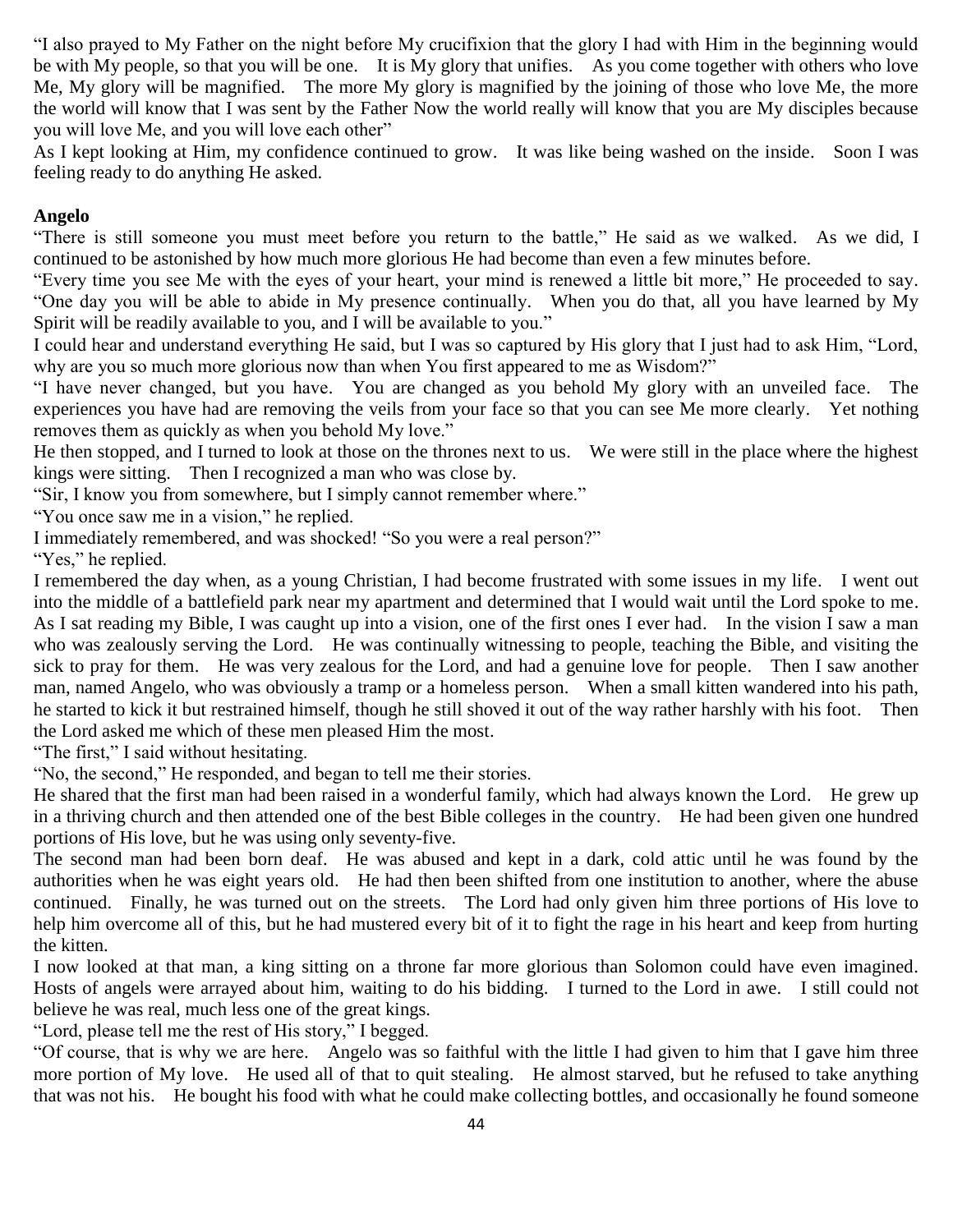who would let him do yard work.

"Angelo could not hear but he had learned to read, so I sent him a gospel tract. As he read it, the Spirit opened his heart, and he gave his life to Me. I again doubled the portions of My love to Him, and he faithfully used all of them. He wanted to share Me with others, but he could not speak. Even though he lived in such poverty, he started spending over half of everything he made on gospel tracts to give out on street corners."

"How many did he lead to you?" I asked, thinking that it must have been multitudes for him to be sitting with the kings.

"One," the Lord answered. "In order to encourage him, I let him lead a dying alcoholic to Me. It encouraged him so much that he would have stood on that corner for many more years just to bring another soul to repentance. But all of heaven was entreating to bring him here quickly, and I, too, wanted him to receive his reward."

# **A Different Kind of Martyr**

"But what did Angelo do to become a king here?" I asked.

"He was faithful with all that he was given. He overcame all until he became like Me, and he died a martyr" "But what did he overcome, and how was he martyred?"

"He overcame the world with My love. Very few have overcome so much with so little. Many of My people dwell in homes with conveniences that kings would have envied just a century ago, yet they do not appreciate them. Angelo, on the other hand, would so appreciate even a cardboard box on a cold night that he would turn it into a glorious temple of My presence.

He began to love everyone and everything. He would rejoice more over an apple than some of My people do over a great feast. He was faithful with all that I gave him, even though it was not very much compared to what I gave others, including you. I showed him to you in a vision because you passed by him many times. Once you even pointed him out to one of your friends and spoke of him."

"I did? What did I say?"

"You said, "There is another one of those Elijah"s who must have escaped from the bus station." You said he was "a religious nut' who was sent by the enemy to turn people off to the gospel."

This was the worst blow I had yet suffered in this whole experience. I was more than shocked, I was appalled. I tried to remember the specific incident, but couldn"t—simply because there were so many others like it. I had never had much compassion for filthy Street preachers, considering them tools of Satan sent to turn people off to the gospel. "I"m sorry, Lord. I"m really sorry."

"You are forgiven," He quickly responded. And you are right that there are many who try to preach the gospel on the streets for wrong or even perverted reasons. Even so, there are many who are sincere, even if they are untrained and unlearned. You must not judge by appearances. There are as many true servants who look like he did as there are among the polished professionals in the great cathedrals and organizations that men have built in My Name." He then motioned for me to look up at Angelo. When I had turned, he had descended the steps to his throne and was now right in front of me. Opening his arms, he gave me a great hug and kissed my forehead like a father. Love poured over me and through me until I felt that it would overload my nervous system. When he finally released me, I was staggering as if I were drunk, but it was a wonderful feeling. It was love like I had never felt before. "He could have imparted that to you on earth," the Lord continued. "He had much to give to My people, but they would not come near him. Even My prophets avoided him. He grew in the faith by buying a Bible and a couple of books that he read over and over He tried to go to churches, but he could not find one that would receive him. If they would have taken him in, they would have taken Me in. He was My knock upon their door." I was learning a new definition of grief. "How did he die?" I asked, remembering that he had been martyred. Based on what I had seen so far, I was half expecting that I somehow was even responsible for that. "He froze to death trying to keep alive an old wino who had passed out in the cold."

# **The Unlikely Overcomer**

As I looked at Angelo, I could not believe how hard my heart had been. Even so, I did not understand how dying in this way made him a martyr, which I thought was a title reserved for those who died because they would not com promise their testimony of the lordship of Christ.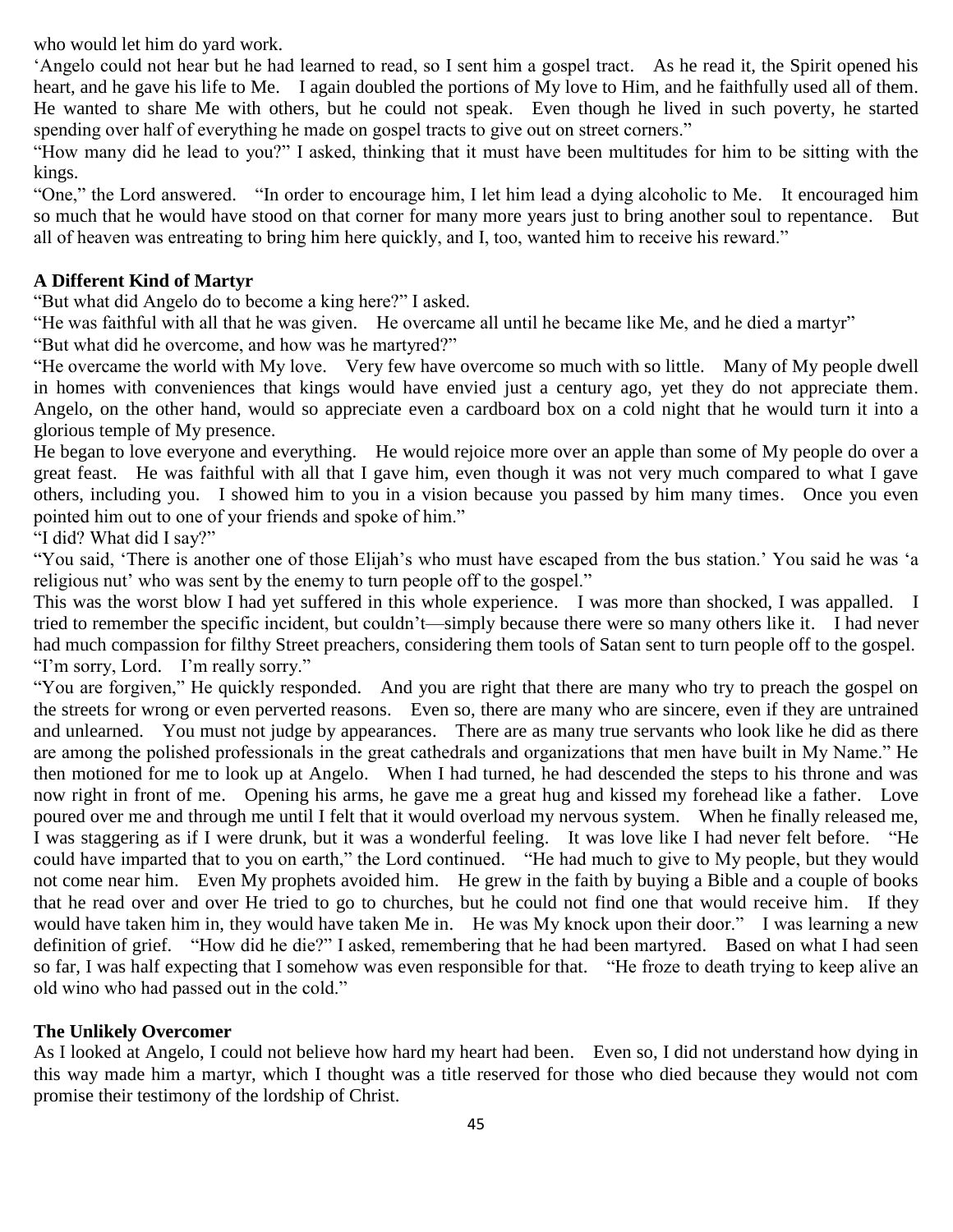"Lord, I know that he is truly an overcomer," I remarked. "And it truly is warranted for him to be here. But are those who die in such a way actually considered martyrs?"

Angelo was a martyr every day that he lived. He would only do enough for himself to stay alive, and he gladly sacrificed his life to save a needy friend. As Paul wrote to the Corinthians, even if you give your body to be burned, but do not have love, it counts as nothing. But, when you give yourself with love, it counts for much. "Angelo died every day, because he did not live for himself but for others. Even though he always considered himself the least of the saints, he was truly one of the greatest. As you have already learned, many of those who consider themselves the greatest, and are considered by others to be the greatest, end up being the least here. Angelo did not die for a doctrine, or even for his testimony, but he did die for Me."

"Lord, please help me to remember this. When I return, please do not let me forget what I am seeing here," I begged.

"That is why I am with you here, and I will be with you when you return. Wisdom is to see with My eyes, and to not judge by appearances. I showed you Angelo in the vision so that you would recognize him when you passed him on the street. If you had shared with him the knowledge of his past that I had shown you in the vision, he would have given his life to me then. You could have then discipled this great king, and he would have had a great impact on My church.

"If My people would look at others the way I do, Angelo and many others like him would have been recognized. They would have been paraded into the greatest pulpits. My people would have come from the ends of the earth to sit at their feet, because by doing this they would have sat at My feet. He would have taught you to love, and how to invest the gifts that I have given you so that you could bear much more fruit." I was so ashamed that I did not want to even look at the Lord, but finally I turned back to Him as I felt the pain driving me toward self-centeredness again. When I looked at Him, I was virtually blinded by His glory. It took a while, but gradually my eyes adjusted so that I could see Him.

"Remember that you are forgiven," He said. "I am not showing you these things to condemn you, but to teach you. Always remember that compassion will remove the veils from your soul faster than anything else."

As we began to walk again, Angelo entreated me, "Please remember my friends, the homeless. Many will love our Savior if someone will go to them."

His words had such power in them that I was too moved to answer, so I just nodded. I knew that those words were the decree of a great king, and a great friend of the King of Kings.

"Lord, will you help me to help the homeless?" I asked.

"I will help any who help them," He responded. "When you love those whom I love, you will always know My help. They will be given the Helper by the measure of their love. You have asked many times for more of My anointing; that is how you will receive it. Love those whom I love. As you love them, you love Me. As you give to them, you have given to Me, and I will give more to you in return."

## **Living like a King**

My mind drifted to my nice home and all the other possessions I had. I was not wealthy, yet I knew that by earthly standards I lived much better than kings had just a century before. I had never felt guilty about it before, but I did now. Somehow it was a good feeling, but at the same time it did not feel right. Again I looked back to the Lord, for I knew He would help me.

"Remember what I said about how My perfect law of love made light and darkness distinct. When confusion such as you are now feeling comes, you know that what you are experiencing is not My perfect law of love. I delight in giving My family good gifts, just as you do yours. I want you to enjoy them and appreciate them. Nevertheless, you must not worship them, and you must freely share them when I call you to.

"I could wave My hand and instantly remove all poverty from the earth. There will be a day of reckoning when the mountains and high places are brought down, and the poor and oppressed are raised up, but I must do it. Human compassion is just as contrary to Me as human oppression. Human compassion is used as a substitute for the power of My cross. I have not called you to sacrifice, but to obey. Sometimes you will have to sacrifice in order to obey Me, but if your sacrifice is not done in obedience, it will separate us.

"You are guilty for the way you misjudged and treated this great king when he was My servant on earth. Do not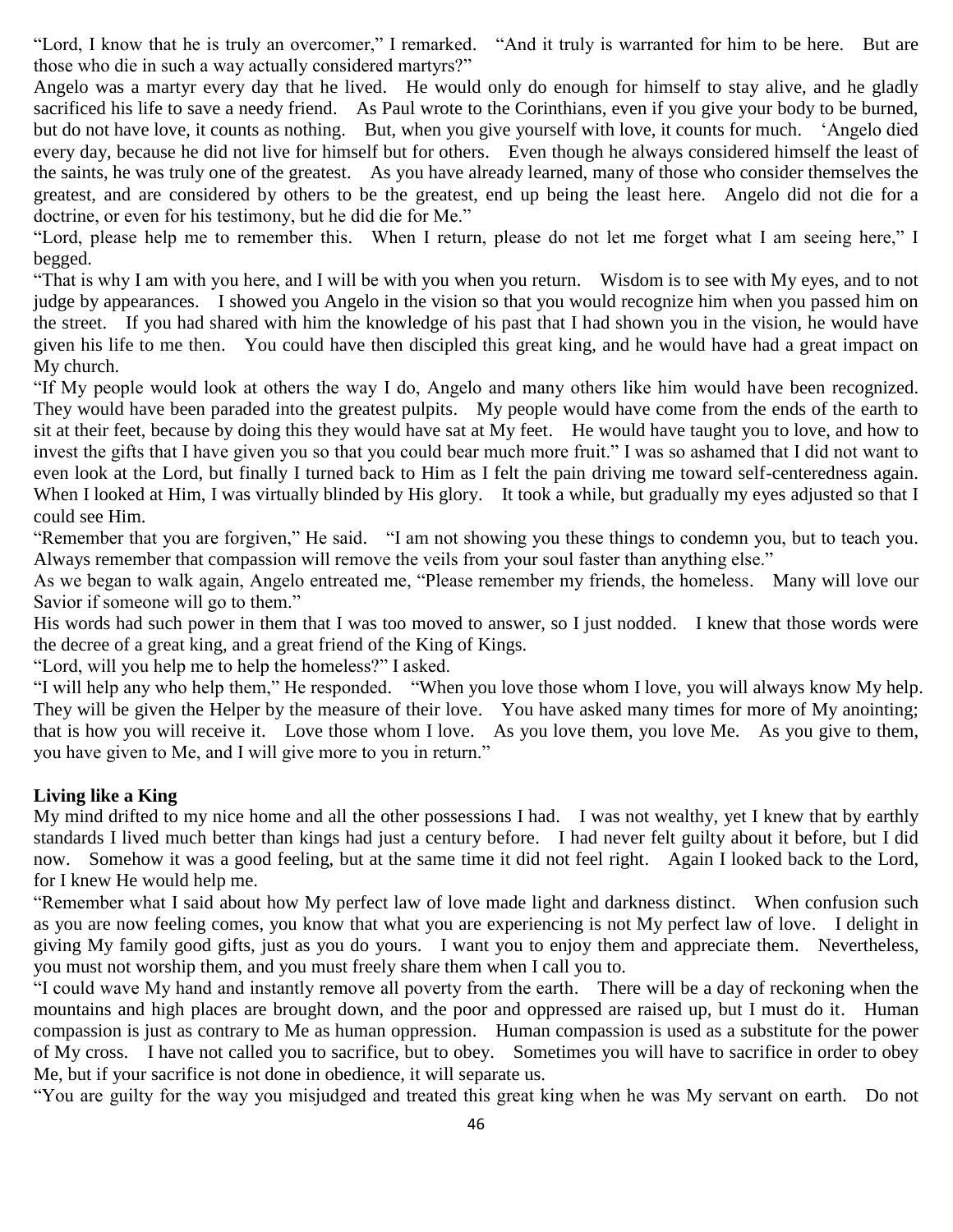judge anyone without inquiring of Me. You have missed more of the encounters I have set for you than you have ever imagined, simply because you were not sensitive to Me. However I did not show you this to just make you feel guilty, but rather to bring you to repentance so you will not continue to miss such opportunities.

"If you just react in guilt, you will begin to do things to compensate for your guilt, which is an affront to My cross. My cross alone can remove your guilt. And because I went to the cross to remove your guilt, whatever is done in guilt is not done for Me.

"I do not enjoy seeing men suffer "Wisdom continued. "But human compassion will not lead them to the cross, which alone can relieve their real suffering. You missed Angelo because you were not walking in compassion. You will have more when you return, but your compassion must still be subject to My Spirit. Even I did not heal all those for whom I had compassion, but I only did what I saw My Father doing. You must not just do things out of compassion, but in obedience to My Spirit. Only then will your compassion have the power of redemption.

"I have given you the gifts of My Spirit. You have known My anointing in your preaching and writing, but you have known it much less than you realize. Rarely do you really see with My eyes or hear with My ears or understand with My heart. Without Me, you can do nothing that will benefit my kingdom or promote My gospel. "You have fought in My battles, and you have even seen the top of My mountain. You have learned to shoot arrows of truth and hit the enemy. You have learned a little about using My sword. But remember; love is My greatest weapon. Love will never fail. Love will be the power that destroys the works of the devil. And love will be what brings My kingdom. Love is the banner over My army, and under that banner you must now fight."

With this, we turned into a corridor and were no longer in the great hail of judgment. The glory of Wisdom was all around me, but I could no longer see Him distinctly. Suddenly, I came to a door. My first impulse was to turn because I did not want to leave, but I knew that I must. This was the door Wisdom had led me to. I had to go through it.

# **The CALL**

I stood looking at the door that I was to enter next. It was plain and uninviting. As I turned to view once again the Great Hall of Judgment, I was overwhelmed by its glory and expanse. I did not want to leave here even though the evil of my own heart was continually exposed. Although the process was painful, it was so liberating that I did not want it to stop. I actually yearned for more conviction.

"And you shall have more," Wisdom interjected, knowing my thoughts. "What you have found here will go with you. However, you do not have to come here to be changed. The power of the cross is enough to change you. What you have experienced here you can experience every day. The Holy Spirit was sent to convict you of sin, to lead you to truth, and to testify of Me. He is with you continually. You must get to know the Holy Spirit better.

"Many believe in the Holy Spirit, but few make room for Him in their lives. As the end of this age approaches that will change.

The Holy Spirit is about to move over the earth as He did in the beginning. He will take the chaos and confusion that are spreading across the earth, and He will bring forth the glorious new creation right in the midst of it. You are about to enter the times when He will do wonders continually, and the whole world will be in awe of His works.

"He will do all of this through my people. When the Holy Spirit moves, the sons and daughters of God will prophesy. From the old to the young they will dream dreams and see visions. The works that I did, and greater works, will they do in My name, that I might be glorified in the earth. The whole creation groans and travails for what the Holy Spirit is about to do.

"What you will find through that door will help you to prepare for what is to come. I am the Savior, but I AM also the Judge. I am about to reveal Myself to the world as the Righteous Judge. First, I must reveal My judgment to My own household. My people are about to know the fellowship of the Holy Spirit. Then they will know His power to convict of sin. They will also know that He will always lead them to the truth that will set them free. This is the truth that testifies of Me. When My people have come to know Me as I AM, then I will use them to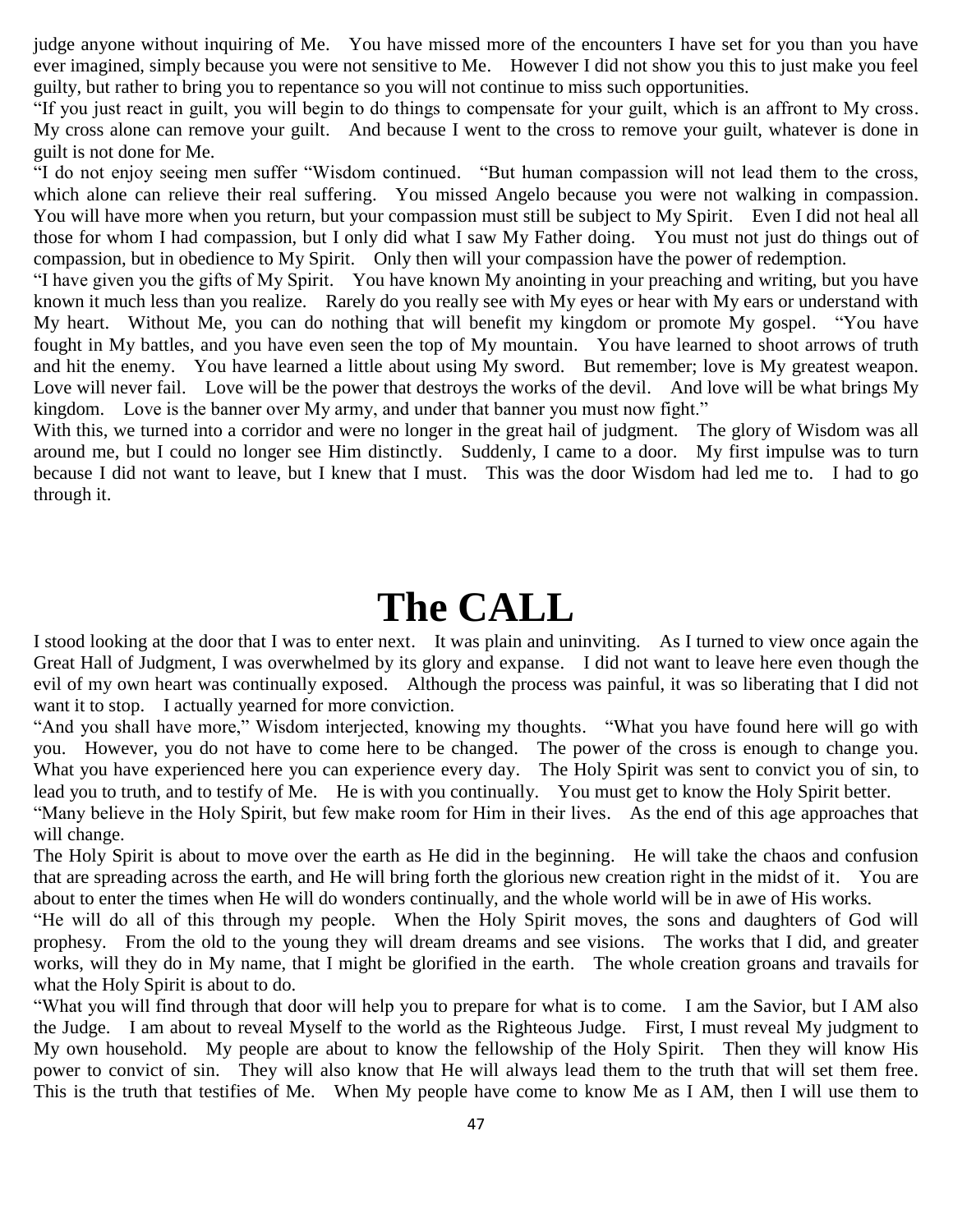testify of Me.

"I am the Judge, but it is better for you to judge yourself so that I will not have to judge you. Even so, My judgments are about to be restored to My people. I will judge My own household first. After that I will judge the whole earth." The glory of Wisdom was overshadowing everything around me. I had never seen such splendor before, even here. It increased as He talked about His judgments. I knew by this that there was a glory to be seen by knowing Him as the Judge that was greater than I had known before. I started feeling so small and insignificant in His presence that it was hard for me to concentrate on what He was saying. Just when I thought I would be overwhelmed by His glory, He reached out and touched me on the forehead, gently but firmly. When He did this, my mind became focused and clear.

"You began to look at yourself. This will always bring confusion, making it harder for you to hear Me. Every time you experience My touch, your mind will become clearer. Every time you feel My presence, know that I have come to touch you in order that you may see Me and hear Me. You must learn to abide in My presence without becoming self-conscious and self-absorbed. This causes you to turn from the truth in Me and turn to the deception that is in your fallen nature.

"Many people fall when My Spirit touches them. The time for falling is over. You must learn to stand when My Spirit moves. If you do not stand when My Spirit moves, He cannot use you. The heathen should fall before Me, but I need for My people to stand so that I can use them."

## **The Pride of False Humility**

I heard irritation in the Lord"s voice when He said this. I felt that it was like the irritation He seemed to have with His disciples in the gospels. Immediately I understood that His irritation usually came when they started looking at their inadequacies or failures. "Lord, I"m sorry," I pleaded, "but your presence is so overwhelming. How do I keep from feeling so small when I"m close to you like this?" "You are small, but you must learn to abide in My presence without looking at yourself You will not be able to hear from Me or speak for Me if you are looking at yourself. You will always be inadequate. You will always be unworthy for what I call you to do, but it will never be your adequacy or worthiness that causes Me to use you. You must not look at your inadequacy, but look to My adequacy. You must stop looking at your own unworthiness and look to My righteousness. When you are used, it is because of who I AM, not who you are.

"You did feel My anger as you began to look at yourself This is the anger I felt toward Moses when he started to complain about how inadequate he was. This only reveals that you are looking to yourself more than to Me, which is the main reason why I am able to use so few of My people for what I desire to do. This false humility is actually a form of the pride that caused the fall of man. Adam and Eve began to feel inadequate and that they needed to be more than I had made them to be. They took it upon themselves to make themselves into who they should be. You can never make yourself into who you should be, but you must trust Me to make you into who you should be."

Although I had never related false humility to the fall of man in the Garden, I knew that this was a major stumbling block preventing many from becoming useful to the Lord, and I had taught on this many times. Now in His presence, my own false humility was revealed in me and looked even worse than I had ever seen it in anyone else. This form of pride was repulsive, and I could understand why it caused the anger of the Lord to burn.

In His presence, all that we are is soon revealed, and even after all of the judgment I had just endured, I still had some of the most basic flaws that kept me from knowing Him and serving Him as I was called to do. As shocking as this was, I did not want to dwell on myself any longer, so I turned to look at Him, desiring to see as much of His glory as I could endure while He was with me in this way. Immediately, my gloom turned into ecstasy. My knees wanted to buckle, but I was determined to stand for as long as I could.

Soon after, I awoke. For days afterward, I felt an energy surging through me making everything look glorious. I loved everything that I saw. A doorknob seemed wonderful beyond comprehension. Old houses and cars were so beautiful to me that I was sorry I was not an artist so that I could capture their beauty and nobility. Trees and animals all seemed like very special personal friends. Every person I saw was like a library of revelation and meaning, and I was so thankful for eternity so that I could get to know them all. I could not look at anything without seeing magnificence, hardly believing that I had walked through so much of my life and missed so much.

Yet, for all of this wonderful emotion and revelation I felt flowing through me, I did not know what to do with it. I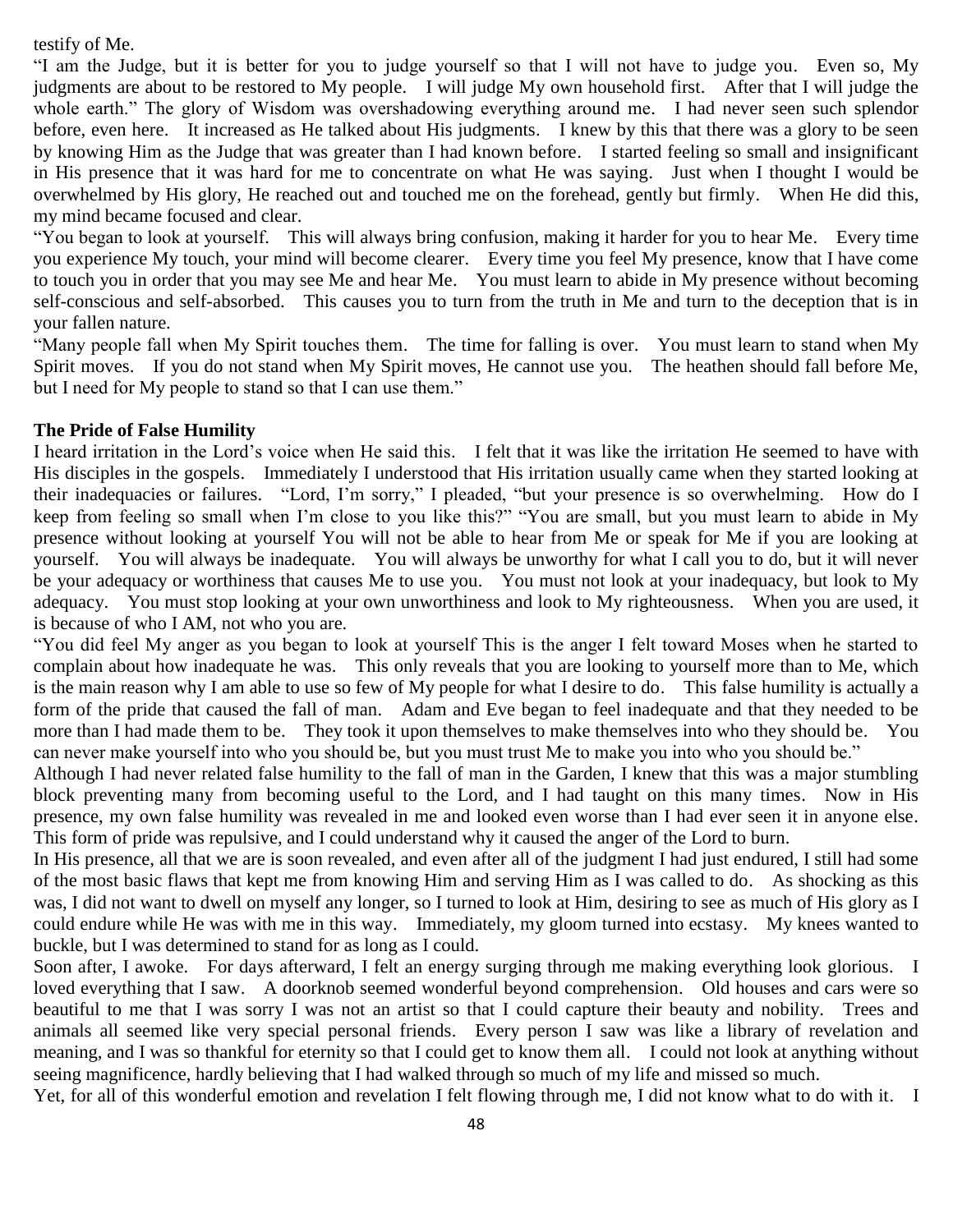knew that if I did not learn how to use it for good that it would fade, which it did in just a few days. It was as if the meaning of life was slipping from me, and I knew that I had to recover it. What I had experienced was more wonderful than any drug, and I was addicted. This was the result of seeing His glory, and I had to see more. I desired to learn how to abide in His presence and to allow His life to flow through me in order to touch others. I had to abide in the Holy Spirit and allow Him to use me. This WAS my call.

## **CHAPTER 2, Two Witnesses**

For days I had been in a deep depression. Everything seemed so bleak. Even the very sound of people irritated me, and any disruption to what I wanted to do angered me. I thought the worst of everyone and had to fight to contain the black thoughts that arose in me toward them. I felt as if I had slipped into hell and was sliding deeper into it each day. I finally cried out to the Lord and almost immediately found myself standing in front of the door with Wisdom standing next to me.

"Lord, I am sorry. I slipped from Your presence all the way into hell it seems."

"The whole world still lies in the power of the evil one," He replied, "and you walk on the edge of hell every day. Through the midst of it, there is a path of life. There are deep ditches on either side of the path of life, so you must not deviate from the narrow way." "Well, I fell into one of the ditches and could not find my way out."

"No one can find their own way out of those ditches. Following your own way is how you fall into them, and your own way will never lead you out. I am the only way out. When you fall, do not waste your time trying to figure everything out, for you will only sink deeper into the mire. Just ask for help, I am your Shepherd, and I will always help you when you call on Me."

"Lord, I don"t want to waste time trying to figure everything out, but I would really like to understand how I fell so far, so fast. What caused me to turn from the path of life and fall into the ditch like that? You are Wisdom, and I know that it is wisdom to ask."

"It is wisdom to know when to ask for understanding and when to just ask for help. Here it is wisdom for you to ask. Only when you are in My presence can you understand. Your understanding will always be twisted when you are depressed, and you will never accurately see truth from that place. Depression is the deception that comes from seeing the world from your perspective. Truth comes from seeing the world through My eyes from where I sit, at the right hand of the Father. Like the cherubim in Isaiah 6, those who abide in My presence will say, "The whole earth is filled with His glory.

I remembered how as a new believer, I had read this text and actually thought that these cherubim were deceived. I could not understand how they could say "The whole earth is filled with His glory," when the whole earth seemed to be filled with wars, disease, child abuse, treachery and evil on every side. Then the Lord spoke to me one day and said, "The reason that these cherubim say that the whole earth is filled with My glory is because they dwell in My presence. When you dwell in My presence, you will not see anything but glory."

"Lord, I remember you teaching me that, but I have not lived it very well. I have spent much of my life seeing things from the dark side. I guess I have spent much of my life sitting in one of those ditches beside the path of life rather than walking on it."

"That is true," the Lord responded. "Every now and then you would get up and take a few paces, but then slide off into the ditch on the other side. Even so, you have made some progress, but now it is time for you to stay on the path. You do not have any more time to waste in those ditches."

The Lord"s kindness and patience seemed overwhelming as He continued.

"What caused you to slide into the ditch this last time?" He began.

After thinking about it, I could see that I had become consumed with maintaining the feeling rather than knowing the Source of the feeling.

"I took My eyes off of you," I confessed. "I know it seems too simple, but this is all that you did, and taking your eyes off of Me is all that you have to do to drift from the path of life. When you abide in Me, you will see nothing but glory. This does not mean that you will not see the conflicts, confusion, darkness and deception that are in the world, but when you see them, you will always see My answer to them. When you abide in Me you will always see how truth prevails over deception and you will see the manner in which My kingdom will come."

"Lord, when I am here, this is all more real to me than anything I have experienced on earth, but when I am on earth,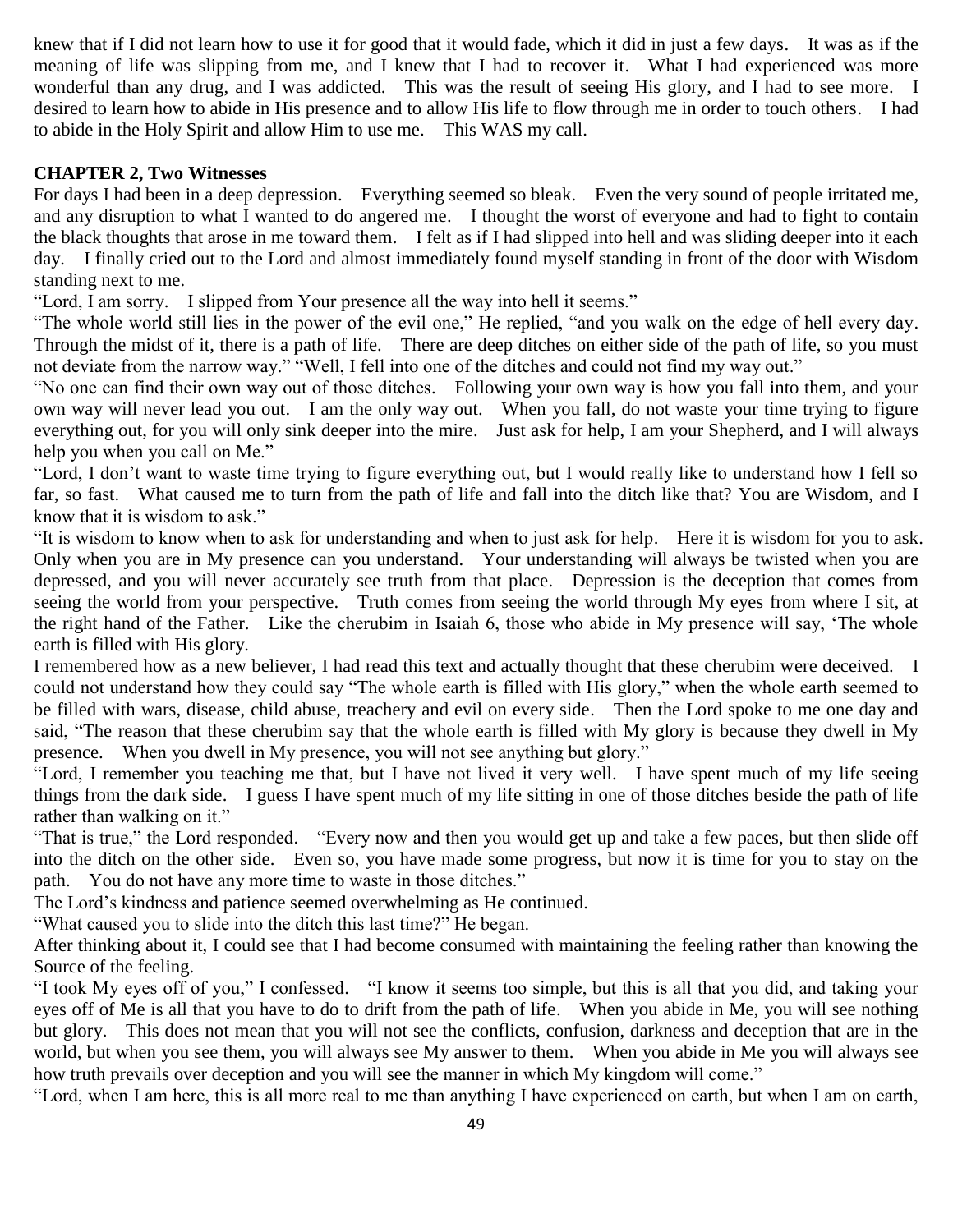all that is here seems like an unreal dream. I know that this is the true reality and that earth is temporary. I also know that if this place were more real to me on earth, I would be able to walk in your wisdom more and stay on the path of life. You have said it is always wisdom to ask. I ask you to make this realm more real to me when I am on the earth. Then I will be able to walk more perfectly in your ways. I also ask you to help me to convey this reality to others. The darkness is growing great on earth, and there are few who have vision. I ask You to give us more of Your, power, let us see more of Your glory and let us know the true judgment that comes from Your presence."

"When you start to live by what you see with the eyes of your heart, you will walk with Me, and you will see My glory. The eyes of your heart are your window into this realm of the Spirit. Through the eyes of your heart, you may come to My Throne of Grace, at any time. If you will come to Me, I will be more real to you. I will also trust you with more power."

As He spoke, I was compelled to turn and look at the multitudes of kings, princes, friends and servants of the Lord who were all standing in the Hall of Judgment. The wonder and glory of all that occurred there were so great that I would have been satisfied to stay forever. Again I was astounded to think that this place was just the beginning of heaven. But even with all of its wonders, the real wonder of heaven was the presence of the Lord. Here in the beginning of heaven, He was Wisdom and He was the Judge, which are, the same.

"Lord," I inquired, "Here you are Wisdom and the Judge, but how are you known in the other realms of heaven?"

"I AM Wisdom and I AM the Judge in every realm, but I AM also much more. Because you have asked, I will show you who I AM. Even so, you have only begun to know Me as Wisdom and Judge. In due time, you will see more of Me, but there is more for you to learn about My judgments first."

# **The First Witness**

"God"s judgments are the first step into the heavenly realm," a voice said that I had not heard before. "When the Judgment Day comes, the King will be known to all, and His judgments will be understood. Then the earth will be set free. You asked for His judgments to come to your own life, now begin asking for them to come to the world."

I turned to see who had spoken. He was of great stature and brilliance, but a little less than the others I had met in the Hall of Judgment. I assumed that he was an angel, but then he said:

"I am Lot. You have been chosen to live in difficult times just as I was chosen. As Abraham lived and interceded for Sodom, you must do the same. During the times when great perversion is released upon the earth, men and women of great faith will also arise. Like Abraham, you must use your faith to intercede for the wicked, and you must also witness the judgment of God coming upon the earth. The Lord cannot abide the increasing evil of mankind much longer. I was silent and many perished. You must not be like me—you must not be silent." "Tell me more. How do I warn them?" I asked.

"I thought that I would be a warning just by being different. Being different is not enough! The power of the Holy Spirit to convict of sin is released by the spoken word. What the Lord did to Sodom, He did as an example so that others would not have to be destroyed in this way. You can warn those who are headed for destruction by telling them my story. There are now many cities whose evil He will not abide much longer. If those who know the Lord do not arise, there will be many more like Sodom very soon.

"The Judgment Day is coming. All of creation will then know the wisdom of His judgments, but you must not wait for that day. You must seek His judgments every day, and you must make them known on the earth. If His people will walk in His judgments, many on the earth will know of them before the great Day of Judgment. By this many more will be saved. It is His desire that none should be lost, and that none of His people suffer loss on that day.

"The people of the earth are blind. They will not see if you simply try to be a witness. The message of judgment must go forth in words. The Holy Spirit anoints words, but the words must be spoken in order for Him to anoint them. "Righteousness and justice are the foundation of His throne. His people have come to know something of His righteousness, but few know His justice. His throne will abide in His house, therefore judgment must begin with His own house.

"You must live by the truth that you have learned here, and you must teach it. His judgments are coming. If His people will walk in His judgment before the Judgment Day, that day will be glorious for them. If they do not live by them, they, too, will know the sorrow that the world is about to know. His judgments would not be true if they were not the same for all. Through you and others, He will entreat His people again to judge themselves lest they be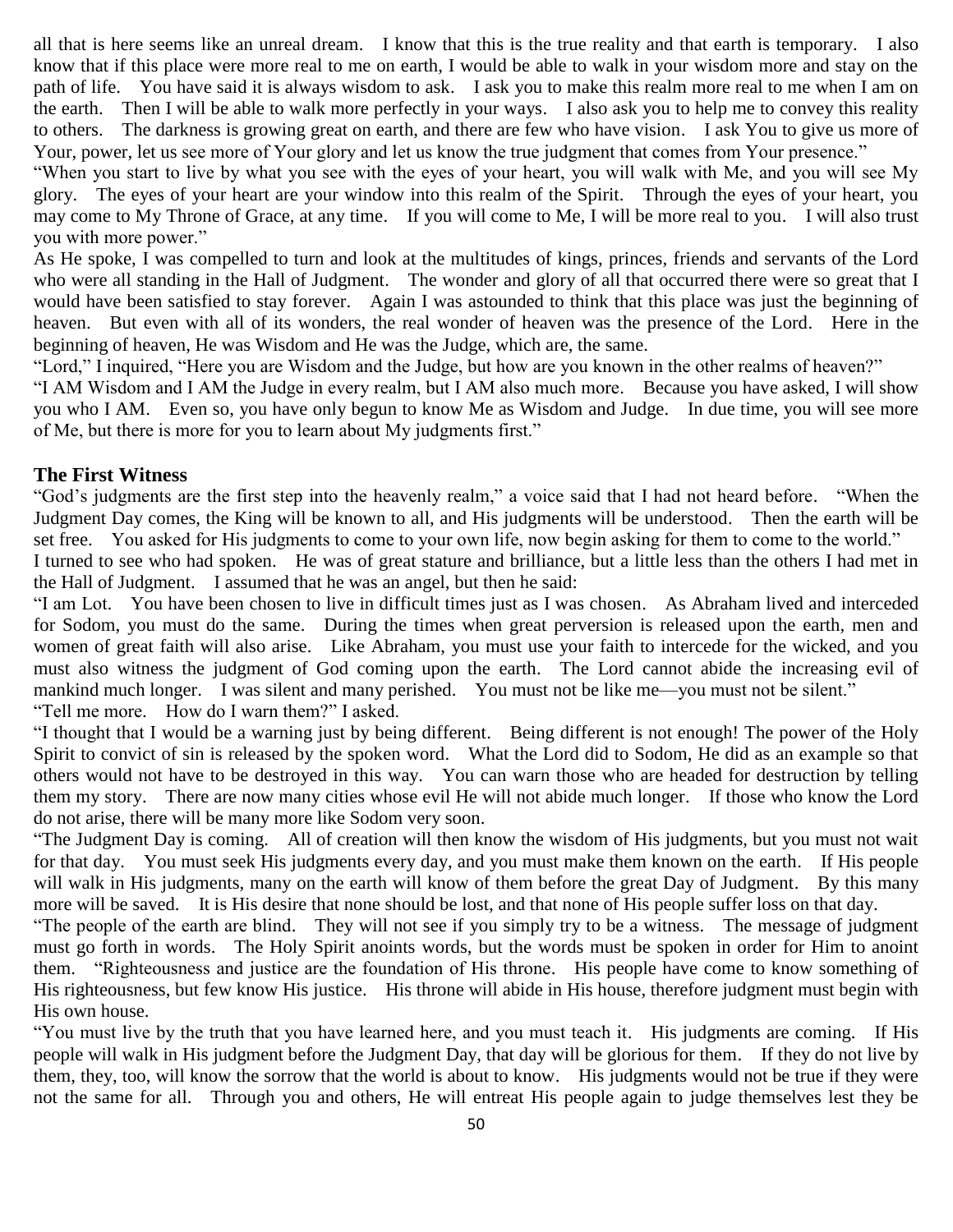judged. Then you must entreat the world."

Lot directed me to look at the door before which I was standing. It still seemed dark and uninviting, like the doctrines of God's judgment, I thought. The glory of the Lord that surrounded us made it seem even more bleak. Even so, I now knew how glorious His judgment really is. I had also come to understand that almost every door through which He leads us looks bleak at first and then becomes glorious. It almost seems that the bleaker the door looks, the more glorious it will be on the other side. Just passing through His doors takes faith, but they always lead to more glory.

Lot continued with my train of thought. As I had already learned, in this place thoughts are broadcast to all.

"Through that door, you will experience more of His glory. His glory is not just the brilliance that you see around Him or in this place, nor is it merely the feelings that you have while abiding in Him. His glory is also revealed through His judgments. This is not the only way that it is revealed, but it is this way that you were called here to understand. Through that door, you will learn of another way to see His glory. It is by seeing His glory that His people will be changed, and He is about to show them His glory. When they see His glory, they will rejoice in all of His ways, even in His judgments."

# **The Second Witness**

Then a second voice spoke, "I, too, confirm this truth. "The judgment of God is about to be revealed on the earth. Even so, "Mercy triumphs over judgment." The Lord always extends mercy before judgment. If you will warn the people that His judgments are near, His mercy will save many."

I did not recognize the one speaking, but it was another man of great stature and nobility, with a brilliance that indicated a high rank.

"I am Jonah," he said. "When you understand the Lord"s judgments, you understand His ways. However, even if you understand them, it does not mean that you agree with them. Understanding is necessary, but it is not enough. The Lord also wants you to agree with Him.

"You have often asked for the Lord"s presence to go with you. That is wisdom. I was a prophet, and I knew Him, yet I tried to flee from His presence. That was a great folly, but not as foolish as you may think. I had come to understand the great burning that comes with His presence. I had come to understand the responsibility that comes from being close to Him. In His presence, all wood, hay and stubble is consumed. When you draw close to Him with hidden sin in your heart, it will drive you to insanity, as many have learned through the ages. I was not trying to flee from the will of the Lord as much as I was fleeing from His presence. "When you ask for the reality of His presence, you are asking for the reality that you have seen here to be with you. Heaven is your true home, and it is right for you to yearn for this. Even so, He is a holy God, and if you will walk closely with Him, you, too, must be holy. The closer that you get to Him, the more deadly hidden sin can be."

"I understand this," I replied. "That is why I asked for the Lord"s judgments in my own life."

"Now I must ask you this," Jonah continued. "Will you seek Him? Will you come to Him?"

"Of course," I responded. "I desire His presence more than anything. There is nothing greater than being in His presence. I know that many of my motives for wanting to be with Him are selfish, but being with Him helps to set me free from that kind of selfishness. I do want to be with Him. I will come to Him."

"Will you?" Jonah continued. "Until now you have been even more foolish than I was. You can come boldly before His Throne of Grace at any time and for any need, but rarely do you come. Yearning for His presence is not enough. You must come to Him. If you draw near to Him, He will draw near to you. Why do you not do it? You are always as close to Him as you want to be.

"Many have come to know and follow His ways, but they do not come to Him. In the times that you will soon enter, they will depart from His ways because they did not come to I urn. You have laughed at my folly, which was great, but yours is even greater than mine. However, I do not laugh at your folly—I weep for you. Your Savior weeps for you; He intercedes for you continually. When He weeps, all of heaven weeps. I weep because I know how foolish His people are. I know you because you are just like me, and like me, the church has run to Tarshish, desiring to trade with the world even more than sitting before His glorious throne. At the same time, the sword of God's judgments are hanging over the earth. I weep for the church because I know you so well." "I am guilty!" I pleaded. "What can we do?"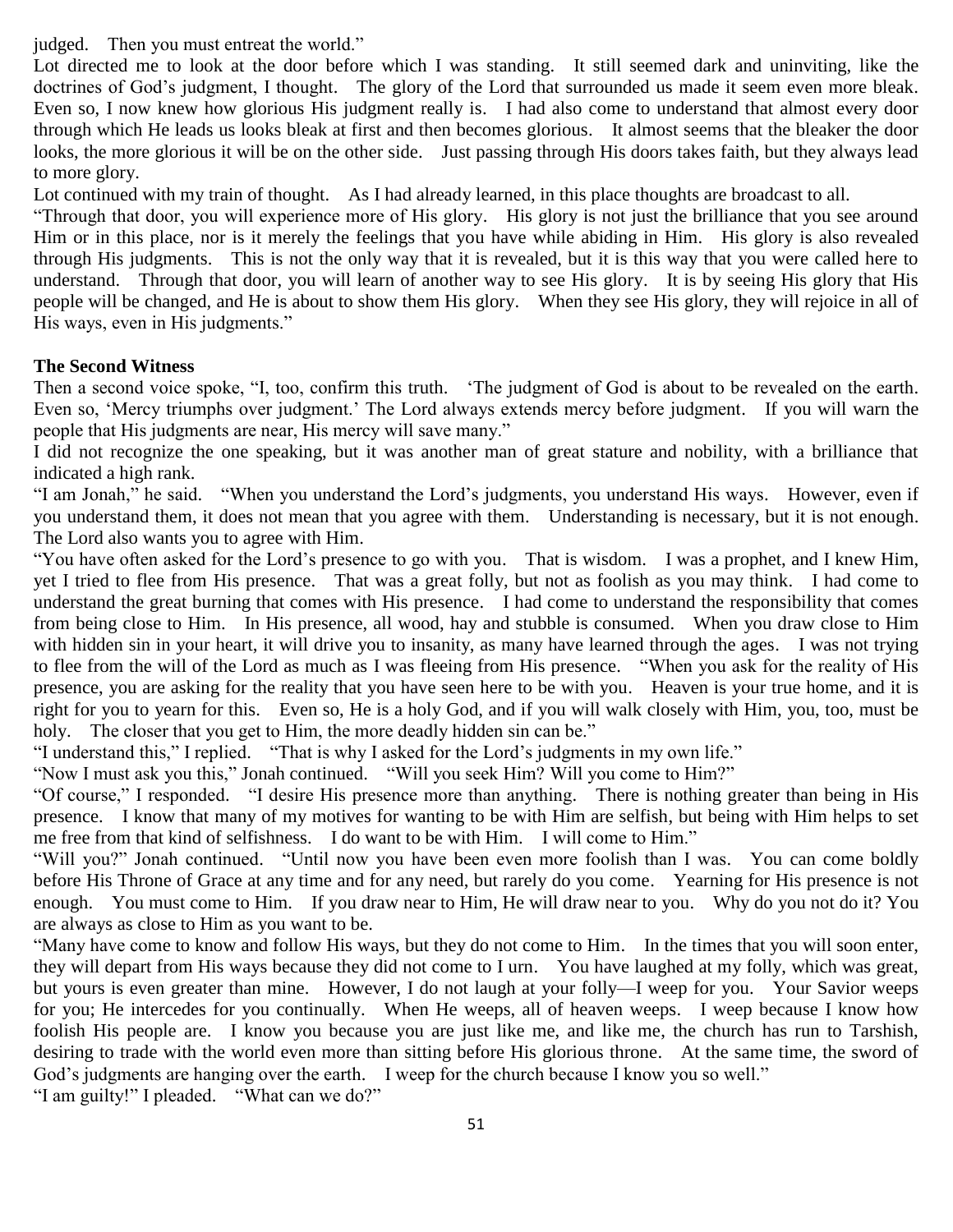"Great storms are coming upon the earth," Jonah continued. "I slept when the storm came upon the ship that I was in while running from the Lord. The church is also sleeping. I was the prophet of God, but the heathen had to wake me up. So it is with the church. The heathen have more discernment than the church at this time. They know when the church is going the wrong way, and they are shaking the church, trying to wake you up so that you will call on your God.

"Soon the leaders of the world will cast you overboard, just as the men in that ship had to do to me. They will not let you keep going in the way you are headed. This is the grace of God to you. He will then discipline you with a great beast that comes up out of the sea. It will swallow you for a time, but you will be vomited out of it. Then you will preach His message."

"Is there no other way?" I asked.

"Yes, there is another way," Jonah replied, "although this has come and is coming. Some are already in the belly of the beast. Some are about to be cast overboard, and some are still sleeping, but almost all have been on the ship going the wrong way, seeking to trade with the world. However, you can judge yourself and He will not have to judge you. If you will wake yourself up, repent and go the way that He sends you, you will not have to be swallowed by the beast."

"Is the beast to which you are referring the one in Revelation" I asked.

"It is the same. As you read in that chapter, this beast is given to make war with the saints and to overcome them. This will happen to all who do not repent. But know that those who are overcome by this first beast will be vomited out of it before the next beast comes, the one that comes up out of the earth. Even so, it will be much easier for you if you repent. It is much better not to be swallowed by the beast.

"Just as Lot"s story is a warning to those who are given over to perversion, my story is a warning to the Lord"s prophet, the church. The church is running from the presence of the Lord. It is running to activity in place of seeking the Lord's presence. You may call your activity 'Ministry,' but it is actually running from the presence of the lord. As I have said, the church is running to Tarshish so that it can trade with the world and seek the treasures of the sea, while the greater treasures—the treasures of heaven—few are seeking.

"The sin of wanting to trade with the world has entangled the church, just as I was entangled in the belly of the beast with the weeds wrapped around my head. The weeds, the cares of the world, have wrapped themselves around the mind of the church. It took me three days to turn to the Lord because I was so entangled. It is taking Christians much longer. Their minds are so entangled with the world, and they have fallen to such depths, that many have no hope of getting free. You must turn to the Lord instead of away from Him. He can untangle any mess, and He can bring you up from the greatest depths. Run from Him no longer! Run to Him!"

Then Lot added, "Remember the mercy that the Lord had for Nineveh. He had mercy because Jonah preached. He did not live among them and try to be a witness: He preached the Word of God. Power is in the Word. There is no darkness so dark that His Word cannot penetrate it. Many will repent and be saved if you will go to those to whom the Lord sends you and give His warning."

Then Jonah continued, "When you fall short of the Lord"s grace and sin entangles you, it is hard for you to come to Him. You must learn to always run to the Lord at such times, not away from Him. When you go through that door, you will enter the times when the Lord"s power and glory will be released on the earth such as He has not done since the beginning of time. All of heaven has been waiting for the things that you are about to see. It will also be the time of the greatest darkness. You cannot endure either the glory or the darkness without His grace. You will not walk in His ways without coming to Him daily. You must not only seek His presence, but you must abide in His presence continually.

"Those who have tried to follow Him by just seeking Him once a week in a church service while they spend the rest of the week seeking the world will soon fall away. Those who call upon His name thinking that He is their servant also will soon fall away. He is the Lord of all and all will soon know this! First, His own people must know it, so the judgment is going to begin with His own household.

"It is presumption to only call upon the Lord when you want something. You should call on Him to ask what He wants, not what you want. Many of those who have some faith also have great presumption; the line between the two can be very thin. When God"s judgments come to His own household, His people will learn the difference between faith and presumption. Those who try to do His work without Him will fall away. Many have faith in the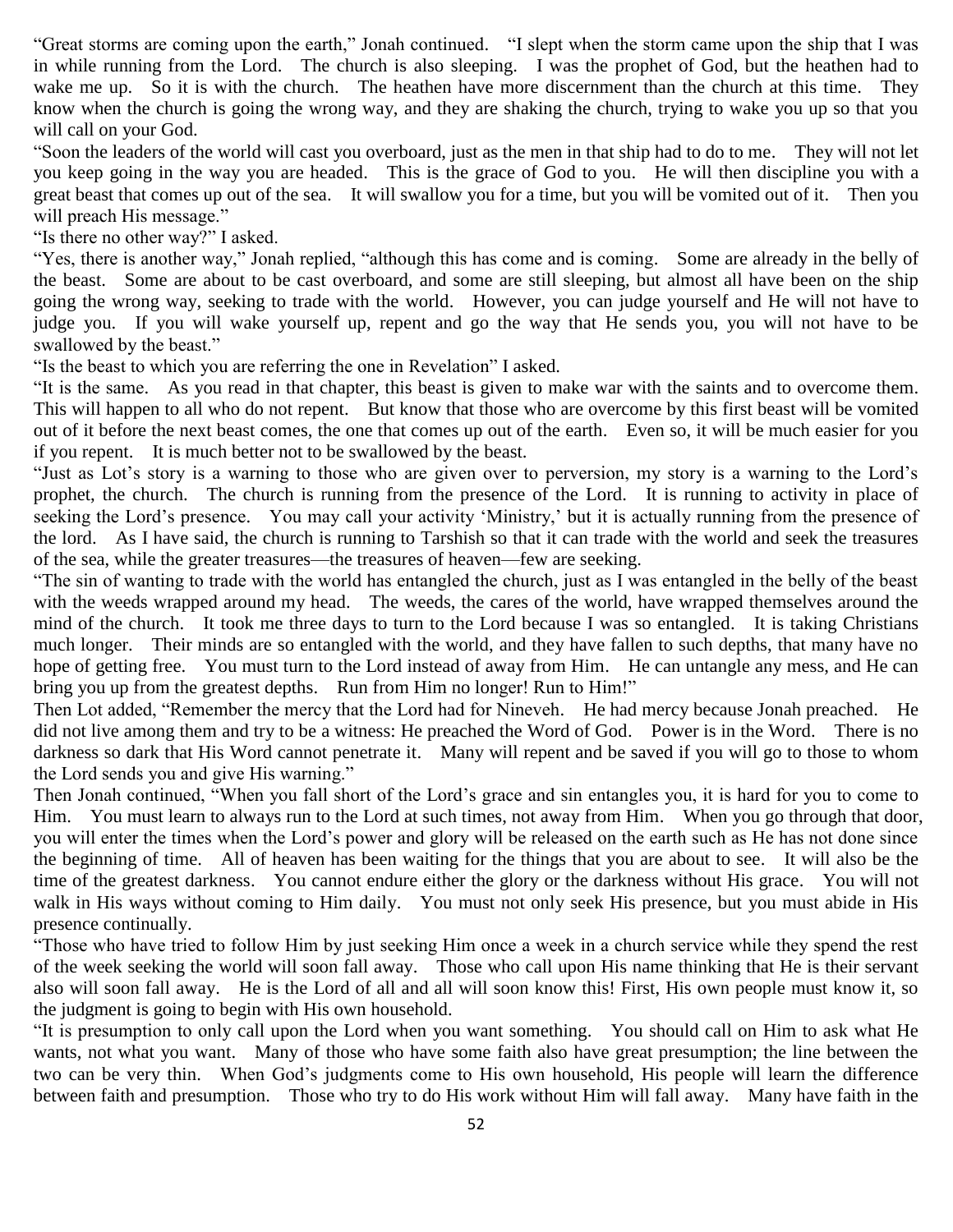Lord, but only know I Him from a distance. These do great works in His name, but He does not know them. Those who have known Him from afar will soon weep over their folly.

"God does not exist for the sake of His house—His house exists for Him. In His patience, He has been waiting outside of His own house, knocking, calling, but few have opened to him. Those who hear the Lord"s voice and open to Him will it with Him at His table. They will also sit with Him on His throne, and they will see the world as He sees it. Presumption cannot sit with Him at His table, nor on His throne. Presumption is the pride that caused the first fall, and all of the darkness and evil that are about to be reaped on the earth have come because of it.

"When Satan saw God"s glory, he turned to the way of presumption. Satan dwelt in His presence and still turned from Him. This is the greatest danger for those who see His glory and know His presence. Do not become presumptuous because of what you have seen. Never become proud because of your visions: This will always lead to a fall."

### **Merciful Judgment**

As Jonah spoke, each word was like a hammer blow. I was appalled by my sin. Not only was I ashamed of the way in which I had thought of him, but I was ashamed even more for mocking Jonah for the very same things that I, too, had done. Even though I tried desperately to stand, my knees could not hold me up any longer, and I fell to my face. His words were like being flailed with a whip, but at the same time, the pain was welcome. I knew I needed to hear them, and I did not want Jonah to stop teaching me until all of my evil ways were exposed. The exposing power of the words was great, but it was much more than that. There was a power on them that made any excuse seem appalling. They passed every barrier and went straight to my heart. As I lay on the ground, I felt as though I were undergoing surgery.

Then Lot interjected, "Many believers have made falling down in the Lord"s presence frivolous and meaningless, but the church is about to fall under the same power that felled you—conviction. If you fall when you cannot stand then your falling will result in your standing for truth."

Still I did not want to move. I did not want to do anything until I had firmly grasped what Jonah had said. I did not want the conviction to go away until it had done its work. They seemed to understand as there was silence for a time, and then Lot continued.

"Jonah had the greatest preaching anointing yet given to a man. Without miracles or signs, when he preached, one of the most wicked cities that ever existed repented. If Jonah had preached in Sodom, that city would have remained until this day. The power of Jonah"s preaching is a sign. When he awakened and was vomited out of the beast, he had this power. This is the power of preaching that will be given to the church in the last days. This is the power of conviction that the Lord is waiting to give His church. When she is vomited out of the beast that has swallowed her, even the most evil will listen to her words. This is the sign of Jonah that will be given to the church. The words of those who experience resurrection from the deep will have power."

I was still stunned. Even so, I was determined to run to the Lord and not away from Him, so I turned to look directly at Wisdom.

"Lord, I, too, can fall away in what is coming! I am guilty of all of these things. I have seen so much of your glory, and still I fall to the traps and diversions that keep me from drawing close to you. Please help me in this. I desperately need Your wisdom, but I also need Your mercy. Please send mercy and help us before You send the judgment that we deserve. I ask for the mercy of the cross."

Wisdom answered, "You will be given mercy because you have asked for it. I will give you more time. My mercy to you is time. Use this time wisely, for soon there will be no more. The time is near when I can delay no longer. Every day that I delay My judgment is mercy. See it as that and use it wisely.

"I would always rather show mercy than judgment, but the end is near. The darkness is growing and the time of great trouble will be upon you soon. If you do not use the time I give you, the coming troubles will overtake you. If you use the time that I give you wisely, you will overcome and prevail. There is one characteristic that is common to the overcomes in every age—they did not waste their time!

"In My mercy, I am giving you this warning. Warn My people that in My mercy, I will no longer let them presume on My mercy. In My mercy, My discipline will be upon them. Warn them not to harden their hearts, but to repent and turn to Me.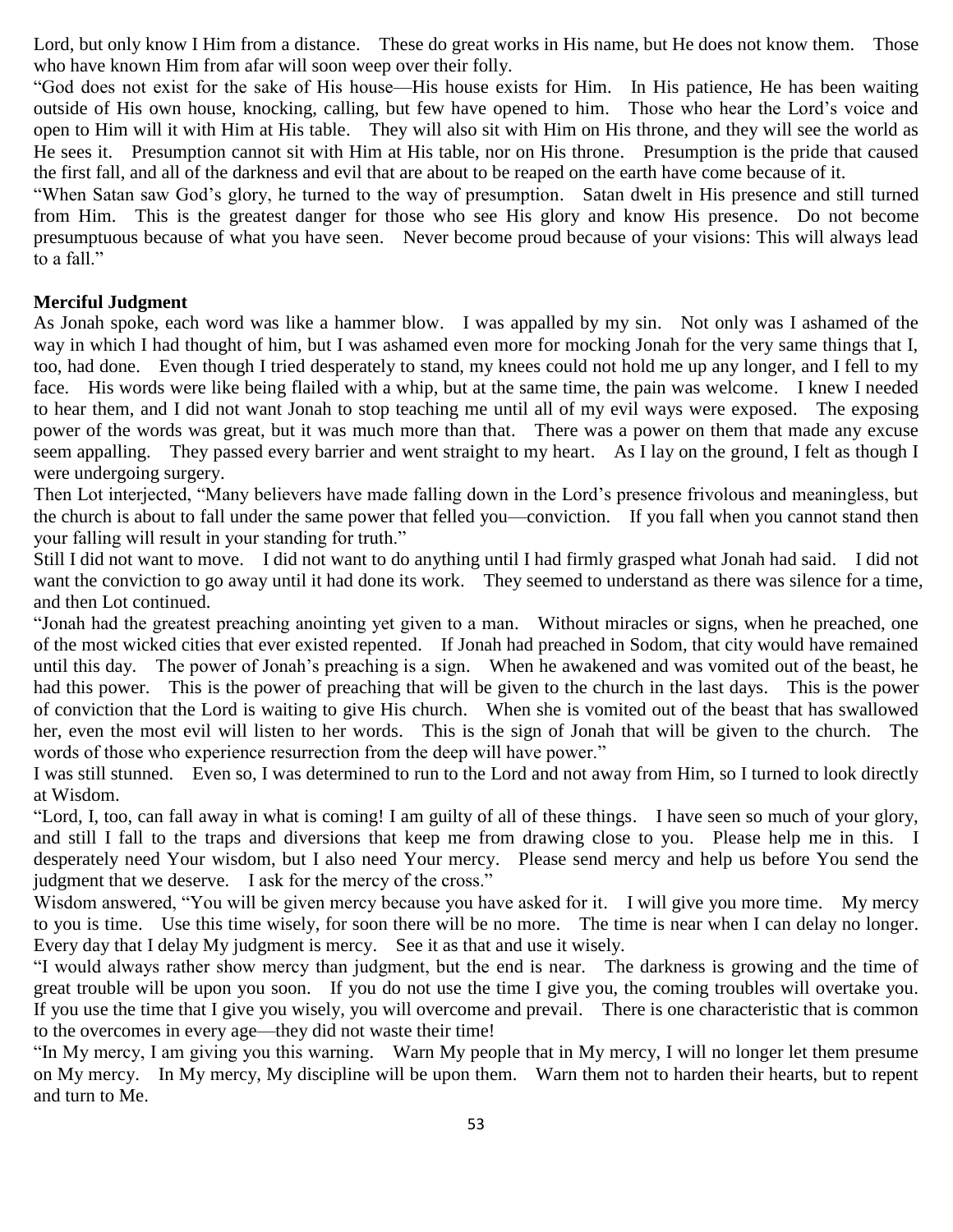"It is true that you, too, can fall away. Your love will grow cold and you will deny Me, if you do not deny yourself and take up your cross every day. Those who seek to save their own life will lose it, but those who lose their life for My sake will find true life. What I will give to My people will be a life of even more abundance than they have asked for, even in their presumption.

"When I have finished judging My own household, I will then send My judgments upon the whole earth. In My righteous judgment, I will show a distinction between My people and those who do not know Me. Now the whole world lies in the power of the evil one. Now he rewards unrighteousness and resists the righteous. When the Judgment Day comes, the whole world will know that I reward righteousness and resist the proud.

"Righteousness and justice are the foundation of My throne. It is because of My justice that I discipline more severely those who know the truth but do not live by it. I have brought you here to see My judgments. You have gained understanding here, but this will be an even greater judgment to you If you do not walk in what you have seen. To whom much is given, much will be required. Here you have known the mercy of My judgments. If you continue to allow sin to entangle you, you will know the severity of My judgment. Many of My people still love sin. Those who love sin and their own comfort and prosperity more than Me will soon know My severity. These will not stand in the times that are coming.

"I will show severity to the proud and mercy to the humble. The greatest distraction of My people has not been the difficulties, but the prosperity. If My people would seek Me during times of prosperity, I could trust them with even more of the true wealth of My kingdom. I desire for you to have an abundance for every good deed. I want your generosity to overflow. My people will prosper in earthly riches in the times ahead, even in the times of trouble, but tile riches will be from Me and not the prince of this present evil age. If I cannot trust you with earthly riches, how can I trust you with the powers of the age to come? You must learn to seek Me as much in prosperity as when you are in poverty. All that I entrust to you is still Mine. I will only entrust more to those who are more obedient.

"Know that the prince of darkness also gives prosperity. He continues to make the same offer to My people that he made to Me. He will give the kingdoms of this world to those who will bow down and worship him and serve him by living according to his ways. There is a prosperity of the world and there is the prosperity of My kingdom. The coming judgments will help My people to know the difference. The riches of those who have prospered by serving the prince of this evil age and using the ways of this evil age will be a millstone that hangs about their neck when the floods come. All will soon be judged by the truth. Those who prosper by Me do not compromise truth in order to prosper.

"My judgment begins with My household to teach you discipline so that you will walk in obedience. The wages of sin is death, and the wages of righteousness are peace, joy, glory and honor. All are about to receive their worthy wages. This is the judgment, and it is justice that it begins with My own household."

Then Lot and Jonah spoke together, "Behold now the kindness and the severity of God." If you are going to know Him more, you are going to know both of these more."

Conviction was coming upon me like a cascade, but it was a cascade of living water. It was cleansing and refreshing, and it was difficult. I also knew that His correction would preserve me through what I was about to encounter after entering through the door. I desperately wanted all of the correction I could get before I entered it. I knew that I would need His correction, and I was right.

## **CHAPTER 3 The Path of Life**

I was pondering the things that had been spoken by Lot and Jonah when the Lord began to speak.

"You asked to know the reality of this place even as you walk in the earthly realm. This is the reality for which you asked—to see as I see. It is not this place that is the reality. Reality is wherever I am. My presence gives any place true reality and made everything you looked at seem so alive because I Am Life, My Father made Me the Life of all creation, both in the heavens and on the earth. All of creation exists through Me and for Me, and apart from Me, there is no life, and there is no truth.

"I am the Life that is in creation. I am even the Life in My enemies. I AM. All that exists does so through Me. I AM the Alpha and the Omega; I AM the Beginning and I AM the End of all things. There is no truth or reality apart from Me. It is not just the reality of this place that you seek, but the reality of My presence. You seek the true knowledge of Me, and this knowledge gives life. This reality is just as available to you in the earthly realm as it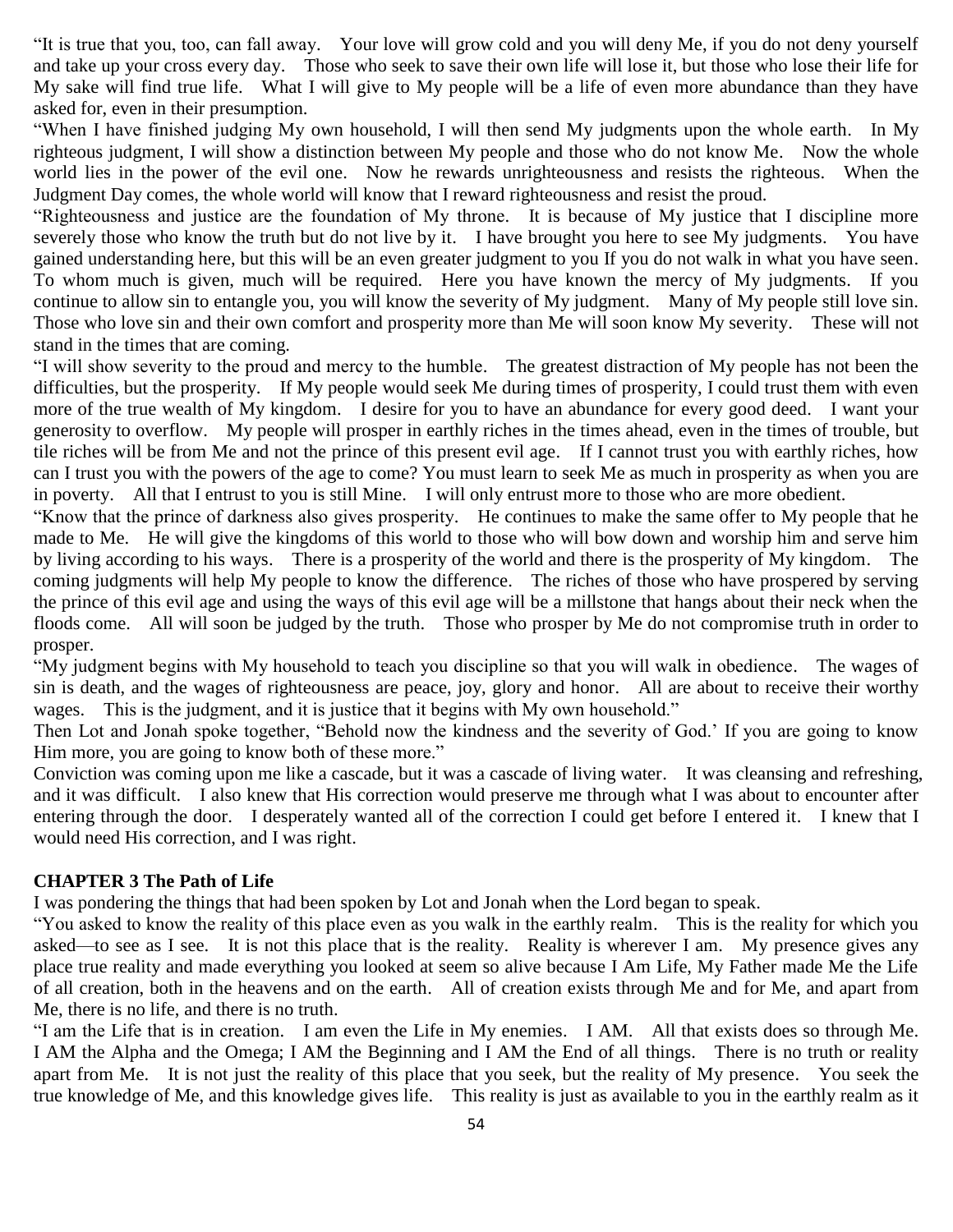is here, but you must learn not to just look for Me, but at Me.

"I am the power of God. I AM the revelation of His glory. I AM life and I AM love. I AM also a person. I love My people and want to be with them. The Father loves Me and He also loves you. He loves you so much that He gave Me for your salvation. We want to be close to you. We love mankind and Our eternal dwelling place will be with you. Wisdom is knowing Me, knowing the Father, and knowing Our love. The light, the glory and the power that I am about to reveal in the earth will be released through those who have come to know My love.

"My Father has entrusted Me with all power. I can command the heavens and they obey Me, but I cannot command love. Love commanded is not love at all. There will be a time when I demand obedience from the nations, but then the time to prove your love will have passed. While I AM not demanding obedience, those who come to Me obey Me because they love Me and love the truth. These are the ones who will be worthy to reign with Me in My kingdom, those who love Me and serve Me in spite of persecution and rejection. You must want to come to Me. Those who become Our dwelling place will not come because of a command, or just because they know My power—they will come because they love Me and they love the Father.

"Those who come to the truth will come because they love Us and want to be with Us. It is because of the darkness that this is the age of true love. True love shines the brightest against the greatest darkness. You love Me more when you see Me with your heart and obey Me, even though your eyes cannot see Me as they do now. Love and worship will be greatest in the great darkness that is coming upon the earth. Then all of creation will know that your love for Me is true and why we desire to dwell with men.

"Those who come to Me now, fighting through all the forces of the world that rebel against Me, come because they have the true love of God. They want to be with Me so much that even when it all seems unreal, even when I seem like a vague dream to them, they will risk all for the hope that the dream is real. That is love. That is the love of the truth. That is the faith that pleases My Father. All will bow the knee when they see My power and glory, but those who bow the knee now when they can only see Me dimly through the eyes of faith are the obedient ones who love Me in Spirit and in truth. These I will soon entrust with the power and glory of the age to come, which is stronger than any darkness.

"As the days grow darker upon the earth, I will show more of My glory. You will need this for what is coming. Even so, remember that those who serve Me even when they do not see My glory are the faithful, obedient ones to whom I will entrust My power. Obedience in the fear of God is the beginning of wisdom, but the fullness of wisdom is to obey because of your love for God. Then you will see the power and the glory."You are not here because of your faithfulness. Even the humility that caused you to pray for My judgments was a gift. You are here because you are a messenger. Because I have called you for this purpose, I gave you the wisdom to ask to know My judgments. It is wisdom for you to be faithful to what you see here, but the greatest wisdom is for you to come to Me every day. The more you come to Me, the more real I will be to you. I can be as real to you on the earth as I am to you now, and when you know the reality of My presence, you are walking in truth.

# **I AM**

"Now you see Me as the Lord of Judgment. You must also see Me as the Lord of the Sabbath. I AM both. You must know Me as the Lord of Hosts and behold My armies, and you must see Me as the Prince of Peace. I AM the Lion of Judah, and I AM also the Lamb. To know My wisdom is also to know My times. You are not walking in wisdom if you are proclaiming Me to be the Lion when I want to come as the Lamb. You must know how to follow Me as the Lord of Hosts into battle, and you must know when to sit with Me as the Lord of the Sabbath. To do this, you must know My times, and you can only know My times by staying close to Me.

"The coming judgment for those who call upon My name but do not seek Me will be that they will increasingly fall out of timing with Me. They will be at the wrong place, doing the wrong things, and even preaching the wrong message. They will try to reap when it is time to sow and sow when it is time to reap. Because of this, they will bear no fruit.

"My name is not I WAS, nor is it I WILL BE, but I AM. To really know Me, you must know Me in the present. You cannot know Me as I AM unless you come to Me every day. You cannot know Me as I AM unless you abide in Me.

"Here you have had a taste of My judgments. You are about to see Me in other ways. You will not be able to fully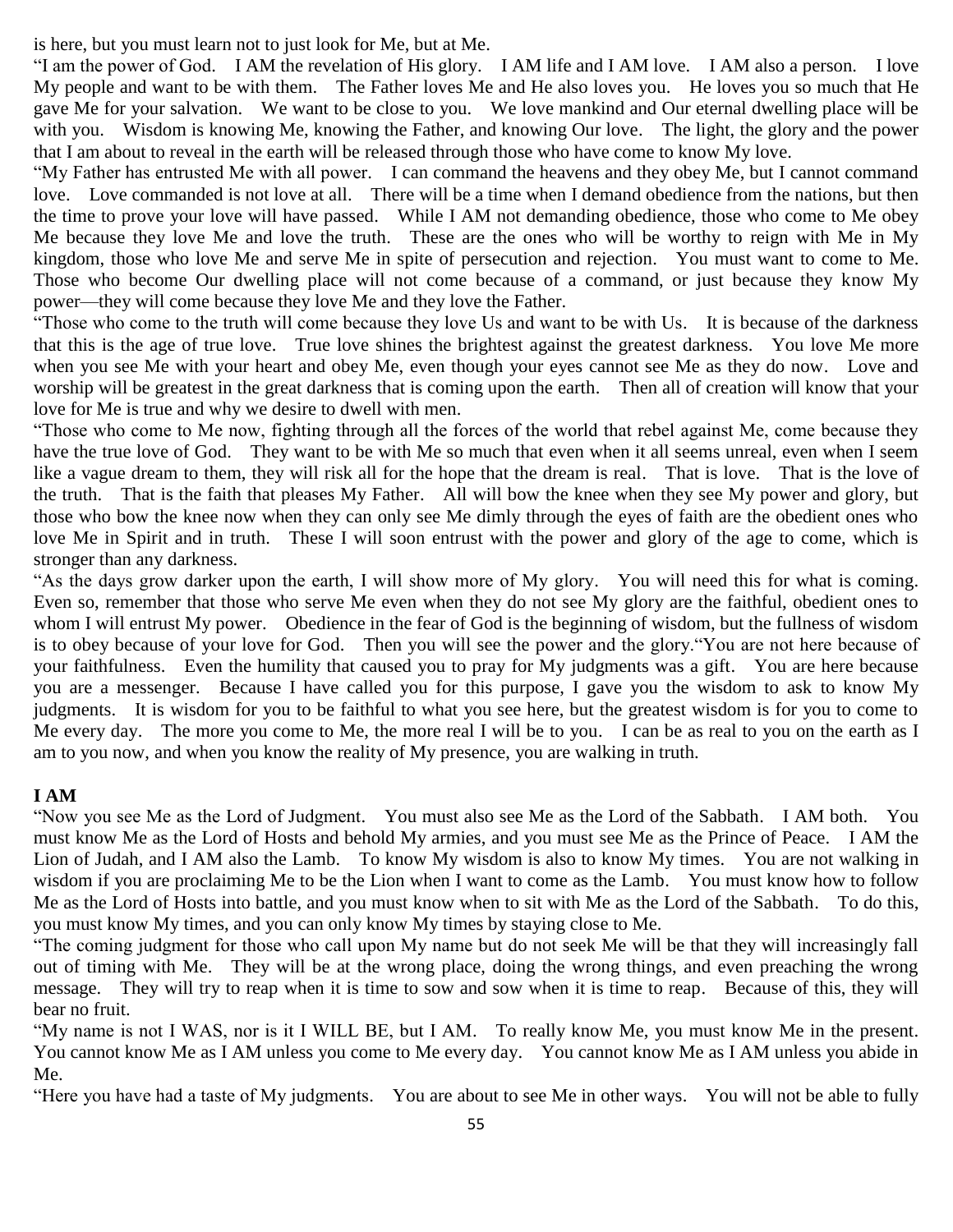know Me as I AM until you live in eternity. Here the different aspects of My nature all fit together perfectly, but they are hard to see when you are in the realm of time. This Great Hall reflects a part of Me that the world is about to see. This will be an important part of your message, but it will never be all of it. In one city, I will send My judgment, but in the next I may send mercy. I will send famine to one nation and abundance to another. To know what I am doing, you must not judge by appearances, but from the reality of My presence.

"In the times that are now coming upon the earth, if your love for Me is not growing stronger, it will grow cold. I AM life. If you do not stay close to Me, you will lose the life that is in you. I AM the Light. If you do not stay close to Me, your heart will grow dark.

"All of these things you have known in your mind, and you have taught them. Now you must know them in your heart, and you must live them. The springs of life issue from the heart, not the mind. My wisdom is not just in your mind, nor just in your heart. My wisdom is the perfect union of both mind and heart. Because man was made in My image, his mind and heart can never agree apart from Me. When your mind and heart agree, I will be able to trust you with My authority. Then you will ask what you will and I will do it because you will be in union with Me.

"Because of the difficulty of the times in which you are called to walk, I have given you the experience of beholding My Judgment Seat before the appointed time of your judgment. Now your prayer has been answered. What you did not understand was that during the time when you were waiting for Me to answer this prayer, I was answering it every day through all that I allowed to happen in your life.

"It is better to learn of My ways and My judgments through the experiences of life than to learn of them in this way. I have given you this experience because you are a messenger and the time is short. You already knew what you have learned here, but you did not live by that knowledge. I have given you this experience as mercy, but you must choose to live by it.

"I will use many messengers to teach My people to live in righteous judgment so that they do not perish when My judgments come upon the earth. You must hear My messengers and obey their words that are from Me without delay, for the time is now short. To hear them without obeying will only bring a more severe judgment upon you. This is righteous judgment. To whom much is given, much will be required. "These are the times when knowledge increases. Knowledge of My ways is also increasing with My people. Your generation has been given more understanding than any other generation, but few are living by their understanding. The time has come when I will no longer tolerate those who say they believe Me, but do not obey Me. The lukewarm are about to be removed from among My people. Those who do not obey Me do not really believe in Me. By their lives, they teach My people that disobedience is acceptable.

"As Solomon wrote, "Because the sentence against an evil deed is not executed quickly, therefore the hearts of the sons of men among them are given fully to do evil.' This has happened to many of My own people, and their love has been growing cold. My judgments are going to come more swiftly as grace to keep My people"s hearts from giving themselves fully to evil. They are about to know that the wages of sin is death. They cannot continue to call on Me to deliver them from their troubles when they still love sin. I will give a little more time to judge yourself so that I will not have to judge you, but that time is short.

"Because you have been here, even more will be required of you. I will also impart more grace to you to live by the truth that you know, but you must come to My Throne of Grace every day to get it. I say to you again, the time has come upon the earth when no one will be able to stand in truth without coming to My Throne of Grace each day. What I am about to tell you is so that you and those who are with you cannot only live, but stand and prevail. As My people stand and prevail over the time of darkness that is coming, the creation will know that light is greater than darkness.

"Life and death have been planted in the earth, and life and death are about to be reaped. I came to give you life. The evil one comes to give death. In the times ahead, both will be seen in their fullness. I will therefore give those who obey Me an abundance of life such as has never been seen on earth before. There will be a distinction between My people and those who serve the evil one. Choose life that you may live. Choose life by obeying Me. If you are choosing Me and the light that is in you is My true light, it will grow brighter every day. By this you will know that you are walking in My light. The seed that is planted in good soil always grows and multiplies: You will be known by your fruit."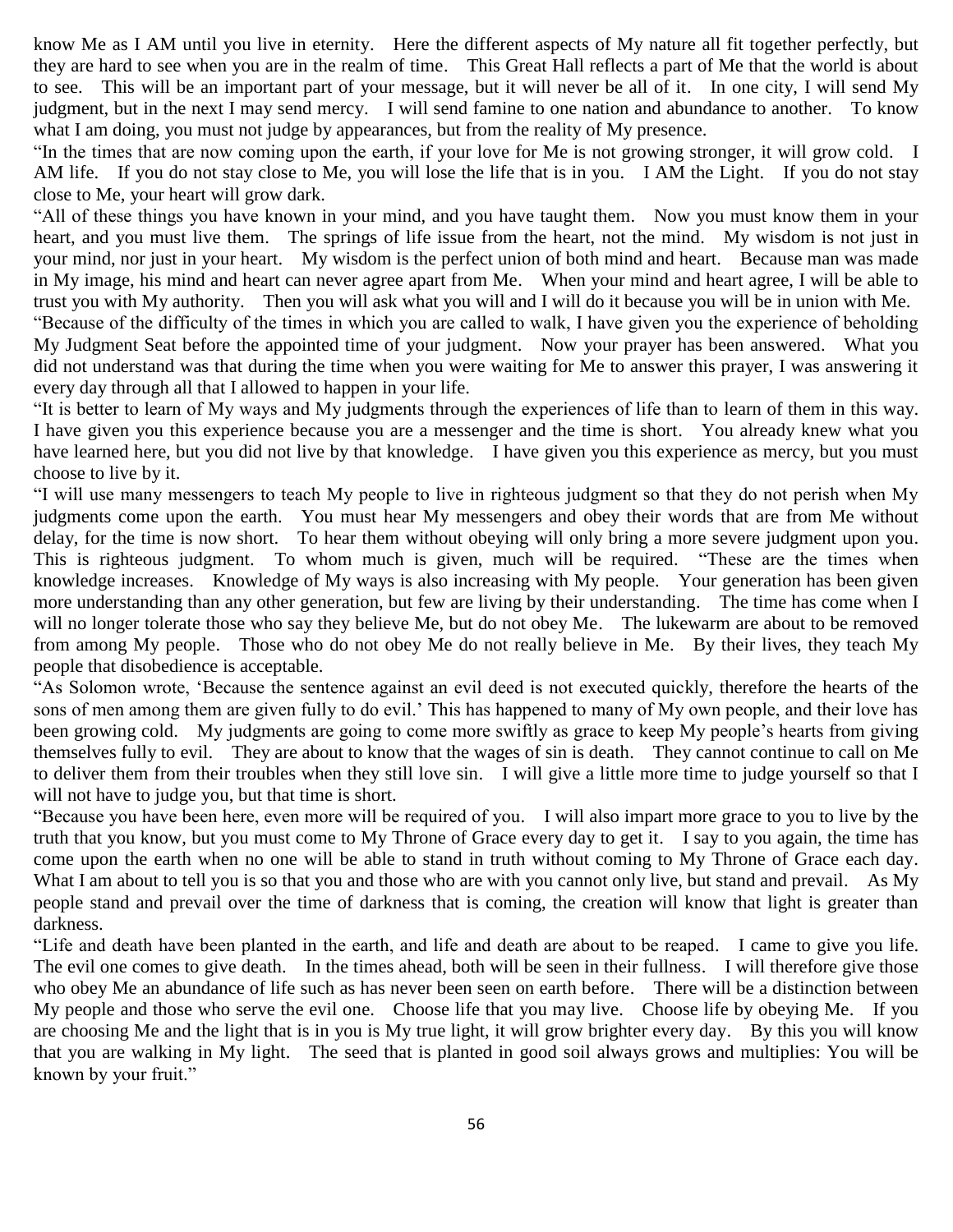## **CHAPTER 4 Truth and Life**

As the Lord spoke, His glory seemed to increase. It was so great that at times, I thought I was going to be consumed by it. His glory burned, but it was not like a fire; it burned from the inside out. I somehow knew that I would either be consumed by His glory or by the evil I would face after I went through the door. His words were penetrating and gripping, but I knew that it was even more important to behold His glory, so I was determined to do just that for as long as I could.

He appeared more brilliant than the sun. I could not see all of His features because of the brightness, but as I continued to look, my eyes adjusted some to His brilliance. His eyes were like fire, but not red; they were blue, like the hottest part of the fire. They were fierce, yet had the attraction of an endless wonder. His hair was black and sparkled with what I thought at first were stars, and then I realized that it glistened with oil. I knew that this was the oil of unity, which I had seen in a vision before. This oil radiates like precious stones, but is more beautiful and more valuable than any earthly treasure. As I looked at His face, I felt the oil begin to cover me, and as it did, the pain of the fire of His glory was more bearable. It seemed to impart peace and rest, and only came upon me as I looked at His face. When I looked away from His face, it would stop.

I felt compelled to look at His feet. They also were like flames of fire, but were more of a bronze or golden flame. They were beautiful, but also fearsome, as if they were about to walk with the most fearful of strides. As I looked at His feet, I felt like an earthquake was going off inside of me, and I knew that as He walked, everything that could be shaken would be shaken. I could only stand it for a moment, and then I had to fall on my face.

When I looked up, I was looking at the door. Now it was even less attractive than before. At the same time, I felt a desperation to go through it before I would choose not to. It was my calling to go through the door, and to not go would be to not obey. In His presence, even the thought of disobedience seemed to be such a base selfishness more repulsive than the thought of returning to the battle of the earthly realm. As I looked at the door, I heard another voice begin to speak which I did not recognize. I turned to see who was speaking. He was one of the most naturally attractive people I had seen yet, regal and strong.

"I am Abel," he said. "The authority that the Lord is about to give His people is the anointing for true unity. When there were just two brothers on the earth, we could not live in peace with one another. From my time until yours, mankind has walked in the way of increasing darkness. Murder will be released on the earth as never before. Even your World Wars were but birth pangs leading to what is to come. But remember this: Love is stronger than death. The love that the Father is about to give to those who serve Him will overcome death."

"Please, tell me everything that you have been given to tell me," I responded, knowing that he had much to say.

"My blood still speaks. The blood of every martyr still speaks. Your message will live on if you trust in the life that you have in God more than you trust in the life that you have on earth. Do not fear death, and you will overcome it. Those who do not fear death will have the greatest message during the times you are entering when death is released on the earth.

I thought of all of the wars, famines and plagues that had come upon the earth just in my century. "How much more can death be released?" I asked. Abel continued without answering me, which I understood to be the answer. "The blood sacrifice has already been made for you. Trust the power of the cross, for it is greater than life. When you trust the cross, you cannot die. Those on earth have power for a time to take your earthly life, but they cannot take your life if you have embraced the cross.

"A great unity will come to the Lord"s people who dwell on the earth. This will take place when His judgments come upon the earth. Those who are in unity will not only endure His judgments, but they will prosper because of them. By this He will use His people to warn the earth. After the warnings, He will then use His people as a sign. Because of the discord and conflict that arise in the darkness, the unity of His people will be a sign that the whole earth will see. His disciples will be known by their love, and love does not fear. Only true love can bring true unity. Those who love will never fall. True love does not grow cold, but true love does grow."

## **Love Releases Life**

Another man who looked almost exactly like Abel came and stood beside him.

"I am Adam," he said. "I was given authority over the earth, but I gave it to the evil one by obeying evil. He now rules in my place and your place. The earth was given to man, but the evil one has taken it. The authority I lost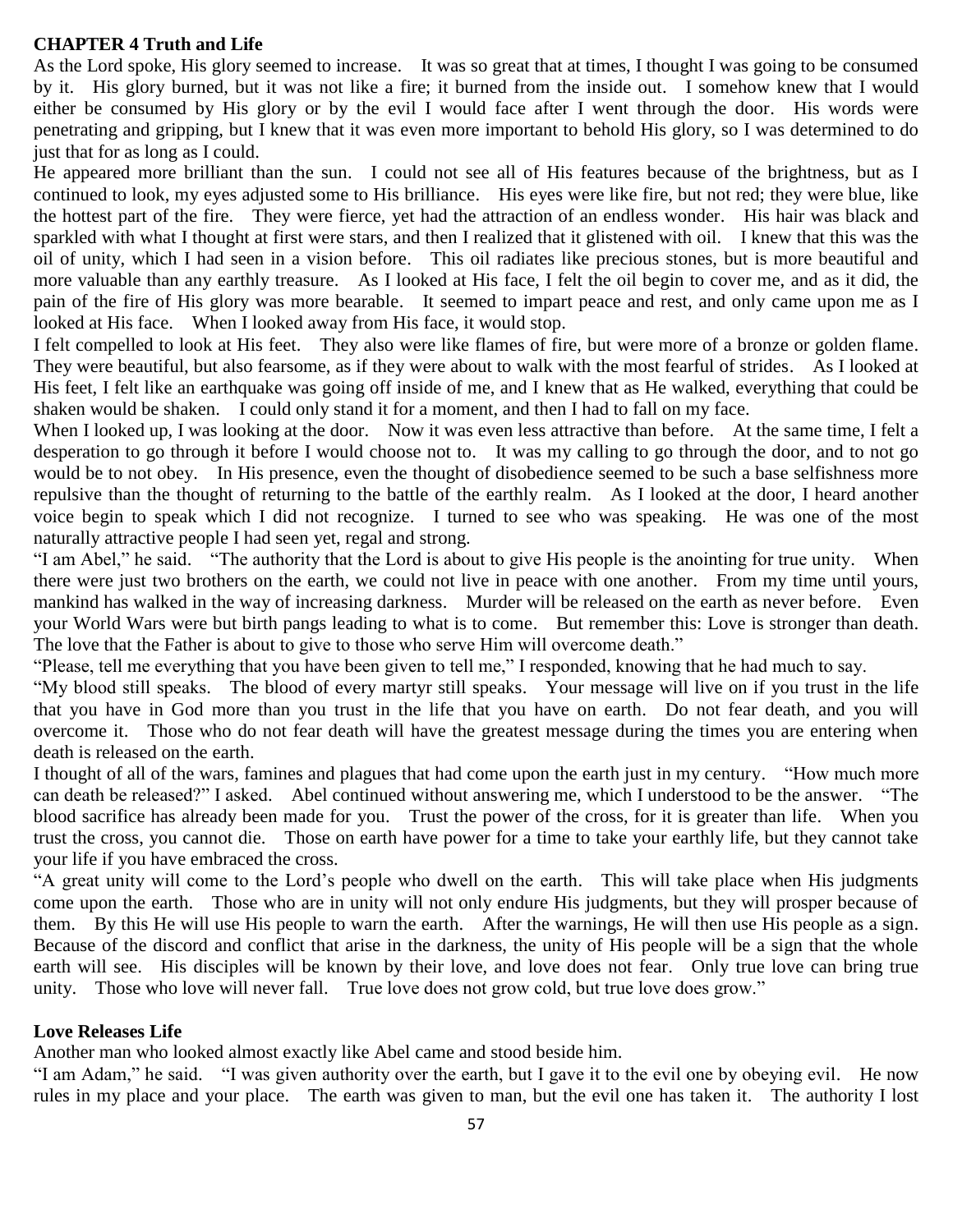was restored by the cross. Jesus Christ is 'the last Adam,' and He will soon take His authority and rule. He will rule through mankind because He gave the earth to mankind. Those who live in your times will prepare the earth for Him to rule."

"Please tell me more," I asked, a little surprised to see Adam, but wanting to hear everything he had to say. "How do we prepare for Him?"

"Love," he said. "You must love one another. You must love the earth, and you must love life. My sin released the death that now flows as rivers upon the earth. Your love will release rivers of life. When evil reigns, death is stronger than life, and death prevails over life. When righteousness reigns, life prevails, and life is stronger than death. Soon the life of the Son of God will swallow up the death that was released through my disobedience. It is not just living that you must love, but life. Death is your enemy. You are called to be a messenger of life.

"When the Lord"s people begin to love, He will use them to release His judgments. His judgments are to be desired. The whole world is groaning and travailing as it waits for His judgments, and when they come, the world will learn righteousness. What He is about to do, He will do through His people, and His people will stand as Elijah in the last days. Their words will shut up the heavens or bring rain; they will prophesy earthquakes and famines, and they will come to pass; they will stop famines and earthquakes.

"When they release armies in the heavens, armies will march on the earth. When they hold back armies, there will be peace. They will decide where He shows mercy and where He shows His wrath. They will have this authority because they will love, and those who love will be one with Him. What you will see through that door is to help prepare you for what He is about to do through His people.

"I know authority. I also know the responsibility of authority. Because of the great authority that I was given, I am responsible for what has happened to the earth. Even so, the grace of God began to cover me, and God"s great redemption will soon swallow up my mistake. Peace will be taken from the earth, but you are called to help restore it. Peace prevails in heaven, and you are called to bring heaven to earth. Those who abide in His presence will know peace and will spread peace.

"The earth itself will shake and tremble. Times of trouble greater than have ever been known will begin to move across the earth like great waves of the sea. Even so, those who know Him will not be troubled. They will stand before the raging of the seas and say, "Peace, be still" and the seas will be calm. Even the least of His little ones will be like a great fortress of peace that will stand through all that is coming. His glory will be revealed to His people first and then through them. Even the creation will recognize Him in His people and will obey them as it does Him.

"This is the authority that I had, and it will be given to mankind again. I used my authority to turn Paradise into a wilderness. The Lord will use His authority to turn the wilderness into Paradise again. This is the authority that He is giving to His people. I used mine wrongly and death came. When His authority is used in righteousness, it will release life. Be careful how you use authority. With authority comes responsibility. You, too, can use it wrongly, but you will not do this if you love. As all of heaven knows, "Love never fails."

"What about the earthquakes, famines and even wars that you said we would release on the earth? Won"t this be releasing death?" I asked.

"All the death that is coming upon the world is being allowed to prepare the way for life. Everything that is sown must be reaped, unless those who have sown evil call upon the cross in Spirit and truth. The army of the cross is about to be released, and it will march in the power of the cross, carrying the offer of mercy to all. Those who reject the mercy of God have rejected life."

"That is a great responsibility," I said. "How do we know when they have rejected His mercy?" "Disobedience brought death, and obedience will bring life. When I walked with God, He taught me His ways. As I walked with Him, I began to know Him. You must walk with God and learn of His ways. Your authority is His authority, and you must be one with Him in order to use it. The weapons of His army are not carnal—they are spiritual and much more powerful than any earthly weapons. Your most powerful weapons are truth and love. Even the final judgment of destruction is God's love extended in mercy.

"When truth spoken in love is rejected, death has been chosen over life. You will understand this as you walk with Him. You will come to understand the Spirit that He has given to you to bring life and not death. There is a time to give men over to reap what they have sown, but you must do all things in obedience. Jesus came to give life. He does not desire for any to perish, and this must be your desire also. For this reason, you must even love your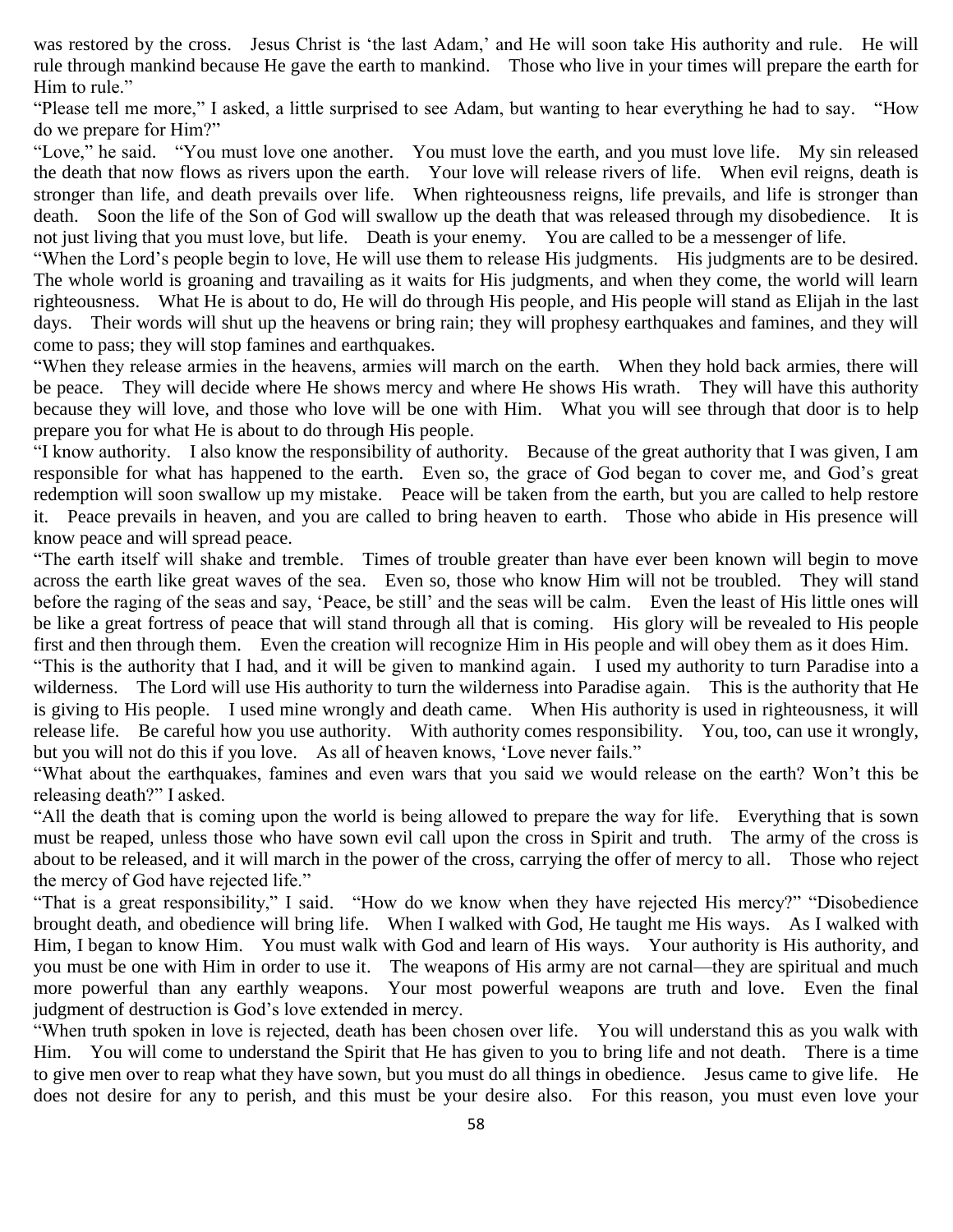enemies if you are to be trusted with the authority that He wants to give to His people.

"The time is at hand for the fulfillment of what has been written. His people have prayed for more time, and He gave it to them. However, few have used it wisely. You have a little more time, but soon the time can no longer be delayed. The time is near when time itself will seem to speed up. As it is written, when He comes, He will come quickly. However, you are not to fear the times. If you fear Him, you do not need to fear anything that is coming upon the earth.

"All that is about to happen is coming so that His wisdom can again prevail on earth just as it does in heaven. All of the evil that was sown in mankind is about to be reaped. Even so, the good that He has sown will also be reaped. Goodness is stronger than evil. Love is stronger than death. He walked the earth to destroy the works of the devil, and He will finish what He has begun."

## **Power and Love**

As Adam talked, I was captured by his grace and dignity. I began to wonder if he had possibly lived his whole life after the fall without sinning again because he seemed to be so pure. Knowing my thoughts, he changed the subject briefly to answer them.

"I lived long on the earth because sin did not have a deep root in me. Even though I had sinned, I was created to walk with God, and my desire was still for Him. I did not know the depths of sin that the following generations knew. As sin grew, life was shortened, but in every generation, those who walk with God touch the life that is in God. Because Moses walked so closely with God, he would have lived on had the Lord not taken him. Enoch walked with Him so closely that the Lord had to take him as well. That is why Jesus said, 'I am the resurrection and the life; he who believes in Me shall live even if he dies, and everyone who lives and believes in Me shall never die."

"What you are seeing in me is not just the lack of sin, but the presence of life that I had on the earth. What we were on earth will remain a part of who we are forever. I can look at all of the others here who are a part of the great cloud of witnesses and know much about their life on earth."

"So you are a part of the great cloud of witnesses."

"Yes. My story is a part of the eternal gospel. My wife and I were the first to taste sin, and the first to see our children reap the consequences of disobedience. We have beheld the death spread through each generation, but we have also beheld the cross and seen the victory over sin.

"Satan has boasted since the cross that Jesus could redeem men but could not change them. During the times of the greatest darkness and evil that are about to come, His people will stand as a testimony for all time that He not only redeemed His people from sin, but He also removed sin from them. Through them, He will remove sin from the whole earth. He will now display to the whole creation the power of His new creation. He did not come just to forgive sin, but to save mankind from sin, and He is returning for a people who are without stain from the world. This will come to pass in the most difficult of times. "I was created to love the Lord and to love the earth, as were all people. I have loathed the sight of the world"s rivers becoming sewers. Even more have I loathed the sight of what has happened to the human mind. The philosophies of the human mind now filling the streams of human thought are as loathsome as the sewage filling the rivers. But the rivers of human thought will one day be pure again, just as the rivers of the earth. By this, for all time to come, it will be proven that good is stronger than evil.

"The Lord did not go to the cross just to redeem, but also to restore. He walked the earth as a man to show mankind how to live. He will now reveal Himself through His chosen ones to show them who they were created to be. This demonstration will not just come through power, but through love. He will give you power because He is all powerful, and power is also a revelation of Him. Even so, He uses His power because of love and so must you. Even His judgments come because of love. When you send them forth, it must be because of love. Even His final judgment of the earth will be His final mercy."

I looked at Adam, Abel, Lot and Jonah as they stood together. I knew that it would take forever to understand the depths of the revelation of the great gospel of God that each of their lives represented. Adam"s disobedience made the way for Abel"s obedience, whose blood still speaks as a harbinger of salvation. Righteous Lot could not save a city, while an unrighteous Jonah could. Like the four gospels, there seemed to be no end to the understanding that could be learned from them. This, too, was my call.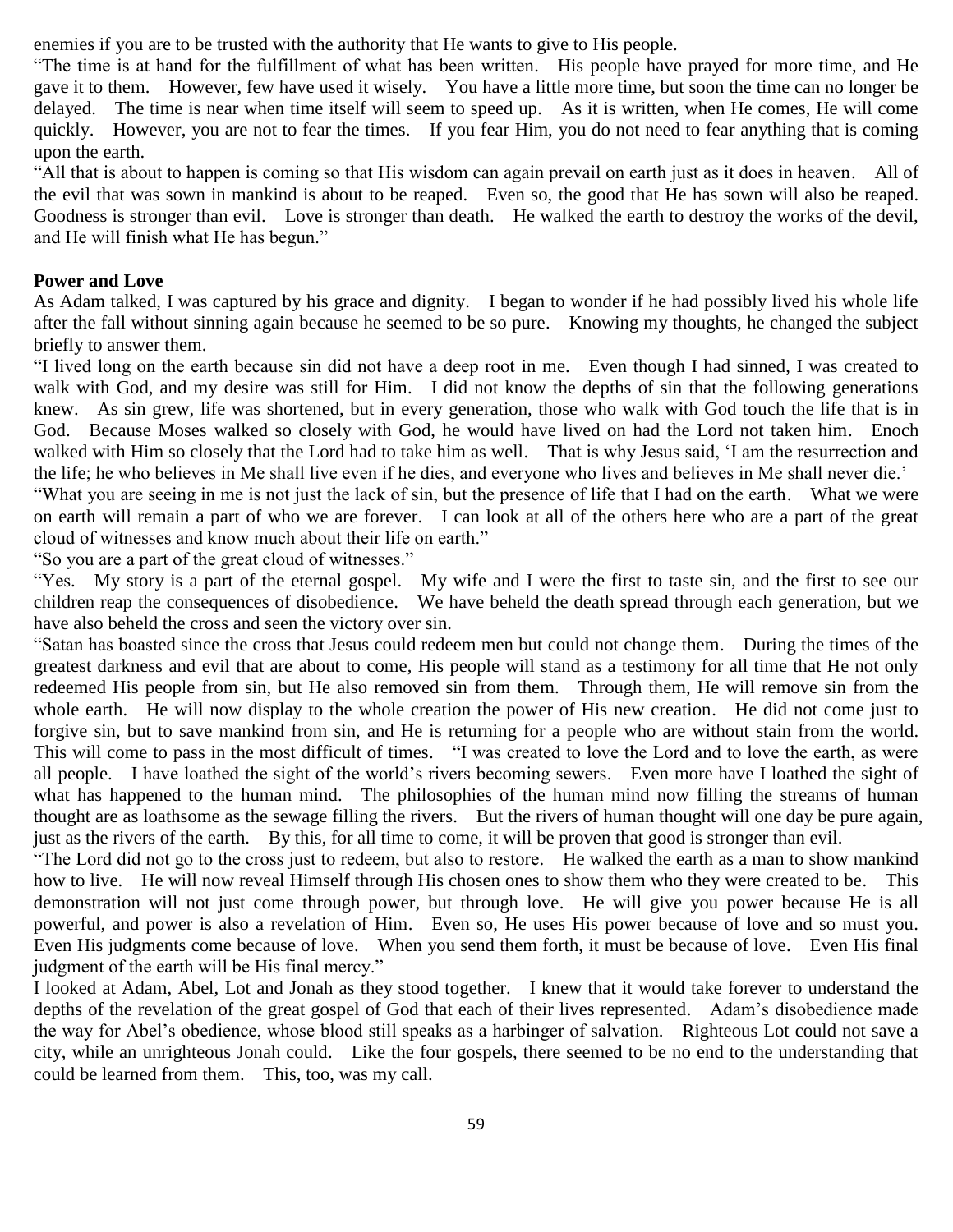## **Chapter 5 The Door**

I tried desperately to absorb every word these men had spoken to me. Never had Wisdom said so much to me at once, yet I felt that every sentence was crucial, and I did not want to forget anything. I thought about how good it would be to have His words carved in stone like Moses and to carry the words of the Lord to His people in such a way that they could be preserved untainted by me. Again knowing my thoughts, Wisdom answered them.

"That is the difference between the Old Covenant and the New. You will write My words in a book and they will inspire My people. Even so, the true power of My words can only be seen when they are written in the hearts of My people. Living epistles are more powerful than letters written on paper or stone. Because you are not writing Scripture, the words you write will have you in them. Even so, your books will be as I desire them to be because I prepared you for this task. They will not be perfect because perfection will not come to the earth until I come. For perfection, men will have to look to me. Even so, My people are the book that I am writing, and the wise can see Me in My people, and in their works.

"My Father sent Me into the world because He loves the world, and I AM sending My people into the world because I love the world. I could have judged the world after My resurrection, but the course of the world was allowed to continue so that My righteous ones could be proven and the power of what I did on the cross would be seen in mankind. I did this because of love. You are the witnesses of My love. This is My commandment to you: Love Me and love your neighbor. Only then will your witness be true. Even when I command you to speak of My judgments, it must be in love.

"The life of every person is in My book, and their lives are a book that will be read by all of creation for all eternity. The history of the world is the library of God"s Wisdom. My redemption is the demonstration of Our love, and the cross is the greatest love that the creation will ever know. Even the angels who stand before My Father so love the story of redemption that they, too, long to dwell with men. They marveled when We made man in our image. They marveled when men chose evil, even in the midst of the Paradise We had made for man. Now, because of redemption, the marred image of God is restored and is revealed even more gloriously in mankind. The glory is still in earthen vessels which makes the glory easier to see for those who have eyes to see. "This is the new creation that is greater than the first creation. Through My new creation, we are making a new Paradise that is greater than the first Paradise. Every man, woman and child that embraces My redemption is a book that I am writing which will be read forever. Through the new creation, We will also restore the former creation, and it will be a paradise again. I will restore all things, and all evil will be overcome with good.

"My church is the book that lam writing, and the whole world is about to read it. Until now, the world has wanted to read the book that the evil one has written about My church, but soon I will release My book.

"I am about to release My last-day apostles. I will have many like Paul, John, Peter and the others. To prepare them, I AM sending many like John the Baptist who will teach them devotion to Me and lay the foundation of repentance in their lives. These apostles will also be like John the Baptist. Just as the chief joy of John"s life was to hear the voice of the Bridegroom, these will have one devotion— to see My bride made ready for Me. Because of this, I will use them to build highways through the wilderness and rivers through the deserts. They will bring down the high places and raise up the lowly. When you go through that door, you will meet them.

"I am about to release My last-day prophets. They will love Me and walk with Me, even as Enoch did. They will demonstrate My power and prove to the world that I AM the One true God. Each will be a pure well from which only living waters flow. At times, their water will be hot for cleansing; at times, it will be cold for refreshing. I will also give them lightening in one hand and thunder in the other. They will soar like eagles over the earth, but they will descend upon My people like doves because they will honor My family. They will come upon cities like whirlwinds and earthquakes, but they will give light to the meek and lowly. When you go through that door, you will also meet them.

"I am about to release My last-day evangelists. I will give them a cup of joy that will never run out. They will heal the sick and cast out devils; they will love Me and love righteousness; they will carry their crosses every day, not living for themselves but for Me. Through them, the world will know that I live and that I have been given all authority and power. These are the fearless ones who will attack the gates of the enemy and raid the dark places of the earth, leading many to My salvation. These, too, are just beyond that door, and you will meet them.

"I am about to release shepherds who will have My heart for the sheep. These will feed My sheep because they love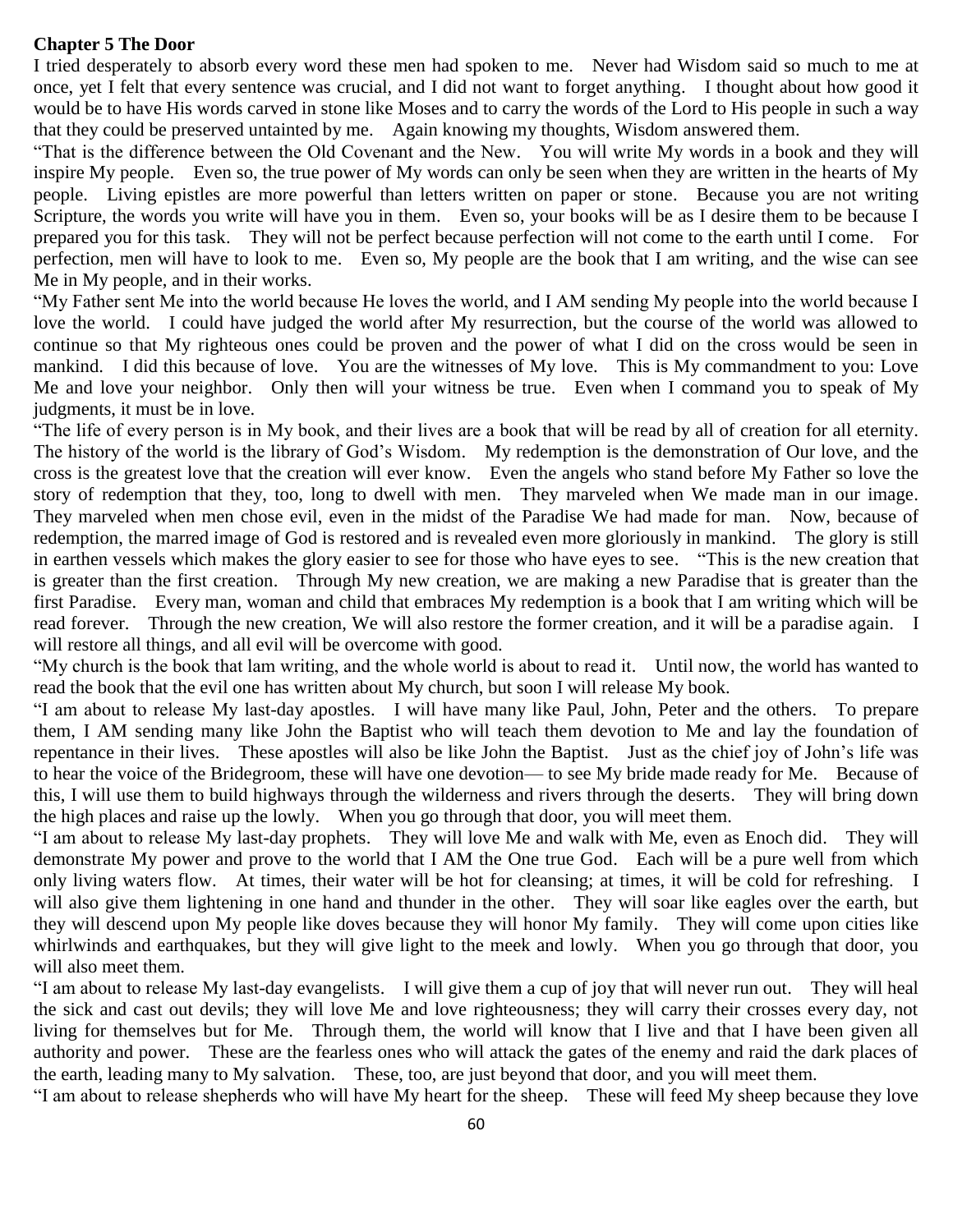Me. They will care for each of My little ones as if they were their own, and they will lay down their own lives for My sheep. This is the love that will touch men"s hearts—when My people lay down their lives for one another. Then the world will know Me. I have given these choice food to serve My household. These are the faithful ones that I will trust to watch over My own house. These, too, are beyond that door, and you will meet them. "I am about to release My last-day teachers upon the earth. They will know Me and teach My people to know Me. They will love the truth. They will not retreat before the darkness, but they will expose it and drive it back. They will unstop the wells that your fathers dug, and serve the pure waters of life. They will also carry out the treasures of Egypt and use it to build My dwelling place. You will meet these, too, just beyond that door."

As the Lord spoke, I looked at the door. Now, for the first time, I wanted to go through it. Each word that He spoke brought a rising expectation in my heart, and I badly wanted to meet these last-day ministers.

"You have known in your heart for many years that these are coming. I have brought you here to show you how to recognize them and help them on their way."

I went through the door.

## **The Prison**

Suddenly, I was standing in a large prison yard. There were huge walls such as I had never seen before. They extended for as far as I could see, hundreds of feet high and very thick. There were other fences and razor wire in front of the wall. Every few hundred feet there were guard towers along the top of the wall. I could see guards in each one, but they were too far away for me to see much about them.

It was grey, dark and dreary, which seemed to perfectly reflect the mass of people who stood in the prison yard. All over the yard, people sat in groups of their own kind. Old black men were in one group, young black men in another. Old and young white men also stayed apart, and the women were also separated. With every race, this seemed to be the same. Those with any distinguishing characteristic were separated, except for the youngest children. Between the groups, many people seemed to be milling around. As I watched, I could tell that they were trying to find their own identity by finding the group which they were the most like. However, it was obvious that these groups did not let anyone join them easily.

As I looked more closely at these people, I could see that they all had deep wounds and many scars from previous wounds. Except for the children, they all seemed to be nearly blind and could only see well enough to stay in their own group. Even within their groups, they were constantly trying to see the differences that others might have. When they found even a small difference, they would attack the one who was different. They all seemed hungry, thirsty and sick.

I approached an older man and asked him why they were all in prison. He looked at me in astonishment, declaring emphatically that they were not in prison, and why would I ask such a stupid thing. I pointed at the fences and the guards, and he replied, "What fences? What guards?" He looked at me as if I had insulted him terribly, and I knew that if I asked him anything else, I would be attacked.

I asked a young woman the same question and received the same response. I then realized that they were so blind that they could not even see the fences or the guards. These people did not know that they were in prison.

# **The Guard**

I decided to ask a guard why these people were in prison. As I walked toward the fences, I could see holes in them that would be easy to climb through. When I reached the wall itself, I found it so irregularly built that it was easy for me to climb. Anyone could easily escape, but no one was trying because they did not know that they were captives.

When I got to the top of the wall, I could see for a great distance and saw the sun shining beyond the walls. It did not shine in the prison yard because of the height of the wall and the clouds that hung over it. I saw fires far off in the prison yard toward the end where the children were gathered. The smoke from these fires formed a thick cloud over the yard that turned what would have been just shade from the walls into a choking, dreary haze. I wondered what was burning.

I walked along the top of the wall until I reached the guard post. I was surprised to find the guard dressed in a fine suit with a collar indicating that he was some kind of minister or priest. He was not shocked to see me, and I think he assumed that I was another guard.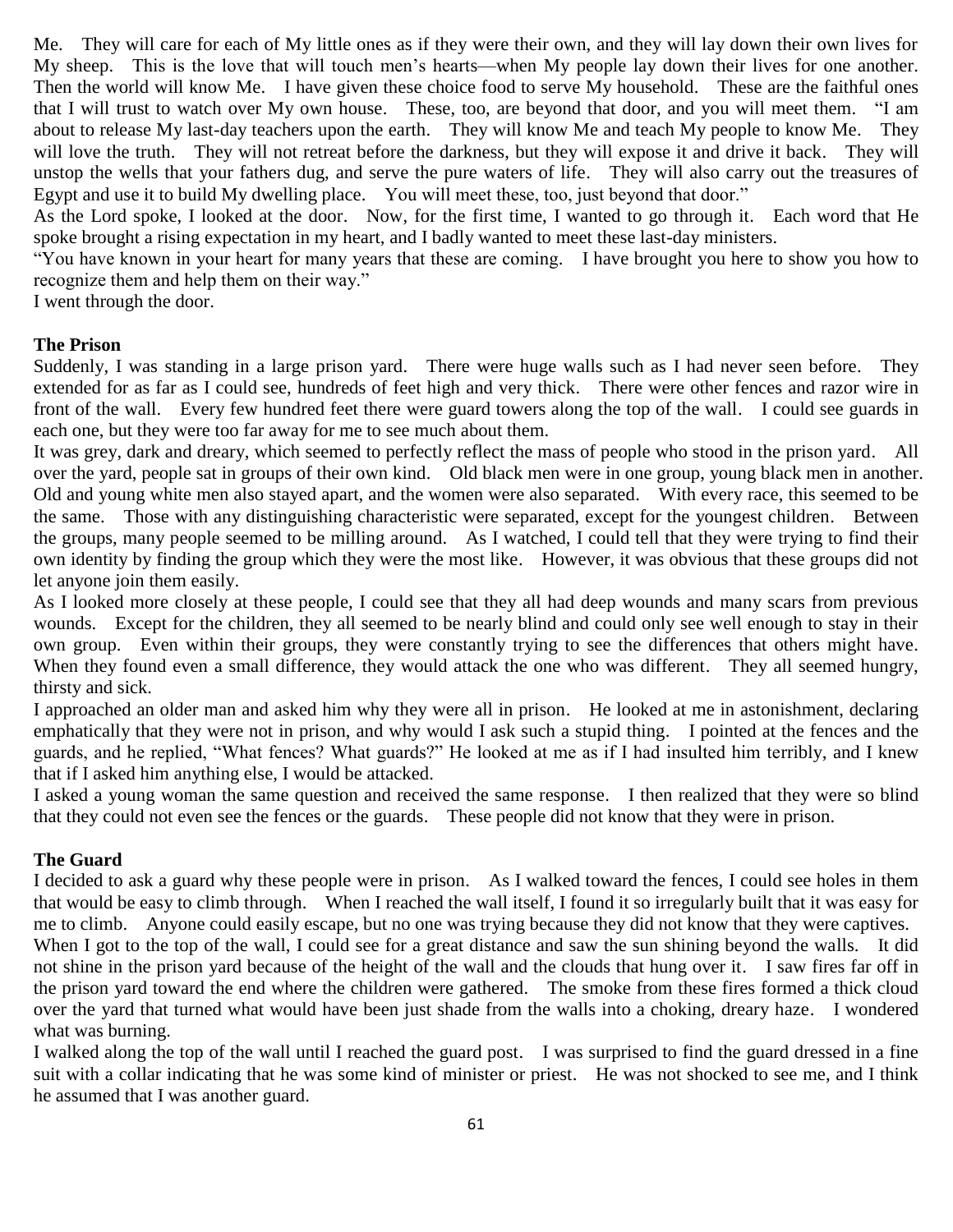"Sir, why are these people in prison?" I asked.

That question shocked him, and I watched fear and suspicion come over him like a blanket.

"What prison?" he replied. "What are you talking about?" "I am talking about those people in this prison yard," I said, feeling a strange boldness. "You"re obviously a prison guard because you"re in a guard house, but why are you dressed like that?" I continued.

"I am not a prison guard! I am a minister of the gospel. I am not their guard—I am their spiritual leader. This is not a guard house— it is the Lord's house! Son, if you think your questions are funny, I am not laughing!" He grabbed his gun and seemed ready to shoot at me.

"Please excuse me for disturbing you," I replied, sensing that he would definitely use his gun.

As I walked away, I expected to hear shots at any moment. The man was so insecure I knew he would shoot before thinking if he felt threatened. I could also tell that he was sincere. He really did not know that he was a guard. The School Teacher

I walked along the wall until I felt I was a safe distance away and turned to look back at the minister. He was pacing back and forth in his guardhouse, greatly agitated. I wondered why my questions disturbed him so much. It was obvious that my questions did not open him to seeing anything differently, but rather made him even more insecure and more deadly.

As I walked, I felt a desperation to find out what was going on and I thought about how I could rephrase my questions so as not to offend the next guard I tried to talk to. As I approached the next guard house, I was again surprised by the appearance of the guard. It was not another minister, but a young lady who was about years old.

"Miss, may I ask you some questions?" I inquired.

"Certainly. What can I help you with?" she said with a condescending air. "Are you the parent of one of these children?"

"No," I responded. "I am a writer," which I somehow knew was the answer I should give her. As I expected, this got her attention.

Not wanting to make the same mistake I had made with the minister by calling what he was standing in a "guard house," I asked the young lady why she was standing in "that place." Her response was immediate, and she seemed surprised that I did not know.

"I'm a school teacher, so don't you think it quite natural that I should be in my school?"

"So this is your school," I replied, indicating the guard house.

"Yes. I've been here for three years now. I may be here the rest of my life. I love what I'm doing so much." This last remark was so mechanical that I knew I would discover something if I pressed her.

"What do you teach? It must be interesting for you to consider spending the rest of your life doing it." "I teach general science and social studies. It is my job to shape the philosophy and world view of these young minds. What I teach them will steer them for the rest of their lives. What do you write?" she inquired.

"Books," I responded, "I write leadership books," anticipating her next question. I also somehow knew that if I had said, "Christian leadership books," our conversation would have ended. She seemed even more interested after this answer.

"Leadership is an important subject," she stated, still with a slightly condescending air. "Changes are happening so quickly that we must have the right leadership tools to steer these changes in the right direction."

"What direction is that?" I asked.

"Toward the prosperity that can only come through peace and security," she replied, as if she were surprised that I would even ask such a question.

"I don"t mean to offend you," I replied, "but I"m interested in your views on this. What do you feel is the best way for this peace and security to be achieved?"

"Through education of course. We are together on this spaceship earth and we have to get along. Through education, we are helping deliver the masses from their caveman, tribal mentality to understand that we are all the same and that if we all do our part for Society, we will all prosper together." "That's interesting," I replied, "but we are not all the same. It is also interesting that all of the people down there are becoming even more divided and separated than ever. Do you think that it may be time to possibly modify your philosophy a bit?"

She looked at me in both amazement and agitation, but obviously not because she even considered for a moment that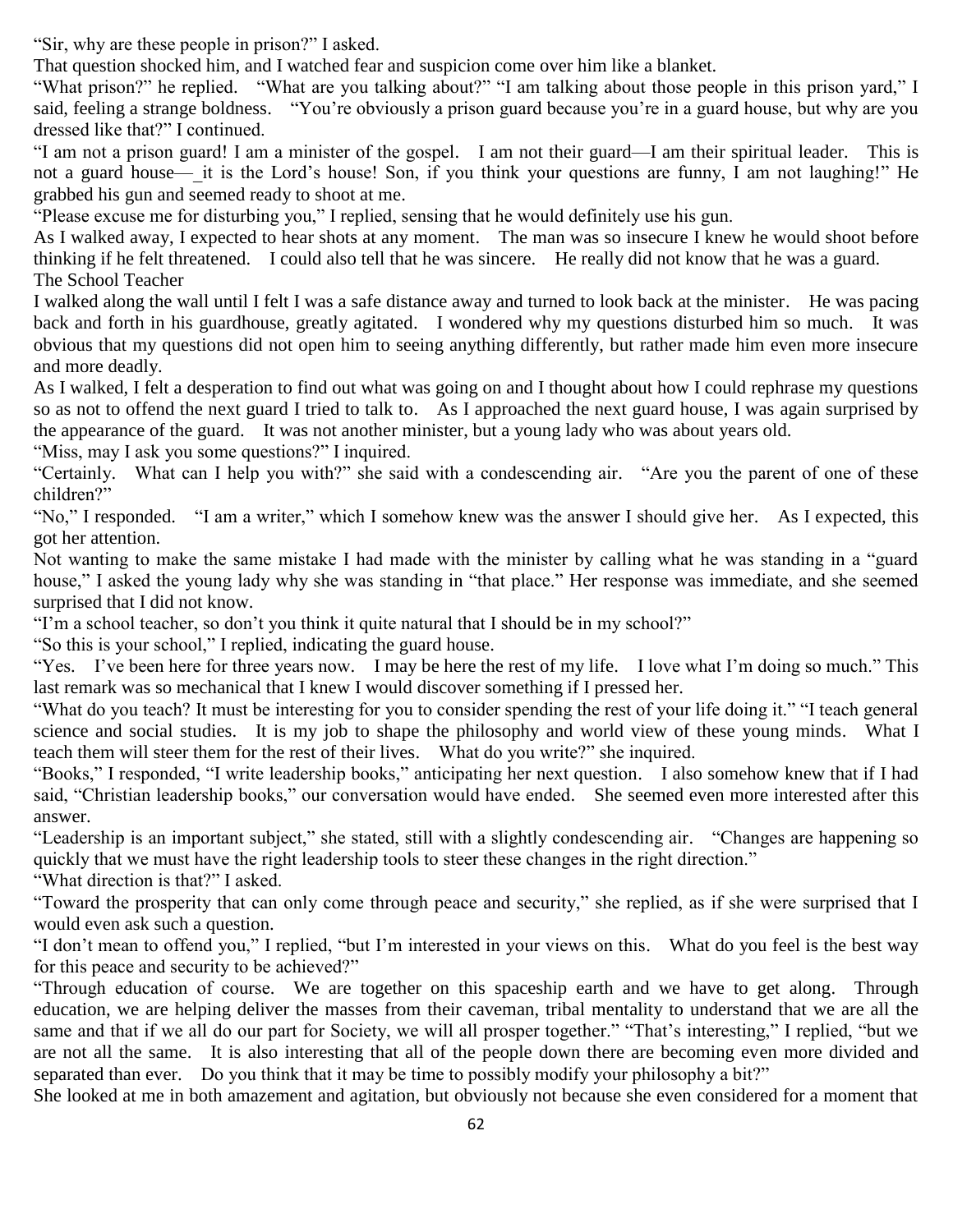what I said was true.

"Sir, are you completely blind?" she finally responded.

"No, I believe I see quite well," I answered. "I have just come from walking among the people and have never seen such division and animosity between different people groups. It seems to me that the conflict between them is worse than ever."

I could tell that my statements were like slaps in the face to this young lady. It was as if she just could not believe someone was even saying these things, much less believing that there was a chance there might be some truth to them. As I watched her, I could tell that she was so blind that she could barely see me. She was in such a high tower that there was no way that she could see the people below. She really did not know what was going on, but sincerely thought that she could see everything.

"We are changing the world," she said with obvious disdain. "We are changing people. If there are still people acting like beasts such as you described, we will change them, too. We will prevail. Mankind will prevail." "That is quite a responsibility for someone so young," I remarked.

She bristled even more at that statement, but before she could respond, two women appeared walking toward the door of the guard house along the top of the wall. One was a black woman who appeared to be in her fifties and the other was a very well-dressed white woman who was probably in her early thirties. They talked with each other as they walked, and both appeared confident and dignified. I could tell that they could see, which is obviously how they reached the top of the wall.

To my surprise, the young school teacher grabbed her gun and stepped outside of the guardhouse to meet them, obviously not wanting these women to get any closer. She greeted them with a very superficial cheerfulness and an obvious air of superiority that she seemed to want to impress on them. To my surprise, the two women became timid and overly respectful of one who was so much younger.

"We"ve come to ask about something our children are being taught that we do not understand," the black woman stated, mustering some courage.

"Oh, I"m sure that a lot is now taught that you do not understand," the teacher replied condescendingly. The women kept looking at the teacher's gun which she handled in such a way so that they would constantly be aware of it. I was standing close by, amazed by this whole scene. The teacher turned and looked at me nervously. I could tell that she was afraid I might say something to the women. As she fingered the gun, she demanded that I leave. The women looked up to see to whom she was talking, and I realized that they could not see me. Their fear had blinded them.

I called out to the women, entreating them to have courage and believe what they felt in their heart. They looked in my direction as if they could only hear noise. They were losing their ability to hear as well. Seeing this, the young teacher smiled. She then aimed her gun at me and blew a whistle. I felt as if she perceived me to be the most dangerous person alive.

I knew that I could not wait for whoever she had called with her whistle. I also realized that if I just stepped back a little, I would be safe because this young teacher was so blind. I was right. I walked away with her screaming, blowing her whistle, and finally becoming so enraged that she began to shoot at the two women.

As I stood on top of the wall between two guard posts wondering about all of this, I felt the presence of Wisdom.

"You must return to the prison yard. I will be with you. Know that you have the vision to escape any trap or weapon. Only remember that fear can blind you. As you walk in the faith that I am with you, you will always see the way to go. You must also be careful to only reveal your vision to those to whom I lead you. Vision is what the guards fear the most. I know you want to ask me a lot of questions, but they will be better answered by the experiences you will have there."

# **CHAPTER 7 The Young Apostle**

I climbed down and began to walk through the yard. As I passed by the prisoners, they seemed almost completely disinterested in me or all of the commotion on the wall. I then remembered that they could not see that far. A young black man stepped into my path and looked at me with bright, inquisitive eyes.

"Who are you?" we both said at the same time. As we stood looking at each other, he finally said, "My name is Stephen. I can see. What else do you want to know about me that you do not already know?"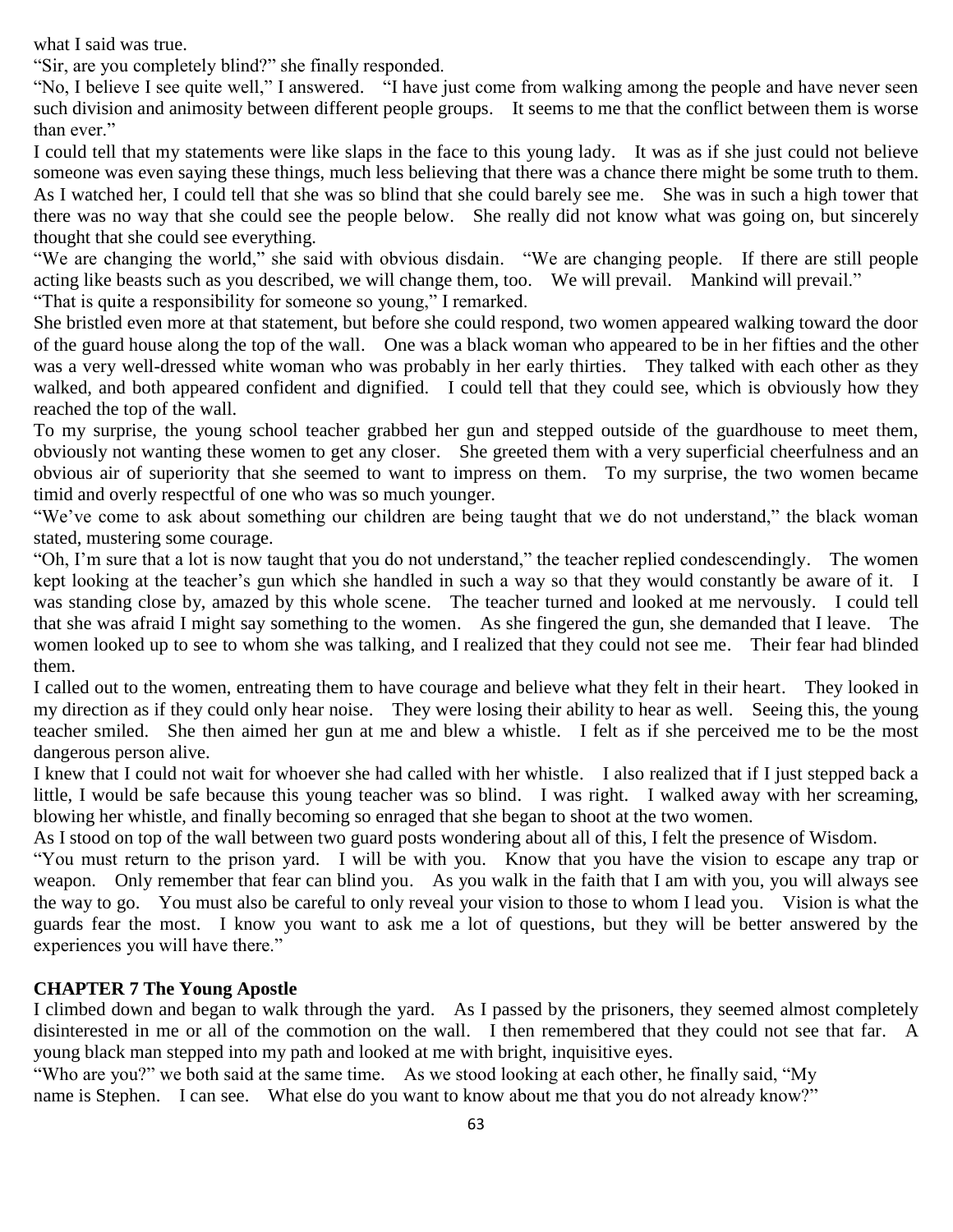"How could I know anything else about you?" I inquired.

"The one who helped me to see said that one day, others would come who were not prisoners. They would also be able to see, and they would tell us who we are and how we can escape from this prison."

I started to protest that I did not know who he was when I remembered what Wisdom had told me about those whom I would meet when I passed through the next door.

"I do know you, and I know some things about you," I acknowledged, "But I confess that this is the weirdest prison I have ever seen."

"But this is the only prison!" he protested.

"How do you know that if you have been here all of your life?" I asked.

"The one who helped me to see told me that it was the only one. He said that every soul who had ever been imprisoned was held captive here. He always told me the truth, so I believe this."

"Who is the one who helped you to see?" I asked, not only wanting to know who had helped him to see, but also interested in how this was the prison that held every soul captive.

"He never told me his real name, but just called Himself "Wisdom."

"Wisdom! What did He look like?" I questioned.

"He was a young, black athlete. He could see better than anyone and seemed to know everyone here. It is strange, though. I have met others here who said that they have also met Wisdom, but they all described Him differently. Some said that He was white and others said that He was a woman. Unless there are many "Wisdoms," He is a master of disguise."

"Can you take me to Him?" I asked.

"I would, but I have not seen Him for a long time now. I am afraid that He has left or maybe even died. I have been very discouraged since He departed. My Vision even started getting worse until I saw you. As soon as I saw you, I knew that everything He told me was true. He said that you knew Him, too, so why are you asking me so much about Him?"

"I do know Him! And be encouraged, your Friend is not dead. I will tell you His real name, too, but first I must ask you a few questions."

"I know that you can be trusted, and I know that you and others like you who are coming will want to meet everyone who can see. I can take you to some of them. I also know that you and the others are coming to help a lot of these other prisoners to see. I am surprised by one thing though."

"What is that?"

"You are white. I never thought that the ones who came to help us see and be set free would be white."

"I am sure that there are many others coming who are not white," I responded. "I can tell that you already have considerable vision, so I know you can understand what I am about to say."

# **The Value of Vision**

As I looked at Stephen to be sure he was listening, I was moved by how open and teachable he was, in striking contrast to the teacher who had been about his same age. This man will be a true teacher, I thought as I continued.

"When we get to the place of ultimate vision, we will not judge people by the color of their skin, gender or age. We will not judge others by appearances, but after the spirit."

"That sounds like what our teachers used to tell us," Stephen responded, a little surprised.

"There is a difference though," I continued. "They tried to make you think that we are all alike, but we were created different for a reason. True peace will only come when we respect the distinctions we have. When we really know who we are, we will never be threatened by those who are different. When we are free, we are free to show those who are different from us honor and respect, always seeking to learn from one another, just as you are now doing with me."

"I understand," Stephen replied. "I hope I didn"t offend you by saying that I was surprised that you were white."

"No, I was not offended. I understand. I am encouraged that you were able to recognize me in spite of the color of my skin. But remember, every time we open our hearts to learn from those who are different, our vision will increase. Your eyes are already brighter than when we first met."

"I was just thinking about how quickly my vision is being restored," Stephen remarked.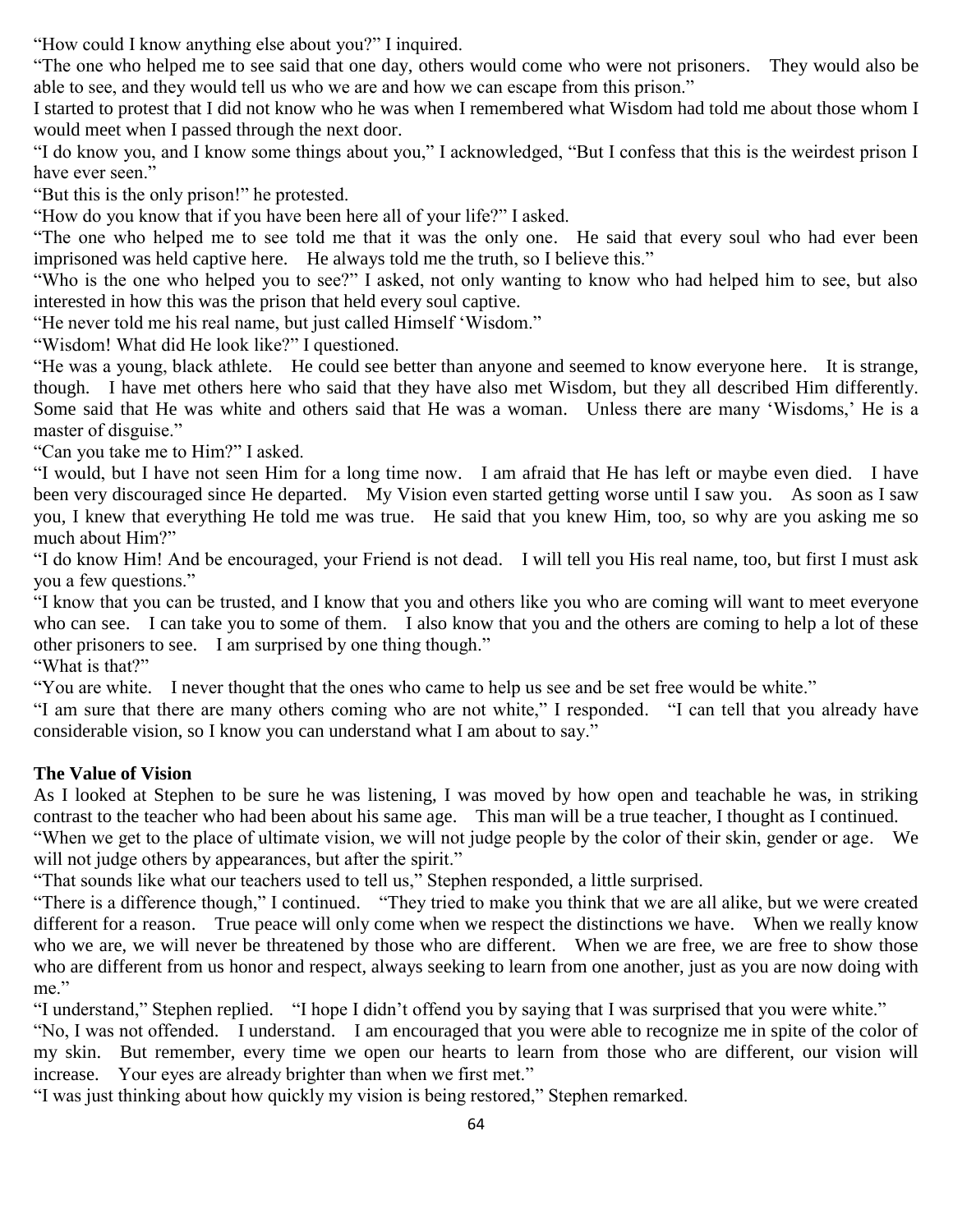"I now know why I am here." I added, "You must keep in mind that your Vision is your most valuable possession. Every day you must do that which will help to increase your vision. Stay away from the people and things that make you lose your vision."

"Yes, like getting discouraged."

"Exactly! Discouragement is usually the beginning of the loss of vision," I said. "To accomplish our purposes, we must resist discouragement in any form. Discouragement blinds."

"When I began to see, I started to feel that I had a purpose, maybe even an important one," Stephen continued. "Can you help me to know what my purpose is?"

"Yes, I think I can. To know our purpose is one of the greatest ways that our vision grows. It is also one of our greatest defenses against things like discouragement which destroys vision. I think my main purpose here is to help you and the others whose vision is being restored to know their purpose. But first we need to talk about something even more important."

## **Buried Treasure**

When Stephen spoke, I could hear the voice of Wisdom, so I knew that this young man had been taught by the Lord. I also knew that he did not know the Lord"s name and would have difficulty believing that Wisdom"s name was Jesus. I knew that I would need wisdom just to share the name of Wisdom. I thought about the apostles, prophets, evangelists, pastors and teachers that Wisdom said I would meet when I went through the door. I never dreamed that I would meet them in a place like this. As I looked out over the great mass of people, I felt His presence. He was with me and even in the gloom of this terrible prison, excitement was welling up in me. This is what I have been prepared for, I thought.

"Stephen, what do you see when you look at this great mass of people?" I asked.

"I see confusion, despair, bitterness, hatred. I see darkness," he replied.

"That is certainly true, but look again with the eyes of your heart. Use your vision," I responded.

He looked for a long time and then said with some hesitation, "I now see a great field with buried treasure in it. The treasure is everywhere and in almost every form."

"That is right," I responded. "This is also a revelation of your purpose. You are a treasure hunter. Some of the greatest souls who ever lived are trapped here, and you will help find them and set them free."

"But how will I find them, and how will I set them free when I am not even free?"

"You already know how to find them, but it is true that you will not be able to set them free until you are free. That is your next lesson. You must also remember that you will always know your purpose in a situation by seeing with the eyes of your heart. What you see from your innermost being will always reveal your purpose."

"Is that how you knew I am to be a treasure hunter?"

"Yes. But you must be free before you can become who you were created to be. Why haven"t you escaped through those holes in the fence?" I asked.

"When I first began to see, I saw the fences and the wall. I also saw the holes in the fences and have gone through them. When I got to the wall, I tried several times to climb it, but fear would overcome me because I am afraid of heights. I also thought that if I got over the wall, I would be shot."

"Those guards cannot see nearly as well as you think," I replied. "They are almost as blind as the people here."

This seemed to really surprise Stephen, but I could also tell that it opened his eyes even more.

"Can you see the top of the wall?" I asked.

"Yes, I can see it from here."

"I want you to remember this," I continued. "I have now been in many places. Call them different worlds, or realms, if you will. There is one important principle that I have found to be true in every place, and you must remember it for the rest of your life."

"What is it?"

"You can always go as far as you can see. If you can see the top of the wall, you can get there. When you get to the top of the wall, you will be able to see farther than you have ever seen before. You must keep going for as far as you can see. Never stop as long as you can still see farther."

"I understand," he replied immediately. "But I"m still afraid to climb that wall. It"s so high! Is it safe?"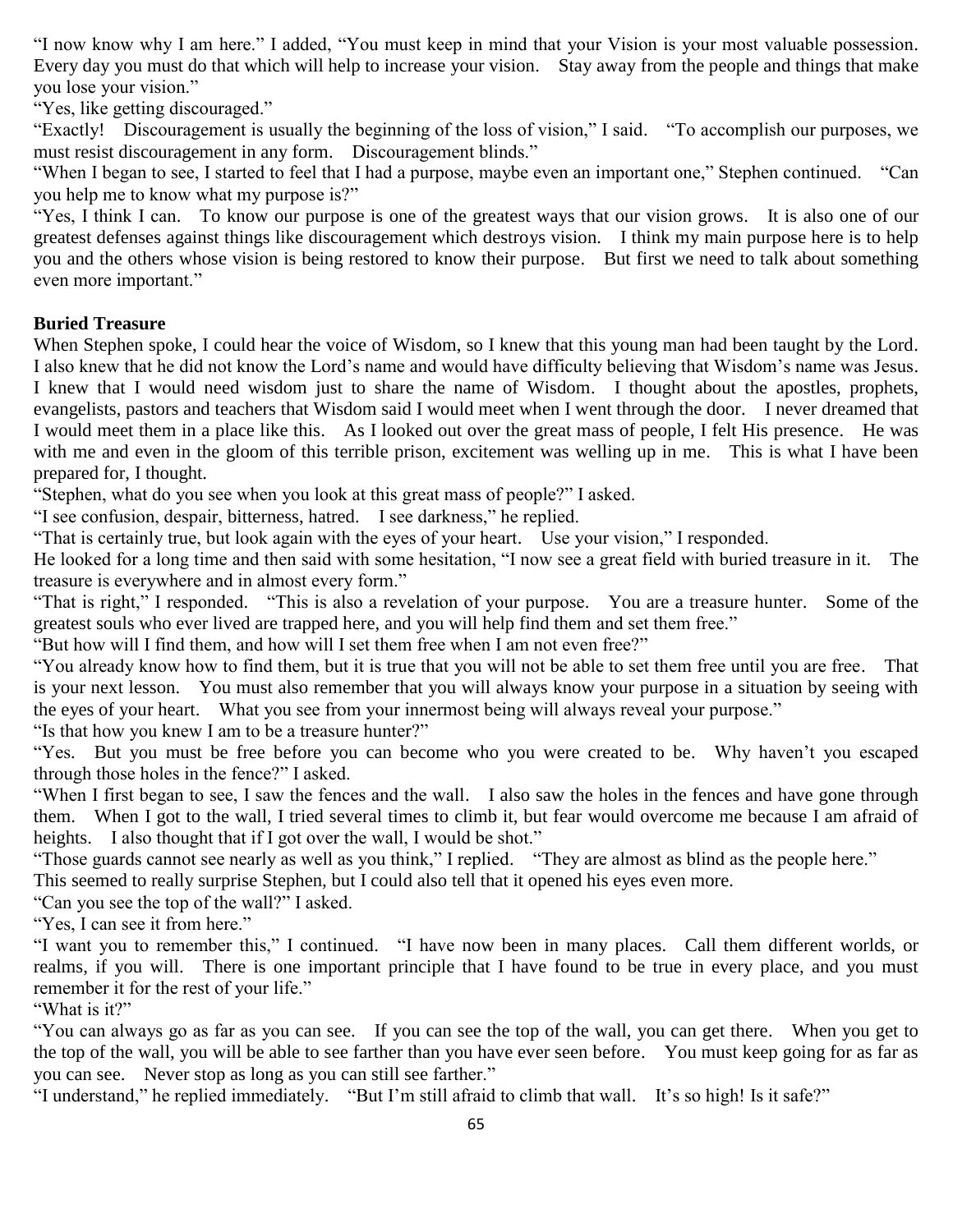"I will not lie to you and tell you it is safe, but I know that it is much more dangerous not to climb it. If you do not use your vision by walking in what you see, you will lose it. Then you will perish here."

"How will I seek out the treasure that is here if I leave?"

"That is a good question, but it is also one which keeps many from fulfilling their purpose. I can only tell you now that you have a great journey you must complete first. At the end of your journey, you will find a door leading you back to this prison, just as I found. When you return, your vision will be so great that they will never be able to trap you here again. Your vision will also be great enough to see the treasure that is here."

## **CHAPTER 8 The Light**

Stephen turned and looked again at the wall. "I still feel great fear," he lamented. "I don"t know if I can do it."

"You have vision, but you lack faith. Vision and faith must work together," I said. "There is a reason why your faith is weak."

"Please tell me what it is! Is there something that will help my faith to grow as my vision increases?"

"Yes. Faith comes from knowing who Wisdom really is. You must know His true name. Just knowing His name will give you enough faith to get you over that wall to freedom. The better you get to know His name, the greater the obstacles and barriers you will be able to overcome on your journey. One day you will know His name well enough to move any mountain."

"What is His name?" Stephen almost begged.

"His name is Jesus."

Stephen looked at the ground, and then up in the air as disbelief seemed to come over him. I watched as the struggle went on between his heart and his mind. Finally he looked at me again, and to my great relief, he still had hope in his eyes. I knew that he had listened to his heart.

"I suspected it," he said. "In fact, the whole time you were talking, I somehow knew that you were going to say that. I also know that you are telling me the truth. But I have some questions. Can I ask them?" "Of course."

"I have known many people who use the name of Jesus, but they are not free. In fact, they are some of the most bound people that I know here. Why?"

"That is a good question, and I can only tell you what I have learned on my own journey. I think that every case is different, but there are many who know His name, but do not know Him. Instead of drawing closer to Him and being changed by seeing Him as He is, they try to make Him into their image. Knowing the name of Jesus is much more than just knowing how to spell it or say it. It is knowing who He really is. This is where true faith comes from."

I could still see doubt in Stephen"s eyes, but it was the good kind of doubt—the kind that wants to believe rather than the kind that wants to disbelieve. I continued.

"There are others who really love Jesus and start to sincerely get to know Him, but they also remain prisoners. These are the ones who let the wounds or mistakes suffered on the journey turn them back. These have tasted freedom, but they returned to prison because of disappointments or failures. You can easily recognize them because they are always talking about the past instead of the future. If they were still walking by their vision, they would not always be looking backward."

"I have met many of those," Stephen remarked.

"You need to understand something if you are ever going to have this question answered. If you are to fulfill your destiny, you cannot be overly discouraged or encouraged by others who use the name of Jesus. We are not called to place our faith in His people, but in Him. Even the greatest souls will disappoint us at times because they are still human.

"Many who are like those I just described can also become great souls. Vision and faith can be restored, even in those who have become the most discouraged and disappointed. As a treasure hunter, this is your job. We cannot discard any human being—they are all treasures to Him. However, to really know Him and walk in true faith, you must not judge Him by His people, either the best or the worst," I shared. "I always thought of Jesus as the white man"s God. He never seemed to do much for our people."

"He is not a white man"s God—He was not even white Himself! But neither is He a black man"s God. He created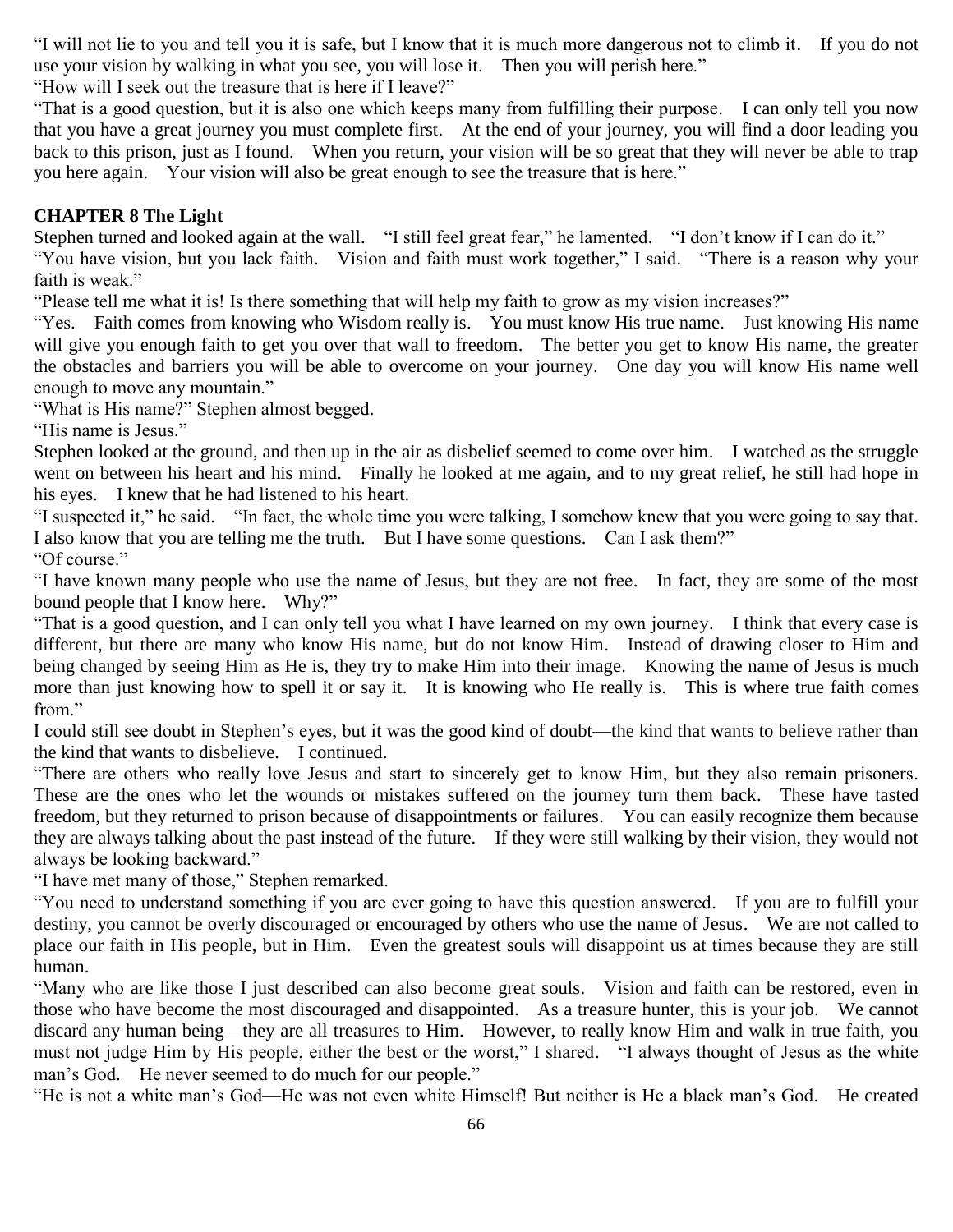all and He is the Lord of all. When you start to see Him as the God of any one group, you have greatly reduced who He is, and you have greatly reduced your own vision."

## **Faith and Obedience**

I watched silently as Stephen wrestled with many other things in his heart. I continued to feel the presence of Wisdom, and I knew that He could explain all things much better than I could. Finally Stephen looked up at me, with the light shining brighter than ever in his eyes.

"I know that all of the questions that I have been wrestling with really do not have anything to do with who Jesus really is, but who people have said He is. I know what you are saying is true. I know that Jesus is the One who gave me vision and that He is Wisdom; I must find out for myself who He really is; I must seek Him; I must serve Him. I also know that He has sent you here to help me get started. What do

"Wisdom is here now," I began. "You heard Him when I spoke, just as I heard Him speaking through you. You already know His voice. He is your Teacher. He will speak to you through many different people, sometimes even through those who do not know Him. Be quick to hear and obey what He says. Faith and obedience are the same. You do not have true faith if you do not obey, and if you have true faith you will always obey.

"You said that you will serve Him. That means that you will no longer live for yourself, but for Him. In the presence of Wisdom, you know the difference between what is right and what is wrong. When you come to know Wisdom, you will also understand what is evil. You must renounce the evil that you have done in the past, as well as that which comes to tempt you in the future.

"You cannot live as others do. You are called to be a soldier of the cross. When you embraced His name and the truth of who He is; when that great light came into your eyes; when the peace and satisfaction began to flood your soul just a few moments ago, you were born again and began a new life. Wisdom has been speaking to you for sometime, guiding you and teaching you, but now He lives in you. He will never leave you again. But He is not your servant, you are His."

"I do feel Him!" Stephen acknowledged. "But how I would love to see Him again!"

"You can see Him with the eyes of your heart at any time. This is also your call—to see Him more clearly and to follow Him more closely. That is what the journey is for. On your journey, you will learn about His name, and the power of the cross. When you have been trained, you will return here in that power, and you will help to set many of these captives free."

"Will you still be here?"

"I do not know. Sometimes I will have work to do here, and sometimes I will have work to do helping others on their journeys. I might meet you again out there where you are going. I am also still on my own journey. This is part of it. On your journey, there will be many doors that you must go through. You never know where they will lead. Some may bring you back here. Some doors may take you into the wilderness which all must travel through. Some lead to glorious heavenly experiences, and it is tempting to always look for those doors, but they are not always the ones we need to help us fulfill our destiny. Do not choose doors by their appearance, but always ask Wisdom to help you."

Stephen turned his gaze upon the wall. I watched a smile appear.

"I can climb that wall now," he said. "I even look forward to the challenge. I must admit that I still feel the fear, but it does not matter. I know that I can climb it, and I cannot wait to see what is behind it. I know that I am free. I am no longer a prisoner!" I walked with Stephen to the first fence. He was surprised to discover that there were not only holes in it, but that wherever he touched them, the fences would fall apart in his hand, making other holes. "What are these fences made of?" he asked.

"De I explained. "Every time someone escapes through them, a hole is made for others to go through. You can go through the holes that are already here or make one yourself."

Stephen chose a place that was thick with barbed wire, stretched out his arms and walked straight into it, opening a large hole as he went. I knew that he would one day return here and lead many others out through the hole he was now making. Watching him was sheer joy. I felt the presence of Wisdom so strongly that I knew I would see Him if I turned around. I did, and I was right. The great joy I was experiencing could be seen on His face as well.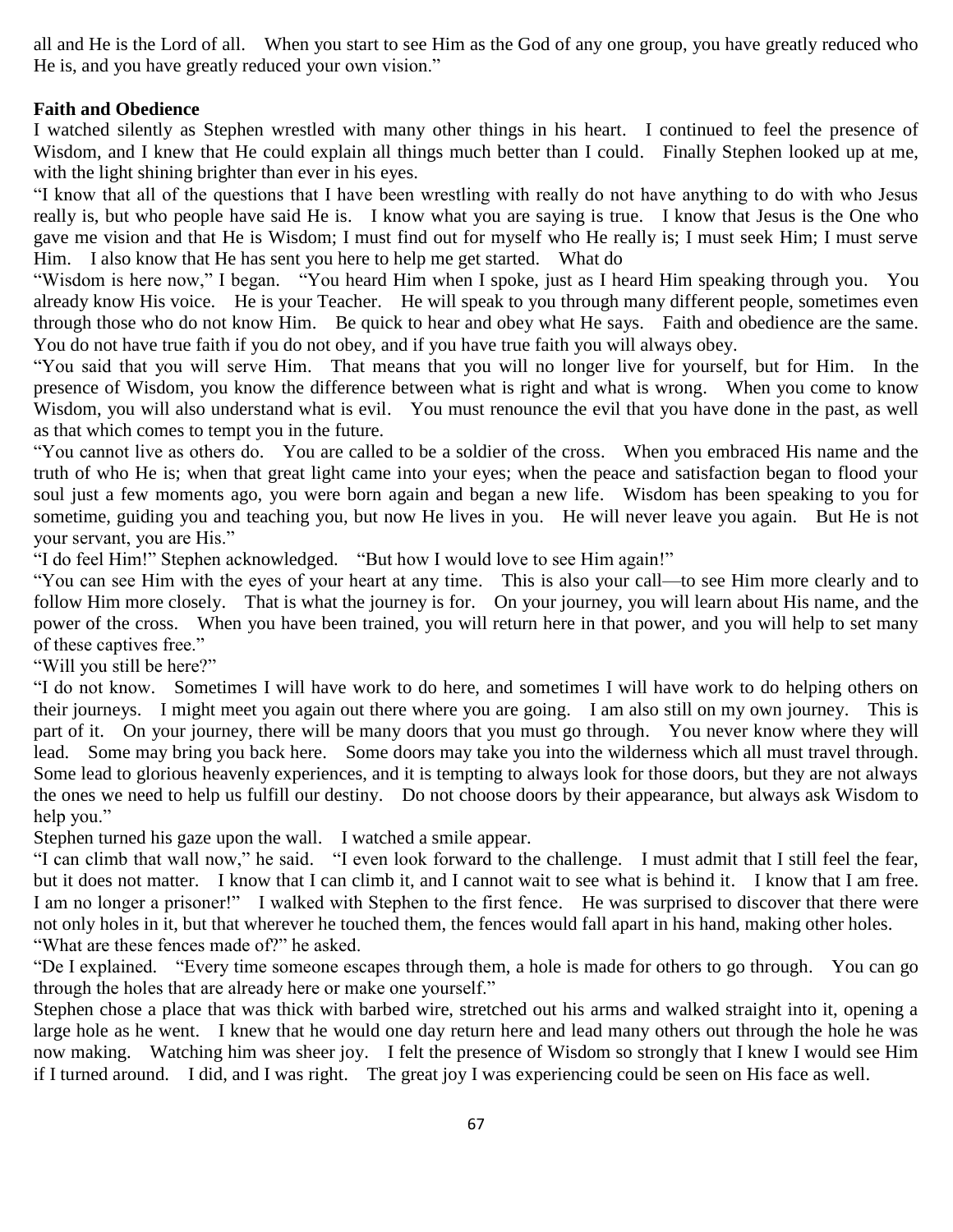## **Freedom:**

As I stood next to Wisdom watching Stephen walk through the fences, he called out, "What is the wall made of?" "Fear."

I watched Stephen stop and look at the wall. It was huge. Many never got past the fences, and I knew that this was a crucial test for Stephen.

Without looking back, he called out again, "Will you help me climb it?"

"I can"t help you," I responded. "If I try to help you, it will only take you twice as long and be even harder. To conquer your fears, you must face them alone."

"The more I look up at it the worse it seems," I heard Stephen say to himself.

"Stephen, you have made your first mistake."

"What did I do?" he cried out dejectedly, already full of fear.

"You stopped."

"What do I do now? I feel like my feet are too heavy to move."

"Look at the hole you made in the fences," I said. "Now look at the top of that wall, and start walking. When you get to the wall, keep going. Do not stop to rest. There is no rest to be found by hanging on the side of that wall, so just keep climbing until you get to the top."

To my great relief, he started moving forward again. He was going much slower, but he was moving. When he got to the wall, he began to climb, slowly but steadily. When I knew that he was going to make it, I went to the wall and quickly climbed it so that I could meet him on the other side.

I knew Stephen would be thirsty, so I waited for him by a stream. When he got there, he was a little surprised to see me, but very glad. I was just as surprised to see the change in him. Not only were his eyes shining more brightly and clearly than ever, but he walked with a confidence and nobility that was stunning. I had seen him as a soldier of the cross, but I had not seen him as the great prince who he obviously was called to be.

"Tell me about it," I said.

"It was so hard to start walking again and then to keep walking, I knew that if I ever stopped, it might be too hard to ever start again. I thought about the ones you told me of, the ones who knew the name of the Lord, but had never climbed that wall to walk in faith in His name. I knew that I could become one of them. I decided that even if I fell, even if I died, I would rather die than stay in that prison. I would rather die than not see what is on this side and not make the journey that I am called to make. It was hard, even harder than I thought, but it is already worth it."

"Here, drink from this stream. You will find all of the water and food that you need on the journey. It will always be there when you really need it. Let the hunger and thirst keep you moving. When you find the refreshments, rest for as long as they last, and then keep going."

He drank quickly and then stood up, anxious to move on.

"I will not see you again for a time, so there are a few things that I must tell you now that will help you on the iourney."

Stephen looked at me with a focus and brightness that was marvelous. Those who have known the greatest bondage will love liberty the most, I thought. I directed him to look at the highest mountain that we could see.

"You must now climb that mountain. When you get to the top, look for as far as you can see. Mark well what you see, and look for the path that will lead you to where you are going. Make a map of the way in your mind. That is where you are called to go." "I understand," he replied. "But can it be seen from one of these lower mountains? I"m no longer afraid of climbing, but I am anxious to get on with the journey."

"You can see places from these lower mountains and get to those places much faster. You could choose to do that. It will take longer and be much harder to climb that high mountain, but from there you will be able to see much farther and see something much greater. The journey from the high mountain will also be more difficult and take longer. You are free, and you can choose either journey."

"You always take the highest mountain, don"t you?" Stephen asked.

"I know now that it is always the best, but I cannot say that I have always chosen the highest mountain. I have often chosen the easiest, quickest way, and I was always sorry when I did. I now believe that it is wisdom to always choose the highest mountain to climb. I know that the greatest treasure is always at the end of the longest, most difficult journey. I think that you, too, are that kind of treasure hunter. You have overcome great fear. Now is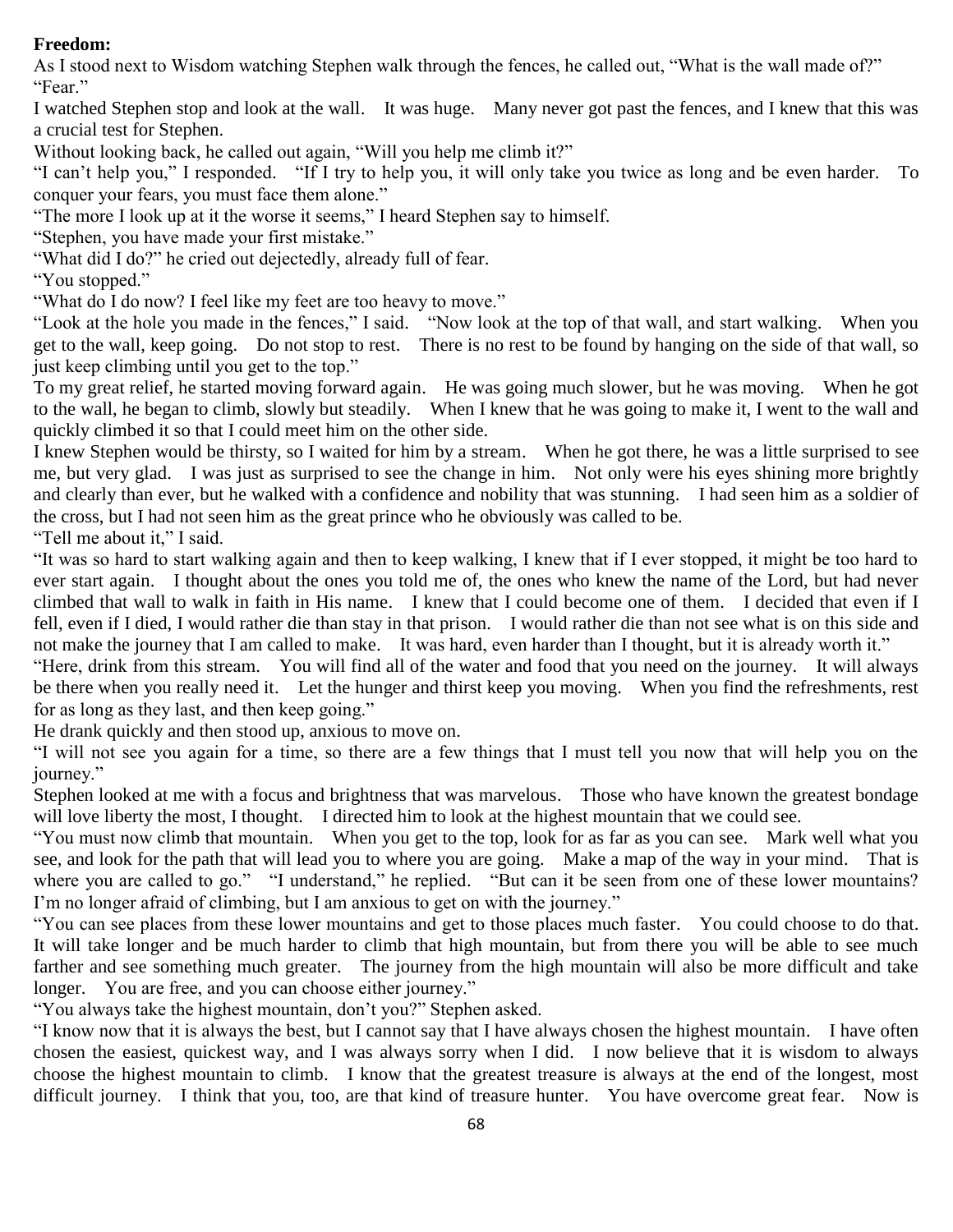the time to walk in great faith."

"I know that what you are saying is true, and I know in my heart that I must climb the highest mountain now or I will always choose that which is less than I could have had. I am just so anxious to get going and arrive at my destination." "Faith and patience go together," I responded. "Impatience is really a lack of faith. Impatience will never lead you to the highest purposes of God. Good can be the greatest enemy of best. Now is the time to establish a pattern in your life of always choosing the highest and best. This is the way to remain close to Wisdom." "What else are you supposed to tell me before I go?" Stephen asked, sitting on a rock, wisely choosing to be patient and receive all that he needed to know before he left. I thought that he might already know Wisdom better than I knew Him.

# **A Warning**

"There is another wisdom that is not the wisdom of God, and there is another one who calls himself "Wisdom." He is not Wisdom; he is our enemy. He can be difficult to recognize because he tries to appear as Wisdom, and he is very good at it. He comes as an angel of light, and he usually brings truth. He will have a form of truth, and he has wisdom, but it has taken me a long time to be able to distinguish them from the Truth and the Wisdom. I have learned that I can still be fooled by him if for one moment I start to think that I can't. Wisdom has told me that we can never outsmart the enemy—our defense is to learn to first recognize, and then resist him."

Stephen's eyes were wide as that "knowing" look came over him. "I know who you are talking about!" he interjected.

"I met a lot of people in the prison who followed that one. They were always talking about a higher wisdom, a higher knowledge. They always seemed like noble, fair people, but they felt foul. Whenever I told them about Wisdom, they said that they knew 'Wisdom,' too, and that he was their 'inner guide.' However, when I listened to them, I did not feel I was being led to freedom like they said, but rather to an even stronger bondage in that prison. I just felt darkness around them, not like the light I felt when I talked with Wisdom. I knew they were not the same."

"The true Wisdom is Jesus. You know that now. True wisdom is to seek Him. Any wisdom that does not lead you to Jesus is a false wisdom. Jesus will always set you free. The false "Wisdom" will always lead you to bondage. However, true freedom often looks like bondage at first, and bondage usually looks like freedom at first." "It"s not going to be easy is it?" Stephen lamented.

"No. It is not going to be easy, and it is not supposed to be. Suspicion is not the same as true discernment, but if you are going to suspect anything, suspect what seems easy. I have not yet found "easy" through any door or on any path that has been right. Taking the easy way may be the surest way to be misled. You have been called as a soldier, and you are going to have to fight. Right now the whole world is in the power of the false 'Wisdom,' and you will have to overcome the world to fulfill your destiny."

"Already I have had to do things that were harder than anything I have ever done before," Stephen reflected. "But you are right—it is hard, but it is worth it. I have never known such joy, such satisfaction, such hope. Freedom is hard. It is hard to have to choose which mountain I climb. Back there, I knew that I could have chosen to not climb that wall. I felt like the fear of making that choice was the wall inside of me. But once I had made the choice, I knew I would make it over the top. But does it ever become easier?"

"I don"t think so, but somehow "hard" gets to be more fulfilling. There can be no victory without a battle, and the greater the battle, the greater the victory. The more victories you experience, the more you start to look forward to the battles, and you rise even higher to face the bigger ones. What makes it easy is that the Lord always leads us to victory. If you stay close to Him, you will never fail. After every battle, every test, you are much closer to Him and know Him much better."

"Will I always feel that darkness when the false "Wisdom" tries to mislead me?"

"I don"t know. I do know that the darkness comes when he deceives us into self-seeking. When he deceived the first man and woman into eating from the Tree of the Knowledge of Good and Evil, the first thing they did was to look at themselves. Once the false 'Wisdom' can make us self- centered, our fall into bondage is sure. The deceiver always tries to get you to seek yourself. The call to fulfill our destiny is not for our sake, but for the Lord"s sake and for the sake of His people."

"Has anyone ever made it to their destiny without being tricked?"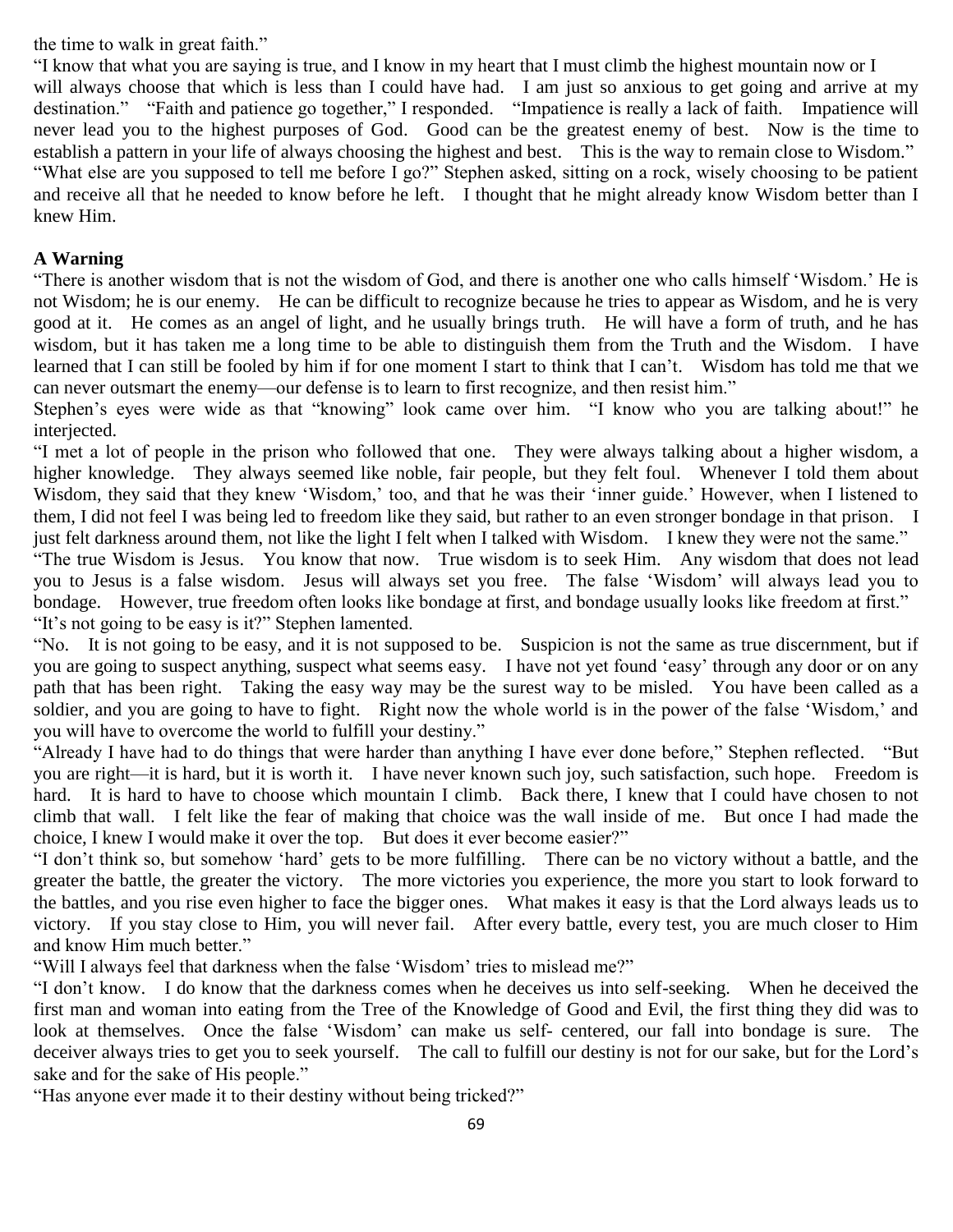"I don"t think so. Even the great Apostle Paul admitted to having been foiled by Satan. Peter was tricked a few times that were recorded in Scripture, and we do not know how many other times that were not recorded. But don"t be overly concerned about being deceived. That is actually one of his biggest traps. He sidetracks many by having them fear more in his power to deceive than to have faith in the power of the Holy Spirit to lead them into all truth. Those who have fallen into this trap not only fall into increasing bondage to fear, but they will attack anyone who walks in the freedom that comes with faith. I am quite sure that you will not make it far up that mountain before they ambush you."

"And they know the name of Jesus?" Stephen asked, a little confused. "They must have known His name to get over that wall and to have gone that far. I mean, didn"t they really know His name once?"

"I am sure they did. But stand and look throughout the valley ahead around every mountain. What do you see?" "It looks like little prisons. It looks like there are many just like the one I came out of!"

"That's why I was surprised when you told me that Wisdom had said this was the only prison, but after I was there for just a little while I understood what He meant. Look at the high walls. Look at the fences. They are all the same. If you are captured along the way, they will not bring you back here. They know you would choose death over that, but they will take you to one of the other prisons. When you get close to them, it is hard to see that they are prisons from the outside, but inside they are all the same, with people divided and imprisoned by their fears."

"I"m glad you showed them to me," Stephen offered. "I did not even see the prisons when I was looking this way from the top of the wall or when I was looking for the mountain I am to climb. And you think I will be ambushed many times by those who will try to capture me and put me in one of them? And these people will be using the name of Jesus?"

"The Lord, Himself, warns in Scripture that in the last days many will come in His name, claiming that He is indeed the Christ, and yet they will deceive many. Believe me, there are many like that, and I do not believe that most of them know they are deceivers. I can tell you a characteristic I have seen in all those whom I have met—they quit while on their journey, stopping short of their destiny. It takes faith to keep going, and they chose to follow fear rather than faith. They begin to think that fear is faith and actually see the walls of fear around their prisons as strongholds of truth. Fear will do that to your vision and you can start to see strongholds that way. Few of these people are really dishonest. They are sincere, but they are deceived by one of the most powerful deceptions of all, the fear of deception."

"Should I fight them?"

"I understand your question and have asked it many times myself. They destroy the faith of so many and do far more damage to the sojourners than all of the cults and sects combined. There will be a time when all such stumbling blocks will be removed, but for now they, too, are serving a purpose by making the way harder."

"Wisdom wants it to be harder? It is already so difficult just battling our own fears. Why does He want to make it harder by making us battle all of these fearful people as well?"

"The journey will be exactly as easy or hard as He wants it to be. This life is a temporary journey used to prepare those who will reign with Him over the age to come as sons and daughters of the Most High forever. Every trial is for the purpose of changing us into His image. One of the first things we must learn on this journey is not to waste a single trial, but to seize them as the opportunities that they are. If your path is more difficult, it is because of your high calling."

# **The Necessity of Discipline**

"Many are called, but few are chosen. Many will come to the wedding feast, but few will be the bride."

We turned to see Wisdom standing behind us. He appeared as the young athlete that Stephen had come to know.

"Run the race that is set before you, and the prize will be greater than you can understand at this time. You know the discipline that it takes to prepare for the race. Now discipline yourself for righteousness. I have called all to run, but few run so as to win. Discipline yourself to win."

Then He was gone.

"Why did He leave?" Stephen asked.

"He said all that needed to be said at this time. He spoke to you of discipline. I would take that to be a most important word for you at this time."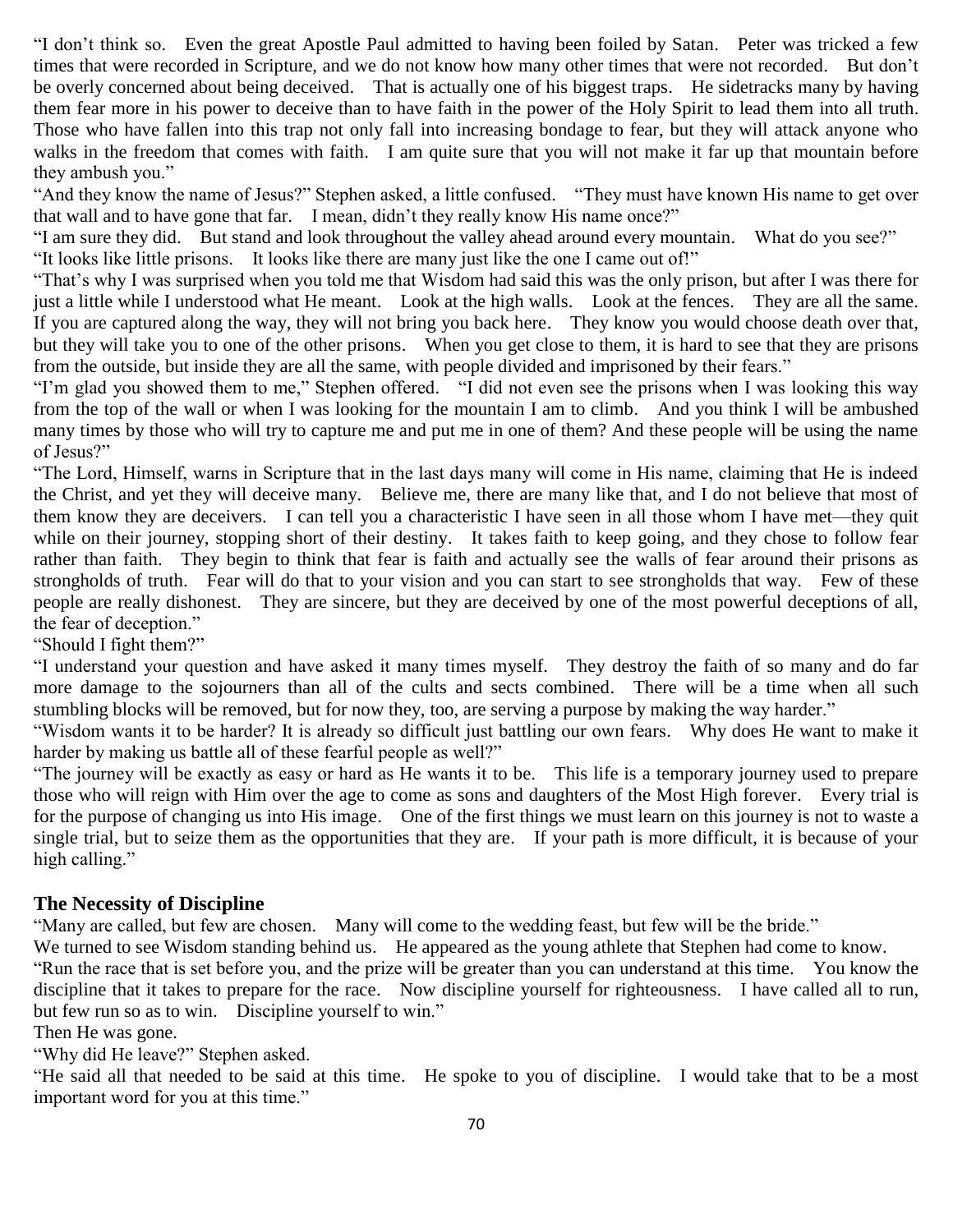"Discipline. I used to hate that word!"

"He spoke to you about the race. Were you a runner?"

"Yes, I am very fast. I was always the fastest one in my school and was even offered a scholarship to run for a major university."

"I take it that you did not accept it."

"No, I didn't."

"Was it because of a lack of discipline that you did not go to college?"

"No! It was..." There was a long silence as Stephen looked down at his feet. "Yes, I think it probably was."

"Don"t worry about that now. However, you must understand something. Most who are potentially the best in every field or occupation never even become high achievers for the lack of that one thing—discipline. What you are doing now is much more important than track or college. Obviously discipline has been a weakness of yours, and it has cost you much already, but in Christ all things become new. In Him, the very things that have been your greatest weaknesses can become your greatest strengths. You are now His disciple. That means that you are "a disciplined one."

"I know that you are telling me the truth, and I know that this is one race I do not want to lose."

"Do you see the path leading up the mountain?"

"Yes."

"Its name is Discipline. Stay on it if you want to reach the top."

## **Chapter 10 The Army**

Suddenly, I was standing on a high mountain overlooking a great plain. Before me, there was an army marching on a wide front. There were 12 divisions in the vanguard that stood out sharply from the great multitude of soldiers who followed behind them. These divisions were further divided into what I assumed to be regiments, battalions, companies and squads. The divisions were distinguished by their banners, and the regiments were distinguished by their different colored uniforms.

Battalions, companies and squads were distinguished by such things as sashes or epaulets that each different group wore. All wore armor that was polished silver, shields that appeared to be pure gold, and weapons that were both silver and gold. The banners were huge, 30 to 40 feet long. As the soldiers marched, their armor and weapons flashed in the sun like lightening, and the flapping of the banners and the tread of their feet sounded like rolling thunder. I did not think that the earth had ever witnessed anything like this before.

Then I was close enough to see their faces—male and female, old and young from every race. There was a fierce resolution on their faces, yet they did not seem tense. War was in the air, but in the ranks I could sense such a profound peace that I knew that not a single one feared the battle to which they were marching. The spiritual atmosphere that I felt when close to them was as awesome as their appearance.

I looked at their uniforms. The colors were brilliant. Every soldier also wore rank insignias and medals. The generals and other higher ranking officers marched in the ranks with the others. Although it was obvious that those with higher rank were in charge, no one seemed overly sensitive to their rank. From the highest ranking officer to the lowest, they all seemed to be close friends. It was an army of what seemed to be unprecedented discipline, yet it also seemed to be just one big family.

As I studied them, they seemed selfless—not because they lacked identity, but because they were all so sure of who they were and what they were doing. They were not consumed with themselves or seeking recognition. I could not detect ambition or pride anywhere in the ranks. It was stunning to see so many who were so unique, yet in such harmony and marching in perfect step. I was sure that there had never been an army on earth like this.

Then I was behind the front divisions looking at a much larger group that was composed of hundreds of divisions. Each of these was a different size, with the smallest numbering about two thousand and the largest in the hundreds of thousands. Although this group was not as sharp and colorful as the first one, this also was an awesome army simply because of its size. This group also had banners, but they were not nearly as large and impressive as those of the first group"s. They all had uniforms and ranks, but I was surprised that many of these did not even have on a full set of armor, and many did not have weapons. The armor and weapons that they did have were not nearly as polished and bright as those of the first group.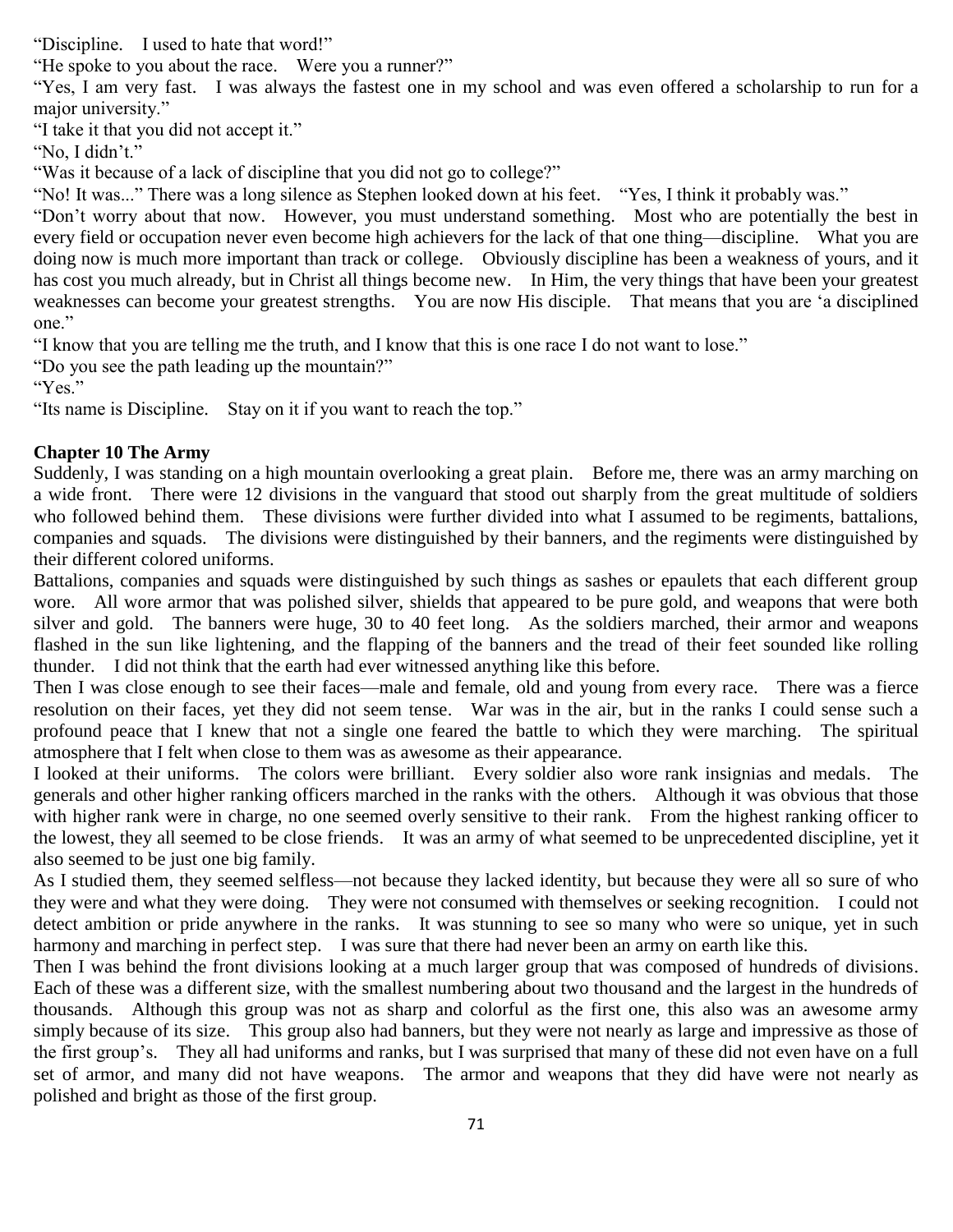As I looked more closely at those in these ranks, I could see that they were all determined and had purpose, but they did not have nearly the focus of the first group. These seemed much more aware of their own rank and the rank of those around them. I felt that this was a distraction hindering their focus. I could also sense ambition and jealousy in the ranks, which unquestionably was a further distraction. Even so, I felt that this second division still had a higher level of devotion and purpose than any army on earth. This, too, was a very powerful force. Behind this second army, there was a third one which marched so far behind the first two armies that I was not sure they could even see the groups ahead of them. This group was many times larger than the first and second armies combined, seemingly composed of millions and millions. As I watched from a distance, this army would move in different directions like a great flock of birds, sweeping first one way and then the next, never moving in a straight direction for very long. Because of this erratic movement, it was drifting farther and farther from the first two groups.

As I came closer, I saw that these soldiers had on tattered, dull gray uniforms which were neither pressed nor clean. Almost everyone was bloody and wounded. a few were attempting to march, but most just walked in the general direction in which the others were headed. Fights were constantly breaking out in the ranks causing many of the wounds. Some of the soldiers were trying to stay close to the frayed banners scattered throughout their ranks. Even so, not even those near the banners had a clear identity because they were constantly drifting from one banner to another.

In this third army, I was surprised that there were only two ranks—generals and privates. Only a few had a piece of armor on, and I did not see any weapons except dummy weapons which were carried by the generals. The generals flaunted these dummy weapons as if having them made the officers special, but even those in the ranks could tell that the weapons were not real. This was sad because it was obvious that those in the ranks desperately wanted to find someone who was real whom they could follow.

There did not seem to be any ambition except among the generals. This was not because of selflessness as in the first army, but because there was so little caring. I thought that at least the ambition present in the second group would be much better than the confusion that prevailed in this group. The generals here seemed to be more intent on talking about themselves and fighting with one another, which the little groups around the banners were constantly doing. I could then see that the battles within the ranks were the cause of the great sweeping, erratic changes of directions that this group would make from time to time.

As I looked at the millions in the last group, I felt that even with their great numbers, they did not actually add strength to the army, but rather weakened it. In a real battle, they would be much more of a liability than an asset. Just sustaining them with food and protection would cost more in resources than any value they could add to the army"s ability to fight. I thought that a private in the first or second group would be worth more than many generals from the third. I could not understand why the first groups even allowed this group to tag along behind them. They obviously were not true soldiers.

#### **The Wisdom of Zipporah**

I was suddenly on a mountain where I could see the entire army. As I watched, I noticed that the plain was dry and dusty before the army, but immediately after the first twelve divisions passed, the earth was dark green, with trees giving shade and bearing fruit and pure streams flowing throughout the land. This army was restoring the earth. I thought of how different this was from what would happen when one of the world"s armies would pass through a land. They would plunder and forage until the land was utterly stripped wherever they had marched.

I watched as the second divisions passed over the same ground. They left bridges and many buildings, but the ground was not left in as good of shape as before they had passed. The grass was not as green, the streams were somewhat muddied, and much of the fruit had been taken.

Then I saw what happened as the third group passed over the same ground. The grass was either gone or so trampled into the earth that it could not be seen. The few trees that remained were stripped. The streams were polluted. The bridges were broken down and impassable. The buildings were left in shambles. It seemed that this group had undone all of the good that the first two had done. As I watched them, anger welled up inside of me.

I felt Wisdom standing beside me. He did not say anything for a long time, but I could sense that He also was angry. "Selfishness destroys," He finally said. "I came to give life and to give it abundantly. Even when My army has matured, there will be many who call on My name and follow those who follow Me, but they do not know Me or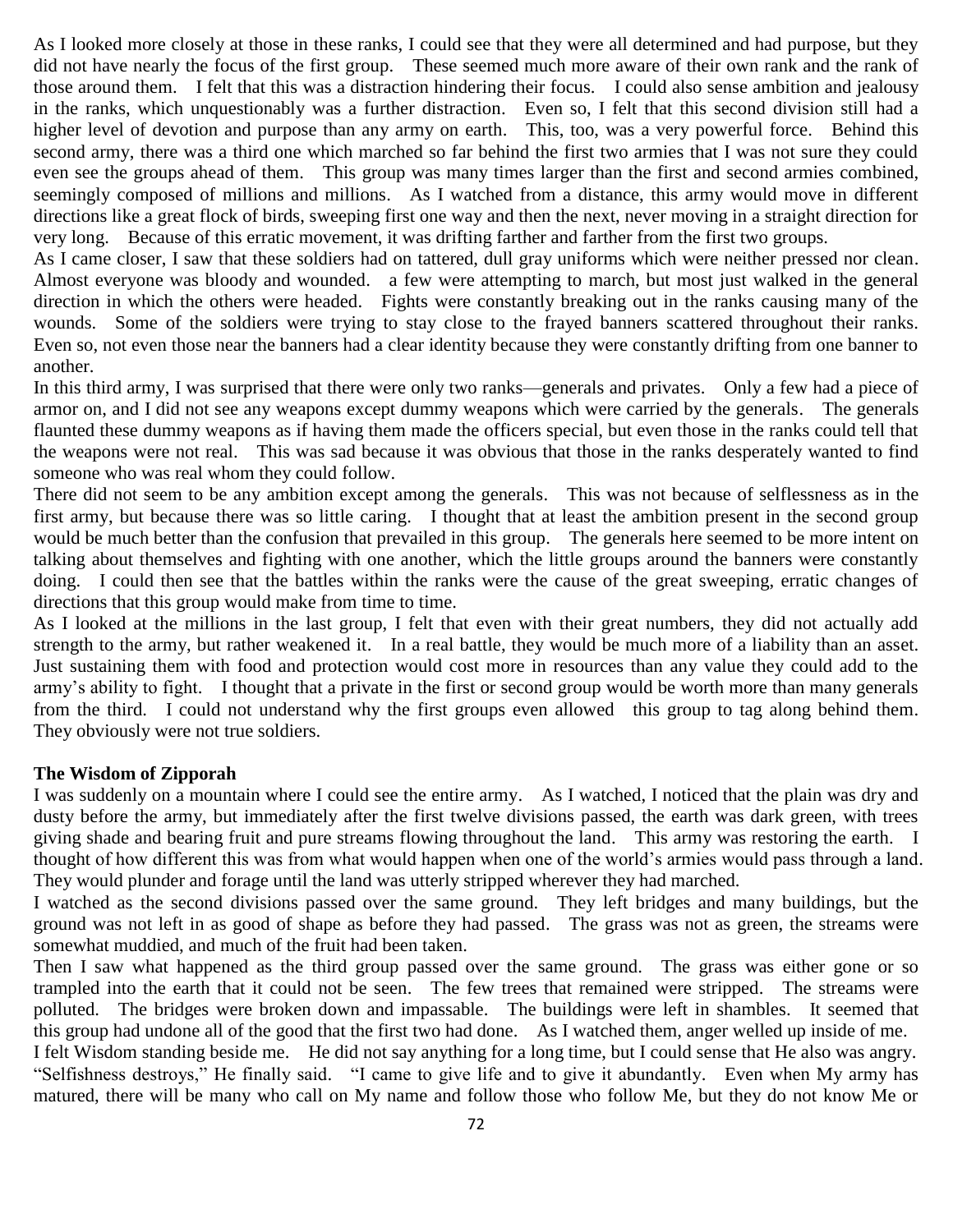walk in My ways. These destroy the fruit of those who follow Me. Because of this, the world does not know whether to consider My people a blessing or a curse."

As Wisdom said this, I felt immense heat coming from Him, intensifying until it was so painful that it was hard for me to concentrate on what He was saying. Even so, I knew that I was feeling what He was feeling and that it was an important part of the message which He was conveying to me. The pain was a combination of compassion for the earth and anger at the selfishness in this army. Both feelings were so strong that I felt as though they were being branded into me.

As the anger of the Lord continued to rise, I felt that He might destroy the entire army. Then I remembered how the Lord had met Moses when he was on his way to Egypt in obedience to the Lord. The Lord sought to put him to death until his wife, Zipporah, circumcised their son. I had never understood this until now. Because circumcision speaks of the removal of the fleshly, or carnal nature, the incident with Moses was like a prophetic foreshadowing of the sin of Eli, the priest, who had brought a curse upon himself and defeat to Israel because he had failed to discipline his sons.

"Lord, raise up those with the wisdom of Zipporah!" I cried out.

The burning continued and a deep determination came over me to go to the leaders of this great army and tell them the story of Zipporah and that everyone in the Lord"s army had to be circumcised in their hearts. The carnal nature had to be cut away. I knew that if they marched any farther before this was done, the entire army was in danger of being destroyed by the Lord Himself, just as He had almost killed Moses when he was returning to Egypt.

Then I was standing in the Hall of Judgment before the Judgment Seat. The Lord still appeared as Wisdom, but I had never seen Him more fierce, nor His words come with more weight.

"You have already seen this army in your heart many times. The leaders I am commissioning now will lead this army. I am sending you to many of these leaders. What will you say to them?"

"Lord, this is a great army, but I am still grieved about the condition of the third group. I do not understand why they are even allowed to pretend to be a part of Your army. I would like to say that before they went any farther, the first and second armies should turn and drive away this third group. They were really very little more than a huge mob."

"What you saw today is still in the future. The ministries lam about to release will gather this army and equip them to be all that you saw. At this time, almost My entire army is in the condition of the third group. How can I let them be driven away?"

I was stunned by this, although I knew that I had never seen any of the Lord"s people who were in as good shape as even the second group of this army.

"Lord, I know I felt Your anger at this group. If almost Your entire army is now in that condition, I am just thankful that You have not destroyed all of us. When I was looking at this third group, I felt that their deplorable condition was due to a lack of training, equipping and vision, as well as a failure to embrace the cross that circumcises the heart. I believe I must go to them with the message about Zipporah, but they also need drill sergeants and officers who will train them."

Wisdom continued, "Remember the first army that you saw before the mountain. They, too, were unprepared for the battle, and when the battle began, those who were not prepared fled. However, many returned with their armor on and their delusions replaced with truth. The first two groups in this army were also changed by battles that woke them up to their true condition. Then they cried out to Me and I sent them shepherds after My own heart. "All of My shepherds are like King David. They are not hirelings who seek their own place or position, but they will lay down their lives for My people. They are also fearless in warfare against My enemies and pure in their worship of Me. I am about to send these shepherds forth. You must return with the message of Zipporah. The time is coming soon when I will not abide those who seek to be counted with My people who do not circumcise their hearts. You must warn them of My wrath.

"I am also sending you back to walk with the prophets I am sending forth as Samuels to pour oil upon My true shepherds. Many of these are now considered the least of their brethren, but you will find them serving as faithful shepherds of their little flocks, faithful laborers in whatever I have given them to do. These are My faithful ones who are called to be kings. These I will trust with My authority. They will prepare My people for the great battle at the end."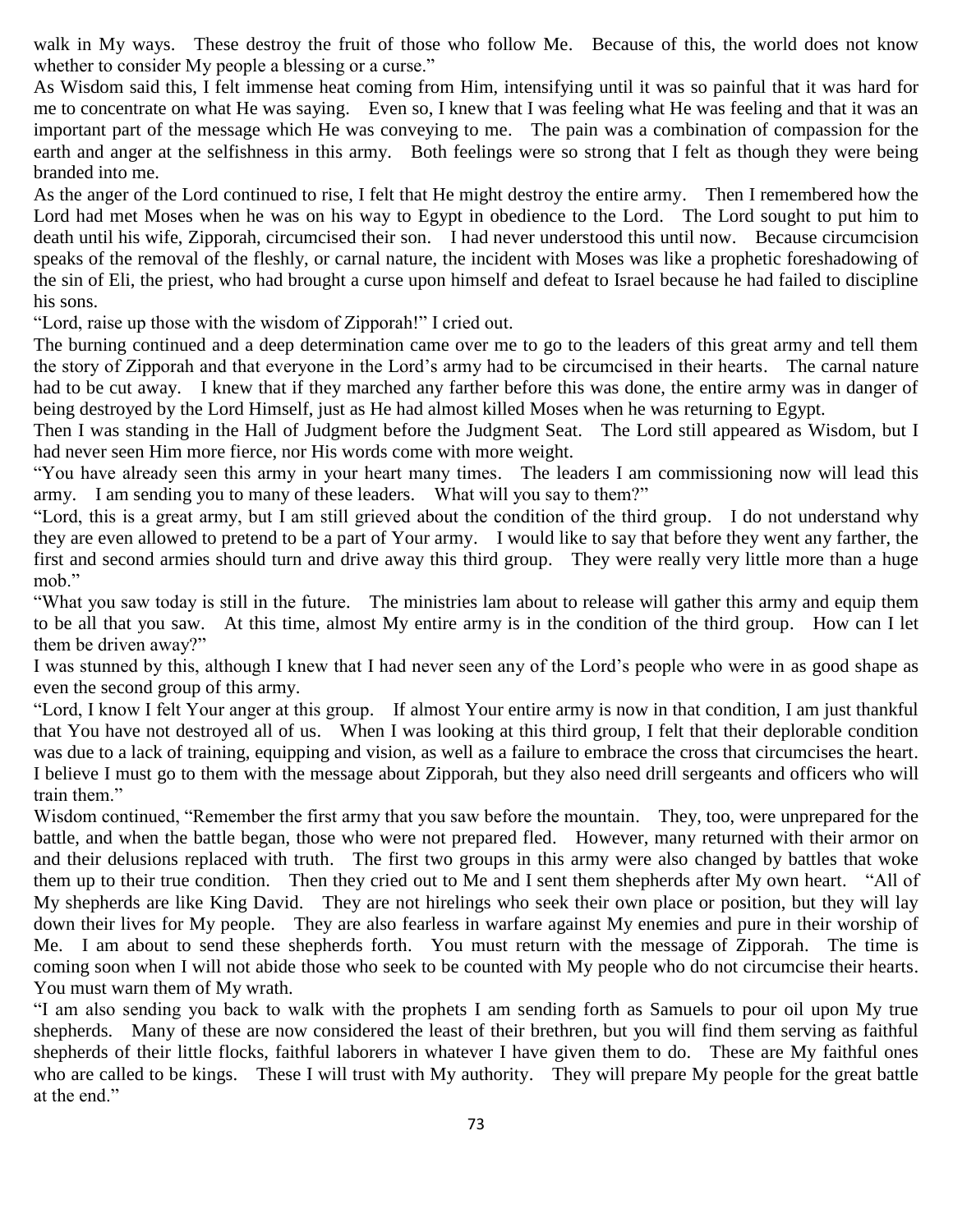I then wondered in my heart, If we are now in the condition of the third group, what was to be done with the generals who did not seem to be real generals at all?

"You are right, they are not real generals," the Lord answered. "I did not appoint them, but they appointed themselves. Even so, some of them will be changed and I will make them generals. Others will become useful officers. However, most will flee at the first sight of battle, and you will not see them again.

"Remember this: At one time everyone in the first two groups was a part of the last one. When you go with the message of Zipporah declaring that I will no longer tolerate the carnality of My people, those whom I have truly called and are devoted to obeying Me will not run from My circumcision but will stand against the carnality in the camp so that I will not have to bring judgment upon them. My shepherds are responsible for the condition of My sheep. My generals are responsible for the condition of My soldiers. Those whom I have called will take this responsibility because they love Me, they love My people, and they love righteousness."

#### **Captain of the Host**

Then I was no longer before the Judgment Seat, but on the mountain overlooking the army again. Wisdom was standing beside me. He was resolute, but I no longer felt the pain and anger that I did before.

"I have allowed you see a little into the future," Wisdom began. "I am sending you to those who are called to prepare My army and lead it. These are the ones who have been fighting the battle on the mountain. These are the ones who have met the army of the accuser and remained faithful. These are the ones who have watched over My people and protected them at the risk of their own lives. They are called to be leaders in My army who will fight in the great battle at the end and will stand without fear against all of the powers of darkness.

"As you can see, this army is marching, but there will be times when it camps. The camping is as important as the marching. It is the time for planning, training and sharpening skills and weapons. It is also time for those in the first group to walk among the second and for the leaders of the second group to walk among the third group, finding those who can be called to the next level. Do this while you can, for the time is near when Revelation 11:1-2 will be fulfilled, and those who want to be called by My name but do not walk in My ways will be trodden underfoot. Before the last great battle, My army will be holy, even as I AM holy. I will remove those who are not circumcised of heart and the leaders who do not uphold My righteousness. When the last battle is fought, there will be no third group as you see here.

"Until now when My army has camped, most of the time has been wasted. Just as I only lead My people forward with a clear objective, so it is that when I call My army to camp, there is a purpose. The strength of the army that marches will be determined by the quality of its camp. When it is time to stop and camp for a season, it is to teach My people My ways. An army is an army whether it is in battle or at peace. You must learn how to camp, how to march, and how to fight. You will not do any one of these well unless you do them all well.

"My army must be ready to do each of these in season and out of season. You may think that it is time to march, but I will direct you to camp because I see things that you can never see, even from this place of vision. If you follow me, you will always be doing the right thing at the right time, even though it may not seem right to you. Remember, I am the Captain of the Host.

"An army"s resolve will be determined by the nobility of their mission, how well they are prepared for their mission, and how well they are led. This army will march with the most noble mission that has ever been given to man. However, few of My people are being equipped for their mission, and those who are now leading My people follow their own desires. I will now raise up leaders who will train and equip My people. These will always follow Me because I am the Captain of the Host.

"Many armies experience both victories and defeats. My army has been marching for many centuries. It, too, has had many victories and many defeats. My army has lost many battles because it attacked the enemy when I did not give the command. Others were defeated because they attacked the enemy with untrained people. Most of these leaders have done this because they were seeking their own glory. As Paul wrote of those in his own time, "They all seek after their own interests.'

"Other leaders have had My interests at heart and sincerely sought a victory over evil for My name"s sake, but they did not train their people well; they did not walk with Me as their Wisdom. That will now change. I will be the Captain of the Host. Do not be discouraged by the way My people now appear, but remember what they will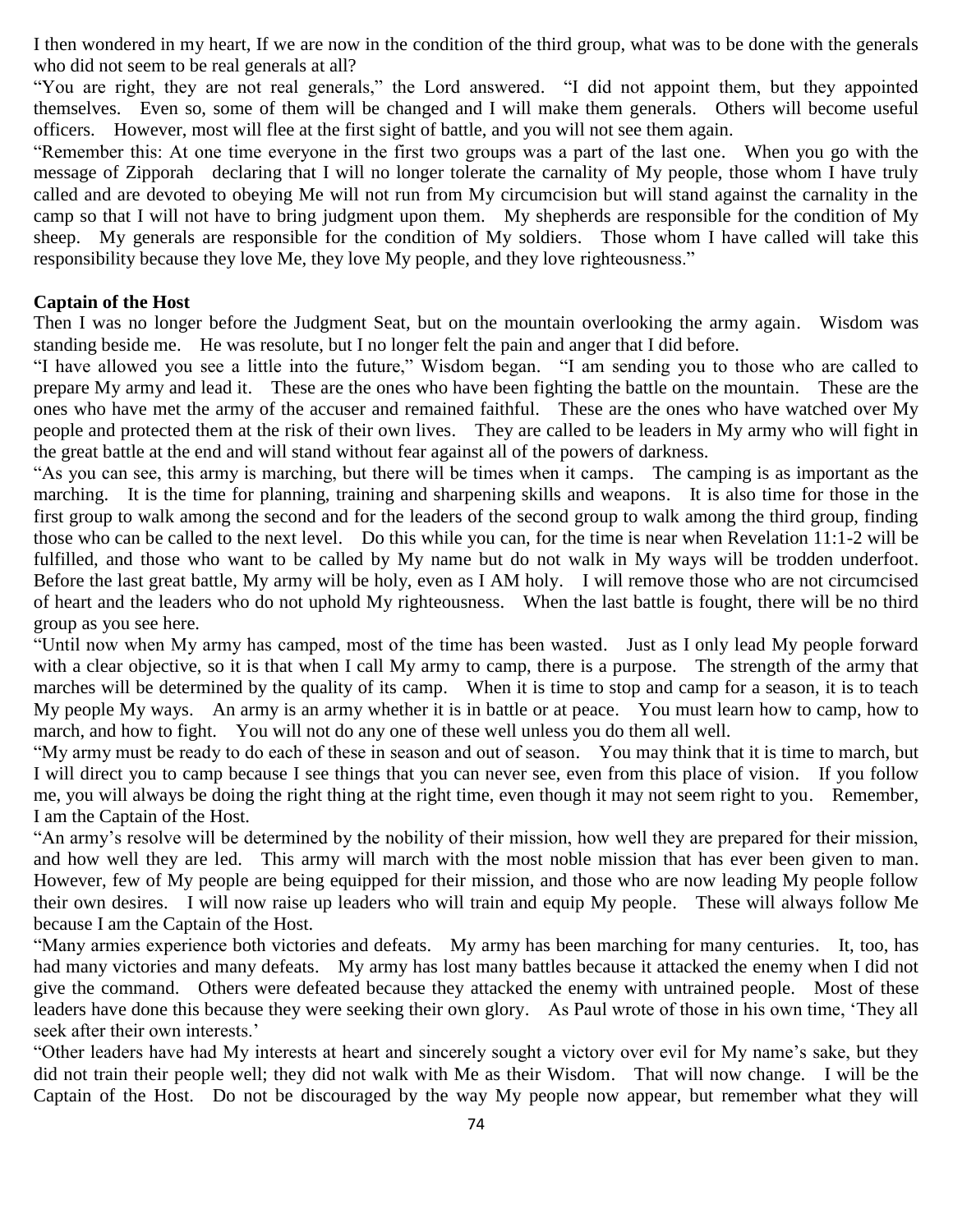become. I will now raise up leaders who will only march when I give the orders. When My army follows Me, it will win every battle. When they camp, they will know My presence, and they will grow strong in My ways.

"You will come to a time in the future when you see My army exactly as it is now. At that time, you will feel My burning anger. Know that I will no longer abide those who remain in the condition of the third group. Then I will stop the march of the entire army until those in this group have been disciplined to become soldiers or dispersed. I will discipline those in the second group to cast off their evil ambitions and live for Me and My Truth. Then My army will march forth, not to destroy, but to give life. I will be in the midst of them to tread My enemies under this army"s feet. lam coming to be the Captain of the Host!"

#### **The City**

I then stood upon another mountain looking out over a city. The glory of this city was beyond anything I had seen or imagined before. While every building and home was unique and beautiful, each fit into a breathtaking, overall symmetry with one another and the surrounding fields, mountains and bodies of water. It was almost as if the city grew like a plant instead of being built. I felt that I was looking at something that had been built by a race that had not fallen and had walked in the righteousness and purity of Adam and Eve in the beginning.

One feature that stood out was the large amount of glass windows in each structure or dwelling. This glass was so clear and clean, and the windows and doors were so situated that I sensed that I was not only welcome in each dwelling, but invited. It was also as if nothing was hidden, and there was no danger of anything being stolen. Then I looked at the people in the city. They seemed familiar, but at the same time I knew that I had never met anyone like them. They were like I imagined Adam to be before the fall. The eyes of each one shone with what seemed to be almost total comprehension, an intellectual depth far beyond even the most brilliant person I had ever known. I knew this to be the result of an order and peace that was completely free of confusion or doubt, or maybe the confusion of doubt. There was no ambition because each one was so confident and had so much joy in who they were and what they were doing. Because everyone here was free, they were also completely open. Poverty or sickness seemed incomprehensible.

I looked at the streets in this city. There were many major highways in the center all going in the same direction, and many smaller roads connected these great highways. As I looked at one of the largest of the highways, knowledge was imparted to me about the truth of holiness. I looked at another highway and knew the truth about healing. As I looked at another, I began to understand things about judgment. Looking at each street, I understood a different truth. I then realized that each highway was a path to that truth. The people walking and living on each one seemed to reflect the truth of that highway.

My attention turned to the many streets connecting the highways. As I looked at each of these, I felt an impartation of a fruit of the Spirit, such as love, joy, peace or patience. These came as feelings instead of the understanding that came when I looked at the highways.

I noticed that while some of these streets were connected to every highway, some of the highways only had one or two streets connected to them. For example, I could only get to the Highway of Holiness by walking on the street of Love. I could only get to the Highway of Judgment by walking on the streets of Love or Joy. However, the Highway of Grace was joined by all of the streets. To get on any of the Highways of Truth, I had to walk on a street named after a fruit of the Spirit.

People were walking on the highways and streets, while some were sitting on the edges of them. Some were in the houses on a street or highway, and others were building houses on them. Those living in the houses were constantly serving food and drink to those who were walking or sitting. I then noticed that there were no restaurants, hotels or hospitals in the city. I quickly understood that none of these were needed because every home was a center of hospitality and healing.

Almost every home was open to the travelers. Those that were not open were used for special purposes, such as study or long-term healing. I wondered why anyone would even need healing here, but later I would be shown the reason. Even so, I could not imagine a more wonderful place for this great ministry of hospitality, helps or healing, even those being built on the Highway of Judgment, which seemed to be the place of the most activity. Because of this, even the Highway of Judgment was appealing. It was apparent that every street was not only safe, but was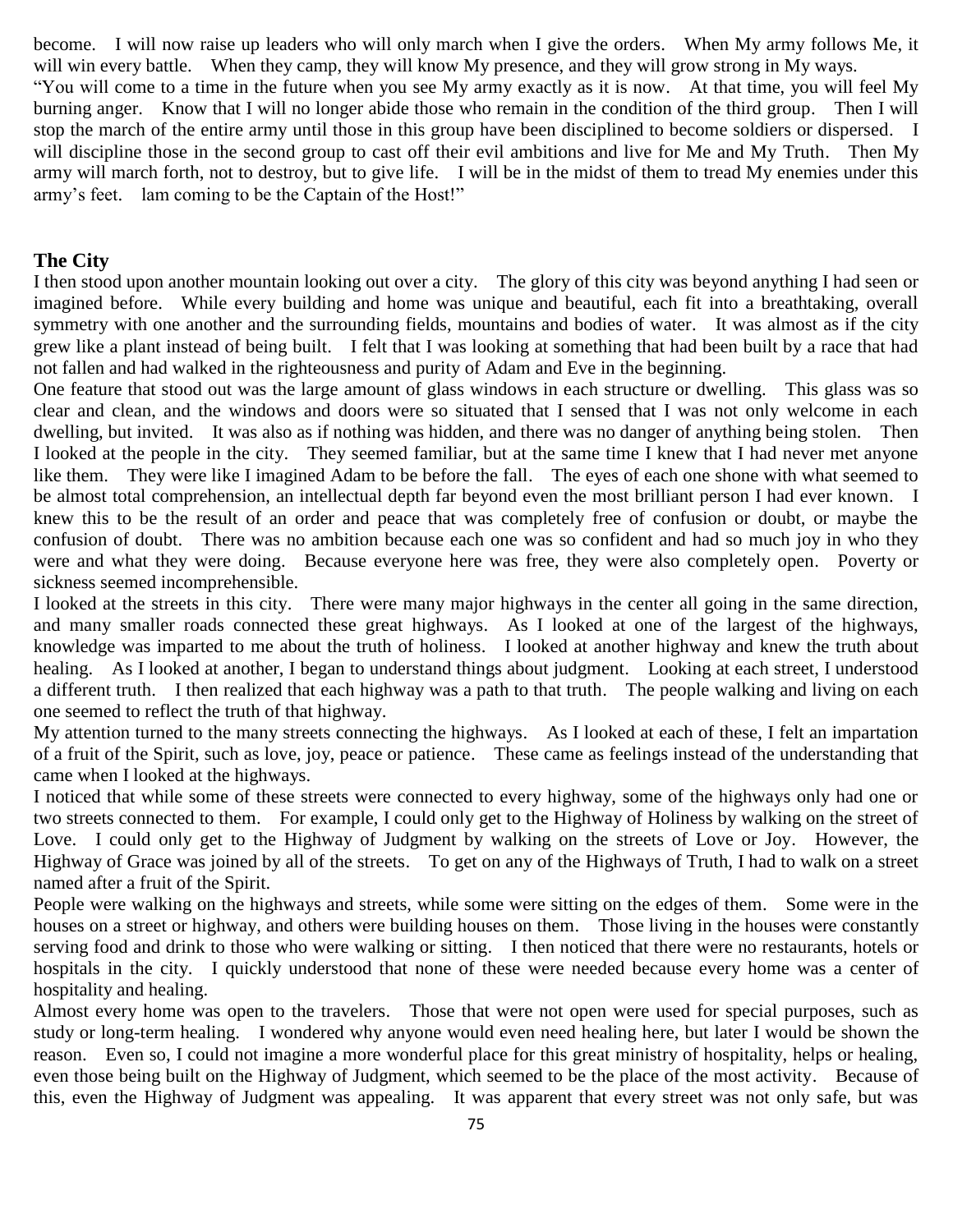more desirable than any other road or highway I had ever seen, even in theme parks. This city was far more glorious than any utopia of which philosophers could conceive.

My attention was drawn back to the Highway of Judgment. It seemed to have been the least traveled highway, but now was becoming much more active. I then saw that this was because the other streets and highways all flowed toward this one. However, even though the Highway of Judgment was becoming the center of activity, people still seemed hesitant to enter it.

As I looked toward the end of the highway, I could see that the road was on a steady incline, and there was a high mountain at the end which was enveloped in a subtle, but profound, glory. I knew that if people could see the end of this road, there would have been far more traveling on t. I then realized that I was drawn to this road because it had the same feeling to it as the Great Hall of Judgment. I knew that this was the road that led to knowing the Lord as the Righteous Judge.

# **The Bond of Peace**

I wondered if this city was heaven or the New Jerusalem. Then I observed that even though these people were of stature far beyond any I had seen on earth, they did not have the glory or stature of those in even the lowest positions in the Hall of Judgment. I was wondering about this when I felt Wisdom standing next to me again.

"These are the same people who you saw in My army," He began. "The city and the army are the same. My coming leaders have had visions of both My army and My city. I am building both, and I will use the leaders I am now preparing to complete what I began generations ago. My generals will become master-builders for My city, and My master builders will also become generals. These are the same.

"One day, the army will no longer be needed, but this city will last forever. You must prepare the army for its present battles, but build all that you build for the future.

"There is a future for the earth. After My judgments have come, it will be a glorious future. I am about to show My people the future so that the future will be in their hearts. As Solomon wrote, "Everything God does will remain forever." As My people become like Me, they will build that which will last. They will do all that they do with a peace for the present times and a vision for the future. The city that I am building to last forever is built on truth in the hearts of men. My truth will endure, and those who walk in truth will leave fruit that will remain.

"I am coming to earth in My people as Wisdom to build My city. The knowledge of truth will fill My city, but wisdom will build it. The wisdom that is coming upon My builders will cause the world to marvel at My city even more than it marveled at the city that Solomon built. Men have worshiped their own wisdom since they first ate of the Tree of Knowledge. The world"s wisdom is about to pale before My wisdom which I will reveal through My city. Then those who worship any other wisdom will be ashamed. All that Solomon did was a prophecy of what lam about to build.

"In all that you have seen of the city that I AM building, I have only given you a superficial glimpse. From time to time, you will be shown more, but for now you must see one thing. What did you notice the most about this city?"

"The one thing that stood out the most to me was the harmony. Everything in the city fit so perfectly together, and the whole city fit so perfectly in its environment," I responded.

"The perfect bond of peace is love," the Lord continued. "In My city, there will be unity. In all that I created, there was harmony. All things fit together in Me. Everything that I AM doing in the earth is to restore the original harmony between My Father and His creation and among all creatures. When mankind lives in harmony with Me, the earth will be in harmony with Him, and there will be no more earthquakes, floods or storms. I came to bring peace on earth."

As He spoke, I knew I was looking into the future, just as I had looked when I viewed the army. I also knew that what

He had said about building with peace in the present and a vision for the future was also essential for the harmony I saw. Time was also a part of His creation within which we had to fit. Wisdom then turned me so that I looked directly into His eyes and said, "I love My creation. I love the beasts of the field and the fish of the sea. I will restore all things as they were intended to be, but I must first restore mankind. I did not come just to redeem, but to restore. To be a part of My ministry of restoration you must not just see others as they are, but as they are to become. Like Ezekiel, you must see in even the driest bones an exceedingly great army. You must prophesy life to the bones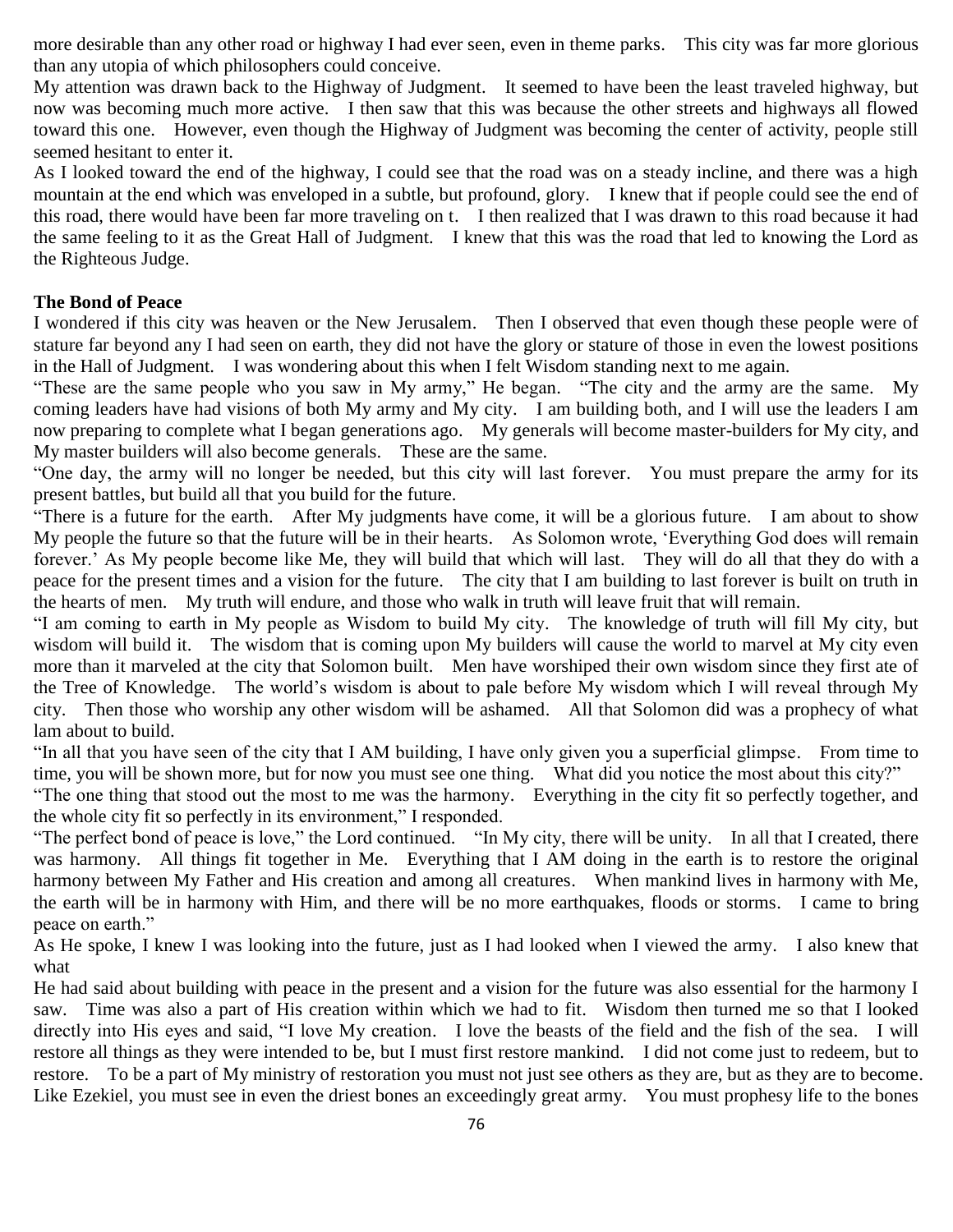until they become the army that I have called them to be. Then My army will march. When My army marches, it will restore—not destroy. It will fight evil, but it will also build the city of righteousness.

"All of the treasures of the earth cannot weigh in the balance with the value of a single soul. I am building My city in the hearts of men, with the hearts of men. Those who keep the great wisdom— the knowledge of the eternal treasures—Will be used to build My city. You will know My builders by this wisdom—they do not set their minds on earthly things, but on the treasures of heaven. Because of this, the world will bring its wealth to My city just as they did in the times of Solomon.

"I AM about to release My wise master builders. You must walk with them, and they must all walk together. Each of the highways and streets that you saw in this city will begin as a fortress of truth in the earth. Each fortress will stand against the powers of darkness, and those powers will not be able to stand against them. Each will be like a mountain, with rivers flowing from it to water the earth. Each will be a city of refuge and a haven for all who seek Me. No weapon that is formed against them will prosper, and no weapon that I give to them will fail."

#### **The Lord's Builders**

As Wisdom spoke, my eyes were opened to see the most beautiful valley I had ever seen. The mountains forming the valley and the valley, itself, were more green than any green I could remember having seen. The rocks were like fortresses made of silver; the trees were perfect and full. There was a river in the middle fed by streams flowing from every mountain around it. The water sparkled with a blue that was the bluest tint I had ever seen and beautifully matched the sky. Every blade of grass was perfect. The valley was filled with many kinds of animals which all seemed to be the very best of their breed with no diseases or scars. They fit perfectly with the valley and with one another. I had never seen such a desirable place on earth.

I wondered if I was seeing the Garden of Eden, and then I saw a few soldiers in full armor who were surveying the valley. Other soldiers were following each stream to the river, and then following the river to the place where the first soldiers were surveying. At first I did not think that the soldiers fit in this place at all, but for some reason I was quickly at ease with them because I somehow knew they were supposed to be there.

I looked at the soldiers. They were rough and battle-hardened, yet kind and approachable. They were fierce and resolute, yet seemed to be at perfect peace. They were serious and sober, yet full of joy and quick to laugh. I thought that even though war is always terrible, if I had to go to battle, there was no other group of soldiers beside whom I would rather fight.

I noticed their armor which seemed to have been custom made just for them, fitting so perfectly that they moved with a grace as though they were not wearing any armor at all. I could tell that it was both lighter, yet stronger than any I had ever seen. The armor also seemed to be a perfect combination of the colors of the water, mountains and blue sky, which I soon realized was the reflection of these colors in a purity I had never before seen in a reflection. The armor itself was of an "other-worldly" silver, deeper and purer than any silver on earth. As I was wondering who these soldiers were, the Lord began to speak.

"In My Father"s house are many dwelling places, "He replied. "These are My builders. Each of My houses will be a fortress from which I will send out My armies. Some will go forth as knights to fight for the poor and oppressed, while others will go forth as small companies who will raid the strongholds of the enemy and bring back the spoils. Some will send forth a host to conquer cities over which My truth and righteousness will reign, and others will join with armies from other fortresses to liberate whole nations with My truth, My love and My power.

"These fortresses are not just for the protection of My people, but for mobilizing, training and sending forth My army throughout the earth. The darkest of times will soon come, but My people will not be found hiding. They will go forth to conquer evil with good. They will conquer by not loving their lives even unto death and by loving others more than their own lives. These will be the fearless ones whom I will send forth before I return.

"Even the prophecies of their coming strike terror into the hearts of My enemies. They will have no fear. They will love. Love is more powerful than fear, and their love will break the power of fear that has held mankind in bondage since the beginning. Because they have chosen to die daily, the fear of death has no power over them. This will give them power over every enemy whose power is fear. I was once dead, but now am alive forever, and those who know Me cannot fear death. Therefore, those who know Me will follow Me wherever I go. "Each of My dwelling places will be in a valley like this. It is alive with the life that was in the earth before the fall because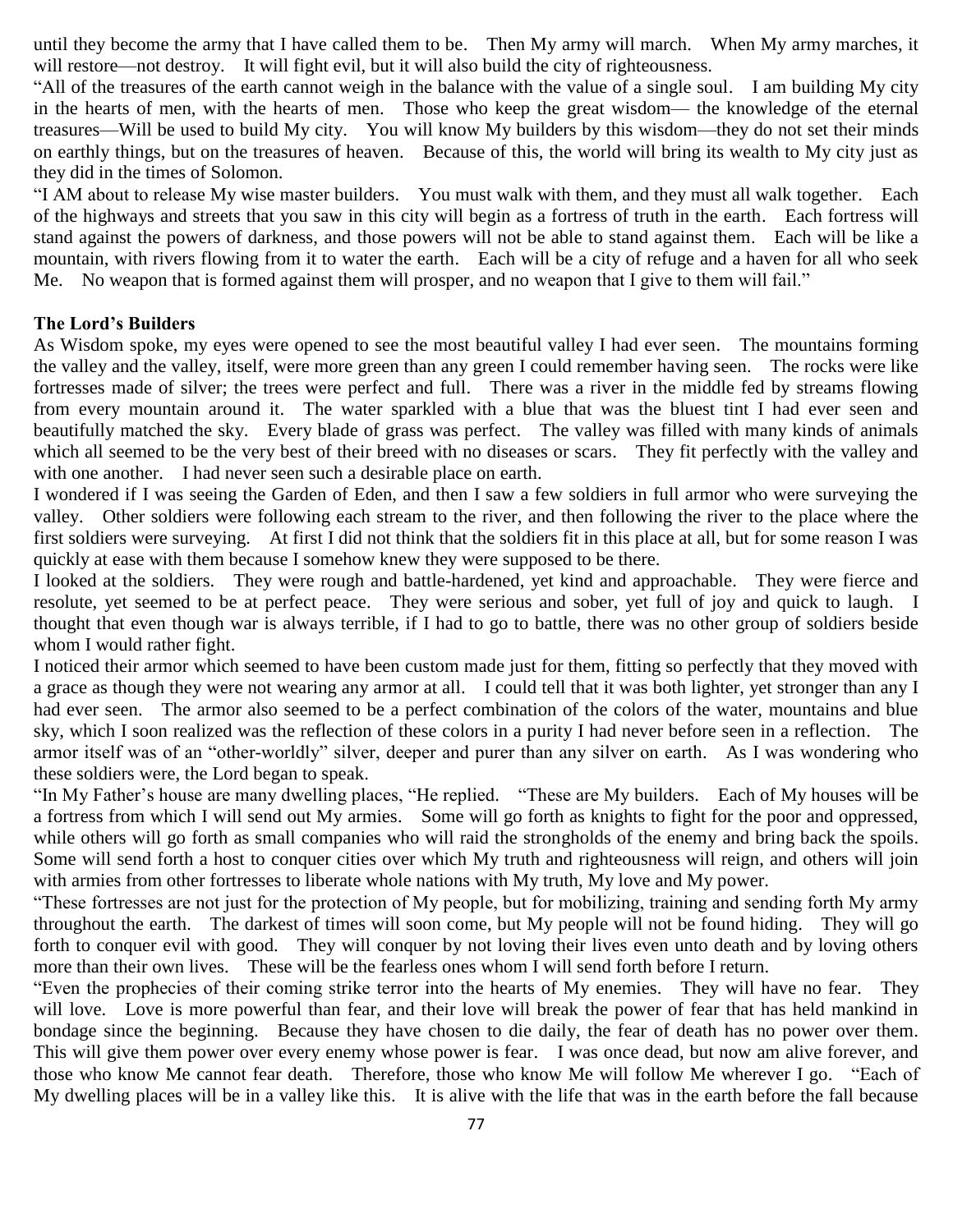here the power of My redemption has brought forth true life again. My dwelling places will only be found where all of My streams flow together into one. My builders will come from every stream, but they will work as one. Just as great houses need different craftsmen, so does My house. Only when they work together can they build My house. "As you see in these, My builders will have the wisdom to complete the survey before they build. Each of My houses will fit perfectly into the land where they are located, not according to human measurements, but according to Mine. The first skill that My builders develop is the skill of surveying. They must know the land because I designed the land for My people. When you build with My wisdom, what you build will fit perfectly with the land." Then I was standing by one of the streams in the valley. I started following it to the top of a mountain. As I got close to the top, I began to hear loud, terrible sounds. When I looked beyond the valley, I could see wars and great earthquakes tearing the earth, and storms and fires that seemed to completely encircle the valley. It was as if I was standing on the border between heaven and hell, looking into hell itself. I somehow knew that all of hell was powerless to encroach on the valley, but the sight was so terrible, I turned to run back into the valley. I then felt Wisdom standing beside me.

"This is where you must live, between the dying and the living. Do not fear, but believe. You have been weak, but now I am with you, so be courageous and strong. Fear must not rule over you—do nothing because of fear. Do what you do because of love, and you will always triumph. Love is the source of courage. Love will prevail in the end. Encourage My builders with these words."

#### **Words of Life**

Then I was back at the Great Hall of Judgment, standing before the same door again. I was still a little stunned by what I had seen on the edge of the valley, but His words were still resounding in me. "Love, love," I repeated over and over. "I must not forget the power of love. There is perfect peace in love. There is courage in love. There is power in love."

I looked at the door. I knew that this was the door to His church. I knew that the fortresses that Wisdom talked about were churches and movements. I began to think of some congregations and movements which I knew were already preparing for what I had seen. I began thinking of spiritual surveyors whom I knew but had never thought of in this way before. Then again, it seemed like most of them were so battle-weary that they were just trying to survive, even fighting one another in their desperation. I thought of the battle that had been fought on the mountain. The enemy had used Christians to attack other Christians who were trying to climb the mountain. Even though that battle was eventually won and most of the Christians freed from the accuser's power, I knew that it would take a long time for the wounds from those battles to heal. Many had been under the influence of the accuser for so long that it was still a part of their nature to accuse, and it could be a while before their minds were renewed. I knew that the church was still a very long way from being united.

Where do we begin? I thought to myself. What can I do if I go through that door?

"You do not have to begin. It is already finished," Wisdom answered. "I accomplished the unity of My people on the cross. Even though it looks like the enemy has prevailed since the cross, he actually only has worked into the plan which My Father and I had from the beginning. When you preach the cross and live by its power, you will do My will. Those who serve Me and not their own ambitions will soon recognize one another and be joined together. Those who have the true fear of God do not have to fear anything on the earth. Those who fear Me will not fear one another, but will love each other and sit together at My table.

"I have called you to see, and you will see how My kingdom will come. The devil will be cast down to the earth and will come to the earth with great wrath. But do not fear his wrath, for I am also about to show My wrath against all iniquity. The evil one and all who follow evil will soon know My wrath. You must see these things, but you are not to fear them because I dwell in the midst of My people and am greater than all. As you behold Me you will not fear. If you fear, it is because you are not beholding Me.

"When the evil in mankind has become fully united with the evil one, the great time of trouble will come upon the earth. Then all of mankind and the whole creation will understand the futility and tragedy of rebellion. At the same time, My people will become fully united with Me, and My great light will stand against the great darkness. Those who walk in lawlessness will fall into the deep darkness. Those who walk in obedience will shine forth as the stars of heaven.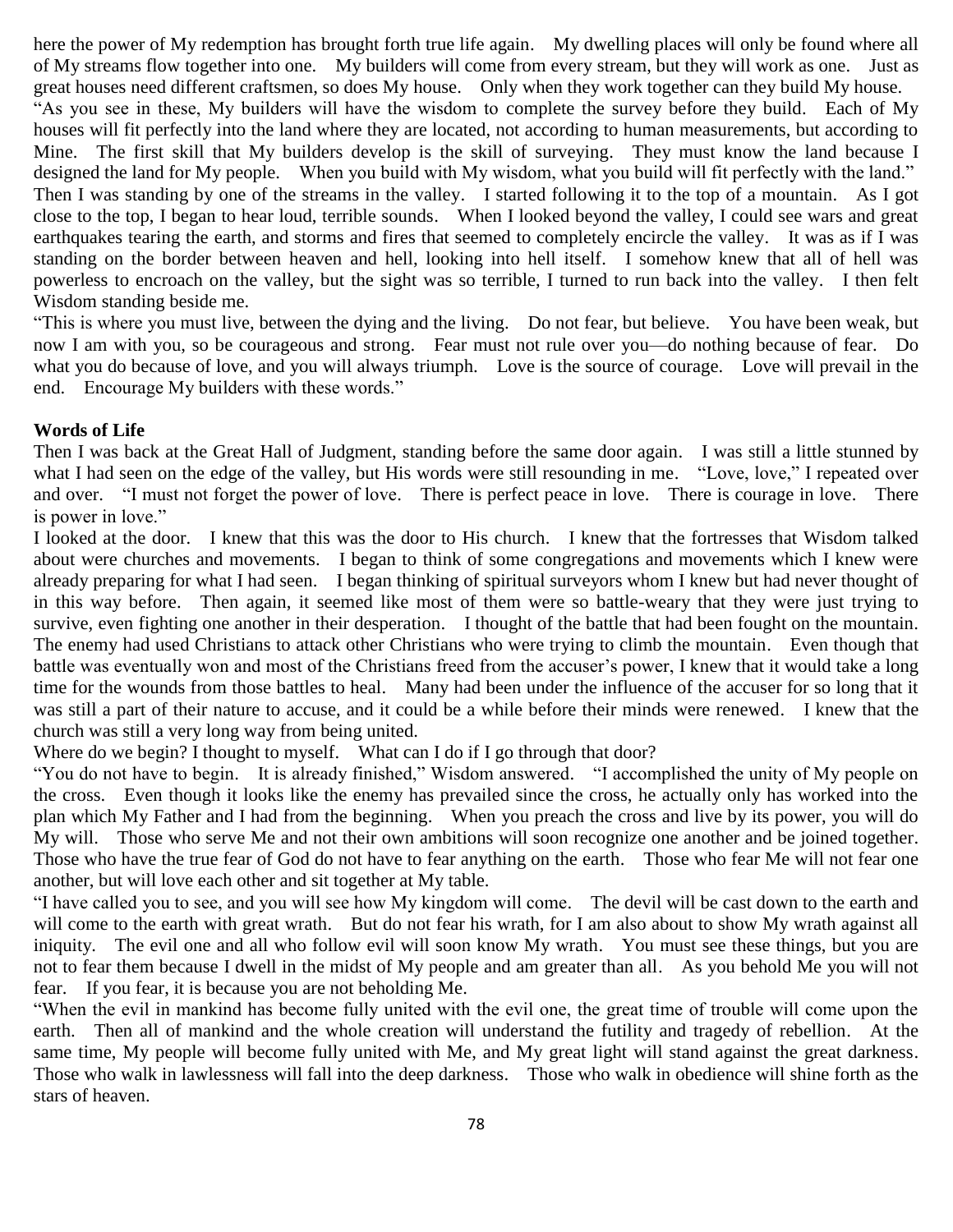"Humility and obedience will always lead to Me. As you come to Me, you will behold and manifest My glory. The heavens and the earth are about to behold the difference between the light and the darkness. You are called to live between the darkness and the light, in order to call those who live in darkness to the light. Even now I do not desire for any to perish."

In the glory that surrounded us, it was difficult to remember the darkness and terrible events that I had just witnessed. I thought of the difference between His glory and even the greatest pomp and splendor of man. "How pitifully insignificant we are!" I blurted out. "If all of mankind could just have a glimpse of Your Judgment Seat they would all quickly repent. Lord, why do You not just show Yourself to the world so it will not have to endure this evil? No one would choose evil if they could see You as You are."

"I will reveal Myself When evil has run its full course, then I will show Myself to the world. As the evil one is being revealed through fallen men, I will be revealed through restored men. Then the world will see Me—not just the glory that I have in heaven, but as My glory stands against the darkness. My glory is more than what you see here; it is My nature. After I reveal My nature in My people, I will return in the glory that I have here. Until then, I AM seeking those who will follow Me because they love Me and love the truth, not just because they love this glory and power.

"Those who choose to obey when the whole world is disobeying are worthy to be heirs with Me. These will be worthy to rule with Me, to see My glory, and to share it. These are the ones who do not live for themselves, but for Me. Some of the greatest of these brethren of mine are about to be revealed. They will stand for truth against the greatest darkness. They will remain steadfast through the greatest trials. I have brought you here, and I am sending you back to encourage them to stand and not faint for the time of their salvation is near.

"I am also sending you back to warn these mighty ones. Satan saw the glory of My Father and beheld the myriads who serve Him, yet he still fell. He fell because he started to trust in the glory and power that the Father had shared with him instead of trusting the Father. Those who will be entrusted with the power and glory I share with them in these times must not put their trust in the power or glory, but in Me. True faith is never in yourself, your wisdom or the power that I have given to you. True faith is in Me.

"As you grow in the true faith that is in Me, you will grow in dependence on Me, and you will trust yourself less. Those who begin to trust in themselves will not be able to carry the weight of My power or glory; they can fall just as the evil one did. My strength is made perfect in weakness, but you must never forget that in yourself you are weak, and by yourself you are foolish.

"Those who are worthy to reign with Me in the age to come will prove this by living in the darkness and weakness of human flesh, yet they will serve and trust Me. Even the greatest angels will gladly bow before those who have been proven in this way. The angels marvel when suffering men and women who have beheld so little of the glory here remain steadfast for Me and My truth in times of darkness. These are worthy to be called My brethren and to be called the sons and daughters of My Father.

"On earth, the truth often looks weak and easily defeated. Those who see from here know that My truth always prevails. The time when I stand up and bring My judgments to the earth has only been delayed so that My brethren could prove their love for Me by standing for truth at any cost. My truth and My goodness will prevail for all of eternity, and so will all who come to Me because they love the truth. These will shine forth as the stars which were made in honor of them."

As Wisdom continued to speak, it was like being washed in a shower of living water. At times I had been ashamed because even in the presence of His glory, I was as dull and easily distracted here as I was on earth. But now as He spoke to me, His words cleansed me so that a sharpness came to my mind beyond just mental exhilaration. The more I was cleansed, the more His words seemed to explode with cleansing brilliance. I not only saw His glory, but felt His glory inside of me. In His presence, I did not just hear the truth, I absorbed the truth.

### **His Beloved Bride.**

This sensation of being cleansed by His words was more wonderful than can be described, but it was familiar. I knew that I had felt this when listening to anointed preaching from one who had been in the presence of the Lord. It was not intoxicating, but the exact opposite. Instead of dulling the senses, it quickened them. In His presence, I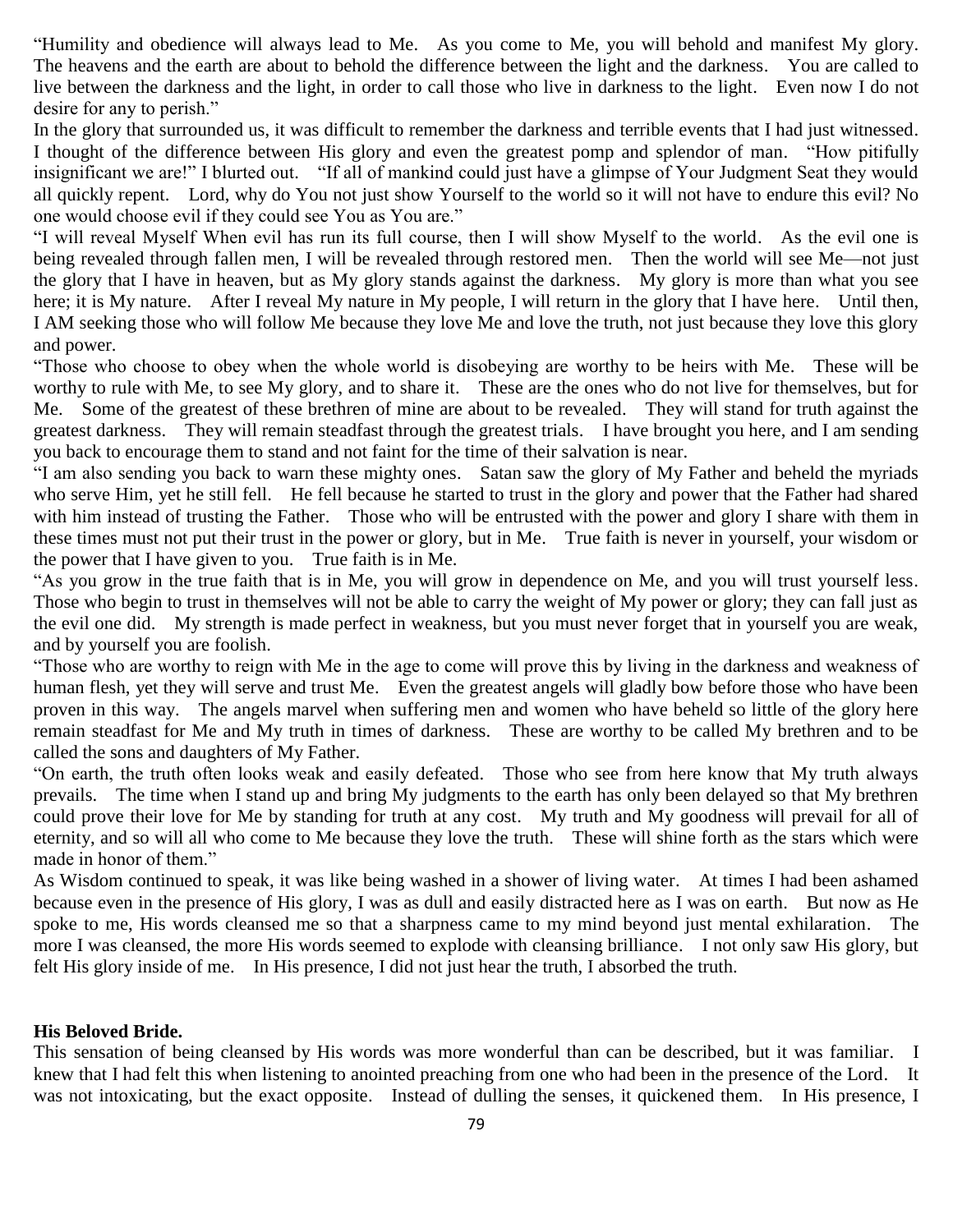felt that thousands of fragments of information which I had accumulated over the years were all tied together to give a deep and comprehensive meaning to everything He said. In this way, every concept became like a strong pillar of knowledge in my mind. Then it became a passion as I felt a deep love for each truth.

When He spoke, there was an energy released that enabled me to see each truth with a greater depth than ever before. His words did not just impart information, but life. This great illumination was similar to what I experienced after I decided not to try and hide anything when I was standing in front of the Judgment Seat. The more I opened my heart to His words to expose any darkness in me and to change me, the more power His words seemed to have in me.

The Lord did not just give information when He spoke, but somehow rearranged my mind and heart so that these truths would be the foundation for understanding, and the understanding released a love for the truth. For example, I had what I thought was a sound understanding of the church as the bride of Christ. As He talked about the ministries being sent forth to prepare His bride, I saw in my heart what seemed to be every church I knew. They immediately became much more than just a group of people; they became His Beloved. I felt a burning passion to help them prepare for Him. The repulsion of sin and harlotry with the world almost buckled my knees as I saw what it did to His people. I knew that I was feeling what He was feeling.

His cleansing truth poured over me. The cleanness I felt was more wonderful than I had ever believed possible. It was almost as if I had been living my life in a sewer and was now being given a hot shower. The power of cleansing truth gripped me so powerfully that I desperately wanted to carry it back to share with His people.

"I am about to release the power of anointed truth to cleanse My people," Wisdom continued. "My bride will be cleansed of all of her defilements. I am sending forth My messengers who will be flames of fire, burning with zeal for My holiness and the holiness of My people."

As He spoke, I felt the depth and power of the message of holiness. I then knew without question the power of truth to accomplish this. A Vision of the glorious bride whom He so deserves was burned into my heart. I Passionately wanted to share this with His people so that they would become completely focused on getting ready for Him. I just could not comprehend doing anything again without this being my purpose.

He began to speak about the fortresses of truth and righteousness. While He talked, I saw the congregations with whom I was familiar and how they were struggling. I became burdened as never before for them to be empowered with His truth. I knew that they were weak because they were not walking in truth. The grief that I felt for them became almost more than I could bear.

"Why do they not walk in truth?" I blurted out.

"You are beginning to feel the burden that Nehemiah felt when he heard that Jerusalem was in distress because her walls were broken down," Wisdom explained. "I am imparting to My messengers the fire to see My bride cleansed, and I am also imparting to them the burden of Nehemiah to see the walls of salvation restored. Then My people will no longer be in distress. "You have seen My people as My army, My city and My bride. Now you do not just see these, but you feel them. Only when My truth comes from the heart does it have the power to change men. Living waters must come from the innermost being—the heart. Just as you felt My truth cleansing you, I am making My messengers flames of fire who will speak truth, not to just give understanding, but with the power to change men"s hearts. The truth that I am sending will not just convict My people of their sin, but will cleanse them from their sin." Even as He was speaking, a great zeal rose up within me to do something. Divine strategies began coming to me which I knew could help His people. I could not wait to begin. I now believed that even the driest bones were going to become an exceedingly great army! In the presence of Wisdom, nothing seemed impossible. I had no trouble believing that His church would become a bride without spot or wrinkle, or that His church would become a great city, standing as a fortress of truth for the whole world to behold. I had no doubt that His people, even as weak and defeated as they now seemed, were about to become an army of truth before which no power of darkness could stand. Feeling the power of truth as never before, I knew that His power was much greater than the darkness.

### **Words of Life**

In His presence, I felt as if I could speak forth the vision I had received of His bride and whoever heard it be changed. It seemed that I could speak to the most defeated little congregation with such power that they would quickly become a mighty fortress of truth. I also knew that on earth, my words did not have that power.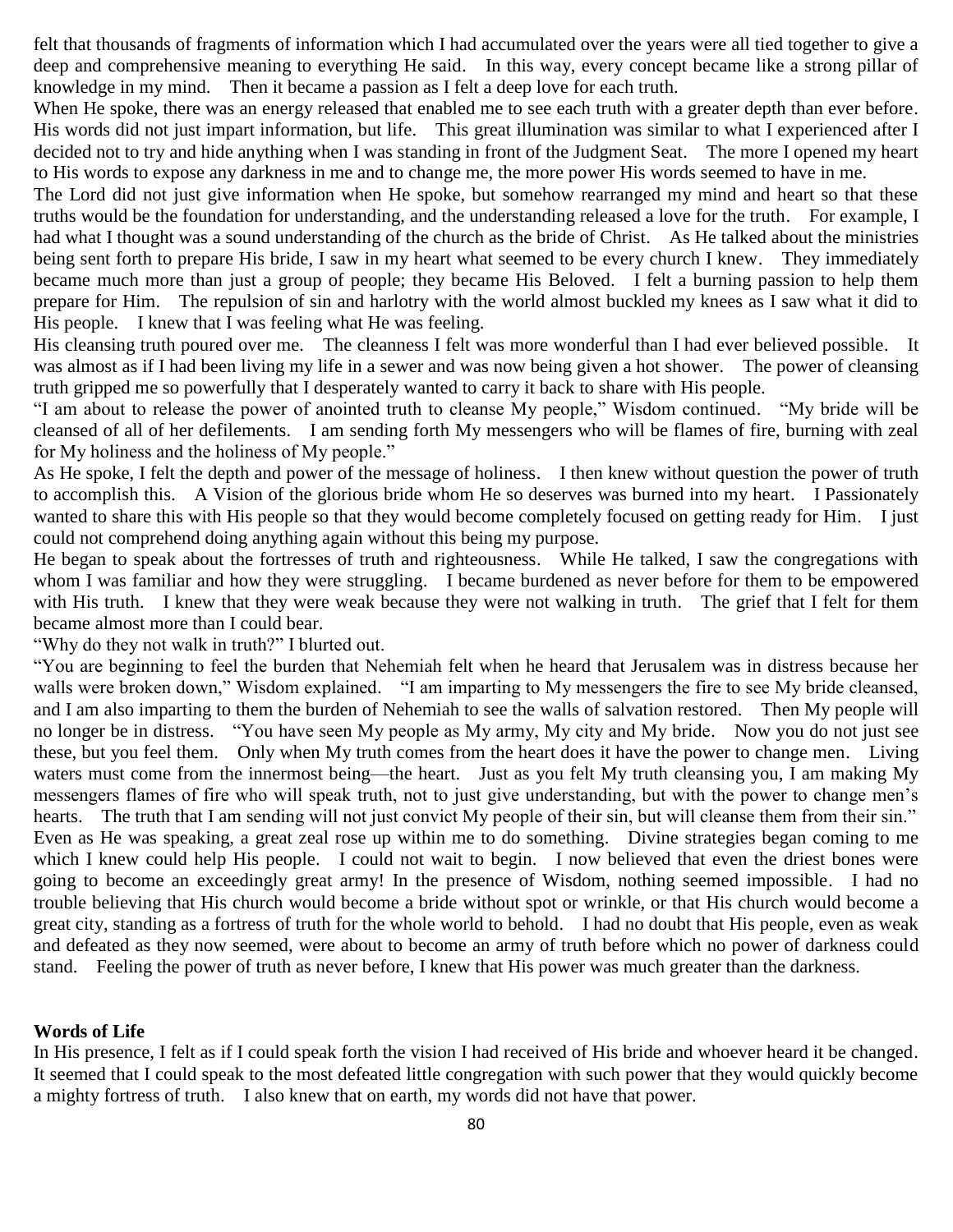"Your words will have this power when you abide in Me," Wisdom interjected. "I did not call you to preach about Me; I called you to be a voice that I could speak through. As you abide in Me and My words abide in you, you will bear fruit that will remain. By My word, the creation was brought forth, and by My word the new creation will come forth in you and in My people. My words are Spirit and Life. My words give Life. You are not called to just teach about Me, but to let Me teach through you. As you dwell in My presence, your words will be My words, and they will have power."

I thought of something that Margaret Browning had once said: "Every bush is aflame with the fire of God, but only those who see take off their shoes. The rest just pick the berries."

"Lord, I want to see you in everything," I said.

"I will give My messengers the vision to see My purpose in all things," He responded. "I will make My messengers flames of fire such as I appeared at the burning bush. My fire will rest upon them, but they will not be consumed by it. Then mankind will marvel at this great sight and turn aside to see it. I will speak from the midst of My messengers, calling My people to their destiny and to rise up as the deliverers that I have called them to be."

I then felt drawn to the door. I stepped closer to it and could see writing. I had never seen writing like this before. It was of the purest gold, and somehow it was alive. I began to read.

For by Him all things were created, in the heavens and on earth, visible and invisible, whether thrones or dominions or rulers or authorities - all things have been created by Him and for Him. And He is before all things, and in Him all things hold together. He is also head of the body, the church; and He is the beginning, the first-born from the dead; so that He Himself might come to have first place in everything. For it was the Fathers good pleasure for all the fullness to dwell in Him, and through Him to reconcile all things to Himself, having made peace through the blood of His cross; through Him, whether things on earth or things in heaven. And although you were formerly alienated and hostile in mind, engaged in evil deeds, yet He has now reconciled you in His fleshly body through death, in order to present you before Him holy and blameless and beyond reproach— if indeed you continue in the faith firmly established and steadfast, and not moved away from the hope of the gospel that you have heard, which was proclaimed in all creation under heaven, and of which I, Paul, was made a minister.

Now I rejoice in my sufferings for your sake, and in my flesh I do my share on behalf of His body, which is the church, in filling up that which is lacking in Christ"s afflictions.

Of this church I was made a minister according to the stewardship from God bestowed on me for your benefit, that I might fully carry out the word of God, that is the mystery which has been hidden from the past ages and generations; but has now been manifested to His saints, to whom God willed to make known what is the riches of the glory of this mystery among the Gentiles, which is Christ in you, the hope of glory.

And we proclaim Him, admonishing every man and teaching every man with all wisdom, that we may present every man complete in Christ. And for this purpose also I labor, striving according to His power, which mightily works within me (Colossians 1:16-29).

As I read these words, they were like a transfusion of life. a single word from God is worth more than all of the treasure on earth! I thought, How could I ever allow myself to be so carried away with the cares of the world when I have His words? I began to think about how worthwhile it would be to cross the earth to hear just one anointed sermon, but sometimes I was so lazy that I did not want to drive across town. I was appalled at my carelessness with His Word as I stood before the door. "Lord, I am so sorry," I blurted out.

As I said this, the door opened. As it did, I pondered how it had looked so dull and uninviting from a distance, but up close it was more intricate and beautiful than any door I had ever seen. That is how people judge the church, I thought, and how I have often judged it myself. I have loved God for a longtime, but failed to love His people the way that I should.

"Such repentance will open the door for you to go forth into the purpose for which I called you. You cannot fulfill your purpose apart from My people. I have called My people to be one, and now it will come to pass. Apart from them, you cannot live what you have seen in your visions. Now you must go from seeing the way and knowing the truth to being a vessel for My life. This you cannot do apart from My people. The Father has given you His love for Me, that His love might be in you, just as I asked. Now I will give you My love for My people. My messengers must see them as I do and love them as I do. As you truly love My word, the door to your destiny with My people will open for you."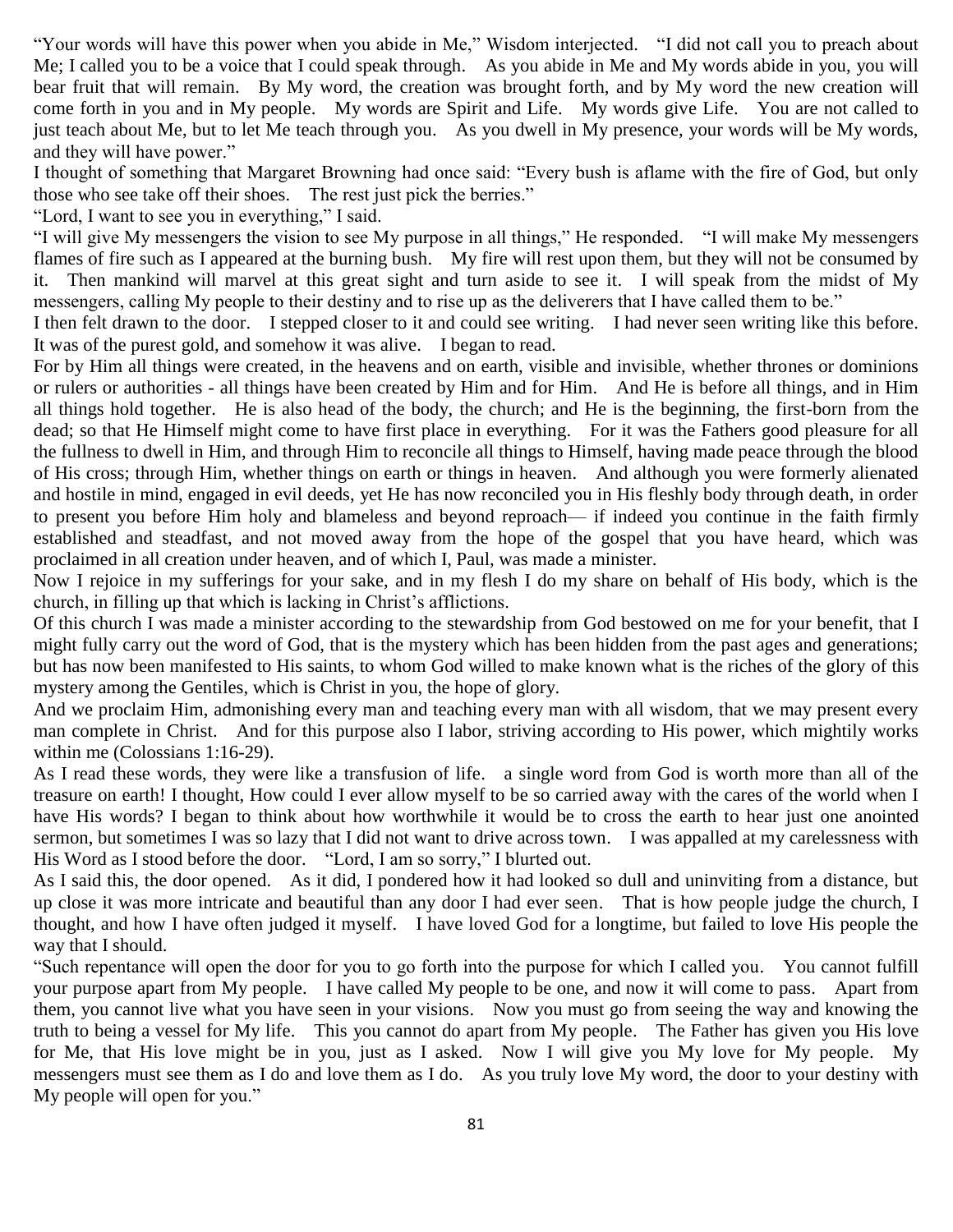His words did not just touch my mind, but also my heart. I felt each one. Just hearing the love with which He spoke of His people imparted that love to me. This was a greater love than I had ever felt before, but it was also familiar and I had experienced it to a degree when I had heard anointed preaching. I thought about how in my foolishness, I had often said that there would be no preaching in heaven, but now I felt that it could not be heaven without preaching. I began to even crave the preaching of His word.

"Yes there will be preaching and teaching in heaven. For all of eternity, My story will be told. That is why it is called the eternal gospel. I am the Word and I am Truth, and words of truth will forever fill My creation. All of creation will delight in My words of truth just as you are now. Even the angels love to listen to your testimonies, and they will hear them. My redeemed ones will forever love to tell and listen to the stories of My redemption. But now you must tell them to those who dwell in darkness. The word of your testimony will liberate many. Those who love Me love My word. They love to read it and they love to hear it. You have been given the truth that will set men free, which is My word in your heart. Go forth with My word. Go forth and you will see the power of My word."

### **The Manna**

I stepped through the door. When I did, I was surprised that all of the glory in which I had been standing before was gone. It was dark and musty, like an old cellar. It was disconcerting, but I still felt the power of the words that the Lord had spoken to me, and they steadied me.

"What you feel is the anointing of the Holy Spirit," a voice said from the darkness.

"Who are you?" I asked.

"Must you ask?" It did not quite sound like Wisdom, but some other familiar voice. Even so, I knew that it was Him. Gradually, my eyes adjusted to the darkness and I was surprised to see my old friend, the white eagle.

"He lives in you, and so you can abide in all that you just experienced here just as you did in His presence there. I know that you have become addicted to His presence, and this is right, but here you must learn to recognize Him in many forms. First you must recognize His voice in your own heart and then as He speaks through others.

"This you have known before, and have experienced from time to time, but not like you must know it now. He will never be far from you and can always be found easily. He will always lead you to the truth. Only by the Holy Spirit can you see and know anything or anyone the way they really are. In the times that are before us, we will perish if we do not follow Him closely."

"I know that this is true because I hear Wisdom speaking through you. Are you here to show me the way? I can hardly see here."

"I will come to you from time to time to tell you about the signposts that will let you know that you are still on the right path, but the Holy Spirit must lead you. I will also help you to understand how He leads you in different places, but first I must tell you about the manna so that you can live."

"Manna! Do you mean like the manna that Israel ate in the wilderness? Is that what we eat here?"

"It is what all who have walked with God have lived on since the beginning. The manna that Israel ate while in the wilderness was a prophecy of this. The Lord will give you fresh manna daily. Just as He covered the earth with manna every day for Israel while they were in the wilderness, He covers the earth each day with truth for His people. Every way that you turn, you will see it. Even in the midst of the darkness and gloom, His Word will surround you, and you can gather it. Those who are cast into the inner prisons will awake to find it every day. Those who live in great palaces can also find it every day. But His manna is as gentle and light as the dew, and easily trampled. You must be gentle and light of heart to see it."

### **Living Epistles**

"The Lord speaks every day to each one of His people. They cannot live by bread alone, but must have the words that proceed from His mouth. These are not the words that He spoke in the past, but the words that He speaks to them each day," the eagle continued.

"Many are weak because they do not know how to gather the manna that the Lord gives to them each day. They go astray because they do not know His voice. His sheep know His voice, and they follow Him because they recognize it. The manna is the bread of life that each of His people is given each day. You must learn to recognize it, and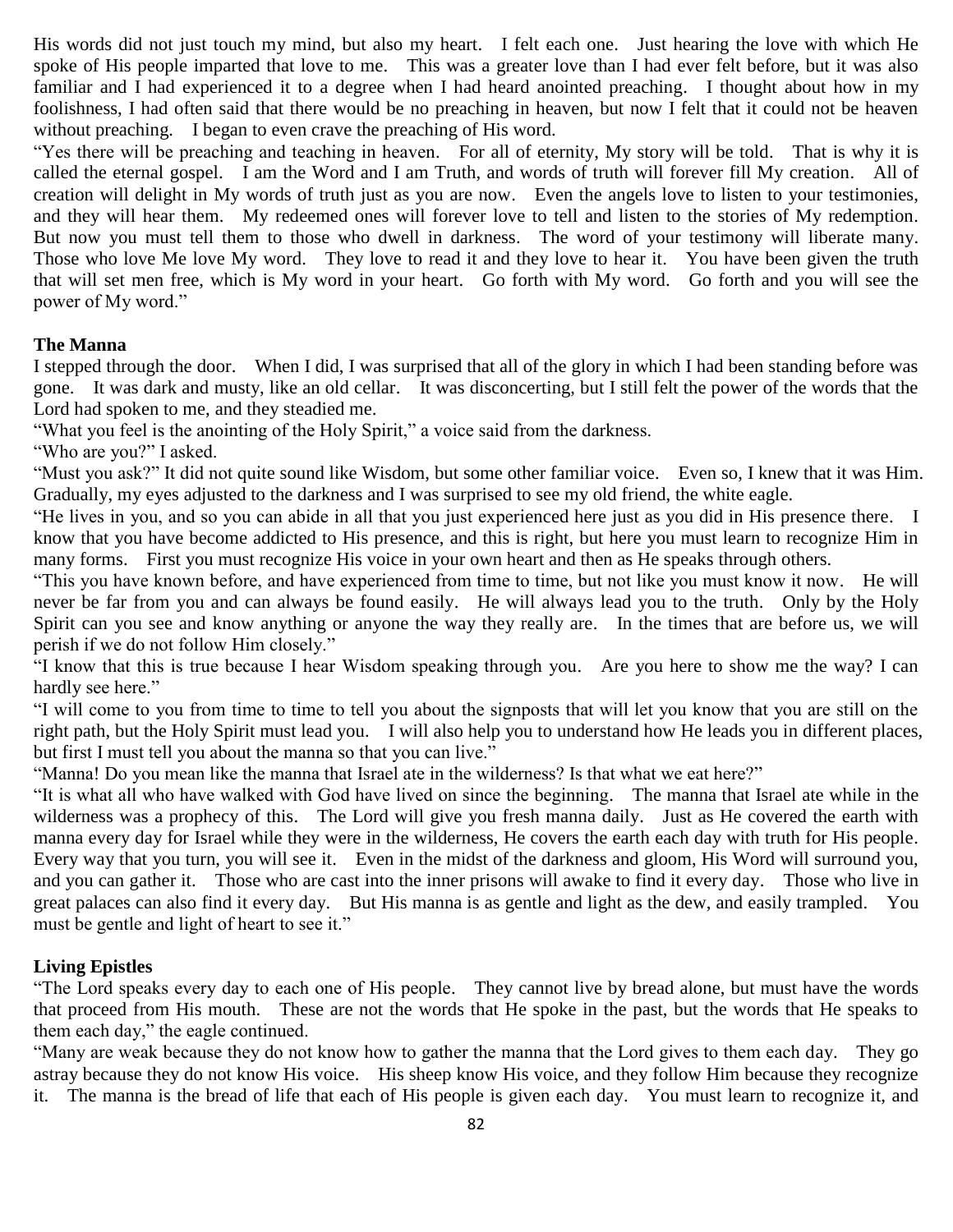help His people to recognize this manna. When they taste it as you are tasting it now, they will diligently search for it each day. Do not be concerned about hoarding food or water, but learn to see and partake of the manna that He gives daily. This will preserve you when all else fails. "The Scriptures are the meat that the Lord gives to us, but His manna is found in His living epistles, His people. He will speak to you each day through His people. You must open your heart to the way that He is found in His people if you are to partake of the heavenly manna. Just as He said to Jerusalem, He is saying to us, "You shall not see Me until you say, "Blessed is He who comes in the name of the Lord!" This spoke of Him when He walked the earth then, and it speaks of the way that He is walking the earth now through His people. As our love for manna grows, so will our love for each other. If you are growing in love, the manna which He serves will never taste old or stale to you, but will be new each morning.

"His manna may come to you through the words of a close friend or one of His people who lived long before you as you ponder their writings. He will also speak through those who do not know Him, but you will know that He sent them to you. You will discern His manna when you go beyond just trying to hear His words and seek to hear the Word, Himself. It is not just hearing His words, but hearing His voice that will lead you in the way in which you are to go. Many repeat the words that He has spoken, but His manna is the word that He is speaking now.

"We need the strong meat of the Scriptures to build ourselves up and give us the container for gathering His manna. Grow strong on the meat of His written Word, but also develop a taste for His manna. The meat of His written Word will build us up and prepare us for what is to come, but manna will sustain us through what lies ahead.

"The words that were spoken to you through the saints in the Hall of Judgment were manna from Him. His people are also His manna to the world. Manna is the bread of life— the living words which He speaks to His people daily and are spoken through His people. The Scriptures are set and cannot be changed. They are the anchor for our souls. However, the Book of Life is still being written. He writes a new chapter in the Book of Life with each soul that comes to Him."

#### **Victory or Defeat**

"The Scriptures are the blueprint for His dwelling place that He is building among men. They are the testimony of the way that He has worked through men and women to bring about their redemption. His people are the vessels of His living word and are witnesses to the world that His words are not just history, but are still alive and still give life. If you are to know His words, you must know both the Scripture and His manna. The Scriptures are His eternal plans that will not change which we must know to walk in His ways. His manna will give you the strength to walk each day. This is so that we might have fellowship. "If we walk in the light as He Himself is in the light, we have fellowship with one another," the eagle said. "Many of His messengers do not even know that they are being used in this way. They often do not know when He is speaking through them. Those to whom He is speaking seldom recognize His voice. This must change. His people are called to be in unity with Him in all that He does, but few even know His voice. Therefore they seldom follow Him in the way that He wants to lead them. He now wants all of His people to know when He is speaking through them or to them. Just as the sure communication between a general and his soldiers can determine the outcome of the battle, the strength of His communication with His people will determine their victory or defeat in the days to come.

"He is now preparing many messengers who will go forth with His messages. They will also teach His people to know His voice and to know His ways. You must receive His messengers as if you are receiving the Lord, Himself. You must help them along their way. The success of their ministry will determine the rise and fall of many."

For a moment I thought that if the Lord was sending them, surely they would not need my help. This brought a stern rebuke from the eagle, who could also discern my thoughts.

"Do not think that way! Many of His people fall because of that delusion! He could do all things without us, but He has chosen to do them through us. We are His provision for one another. He sent the Helper to live in His people; therefore, He intends for His people to receive their help through one another. Do not ever forget this. That is why He gives us our manna through one another. He has designed all things so that we must love Him above all things, but we must also love one another. We need Him above all things, but we also need each other. In this way, we are also kept humble so that He might trust us with His grace and power."

"I"m sorry," I replied. "I know all of that very well, but I tend to forget it at times."

"The times that you have forgotten this have been more costly than you need to know at this time, but to forget this in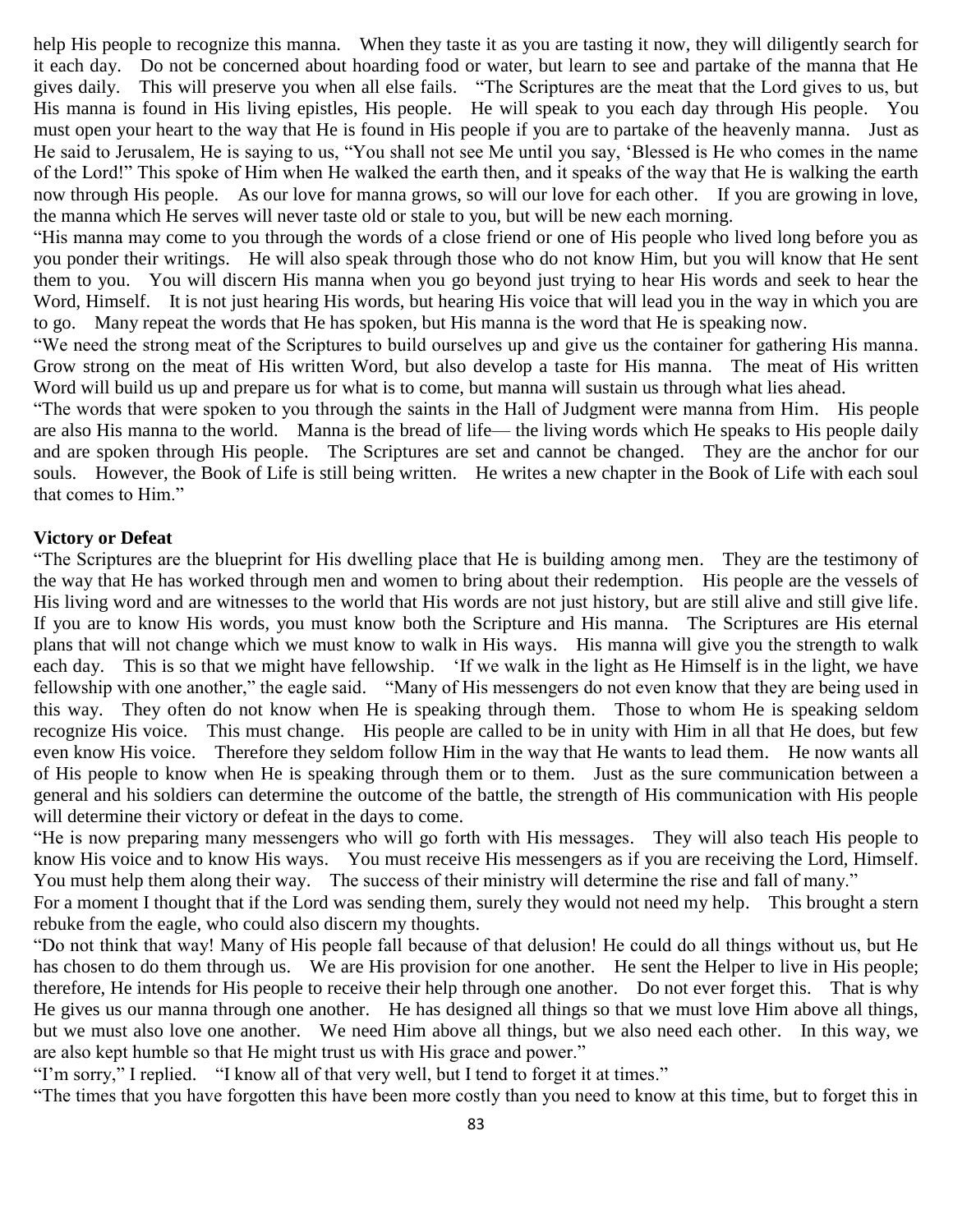the future will be more costly than you can bear. We need the Lord above all, but we also need all of His people. It is in His people that we will find the Helper, the One who leads us into all truth and the One who leads us to the Son.

"He is now sending forth His messengers. Some will be old and wise. Others will be young and little experience, but they will know His voice. The enemy will also be sending his messengers to sow confusion. This, too, is a part of our training. Some will be deceived by the messengers of the enemy for a while, and others will suffer loss because of them, but those who love the Lord and His truth will not be deceived by them for long. Those who love Him and His truth will know the truth. Those who have been deceived for a time will learn from this, and they will be used to expose the deceivers in the days to come.

"Some who have been the most deceived in the past will become some of the strongest in the truth because of their wisdom. Wisdom is to know His voice and to follow Him. These will not be easily distracted from Him again. Do not judge others because of their past, but by who they have become. Those who have followed Wisdom will have their weaknesses turned into strengths. No one is stronger or more trustworthy than those who know His voice and follow Him.

"We must not stop encouraging His people to know His voice. We must charge His prophets to confront and expose the false prophets. This message we must carry to the end. We are being sent to help build His lines of communication with those who will be His soldiers in the great battle to come. All of His people must know His voice. The time will soon be upon us when all who do not know His voice will be deceived by the darkness. Those who know His voice because they know Him will not be deceived."

As the eagle spoke, his words continued to wash me just as they had when they came in the presence of Wisdom. I could not see Him, but I knew that He was present and that He was the One speaking to me. Though I could not see as much with my eyes in this place, I had great clarity of mind that enabled me to understand. I had always felt that I had a very poor memory, but although He now was saying much more than He ever had before, it seemed like I could remember every word He said, even when it came through someone else. I then knew that this was the power of the Holy Spirit Who brings all things to our remembrance. In Him, looking backward or forward was no different from looking at the present. As I was thinking about this, the eagle continued.

"This place seems musty and old because very little fresh air has been let in here for a long time. You have found the door and have entered. The same door that led you to this place also can now lead you back to the Hall of Judgment. What did you receive in the Hall of Judgment?"

"Wisdom and understanding," I replied.

"In a single word, you received grace," the eagle responded. "The Throne of Judgment is also the Throne of Grace. You can boldly go there at any time."

When he said this, I turned to see the door behind me. Now I could see beauty in it that was greater than when I entered the Hall of Judgment. I opened it and stepped through again.

# **The Call**

I looked at Wisdom, who then turned me around so that I could behold the Great Hall again. I was startled to see standing right behind me everyone whom I had previously met there. I was even more surprised by how much more glorious they now seemed.

"They have not changed," Wisdom said. "You have changed. Your eyes are opened to see more than you could before. The more clearly that you are able to see Me, the more you will be able to see Me in others."

I looked toward the Apostle Paul. He was regal beyond description. He had such great authority and dignity, but was at the same time so graced with humility that I am sure the lowest peasant or sinner would have felt completely comfortable approaching him. The desire to be just like that flooded me. I then looked at the others and felt as if they were all the closest family and friends I had ever known. It is impossible to describe how I loved them and how I knew that they loved me. No fellowship on earth could compare, but the best on earth was somehow a foretaste of this. There was no pretension, posturing or positioning. Everyone knew everyone else completely, and love was the source of every thought. Eternity with this family was going to be even better than I had ever imagined. I desperately wanted to take all of them with me, but I knew that they could not leave their present domain.

Wisdom again answered my thoughts, "They will be with you as I am with you. Remember, they are the great cloud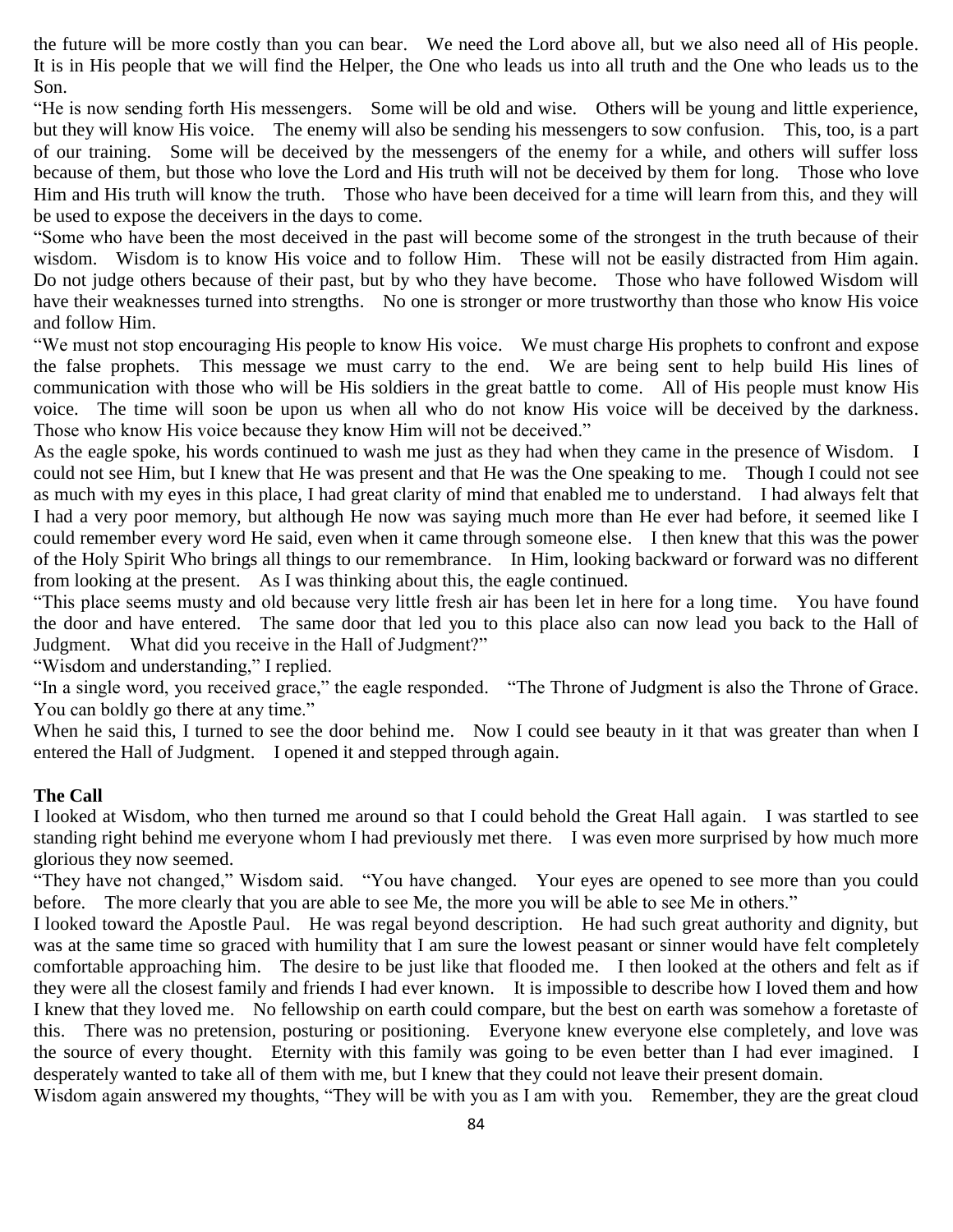of witnesses. Even when you do not see them, they are as close to you as they are now. All who have served Me from the beginning are one body and they, too, will be with you in what is to come, but I will be in you."

I wondered how anything that we experienced in eternity could be better than what was to be found right here in the Judgment Hall. The judgment came from every thought being made manifest. It was not a judgment of punishment, but liberation, if there was no attempt to hide anything. Freedom came with everything that was illuminated so that there was a desire for every heart flaw to be exposed. The love was so great that I knew everything would be covered and made right.

"Everything that you feel in My presence is true," Wisdom continued. "This love and closeness that you experience here with your brethren are real. You are all one in Me, and you will grow in this love as you grow in Me. As you do, this same love will help others to enter the freedom you have experienced here. When My people who now walk the earth embrace My true judgment, they will walk in a freedom that will enable Me to touch the world with My love.

"It is not My desire that any should perish or suffer loss when they come here. I desire for all to judge themselves so that I will not have to judge them. That is why My judgments are about to come to the earth. They are coming in ever increasing waves, so that the world may believe and repent. Each trumpet sound will be louder than the previous one. It is the job of My messengers to help the world understand the sound of the trumpets.

"Remember that those with who I must walk on earth are also members of My body. They have not yet been glorified, but you must see them as they are called to be, not as they appear now. You must love them and see the authority and grace in them that you now see in these. Remember that those with whom you walk on earth now see you as you see them. You must learn not to see according to their present appearance, but see who they are to become. "Only those who live by My judgments and abide with Me as their wisdom can see My authority in others. Even so, do not strive to have men see My authority in you. Do not be concerned by whether others see you as you are; only be concerned about recognizing others as they are and seeing Me in them. When you become concerned about how others see you, you lose your authority. When authority becomes your goal, you will begin to lose true authority. You know the ministry and authority that I have given to you; do not ask people to call you by your position, but by your name. Then I will make your name greater than your position.

"In My kingdom, authority comes from who you are, not your title. Your ministry is your function, not your rank. Here rank is earned by humility, service and love. The deacon who loves more is higher than the apostle who loves less. On earth, prophets may be used to shake the nations, but here they will be known by their love. This is also your call—to love with My love and serve with My heart. Then we will be one."

### **CHAPTER 15 Worship in Spirit**

As I listened to Wisdom, it was difficult to comprehend anyone, even this great cloud of witnesses, desiring authority or position in His presence. It seemed that in every moment I had spent here, He had become greater in glory and authority, and I knew that my vision of Him was still limited. Just as the universe was obviously expanding at a great pace and the vastness of it was already incomprehensible, our revelation of Him would likewise be expanding for eternity. "How could mere humans ever represent You?" I questioned.

"When My Father moves His little finger, the whole universe trembles. To shake the nations with words does not impress anyone who dwells here. But when even the least of My brethren on earth shows love, it brings joy to My Father's heart. When even the most humble church sings to My Father with true love in their hearts, He silences all of heaven to listen to them. He knows that one cannot help but to worship when they are beholding His glory here, but when those who are living in such darkness and difficulty sing with true hearts to Him, it touches Him more than all of the myriads of heaven can.

"Many times, the broken notes from earth caused all of heaven to weep with joy as they beheld My Father being touched. A few holy ones struggling to express their adoration for Him has many times caused Him to weep. Every time I see My brethren touch Him with true worship, it makes the pain and grief I knew on the cross seem like a small price to pay. Nothing brings Me more joy than when you worship My Father. I went to the cross so that you could worship Him through Me. It is in this worship that you, the Father and I are all one."

Of all that I had yet experienced, the emotion coming from the Lord as He told me this was greater than I had ever experienced. He was not weeping or laughing. His voice was steady, but what He was telling me about worship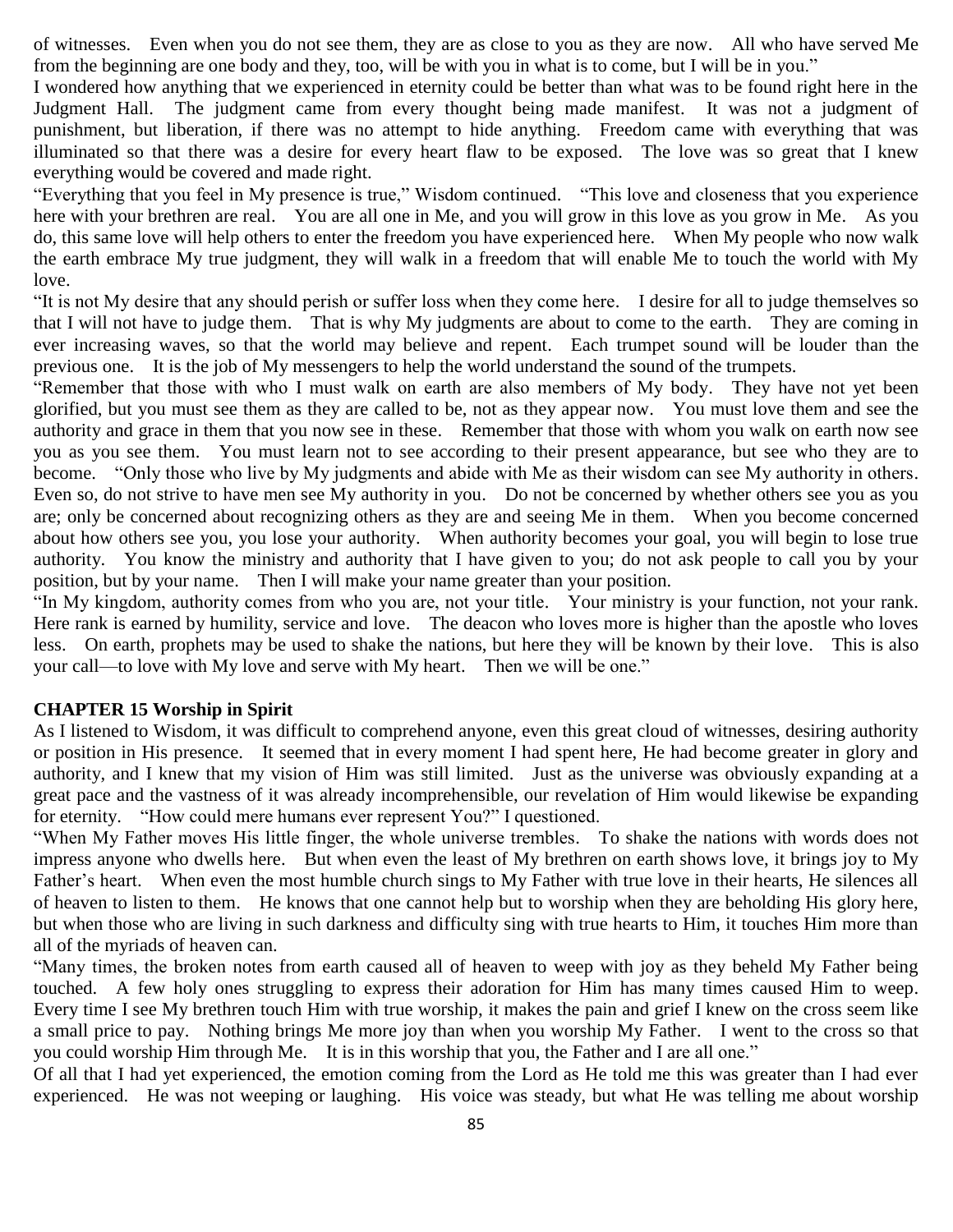came from such depths within Him that it was almost more than I could take. I knew that I was hearing the deepest love of the Son of God—to see His Father's joy. True worship from the embattled, struggling, believers on earth could do this like nothing else could.

For the first time, I now badly wanted to leave that place, even with all of its glory, just to get into even the most dreary little worship service on earth. I was overwhelmed by the fact that we could actually touch the Father. One person who worshiped Him from earth during these dark times meant more to the Father than the millions and millions who worshiped Him in heaven. From earth we could touch His heart at this time like we might never be able to do again! I was so overtaken by this that I did not even realize I had fallen prostrate. I then fell into something like a deep sleep.

I saw the Father. Millions and millions were attending Him. His glory was so great and the power of His presence so awesome that I felt that the whole earth would not have even measured as a grain of sand before Him. When I had once heard His audible voice, I felt like an atom standing before the sun, but when I saw Him, I knew that the sun was like an atom before Him. The galaxies were like curtains around Him. His robe was composed of millions and millions of living stars. Everything in His presence was living—His throne, His crown, His scepter. I knew that I could dwell before Him forever and never cease to marvel; there was no higher purpose in the universe than to worship Him.

Then the Father became intent on one thing. All of heaven seemed to stop and watch. He was beholding the cross. The Son"s love for His Father which I continued to express through all of the pain and darkness then coming upon Him touched the Father so deeply that He began to quake. When He did, heaven and earth quaked. When the Father closed His eyes, heaven and earth grew dark. The emotion of the Father was so great that I did not think I could have survived if I had beheld this scene for more than the brief moment that I did.

Then I was in a different place, beholding a worship service in a little church building. As sometimes happens in a prophetic experience, I just seemed to know everything about everyone in the battered little room. All were experiencing severe trials in their lives, but they were not even thinking of them here. They were not praying about their needs. They were all trying to compose songs of thanksgiving to the Lord. They were happy, and their joy was sincere.

I saw heaven, and all of heaven was weeping. I then saw the Father again and knew why heaven was weeping. They were weeping because of the tears in the eyes of the Father. This little group of seemingly beaten down, struggling people had moved God so deeply that He wept. They were not tears of pain, but of joy. When I saw the love that He felt for these few worshipers, I could not contain my own tears.

Nothing I had experienced gripped me more than this scene. Worshiping the Lord on earth was now more desirable to me than dwelling in all of the glory of heaven. I knew that I had been given a message that could help prepare the saints for the battles that remained on earth, but now this did not mean nearly as much to me as trying to convey how we could touch the Father. Genuine adoration expressed by even the most humble believer on earth could cause all of heaven to rejoice, but even more than that, it touches the Father. This is why the angels would rather be given charge over a single believer on the earth than to be given authority over many galaxies of stars.

I saw Jesus standing next to the Father. Beholding the joy of the Father as He watched the little prayer meeting, He turned to me and said, "This is why I went to the cross. Giving My Father joy for just one moment would have been worth it all. Your worship can cause Him joy every day. Your worship when you are in the midst of difficulties touches Him even more than all of the worship of heaven. Here, where His glory is seen, the angels cannot help but to worship. When you worship without seeing His glory in the midst of your trials, that is worship in Spirit and in truth. The Father seeks such to be His worshipers. Do not waste your trials. Worship the Father, not for what you will receive, but to bring Him joy. You will never be stronger than when you bring Him joy, for the joy of the Lord is your strength."

# **The Sin**

Then I was standing beside Wisdom again. He did not speak for a long time, but I did not need words. I needed to let what I had just seen saturate my soul. I strove to fathom the great business that we had been given just to be the Father's worshipers. To Him, the sun was like an atom and the galaxies like grains of sand. Yet He listened to our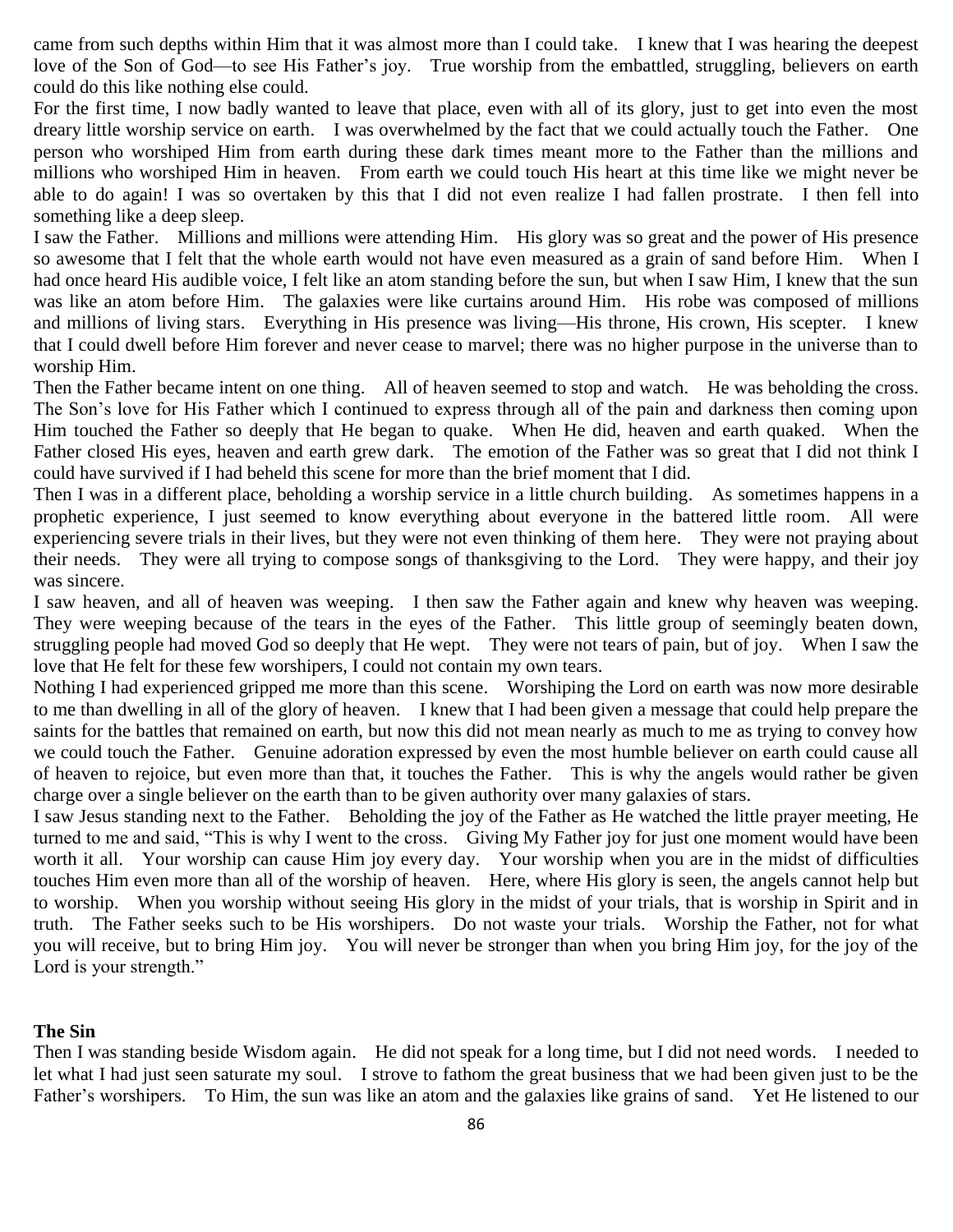prayers, enjoying us continually as He beheld us, and, I was sure, often grieving for us. He was much bigger than a human mind could ever conceive, but I knew that He was also the most emotional Being in the universe. We could touch God! Every human being had the power to cause Him joy or pain. I had known this theologically, but now I knew it in a way that shattered the seeming importance of everything else.

There was no way I would ever have words to convey this, but I knew that I had to spend what time I was given on earth worshiping Him. It was like a new revelation: I could actually bring God joy! I could bring Jesus joy! I understood what the Lord had meant when He said that this was why He went to the cross. Any sacrifice would be worth it to just touch His heart for the briefest of seconds. I did not want to waste another moment when I knew that it could be spent worshiping Him. It was also obvious that the greater the trials or darkness from which the worship came, the more it touched Him. It made me want to receive trials so that I could worship Him through them.

At the same time, I felt like Job when he said that although he previously had only known Him by the hearing of the ears, when he saw Him, he repented in dust and ashes. I was like Philip who had been with Jesus for so long and did not know that he was seeing the Father through Him. How astonishing our dullness must be to the angels! Then Wisdom spoke again.

"Remember the potential for even the least of My little ones to touch the heart of the Father. That alone makes their value greater than any price. I would have gone to the cross again for a single one of these. I also feel your pain. I know your trials because we share them. I feel the pain and the joy of every soul. That is why I still intercede continually for all of you. There will be a time when all tears are wiped away from every eye. There will be a time when only joy is known again. Until then, pain can be used. Do not waste your trials. Your greatest worship and the greatest expression of your faith that pleases Us will come in the midst of your trials. "You must see Me in your own heart, and you must see Me in others. You must see Me in the great and in the small. Just as I appeared differently in each of these who now stand before you, I will come to you in different people. I will come to you in different circumstances. Your highest purpose is to recognize Me, to hear My voice, and to follow Me."

As I turned to look at Wisdom, He was not there. I looked all around. I could feel Him everywhere, but could not see Him. I then looked back at the witnesses who stood before me. He was there. I could not see Him, but in a more profound way than I had known before, He was in each of them. As the Reformer began to speak, it was his own voice, but I could hear the voice of Wisdom in him just as when He spoke to me directly.

"He has always been in us. He is in you. He is in those to whom you must return. From time to time, He will appear to you again, but you must know that when you do not see Him as He appears, you can better recognize Him where He dwells—in His people. He is Wisdom. He knows how, when, and through whom to speak to you. The ones through whom He speaks to you are a part of the message. Remember what He said when He wept over Jerusalem "From now on you shall not see Me until you say, "Blessed is he who comes in the name of the Lord." You will not see Him unless you can see Him in those whom He sends to you." "It is easy for me to see and hear Him in you," I replied, "but it is not nearly so easy with those on the earth who have not yet been glorified."

"It is not meant to be easy there," Angelo replied. "To search for Him is the call of the kings who will reign with Him. Those who love Him and who love the truth will search for Him more than they would for the greatest treasures or conquests."

### **Conquered by Him**

"The greatest calling of all is to be fully conquered by Him," a man whom I did not recognize offered, stepping toward the front. "I should know," he added, and then he told me his name. I was shocked that this man would be found in the company of the saints. He had been a great conqueror, but I had always believed that he had done more damage to the name of Christ than possibly anyone else.

"I, too, found the grace of the cross before the end of my time," he said. "You are not just going back to conquer for Him, but to be conquered by Him. If you will devote yourself to surrendering to Him, He will use you to conquer in His name. True conquest is to capture the hearts of men with the truth that sets them free. Those who follow Him more closely will be used to conquer the most and will be the greatest of kings. On the earth, these will seldom realize that they have conquered anything. They will not see what they have really accomplished until they get here. Those who lay up great treasures on earth—even treasures that may be considered spiritual—will have little here." "On earth you cannot measure eternal treasures," Paul said. "When I died, it looked like everything for which I had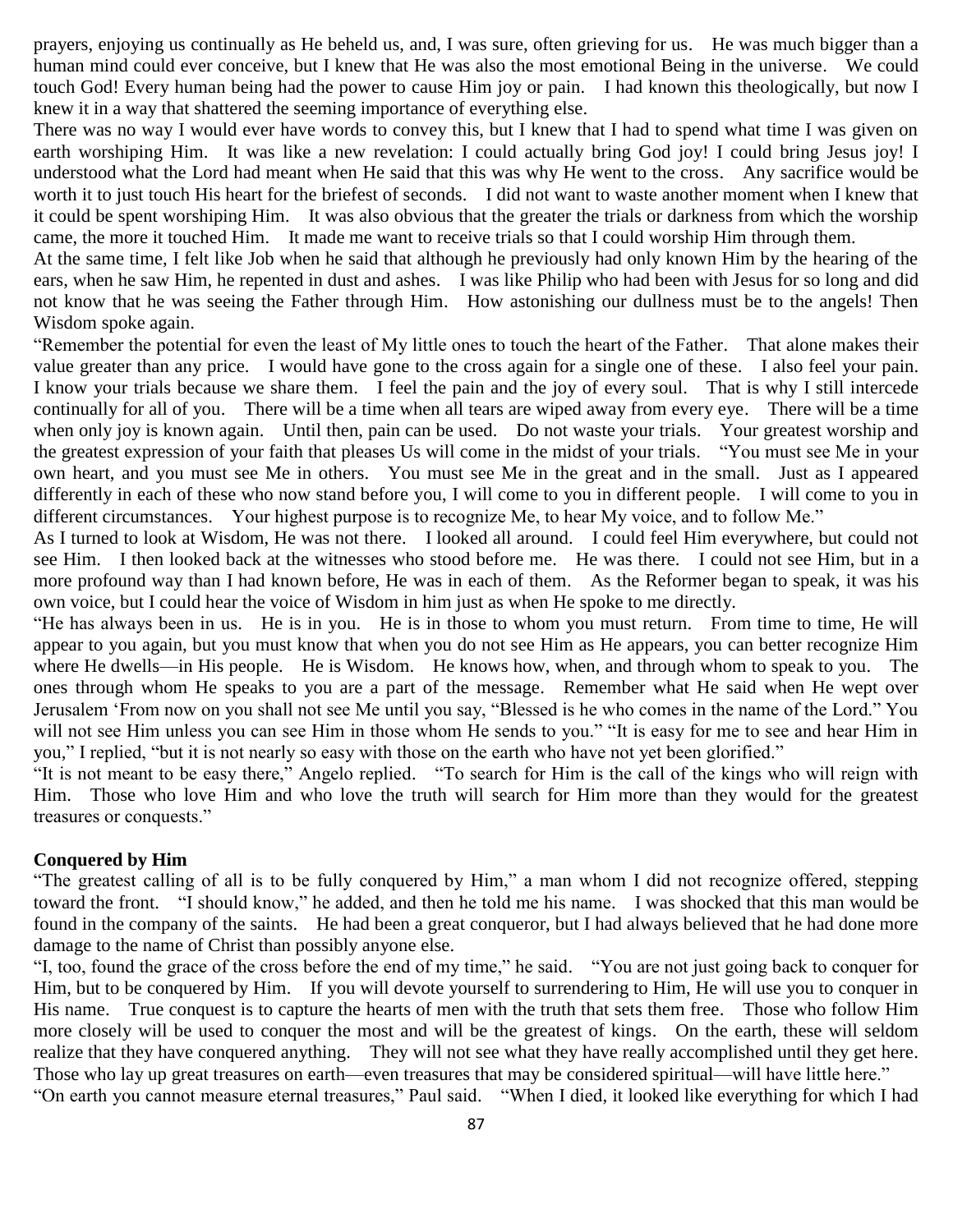given my life to building on earth had already perished. The churches I had given my life to raising up were falling into apostasy, and even some of my closest friends were turning against me. During my last days, I felt that I had been a failure."

"Yes, but even I count Paul as a spiritual father," the great conqueror continued, "as do most of us who are here. Most who will come through the great battle of the end will be victorious because he was faithful to stand for truth. You will not measure true spiritual fruit rightly while you are on the earth. You can only measure your true success by how much more clearly you are able to behold the Lord, by how much better you know His voice, and by how much more you love the brethren."

Then Paul spoke again.

"For months before my execution, I did feel like a failure. However, on the day of my execution I was reminded of Stephen who I had watched die at my own feet years before. The memory of the light that was on his face that day had carried me through many trials. I always felt that he had somehow died for me so that I could see the true light. I knew that if I died like Stephen, then even if everything else I had done had been futile, it would insure that my life would not have been in vain. I was so thankful that I really was dying for the sake of the gospel, even if it did not look then like my ministry had accomplished very much.

"As the revelation of this came upon me, so did the grace, and my last day on earth was the most wonderful of all. I then realized that as I had lived and sincerely tried to die daily to my own desires in order to serve the gospel, every time I denied myself, there were eternal seeds planted even though I could not yet see them in the temporary realm. Being here, I can now see that this is certainly true. You must not try to judge by the fruit you see on earth, but do what you must do because it is right.

"Even so, more than bearing fruit, your call must be to know the Lord. If you seek Him, you will always find Him. He is always near to those who draw near. Many want His presence, but they do not draw near. You must do more than want Him: You must seek Him. This is part of your call. There is no higher purpose. Your victory will be measured by your seeking. You will always be as close to Him as you want to be. Your victory in life will be according to your desire for Him."

Then Paul lifted his hand and pointed to me. "You have been given much, and much will be required of you. Even if you bury many of the talents entrusted to you, you can accomplish far more than others, but you will have failed in your commission. You must never measure yourself by others, but keep pressing forward, seeking more of Him. And yet, with all of the glory that will be revealed to you, never take off that cloak!"

### **Sowing and Reaping**

I looked down at the cloak of humility to which he was pointing. In all of the glory that I was now seeing, its drabness seemed multiplied. I was appalled that I looked so bad standing in their presence. I drew it back to see the armor under it, which was now more brilliant than I had seen it before. It was so brilliant that the more I uncovered it, the more the group in front of me faded because of its brightness. However, I was feeling far less embarrassed with the brightness of my armor shining out. I then decided to take the cloak all of the way off while I was there so that I would at least not feel as repulsive in the presence of so much glory.

There was silence, and I stood quietly for a few moments. I was unable to see anything because of the brightness of my own armor. I did not understand why I could not hear anything either. I then called out for Wisdom.

"Put your cloak back on," I heard Him reply. I did as He said and began to dimly see the outline of the Great Hall again. "Lord, what happened to everyone? Why is everything so dim again?"

"You can see nothing here without wearing that cloak."

"But I have it on now, and I still cannot see very well," I protested, feeling a terrible desperation.

"Every time you take off humility you will be blinded to the true light, and it will take time for you to be able to see it again."

Even though I was beginning to see the glory again, it was nothing like before. My vision was coming back, but very, very slowly. I was grieved beyond words.

"Where is Paul?" I asked. "I know that he was about to tell me something very important."

"When you took off your cloak, all of those who were here departed."

"Why? Why would they depart just because I took off the cloak? I was just embarrassed by my appearance. Did that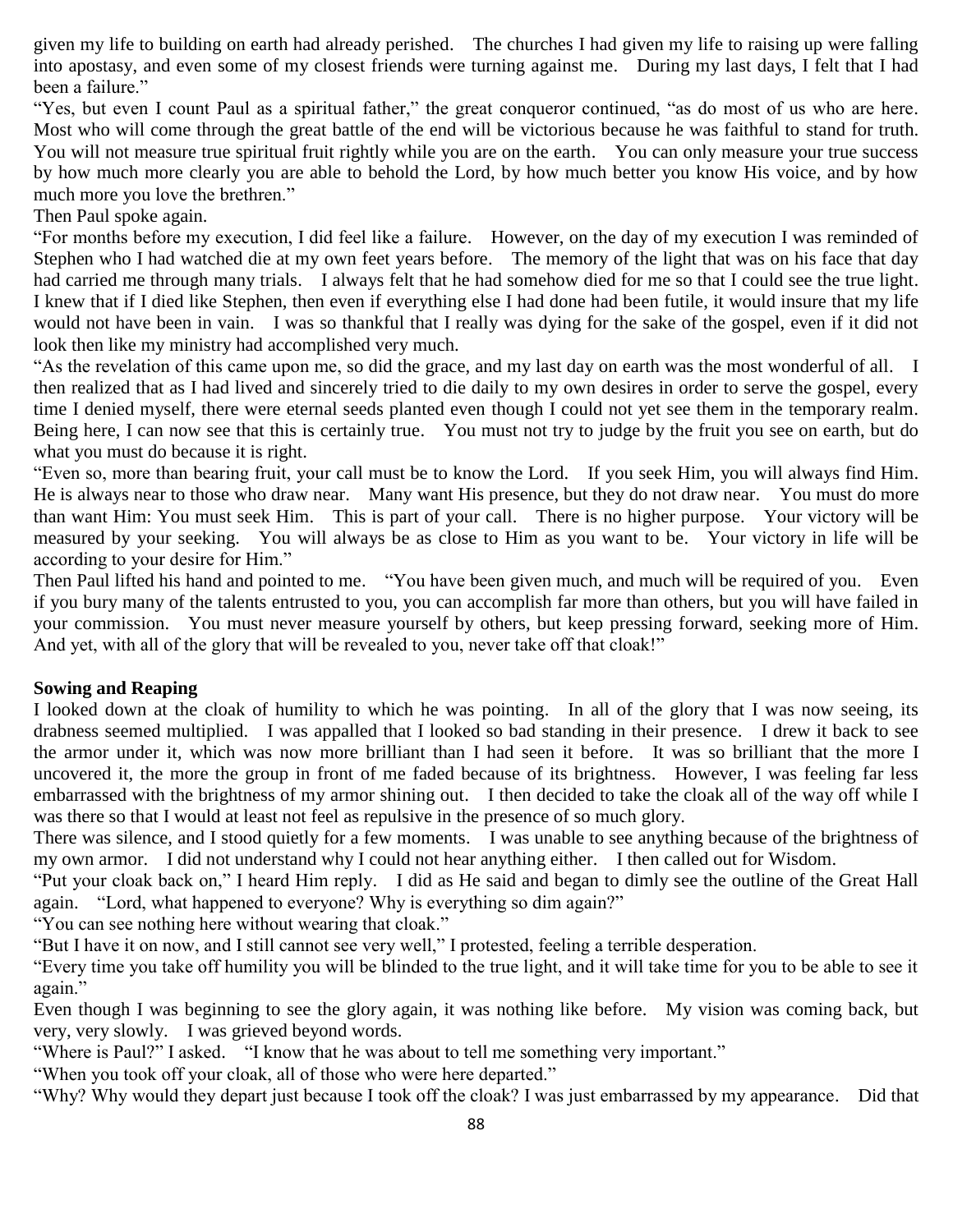offend them?"

"No, they were not offended. They knew that you could not see or hear Me through them without the cloak, so they returned to their places."

I was more grieved than ever at this statement. "Lord, I know that what they were about to say to me was very important. Will they return?" "It is true that you missed an important revelation by taking off your cloak. It would have helped you, but if you learn the lesson not to ever take off the cloak again, especially for the reason that you just did, you will have learned another important lesson."

"Lord, I think that I have learned that lesson. I do not remember ever feeling this bad. Can they not come back now and share what they had for me?" I begged.

"All Truth and all Wisdom comes from Me. I speak through people because the people I speak through are a part of the message. While you remained humble enough to keep your cloak on, I could speak to you in glory. Whenever you take off that cloak, you become spiritually blind and deaf. I will always speak to you if you call on Me, but I must change the way that I speak to you.

"I do not do this to punish you, but to help you receive your vision back more quickly. I will give you the message that I was going to give you through these witnesses, but it must now be given through your enemies. It will come with trials, and you will have to bow very low to receive it. This is the only way that you will get your vision back as quickly as you will need it. For what is coming, you must be able to see."

# **Brokenness**

The grief I felt was almost unbearable. I knew that what I could have received in such a glorious way was now going to come through great trials, but even worse than that was the fact that the great glory which I had beheld just a few minutes before was now so dim.

"Lord, I am sorry for what I did. I now know how wrong it was. The pain of this mistake is almost too much to bear. Is there no way that I can just be forgiven and receive my vision back? It does not seem right that one brief moment of pride should be this devastating," I pleaded.

"You are forgiven. Nothing is being done to you for punishment. I paid the price for this sin and all others. You live by My grace. This is not because of the Law of righteousness. It is because of My grace that there are consequences for sin. You must reap what you sow or I could not trust you with My authority. When Satan took his first step into self-seeking and pride, multitudes of My angels who I had entrusted to his authority followed him. When Adam fell, multitudes would suffer. For those to whom I give such authority, there is a corresponding responsibility. There can be no true authority without responsibility. Responsibility does mean that others will suffer if you go astray. Mistakes have consequences.

"The more authority you are given, the more that you can either help or hurt others by your actions. To remove the consequences of your actions would be to remove true authority. You are a part of the new creation that is much higher than the first creation. Those who are called to rule with Me are given the greatest responsibility of all. They are called to a position higher than Satan held. He was a great angel, but he was not a son. You are called to be a joint heir with Me. Your whole life, both the trials and the revelations, are all for the purpose of teaching you the responsibility of authority.

"For every lesson that you must learn, there is an easy way or a more difficult way. You can humble yourself fall on the rock and be broken, or the rock will fall on you and crush you into powder. Either way, the final result will be brokenness, which is humility. Pride caused the first fall from grace, and it has caused most of the falls since. Pride always results in tragedy, darkness and suffering. It is for your sake and for those whom you are called to serve by having authority over that I will not compromise the discipline you must learn by reaping what you sow.

"Adonijah boasted that his father, King David, did not discipline him. Solomon complained that he could not get away with anything without his father"s discipline. Although Solomon thought that he was not being treated fairly, David was not being unfair. He knew that Solomon was called to be a king. Those who receive the most discipline are those who are called to walk in greater authority.

"You were blinded because you stepped out of humility and began to move in pride. The humble cannot be embarrassed. When you start to feel embarrassed, it is because you are beginning to move in pride. Let the embarrassment be a warning that you have departed from wisdom. Never let embarrassment control your actions.